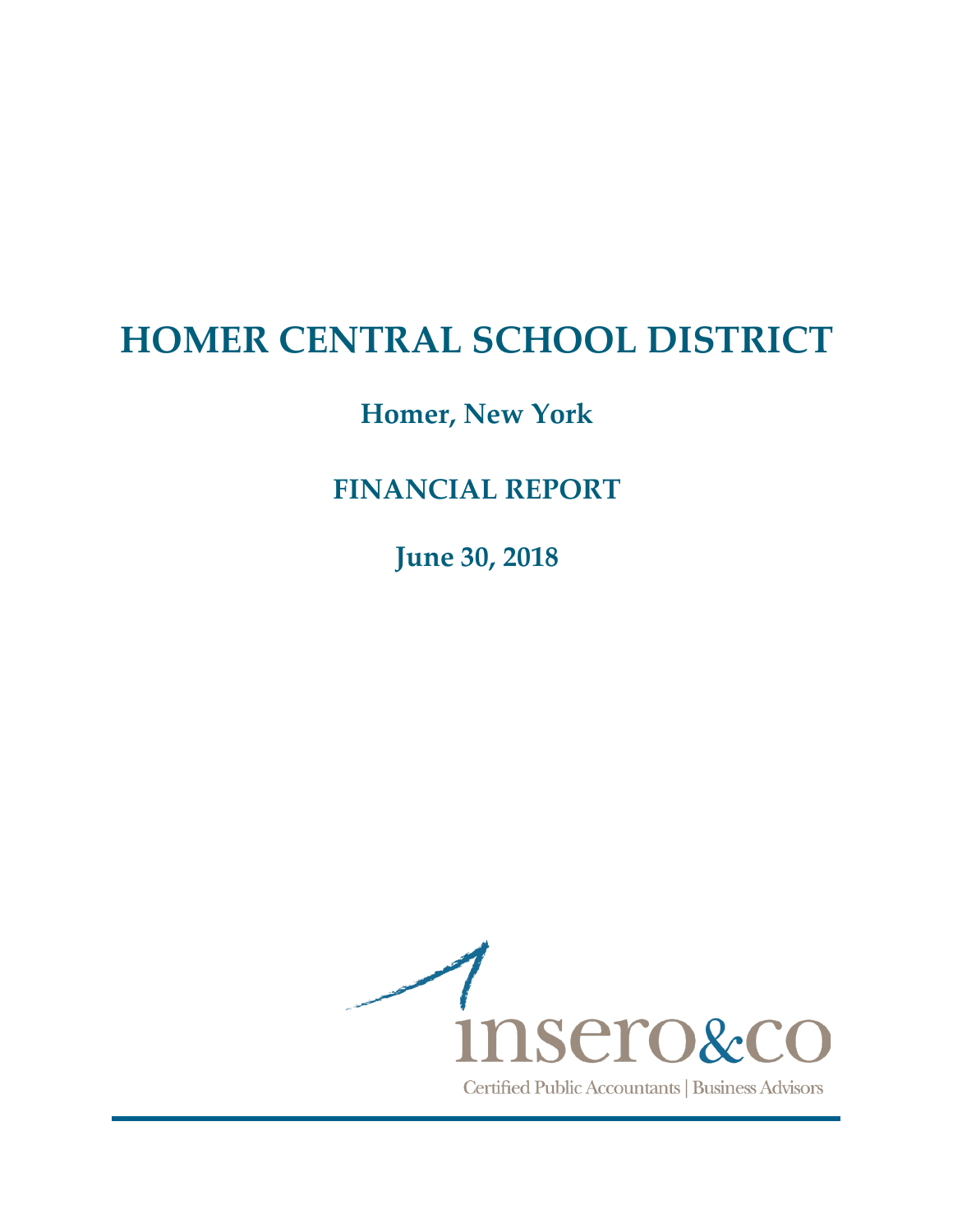## **TABLE OF CONTENTS FOR THE YEAR ENDED JUNE 30, 2018**

|                                                                                             | $1-3$     |
|---------------------------------------------------------------------------------------------|-----------|
| <b>Required Supplementary Information</b>                                                   |           |
|                                                                                             | 4-41      |
| <b>Basic Financial Statements</b>                                                           |           |
| District-wide Financial Statements                                                          |           |
|                                                                                             | $5-5a$    |
|                                                                                             | 6         |
| Governmental Fund Financial Statements                                                      |           |
|                                                                                             | $7-7a$    |
| Reconciliation of Governmental Funds Balance Sheet to the                                   |           |
|                                                                                             | 8         |
| Statement of Revenues, Expenditures, and Changes in Fund Balance -                          |           |
|                                                                                             | $9-9a$    |
| Reconciliation of Governmental Funds to the Statement of Revenues, Expenditures,            |           |
|                                                                                             | 10        |
|                                                                                             | 11        |
|                                                                                             | 12        |
|                                                                                             | 13-48     |
| <b>Required Supplementary Information</b>                                                   |           |
| Schedule of Revenues Compared to Budget (Non-GAAP) - General Fund                           | 49        |
| Schedule of Expenditures Compared to Budget (Non-GAAP) - General Fund                       | $50-50a$  |
| Schedules of School District Contributions - NYSLRS and NYSTRS Pension Plans                | $51-51a$  |
| Schedules of the School District's Proportionate Share of the Net Pension (Asset) Liability | 52        |
| Schedule of Changes in the School District's Total OPEB Liability and Related Ratios        | 53-53a    |
|                                                                                             | 54-58     |
| <b>Supplementary Financial Information</b>                                                  |           |
| Schedule of Change from Adopted Budget to Final Budget and the Real Property Tax Limit      | 59        |
|                                                                                             | 60-60a    |
|                                                                                             | 61        |
| <b>Report Required Under Government Auditing Standards</b>                                  |           |
| Independent Auditor's Report on Internal Control Over Financial Reporting and on            |           |
| Compliance and Other Matters Based on an Audit of Financial Statements                      |           |
|                                                                                             | $62 - 63$ |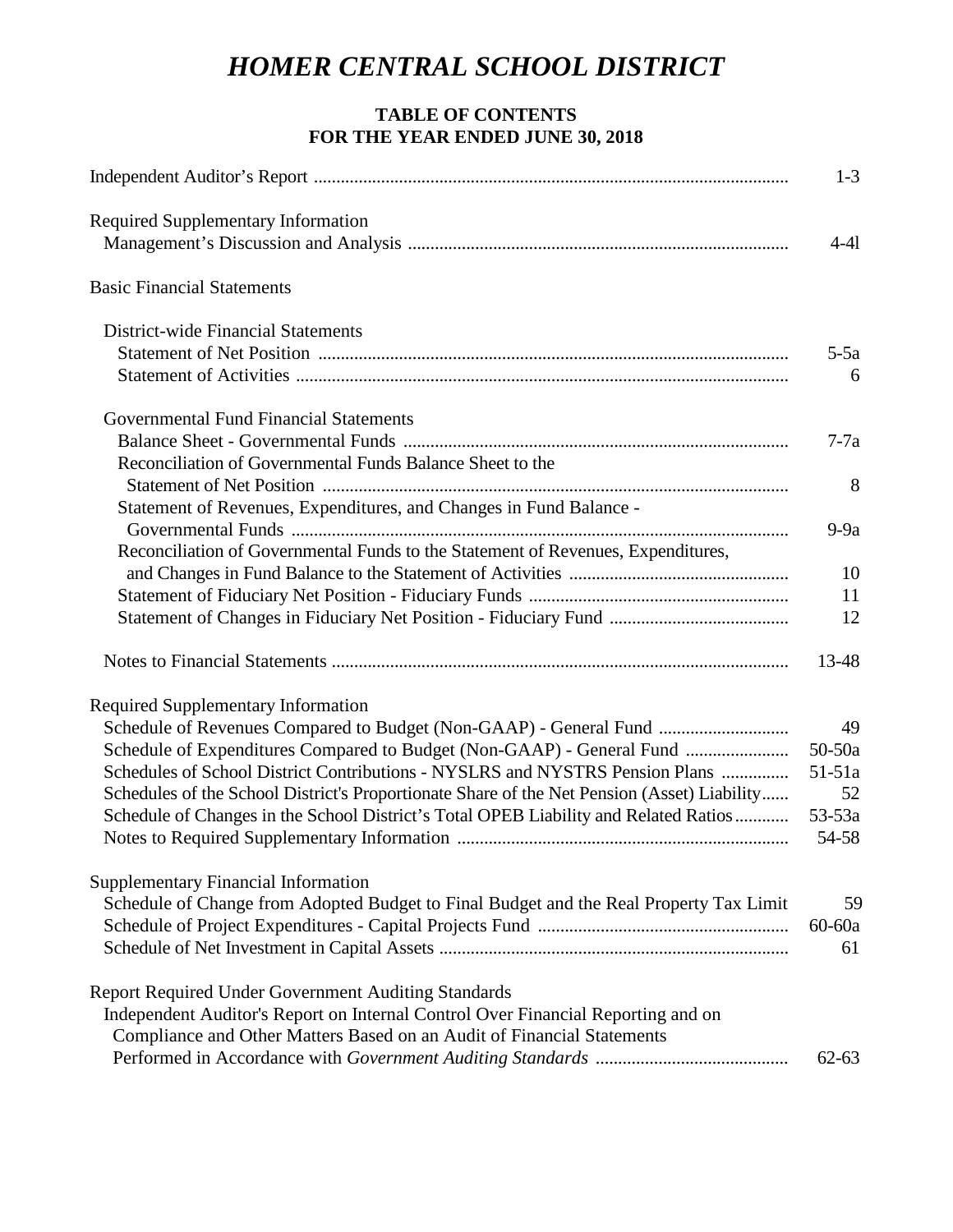## **TABLE OF CONTENTS FOR THE YEAR ENDED JUNE 30, 2018**

| Reports Required Under the Single Audit Act (Uniform Guidance)           |       |
|--------------------------------------------------------------------------|-------|
| Independent Auditor's Report on Compliance For Each Major Program and on |       |
|                                                                          | 64-65 |
|                                                                          | 66    |
|                                                                          | 67    |
|                                                                          | 68    |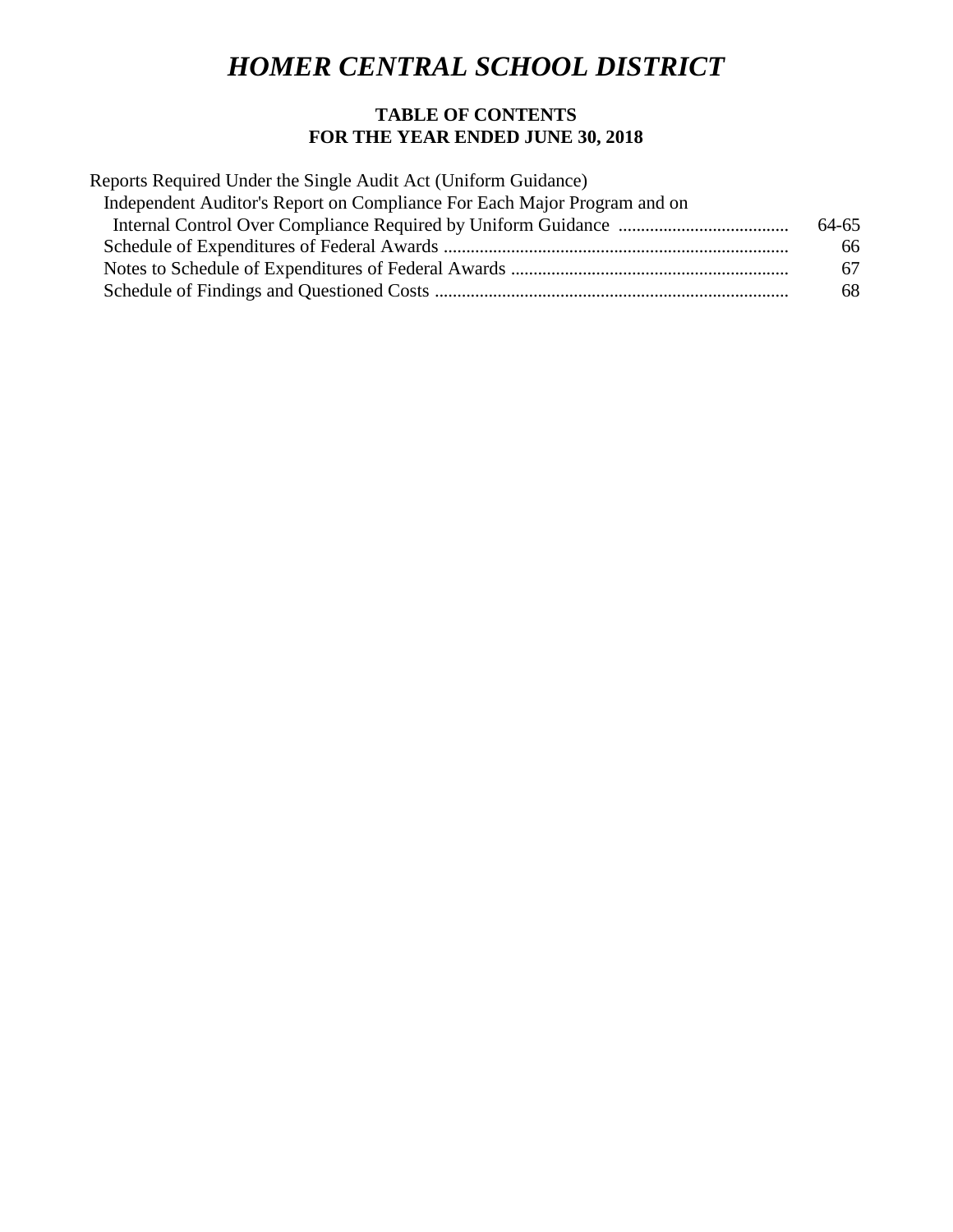

## **INDEPENDENT AUDITOR'S REPORT**

Board of Education Homer Central School District Homer, New York

#### **Report on the Financial Statements**

We have audited the accompanying financial statements of the governmental activities, each major fund, and the aggregate remaining fund information of Homer Central School District (the School District) as of and for the year ended June 30, 2018, and the related notes to the financial statements, which collectively comprise the School District's basic financial statements as listed in the table of contents.

#### *Management's Responsibility for the Financial Statements*

Management is responsible for the preparation and fair presentation of these financial statements in accordance with accounting principles generally accepted in the United States of America; this includes the design, implementation, and maintenance of internal control relevant to the preparation and fair presentation of financial statements that are free from material misstatement, whether due to fraud or error.

#### *Auditor's Responsibility*

Our responsibility is to express opinions on these financial statements based on our audit. We conducted our audit in accordance with auditing standards generally accepted in the United States of America and the standards applicable to financial audits contained in *Government Auditing Standards*, issued by the Comptroller General of the United States. Those standards require that we plan and perform the audit to obtain reasonable assurance about whether the financial statements are free of material misstatement.

An audit involves performing procedures to obtain audit evidence about the amounts and disclosures in the financial statements. The procedures selected depend on the auditor's judgment, including the assessment of the risks of material misstatement of the financial statements, whether due to fraud or error. In making those risk assessments, the auditor considers internal control relevant to the entity's preparation and fair presentation of the financial statements in order to design audit procedures that are appropriate in the circumstances, but not for the purpose of expressing an opinion on the effectiveness of the entity's internal control. Accordingly, we express no such opinion. An audit also includes evaluating the appropriateness of accounting policies used and the reasonableness of significant accounting estimates made by management, as well as evaluating the overall presentation of the financial statements.

We believe that the audit evidence we have obtained is sufficient and appropriate to provide a basis for our audit opinions.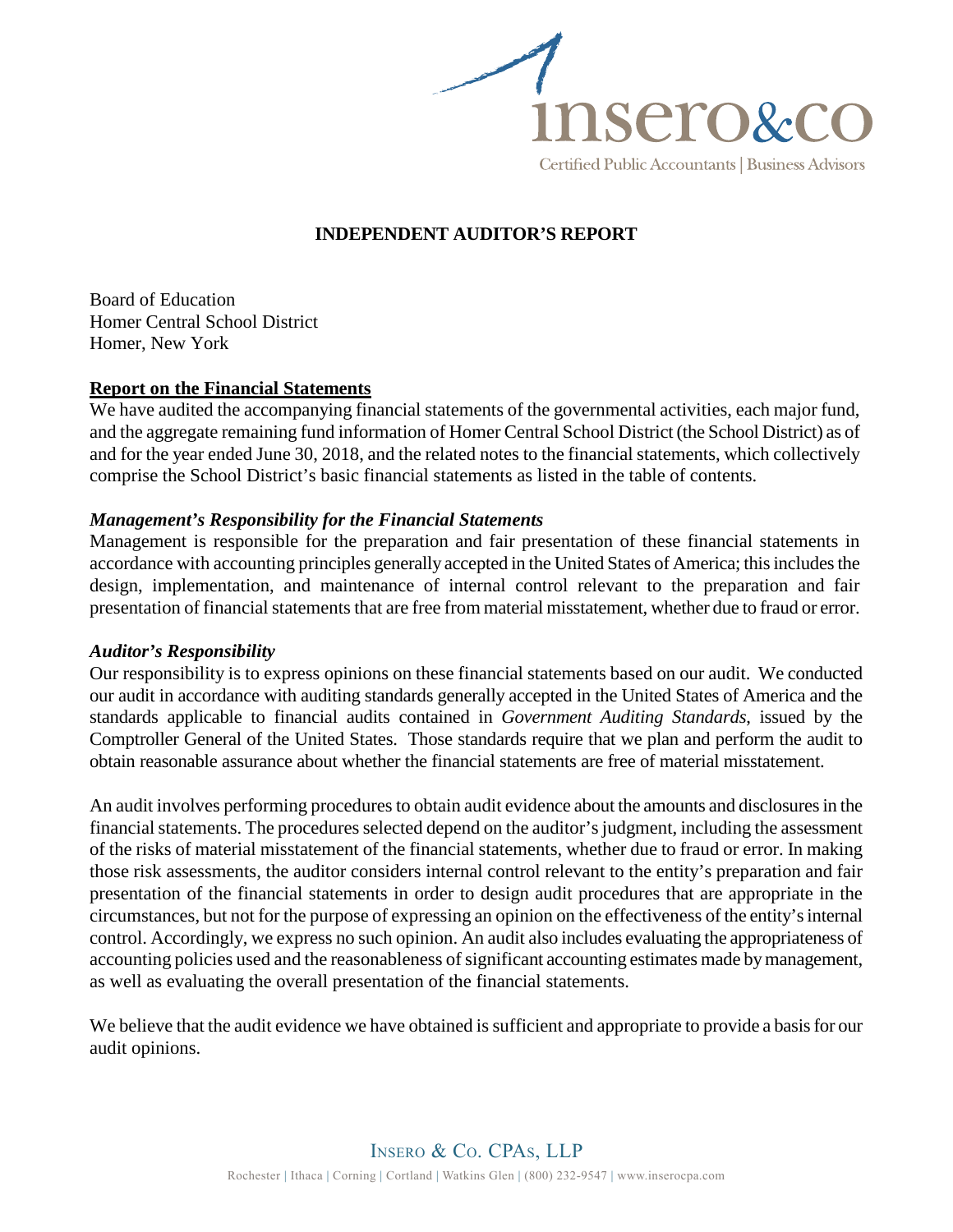#### **Opinions**

In our opinion, the financial statements referred to above present fairly, in all material respects, the respective financial position of the governmental activities, each major fund, and the aggregate remaining fund information of the School District, as of June 30, 2018, and the respective changes in financial position thereof for the year then ended in accordance with accounting principles generally accepted in the United States of America.

#### *Emphasis of a Matter*

During the year ended June 30, 2018, the School District adopted Government Accounting Standards Board (GASB) Statement No. 75, "Accounting and Financial Reporting for Postemployment Benefits Other than Pensions." As shown in Note 17 to the financial statements, net position as of June 30, 2017 has been restated to reflect this change in accounting principle.

Additionally, during the year ended June 30, 2018, the school District determined the previously reported accumulated depreciation balance excluded recently completed capital projects. As described in Note 17 to the financial statements, net position has been restated to correct the misstatement as of June 30, 2017.

Our opinion is not modified with respect to these matters.

#### *Other Matters*

#### *Required Supplementary Information*

Accounting principles generally accepted in the United States of America require that the Management's Discussion and Analysis, budgetary comparison information, Schedule of Changes in the District's Total OPEB Liability and Related Ratios, the Schedules of School District Contributions - NYSLRS and NYSTRS Pension Plans, and the Schedules of the School District's Proportionate Share of the Net Pension (Asset) Liability, and related notes on pages 4-4l and 49-58 be presented to supplement the basic financial statements. Such information, although not a part of the basic financial statements, is required by the Governmental Accounting Standards Board, who considers it to be an essential part of financial reporting for placing the basic financial statements in an appropriate operational, economic, or historical context. We have applied certain limited procedures to the required supplementary information in accordance with auditing standards generally accepted in the United States of America, which consisted of inquiries of management about the methods of preparing the information and comparing the information for consistency with management's responses to our inquiries, the basic financial statements, and other knowledge we obtained during our audit of the basic financial statements. We do not express an opinion or provide any assurance on the information because the limited procedures do not provide us with sufficient evidence to express an opinion or provide any assurance.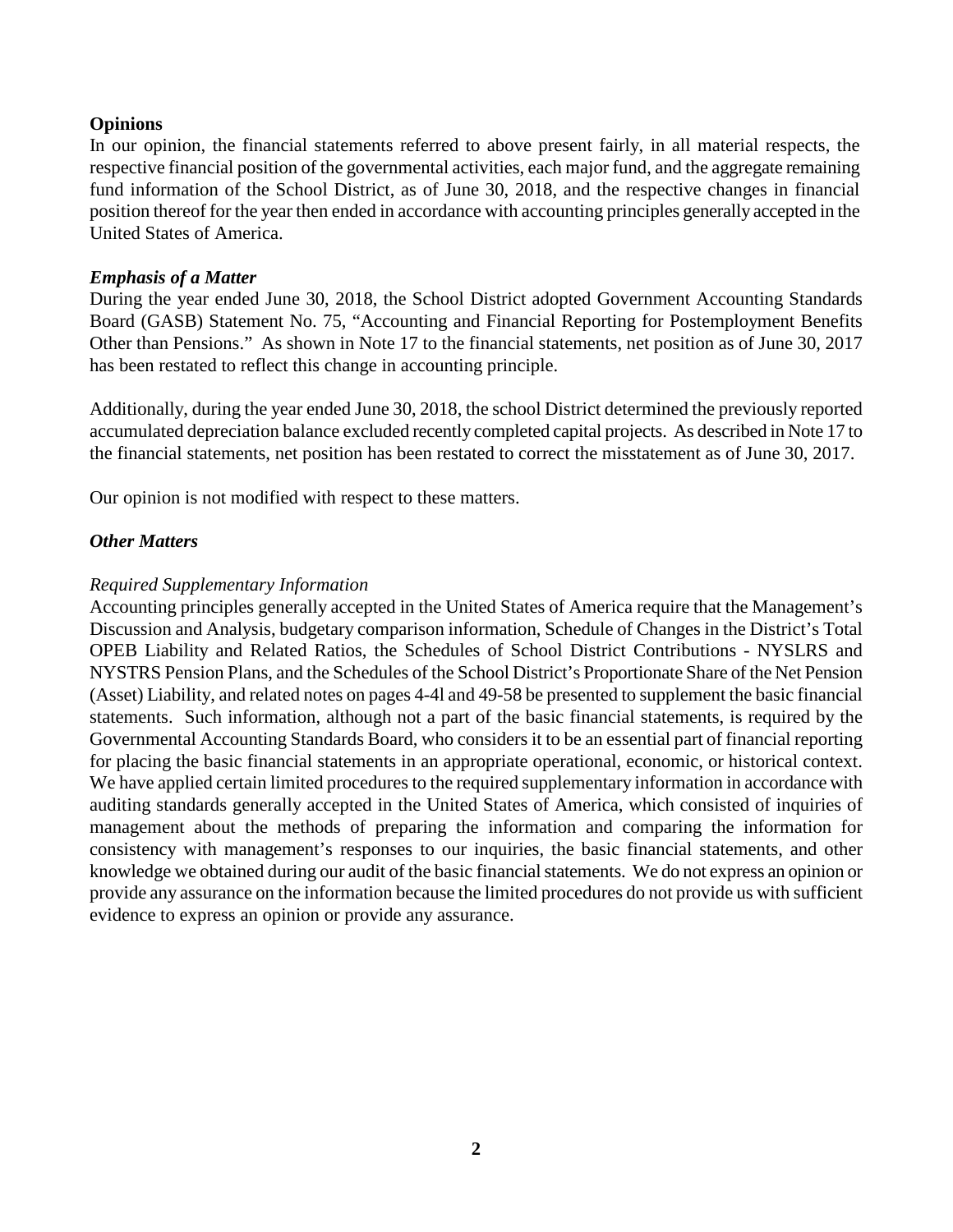#### *Other Information*

Our audit was conducted for the purpose of forming opinions on the financial statements that collectively comprise the School District's basic financial statements. The Schedule of Change from Adopted Budget to Final Budget and the Real Property Tax Limit, Schedule of Project Expenditures - Capital Projects Fund, and Net Investment in Capital Assets (supplementary information) on pages 59-61 is presented for purposes of additional analysis and is not a required part of the basic financial statements. The Schedule of Expenditures of Federal Awards is presented for purposes of additional analysis as required by Title 2 U.S. *Code of Federal Regulations*(CFR) Part 200, *Uniform Administrative Requirements, Cost Principles, and Audit Requirements for Federal Awards*, and is also not a required part of the financial statements.

The supplementary information and the Schedule of Expenditures of Federal Awards are the responsibility of management and were derived from and relate directly to the underlying accounting and other records used to prepare the financial statements. Such information has been subjected to the auditing procedures applied in the audit of the financial statements and certain additional procedures, including comparing and reconciling such information directly to the underlying accounting and other records used to prepare the financial statements or to the financial statements themselves, and other additional procedures in accordance with auditing standards generally accepted in the United States of America. In our opinion, the supplementary information and the Schedule of Expenditures of Federal Awards are fairly stated in all material respects in relation to the financial statements as a whole.

### **Other Reporting Required by** *Government Auditing Standards*

In accordance with *Government Auditing Standards*, we have also issued our report dated October 9, 2018 on our consideration of the School District's internal control over financial reporting and our tests of its compliance with certain provisions of laws, regulations, contracts, and grant agreements and other matters. The purpose of that report is to describe the scope of our testing of internal control over financial reporting and compliance and the results of that testing and not to provide an opinion on the internal control over financial reporting or on compliance. That report is an integral part of an audit performed in accordance with *Government Auditing Standards* in considering School District's internal control over financial reporting and compliance.

Respectfully Submitted,

nsero r Co. CPA, LLP

Insero & Co. CPAs, LLP Certified Public Accountants

Ithaca, New York October 9, 2018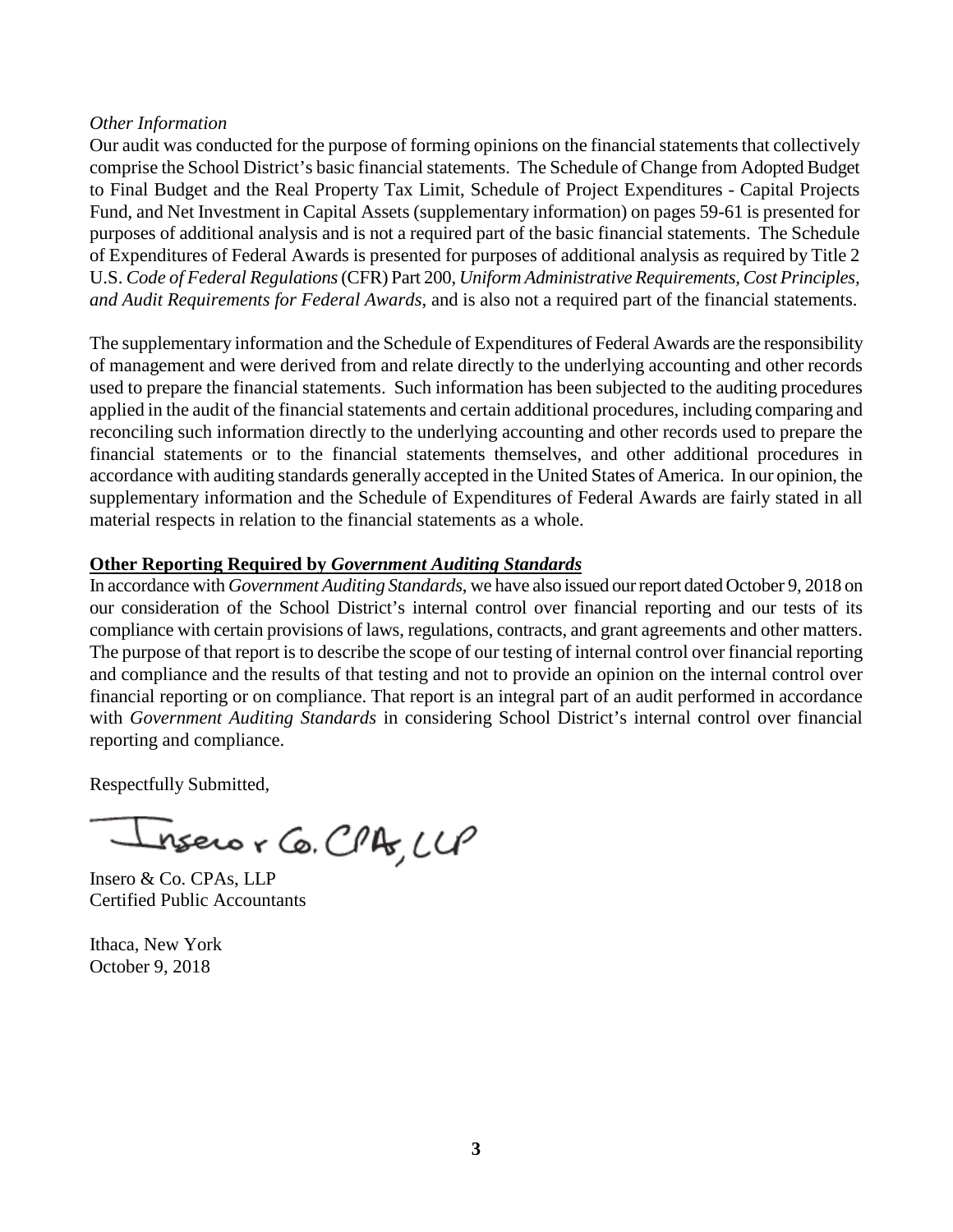### **MANAGEMENT'S DISCUSSION AND ANALYSIS FOR THE YEAR ENDED JUNE 30, 2018**

The following is a discussion and analysis of the School District's financial performance for the fiscal year ended June 30, 2018. This section is a summary of the School District's financial activities based on currently known facts, decisions or conditions. It is also based on both the District-wide and Governmental Fund financial statements. The results of the current year are discussed in comparison with the prior year, with an emphasis placed on the current year. The Management's Discussion and Analysis (MD&A) section is only an introduction and should be read in conjunction with the School District's financial statements, which immediately follow this section.

## **FINANCIAL HIGHLIGHTS**

- During the year ended June 30, 2018, the School District adopted Government Accounting Standards Board (GASB) Statement No. 75, "Accounting and Financial Reporting for Postemployment Benefits Other than Pensions." As a result, beginning net position was reduced by \$(37,038,404). GASB Statement No. 75 requires the School District to record its total OPEB liability of \$51,086,083, as well as deferred outflows and deferred inflows related to the OPEB plan.
- The School District ended the year with a total net (deficit) of \$(7,277,351), a decrease of \$(2,574,484) from the prior year as restated for the GASB Statement No. 75 implementation. The year-end net position was composed of \$12,139,118 in restricted, \$25,095,018 in net investment in capital assets, and \$(44,511,487) in unrestricted net (deficit). The unrestricted net (deficit) increased \$(2,462,522) compared to the prior year, primarily because of the change in the OPEB liability and related current year expenses.
- Expenses exceeded revenues by  $\S(2,574,484)$  in 2018, compared to revenues exceeding expenses by \$1,229,543 in 2017.
- The School District had \$30,776,862 in outstanding debt at year end, a decrease of \$(3,349,930) from the prior year primarily due to principal payments on outstanding long term debt.
- Capital asset additions during 2018 amounted to \$254,112 for the purchase of equipment and construction in progress expenditures. Depreciation expense was \$3,335,597 for the current year.
- The General Fund budgeted expenditures, including carry-over encumbrances, and other financing uses, were underspent by \$1,284,222. General Fund revenues and other financing sources were less than budgeted amounts by \$576,628.
- Total General Fund balance, including reserves, was \$8,059,218 at June 30, 2018. Unassigned fund balance amounted to \$1,662,059 which was subject to and below the maximum limit (4% of 2018- 2019 appropriations) permitted under New York State Real Property Tax Law.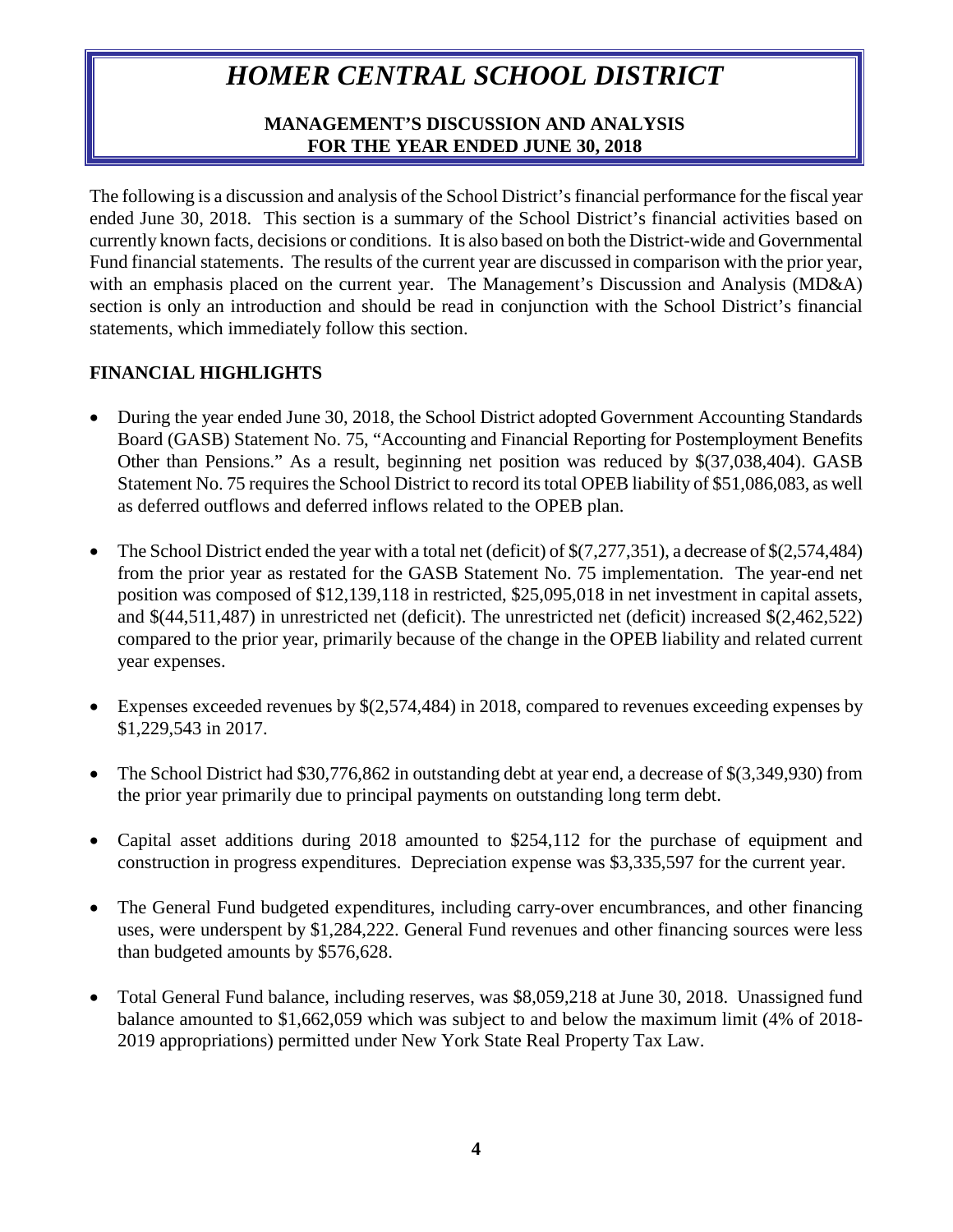#### **MANAGEMENT'S DISCUSSION AND ANALYSIS FOR THE YEAR ENDED JUNE 30, 2018**

• Changes in enrollment - As the schedule below indicates, enrollment over the past several years peaked in 2000-2001. Recent kindergarten enrollments indicate a slight annual decline.

| <b>School Year</b> | Enrollment |
|--------------------|------------|
| 2000-2001          | 2,464      |
| 2001-2002          | 2,431      |
| 2002-2003          | 2,427      |
| 2003-2004          | 2,363      |
| 2004-2005          | 2,318      |
| 2005-2006          | 2,275      |
| 2006-2007          | 2,265      |
| 2007-2008          | 2,201      |
| 2008-2009          | 2,215      |
| 2009-2010          | 2,169      |
| 2010-2011          | 2,202      |
| 2011-2012          | 2,154      |
| 2012-2013          | 2,098      |
| 2013-2014          | 2,139      |
| 2014-2015          | 2,036      |
| 2015-2016          | 2,041      |
| 2016-2017          | 2,036      |
| 2017-2018          | 1,899      |

• Known changes in state aid - Estimating State aid has become a nearly impossible task for school districts during the last several years. The School District had an increase in State Aid for 2017-2018. It is difficult for the state to support public education in the wake of fiscal distress in the economy and natural disasters throughout the nation. Increases in retirement and health insurance costs continue to stress our ability to provide educational programming for our children.

The School District is a labor-intensive enterprise, and the cost of benefits continues to out-pace the inflation rate. State aid continues to lag behind School District expenses.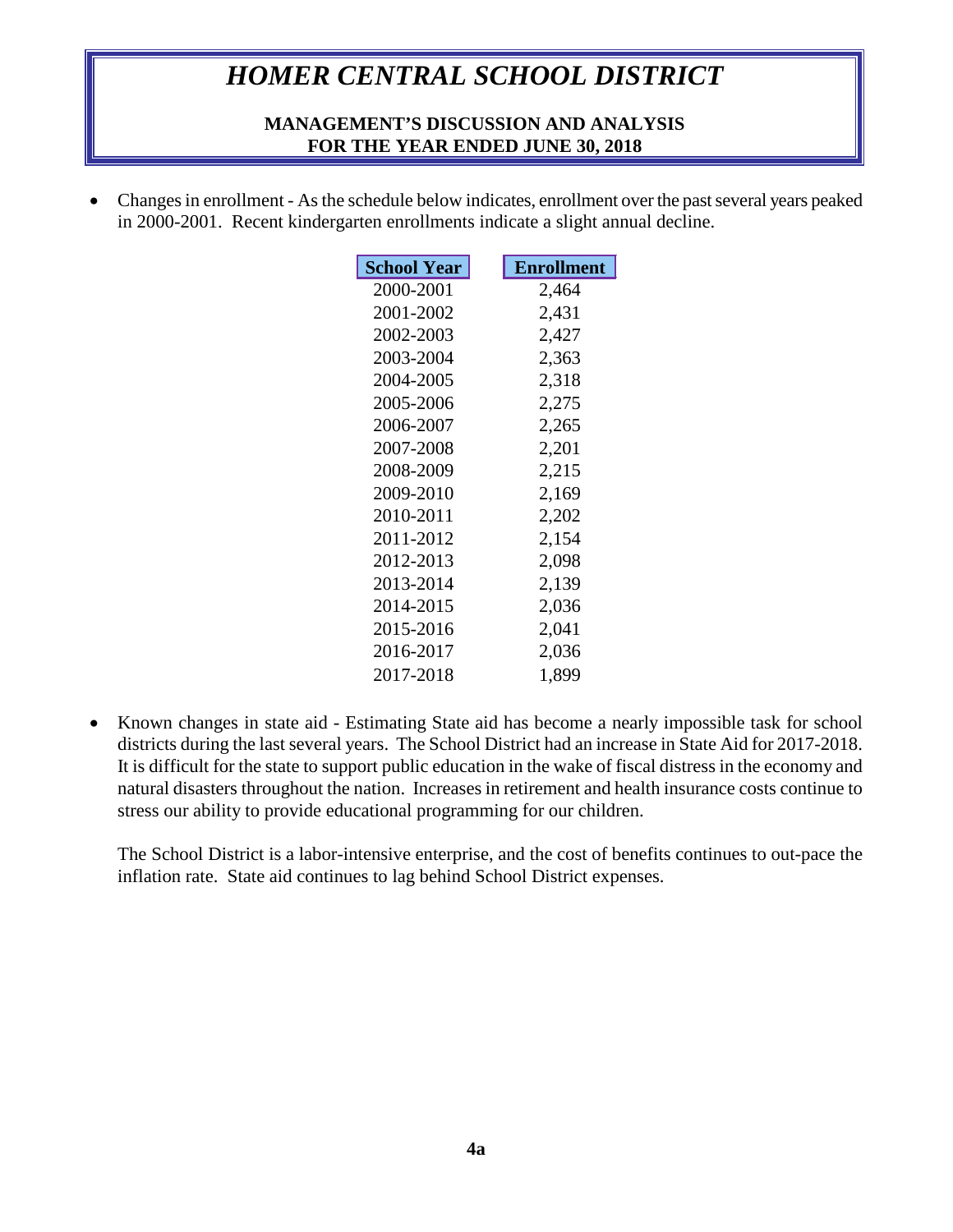#### **MANAGEMENT'S DISCUSSION AND ANALYSIS FOR THE YEAR ENDED JUNE 30, 2018**

Below is a detail of the School District's budget, State aid and required property tax levy to meet the budget.

| Year      | <b>Budget</b>    | <b>State Aid</b> | Levy            |
|-----------|------------------|------------------|-----------------|
| 2001-2002 | \$<br>25,433,397 | \$<br>14,226,684 | \$<br>8,698,930 |
| 2002-2003 | 28,434,163       | 16,326,691       | 9,477,860       |
| 2003-2004 | 28,366,636       | 15,079,697       | 10,828,620      |
| 2004-2005 | 29,397,295       | 15,802,920       | 11,529,815      |
| 2005-2006 | 31,165,450       | 16,556,920       | 12,215,850      |
| 2006-2007 | 33,261,250       | 18,011,890       | 12,927,370      |
| 2007-2008 | 36,162,815       | 19,361,255       | 13,419,900      |
| 2008-2009 | 37,198,050       | 20,292,070       | 13,969,410      |
| 2009-2010 | 40,078,343       | 20,553,032       | 13,969,410      |
| 2010-2011 | 38,286,495       | 18,378,786       | 14,282,650      |
| 2011-2012 | 39,846,943       | 18,461,864       | 14,865,845      |
| 2012-2013 | 38,830,951       | 19,054,452       | 15,240,767      |
| 2013-2014 | 39,145,840       | 19,724,559       | 15,697,990      |
| 2014-2015 | 38,997,379       | 20,011,844       | 15,933,460      |
| 2015-2016 | 39,570,810       | 21,599,969       | 15,933,460      |
| 2016-2017 | 41,886,438       | 22,999,294       | 15,933,460      |
| 2017-2018 | 40,884,142       | 23,068,409       | 15,933,460      |

Textbook, computer software, and library material aid have remained stagnant for many years. As program requirements for students increase in the classroom and libraries, the state has reneged on the level of funding for textbooks and library materials identified several years ago. The state has encouraged school districts to share services in an effort to reduce costs. The School District participates in the Central Business Office through OCM BOCES for its business office functions. The services include the positions of School District Treasurer, Payroll Clerk, and Accounts Payable Clerk. The School District also shares its Transportation Supervisor with a nearby district.

The implementation of rules commonly referred to as the NYS Tax Cap Law during 2011-2012 introduced a level of complication to the School District's tax levy process as well as restrictions on its ability to raise revenue to support educational programs. The School District's residents have continued to be supportive through the difficult times.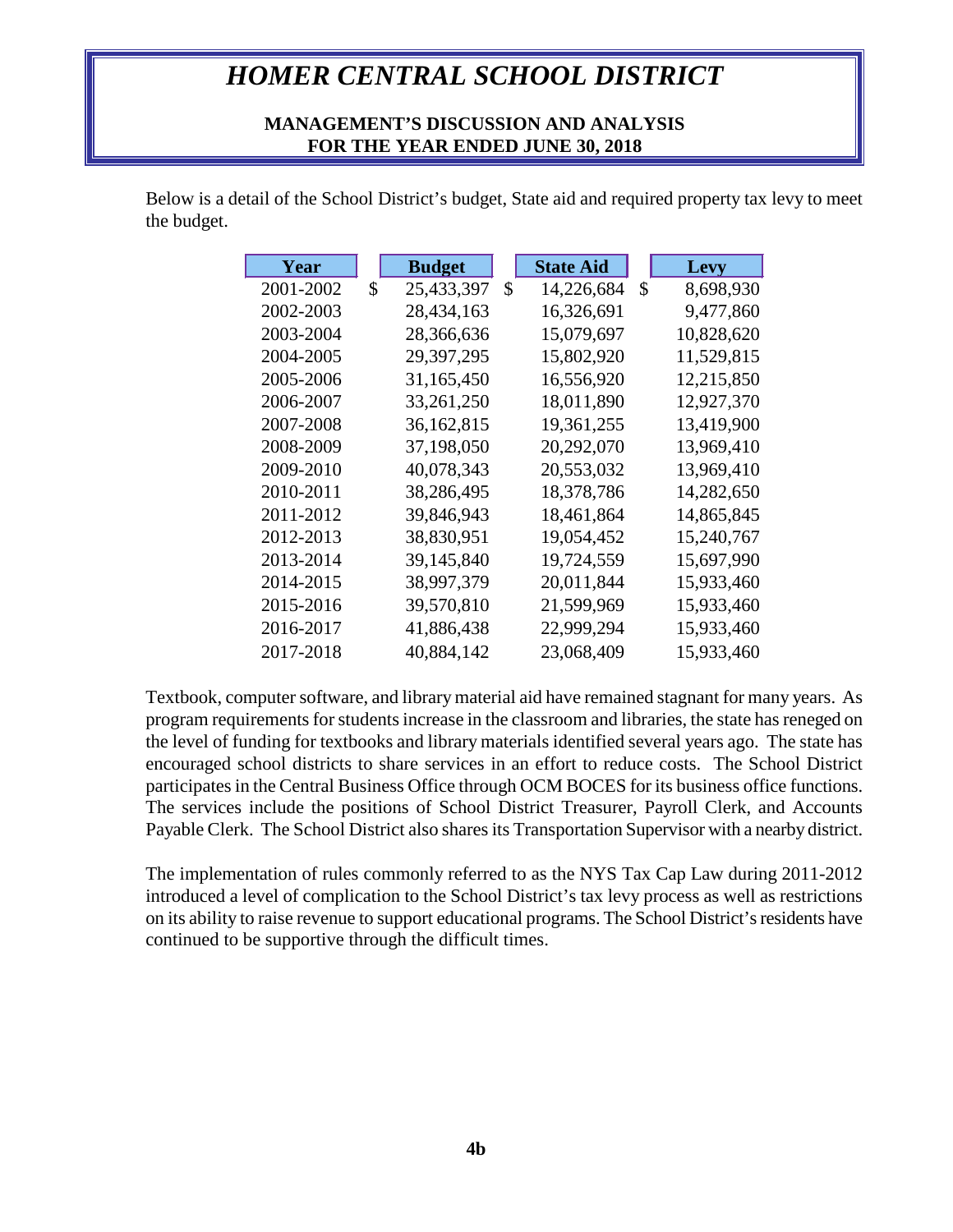#### **MANAGEMENT'S DISCUSSION AND ANALYSIS FOR THE YEAR ENDED JUNE 30, 2018**

| Year               | Levy<br><b>Amount</b> | <b>Increase</b> |
|--------------------|-----------------------|-----------------|
| Tax Levy 2002-2003 | \$<br>9,477,860       | 8.95%           |
| Tax Levy 2003-2004 | 10,828,620            | 14.25%          |
| Tax Levy 2004-2005 | 11,529,815            | 6.48%           |
| Tax Levy 2005-2006 | 12,215,850            | 5.95%           |
| Tax Levy 2006-2007 | 12,927,370            | 5.82%           |
| Tax Levy 2007-2008 | 13,419,900            | 3.81%           |
| Tax Levy 2008-2009 | 13,969,410            | 4.09%           |
| Tax Levy 2009-2010 | 13,969,410            | 0.00%           |
| Tax Levy 2010-2011 | 14,282,650            | 2.24%           |
| Tax Levy 2011-2012 | 14,865,845            | 4.08%           |
| Tax Levy 2012-2013 | 15,240,767            | 2.52%           |
| Tax Levy 2013-2014 | 15,697,990            | 3.00%           |
| Tax Levy 2014-2015 | 15,933,460            | 1.50%           |
| Tax Levy 2015-2016 | 15,933,460            | 0.00%           |
| Tax Levy 2016-2017 | 15,933,460            | 0.00%           |
| Tax Levy 2017-2018 | 15,933,460            | $0.00\%$        |

### **OVERVIEW OF THE FINANCIAL STATEMENTS**

This annual report consists of three parts: MD&A (this section), the basic financial statements and supplementary information, both required and not required. The basic financial statements include two kinds of statements that present different views of the School District.

- The first two statements are District-wide financial statements that provide both short-term and longterm information about the School District's overall financial status.
- The remaining statements are Governmental Fund financial statements that focus on individual parts of the School District, reporting the School District's operations in greater detail than the District-wide financial statements. The Governmental Fund financial statements concentrate on the School District's most significant funds.

The financial statements also include notes that explain some of the information in the statements and provide more detailed data. The statements are followed by a section of required supplementary information that further explains and supports the financial statements with a comparison of the School District's budget for the year and a Schedule of Changes in the School District's Total OPEB Liability and Related Ratios and Schedules of School District Contributions and the School District's Proportionate Share of the Net Pension Liability (Asset).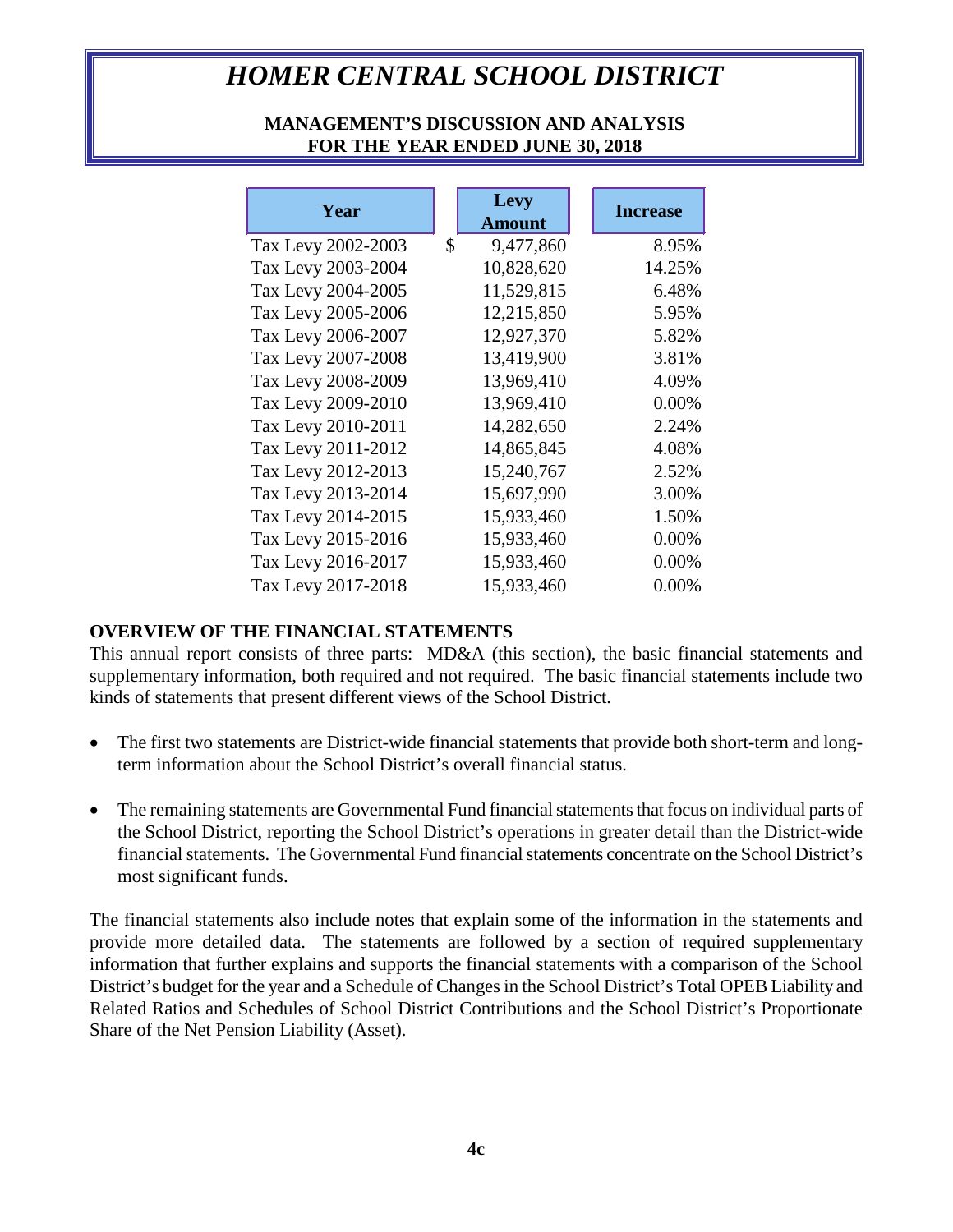#### **MANAGEMENT'S DISCUSSION AND ANALYSIS FOR THE YEAR ENDED JUNE 30, 2018**

#### **District-wide Financial Statements**

The District-wide financial statements report information about the School District as a whole using accounting methods similar to those used by private-sector companies. The Statement of Net Position includes all of the School District's assets, deferred outflows of resources, liabilities, and deferred inflows of resources. All of the current year's revenues and expenses are accounted for in the Statement of Activities regardless of when cash is received or paid.

The two District-wide financial statements report the School District's net position and how they have changed. Net position - the difference between the School District's assets, deferred outflows of resources, liabilities, and deferred inflows of resources - is one way to measure the School District's financial health or position.

Over time, increases or decreases in the School District's net position are an indicator of whether its financial position is improving or deteriorating, respectively.

To assess the School District's overall health, one needs to consider additional nonfinancial factors such as changes in the School District's property tax base and the condition of school buildings and other facilities.

In the District-wide financial statements, the School District's activities are shown as governmental activities. Most of the School District's basic services are included here, such as regular and special education, transportation and administration. Property taxes and state formula aid finance most of these activities.

#### **Governmental Fund Financial Statements**

The Governmental Fund financial statements provide more detailed information about the School District's funds, focusing on its most significant or "Major" Funds - not the School District as a whole. Funds are accounting devices the School District uses to keep track of specific sources of funding and spending on particular programs. The School District has two kinds of funds:

• Governmental Funds: Most of the School District's basic services are included in Governmental Funds, which generally focus on (1) how cash and other financial assets that can readily be converted to cash flow in and out and (2) the balances left at year-end that are available for spending. Consequently, the Governmental Funds statements provide a detailed short-term view that helps one determine whether there are more or fewer financial resources that can be spent in the near future to finance the School District's programs.

Because this information does not encompass the additional long-term focus of the District-wide financial statements, additional information following the Governmental Funds statements explains the relationship (or differences) between them.

• Fiduciary Funds: The School District is the trustee, or fiduciary, for assets that belong to others, such as the scholarship fund and the student activities funds. The School District is responsible for ensuring that assets reported in these funds are used only for their intended purposes and by those to whom the assets belong. The School District excludes these activities from the District-wide financial statements because it cannot use these assets to finance its operations.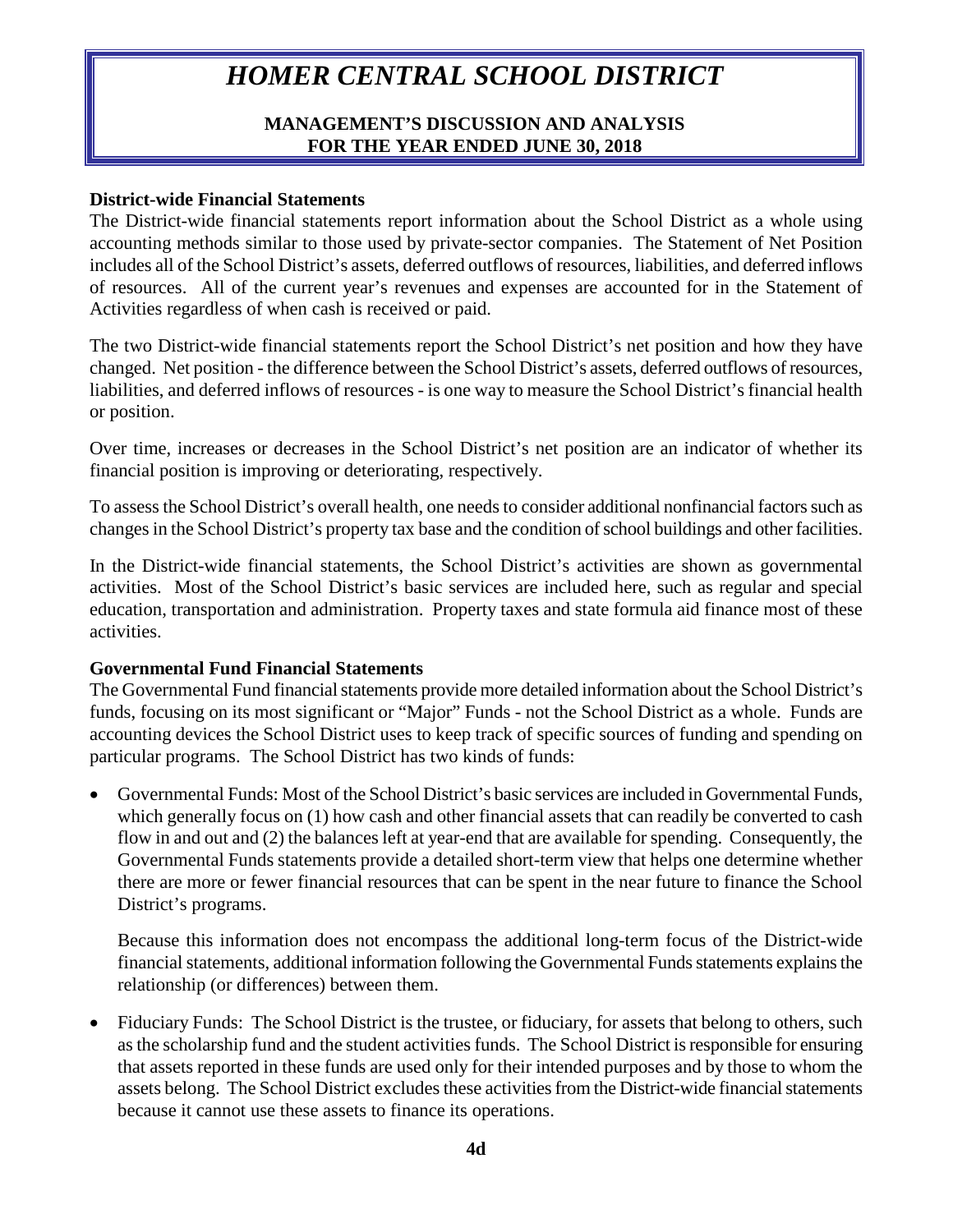### **MANAGEMENT'S DISCUSSION AND ANALYSIS FOR THE YEAR ENDED JUNE 30, 2018**

### **FINANCIAL ANALYSIS OF THE SCHOOL DISTRICT AS A WHOLE**

The School District's combined net position for fiscal year ended June 30, 2018 decreased by \$(2,574,484). Our analysis below focuses on the net position (*Figure 1*) and changes in net position *(Figure 2)* of the School District's Governmental Activities.

|                                             | <b>Governmental Activities and</b> | <b>Total Dollar</b>          |                                         |  |  |  |  |
|---------------------------------------------|------------------------------------|------------------------------|-----------------------------------------|--|--|--|--|
| <b>Condensed Statement of Net Position</b>  |                                    | <b>Total School District</b> |                                         |  |  |  |  |
|                                             | 2017                               | 2018                         | 2017 - 2018                             |  |  |  |  |
| Current assets                              | \$<br>8,173,807                    | 5<br>5,967,528               | $\overline{\mathcal{S}}$<br>(2,206,279) |  |  |  |  |
| Noncurrent assets                           | 9,471,302                          | 12,257,007                   | 2,785,705                               |  |  |  |  |
| Capital assets, net                         | 58,331,490                         | 55,250,005                   | (3,081,485)                             |  |  |  |  |
| <b>Total Assets</b>                         | 75,976,599                         | 73,474,540                   | (2,502,059)                             |  |  |  |  |
| Pensions                                    | 11,032,808                         | 10,750,165                   | (282, 643)                              |  |  |  |  |
| Deferred charges on defeased debt           | 771,818                            | 621,875                      | (149, 943)                              |  |  |  |  |
| <b>Total Deferred Outflows of Resources</b> | 11,804,626                         | 11,372,040                   | (432, 586)                              |  |  |  |  |
| <b>Current liabilities</b>                  | 6,373,028                          | 6,652,926                    | 279,898                                 |  |  |  |  |
| Noncurrent liabilities                      | 85,508,930                         | 80,091,737                   | (5,417,193)                             |  |  |  |  |
| <b>Total Liabilities</b>                    | 91,881,958                         | 86,744,663                   | (5, 137, 295)                           |  |  |  |  |
| Pensions                                    | 602,134                            | 3,124,331                    | 2,522,197                               |  |  |  |  |
| <b>OPEB</b>                                 |                                    | 2,254,937                    | 2,254,937                               |  |  |  |  |
| <b>Total Deferred Inflows of Resources</b>  | 602,134                            | 5,379,268                    | 2,522,197                               |  |  |  |  |
| Net investment in capital assets            | 24,976,516                         | 25,095,018                   | 118,502                                 |  |  |  |  |
| <b>Restricted</b>                           | 12,369,582                         | 12,139,118                   | (230, 464)                              |  |  |  |  |
| Unrestricted                                | (42,048,965)                       | (44, 511, 487)               | (2,462,522)                             |  |  |  |  |
| <b>Total Net Position</b>                   | \$<br>$(4,702,867)$ \$             | $(7,277,351)$ \$             | (2,574,484)                             |  |  |  |  |

#### *Figure 1*

The decrease in current assets is a result of a decrease in the amount due from other governments and the current portion of restricted cash. The increase in noncurrent assetsis due to the current year recognition of a pension asset and the increase in the non-current portion of restricted cash. The decrease in capital assets, net, stems from depreciation expense exceeding capital outlay in the current year.

Current liabilities increased primarily due to increases in accounts payable, current portion of bonds payable and accrued interest; partially offset by decreases in accrued liabilities and amounts due to the Teacher Retirement System.

Decreases in noncurrent liabilities and changes in deferred outflows of resources - pensions and deferred inflows of resources - pensions are related to changes in the actuarial determined proportionate share of the School District's net pension (asset) liability and related deferred inflows and outflows of resources for the pension plans recognized under GASB Statement No. 68.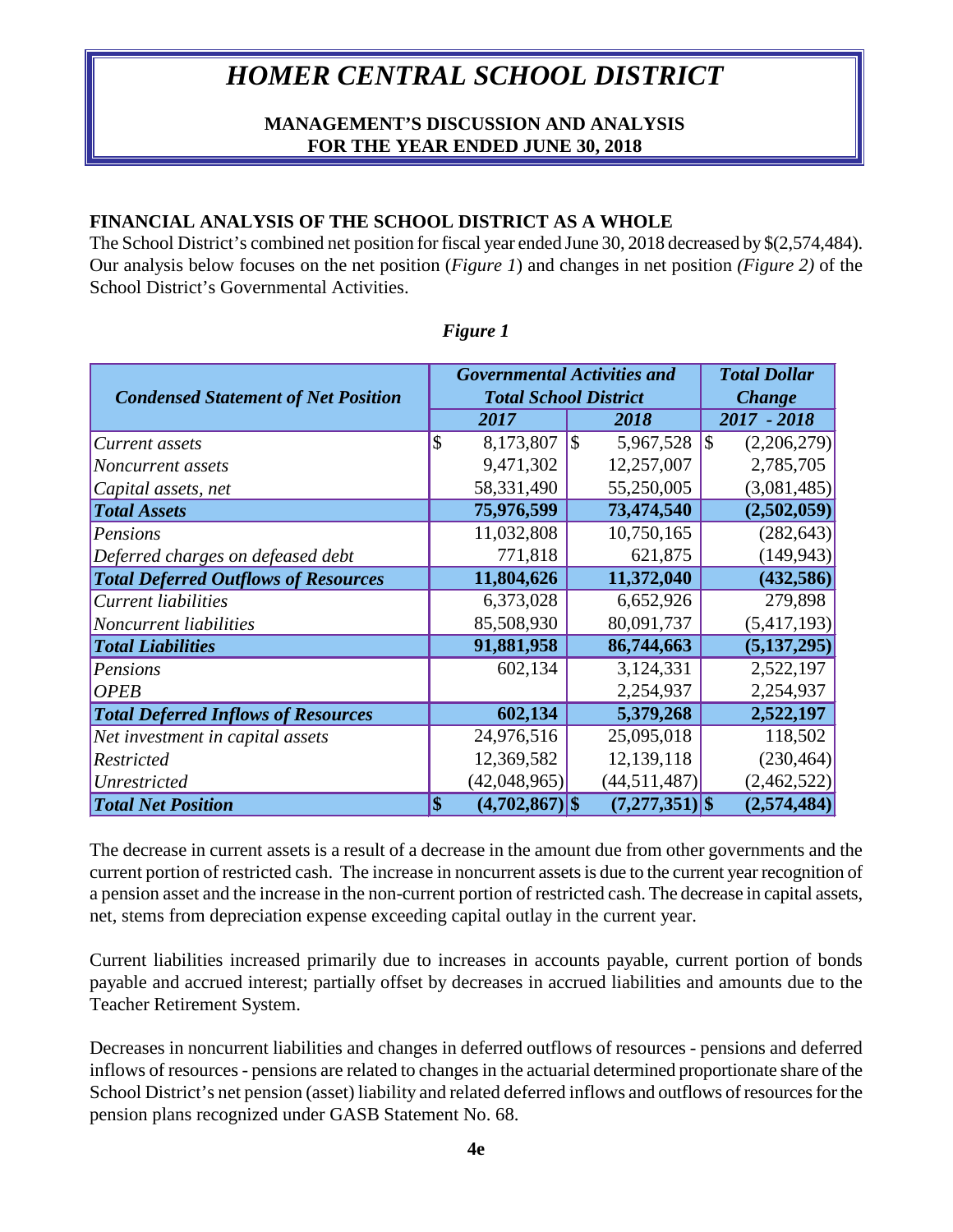### **MANAGEMENT'S DISCUSSION AND ANALYSIS FOR THE YEAR ENDED JUNE 30, 2018**

Deferred outflows - deferred charges on defeased debt decreased based on the regular amortization of deferred charges.

Additional changes in noncurrent liabilities and deferred inflows of resources - other postemployment benefits (OPEB) are primarily due to current year implementation and recognition of GASB Statement No. 75 and changes from the prior year as restated, based on an actuarial valuation of the School District's OPEB plan. Additionally, regular principal payments on long-term debt reduced the current year balance.

Net investment in capital assets increased due to capital outlay and debt principal payments exceeding depreciation expense in the current year. Restricted resources decreased primarily based on decreases in the amount restricted for capital.

Our analysis in *Figure 2* considers the operations of the School District's activities.

|                                            | <b>Governmental Activities and</b> | <b>Total Dollar</b> |                     |            |             |
|--------------------------------------------|------------------------------------|---------------------|---------------------|------------|-------------|
| <b>Changes in Net Position</b>             | <b>Total School District</b>       |                     | <b>Change</b>       |            |             |
|                                            | 2017                               |                     | 2018                |            | 2017 - 2018 |
| <b>REVENUES</b>                            |                                    |                     |                     |            |             |
| Program Revenues:                          |                                    |                     |                     |            |             |
| Charges for services                       | \$<br>456,453                      | $\sqrt{3}$          | 465,897             | $\sqrt{3}$ | 9,444       |
| Operating grants and contributions         | 1,788,815                          |                     | 1,844,023           |            | 55,208      |
| <b>General Revenues:</b>                   |                                    |                     |                     |            |             |
| Real property taxes                        | 13,361,542                         |                     | 13,524,481          |            | 162,939     |
| Real property tax items                    | 2,618,108                          |                     | 2,477,914           |            | (140, 194)  |
| State sources                              | 23,031,679                         |                     | 23,100,405          |            | 68,726      |
| Use of money and property                  | 80,314                             |                     | 79,841              |            | (473)       |
| Other general revenues                     | 426,641                            |                     | 405,007             |            | (21, 634)   |
| <b>Total Revenues</b>                      | \$<br>41,763,552                   | $\vert \$\$         | 41,897,568          | $\vert$ \$ | 134,016     |
| <b>PROGRAM EXPENSES</b>                    |                                    |                     |                     |            |             |
| General support                            | \$<br>4,520,819                    | $\sqrt{3}$          | 4,467,238 $\vert \$ |            | (53, 581)   |
| <i>Instruction</i>                         | 31,712,657                         |                     | 34,627,025          |            | 2,914,368   |
| Pupil transportation                       | 2,862,113                          |                     | 2,982,819           |            | 120,706     |
| Community service                          | 25,421                             |                     | 27,821              |            | 2,400       |
| School lunch program                       | 987,349                            |                     | 1,017,104           |            | 29,755      |
| Interest on debt                           | 425,650                            |                     | 1,350,045           |            | 924,395     |
| <b>Total Expenses</b>                      | \$<br>40,534,009                   | \$                  | 44,472,052 \$       |            | 3,938,043   |
| <b>INCREASE (DECREASE) IN NET POSITION</b> | \$<br>1,229,543                    | \$                  | $(2,574,484)$ \$    |            | (3,804,027) |

## *Figure 2*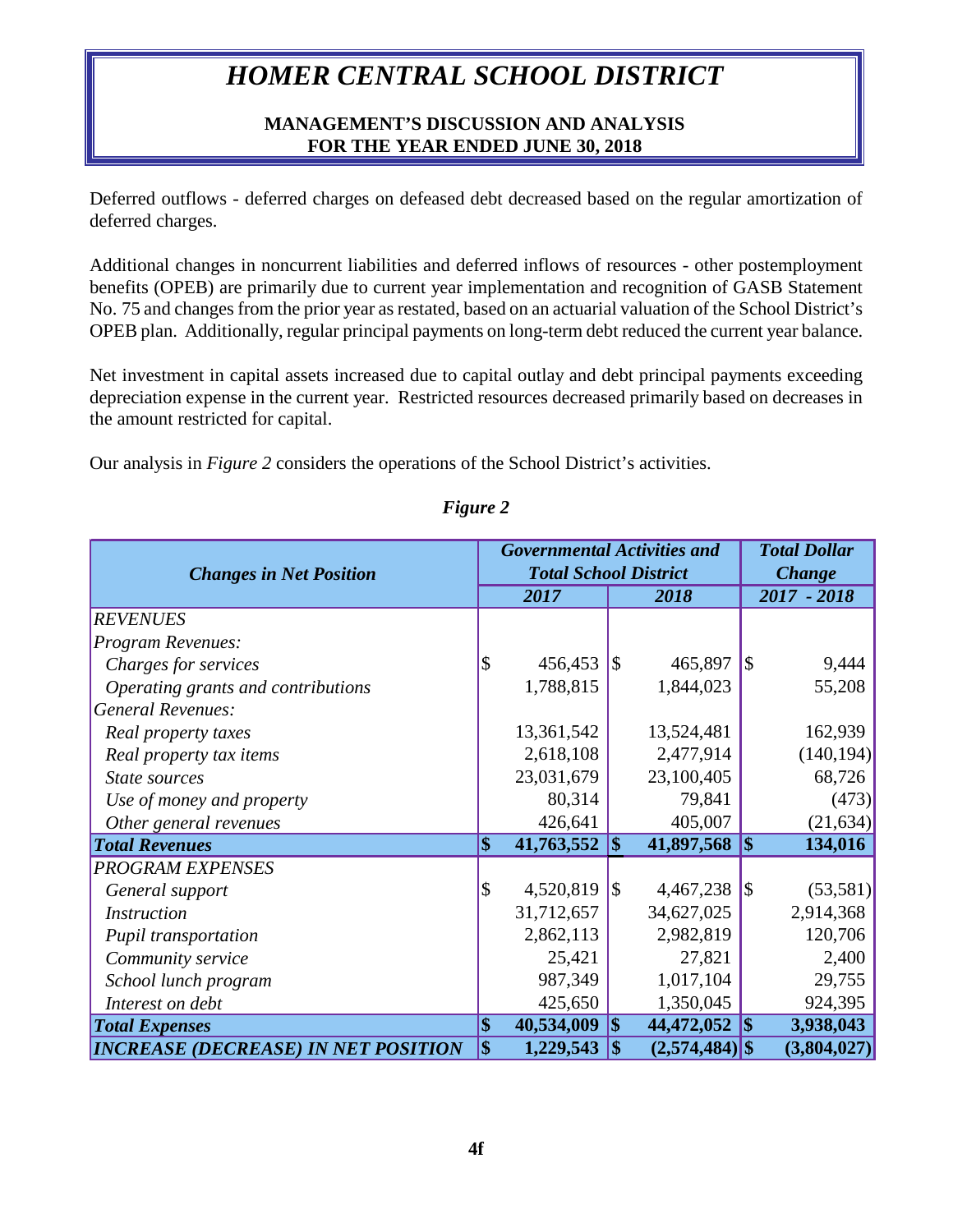### **MANAGEMENT'S DISCUSSION AND ANALYSIS FOR THE YEAR ENDED JUNE 30, 2018**

Total revenues for the School District's governmental activities increased \$134,016, or 0.3%, while total expenses increased \$3,938,043 or 9.7%. The increase in revenues is primarily due to an increase in basic formula state aid and real property taxes, partially offset by a decrease in STAR reimbursement. The increase in total expenses, is primarily due to an increase in OPEB and pension expense, and employee benefits expenses which were allocated across the functions. The increase in instruction is related to a significant increase in OPEB expense in the current year. The increased interest on debt is due primarily to the June 2017 issuance of a \$16.1 million Bond and the related interest expense in the current year.

*Figures 3* and *4* show the sources of revenue for 2018 and 2017.

.



## *Figure 3*

*Figure 4*

*Sources of Revenue for 2017*

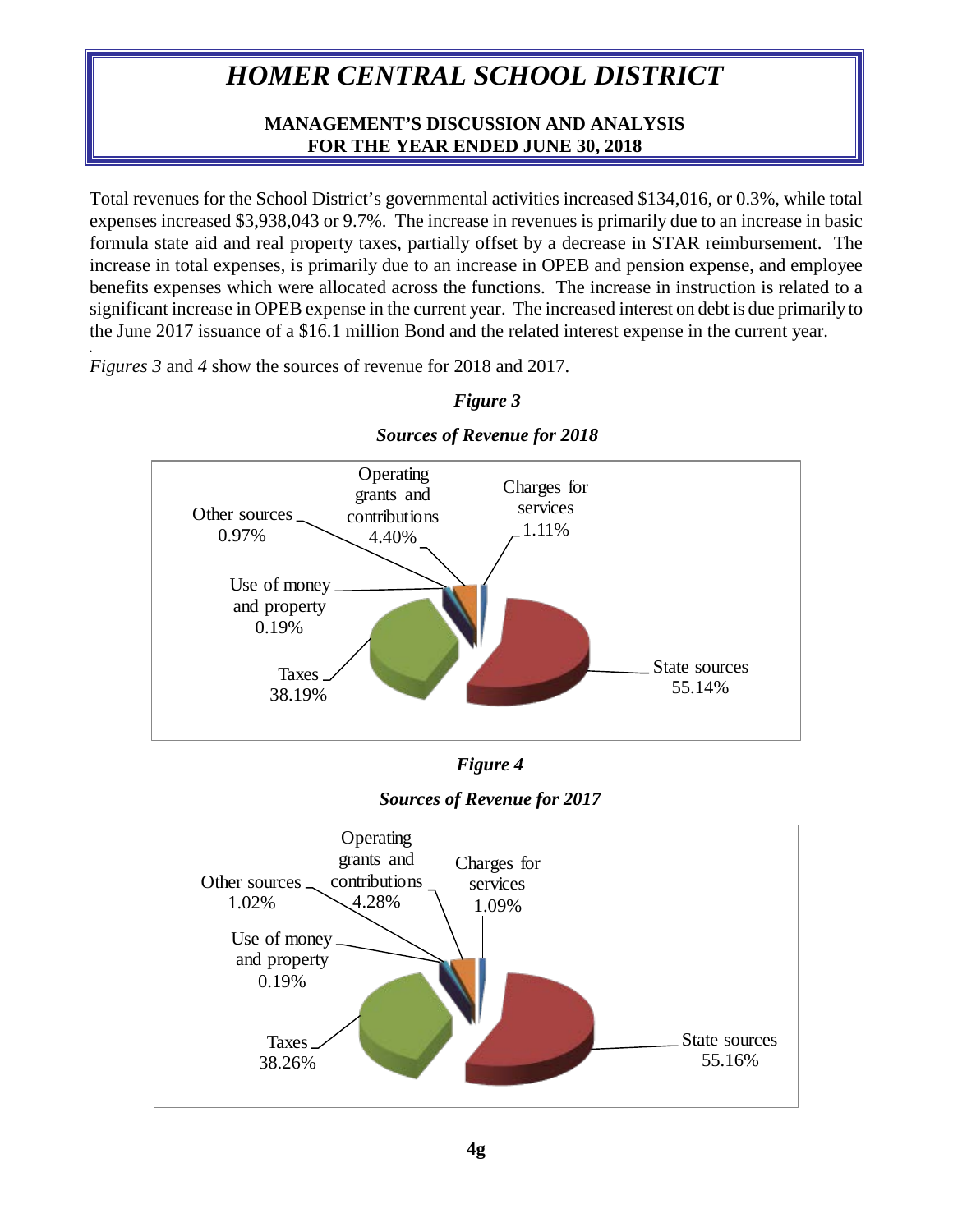#### **MANAGEMENT'S DISCUSSION AND ANALYSIS FOR THE YEAR ENDED JUNE 30, 2018**

*Figures 5* and *6* present the cost of each of the School District's programs for 2018 and 2017.

## *Figure 5*



#### *Cost of Programs for 2018*



*Cost of Programs for 2017*

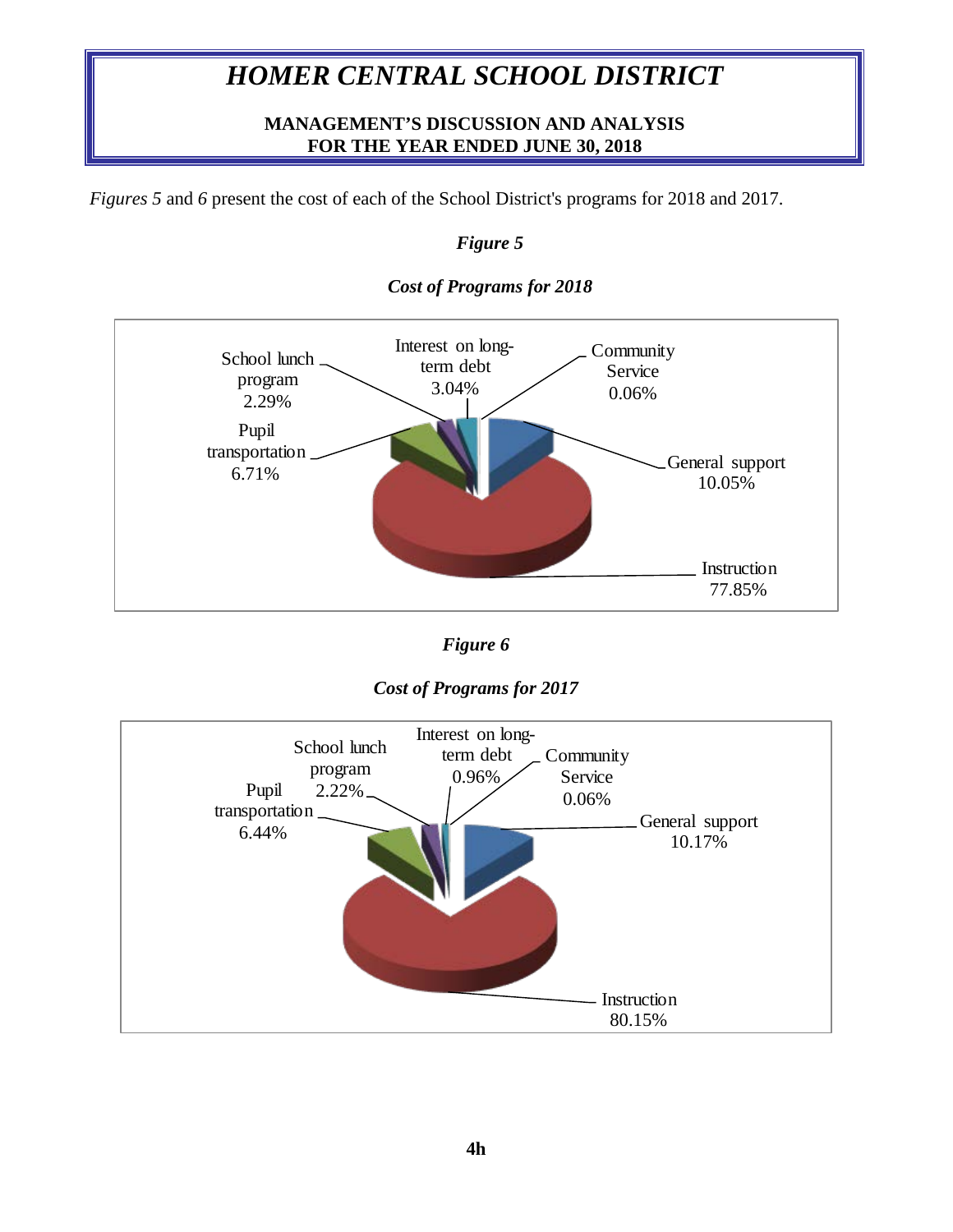#### **MANAGEMENT'S DISCUSSION AND ANALYSIS FOR THE YEAR ENDED JUNE 30, 2018**

### **FINANCIAL ANALYSIS OF THE SCHOOL DISTRICT'S FUNDS**

*Figure* 7 shows the changes in fund balance for the year for the School District's funds. As the School District completed the year, its Governmental Funds, as presented in the Balance Sheet, reported a combined fund balance of \$14,728,088; compared to last year's balance of \$14,916,077. The General Fund reported an unassigned fund balance of \$1,662,059 which is below 4% of next year's budget, the maximum allowed by New York State. The Capital Fund decreased based on capital outlay exceeding revenue.

## *Figure 7*

| <b>Governmental Fund Balances</b> | 2017 |                    |  | 2018       | <b>Total Dollar</b><br><b>Change</b><br>2017-2018 |
|-----------------------------------|------|--------------------|--|------------|---------------------------------------------------|
| General Fund                      | S    | $8,016,034$ \\ \\$ |  |            | 43,184                                            |
| School Lunch Fund                 |      | 161,755            |  | 165,102    | 3,347                                             |
| Debt Service Fund                 |      | 6,048,641          |  | 6,050,383  | 1,742                                             |
| Capital Funds                     |      | 689,647            |  | 453,385    | (236,262)                                         |
| <b>Total Governmental Funds</b>   |      | 14,916,077         |  | 14,728,088 | (187,989)                                         |

## **GENERAL FUND BUDGETARY HIGHLIGHTS**

Transfers made at year-end to balance the budget are caused by unforeseeable under-budgeting in a given code. When transfers into a code are necessary for three consecutive years, the situation is addressed in the following year's budget development process.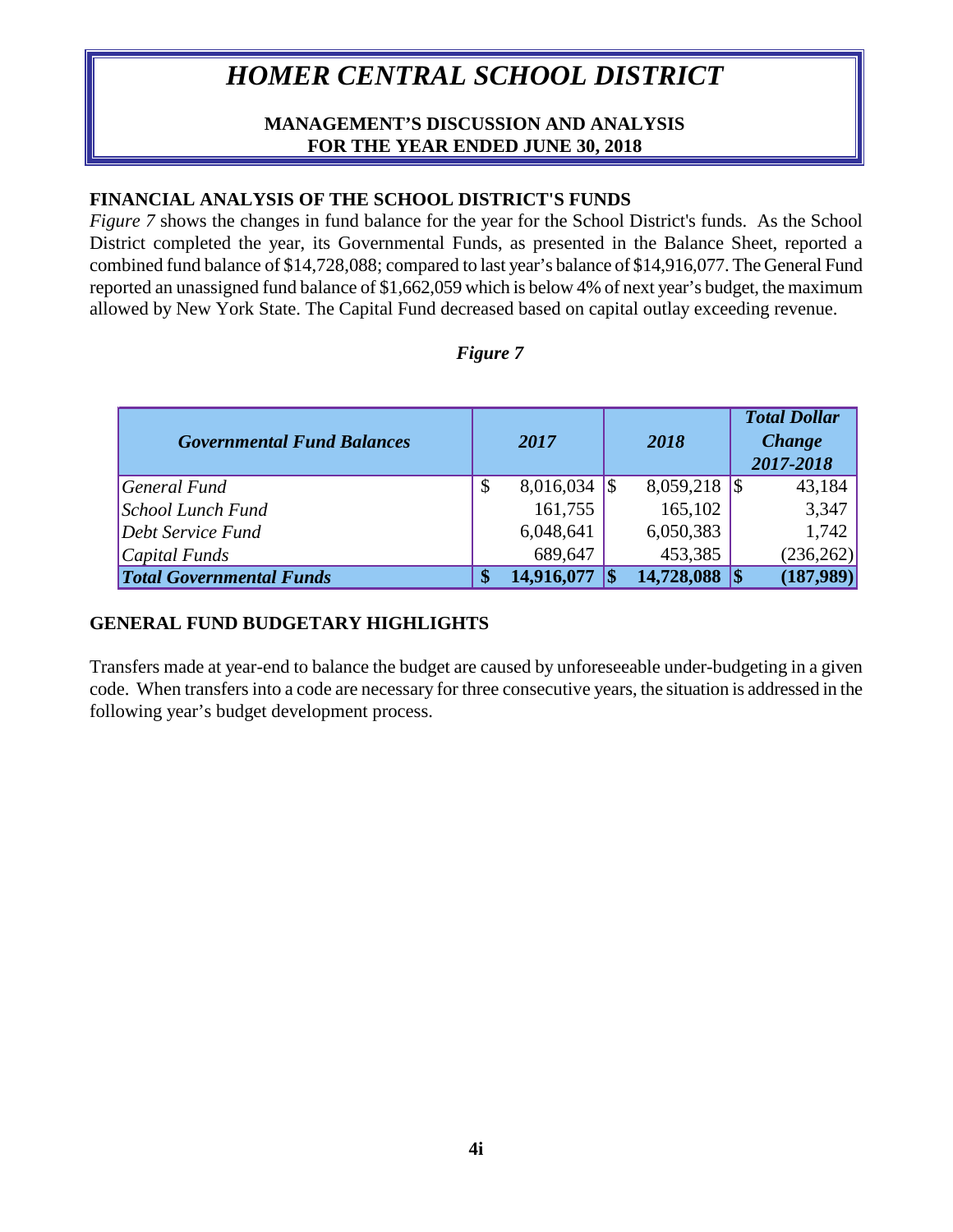### **MANAGEMENT'S DISCUSSION AND ANALYSIS FOR THE YEAR ENDED JUNE 30, 2018**

After considering these adjustments, actual charges to appropriations (expenditures) were below final budget amounts by \$1,284,222, including carry-over encumbrances.

*Figure 8* summarizes the original and final budgets, the actual expenditures (including encumbrances) and variances for the year ending June 30, 2018.

| <b>Condensed Budgetary Comparison General Fund -</b><br>2018 |     | <b>Original Budget</b> |     |            |     |                     |     | <b>Revised Budget</b> |  | Actual w/<br><b>Encumbrances</b> |  | Favorable<br>(Unfavorable)<br><b>Variance</b> |
|--------------------------------------------------------------|-----|------------------------|-----|------------|-----|---------------------|-----|-----------------------|--|----------------------------------|--|-----------------------------------------------|
| <b>REVENUES</b>                                              |     |                        |     |            |     |                     |     |                       |  |                                  |  |                                               |
| <b>Real property taxes</b>                                   |     | 13,361,541             |     | 13,361,541 | I\$ | 13,524,481          | 1\$ | 162,940               |  |                                  |  |                                               |
| Other tax items                                              |     | 2,618,108              |     | 2,618,108  |     | 2,477,914           |     | (140, 194)            |  |                                  |  |                                               |
| State sources                                                |     | 23,352,376             |     | 23,352,376 |     | 23,068,409          |     | (283,967)             |  |                                  |  |                                               |
| <b>Federal</b> sources                                       |     | 26,635                 |     | 26,635     |     | 31,479              |     | 4,844                 |  |                                  |  |                                               |
| Miscellaneous                                                |     | 537,248                |     | 537,248    |     | 525,231             |     | (12,017)              |  |                                  |  |                                               |
| Other, including financing sources                           |     | 308,234                |     | 308,234    |     |                     |     | (308, 234)            |  |                                  |  |                                               |
| <b>Total Revenues and Other Financing Sources</b>            | \$  | $40,204,142$ \\ \\$    |     | 40,204,142 | 1\$ | 39,627,514          | 1\$ | (576, 628)            |  |                                  |  |                                               |
| <b>Appropriated Fund Balances and Encumbrances</b>           | I\$ | 897,150                | 1\$ | 897,150    | 1\$ |                     | B   |                       |  |                                  |  |                                               |
| <b>EXPENDITURES</b>                                          |     |                        |     |            |     |                     |     |                       |  |                                  |  |                                               |
| General support                                              |     | 3,921,529              |     | 3,935,202  | l\$ | 3,680,080 $\vert \$ |     | 255,122               |  |                                  |  |                                               |
| Instruction                                                  |     | 20,888,574             |     | 21,500,909 |     | 21,215,022          |     | 285,887               |  |                                  |  |                                               |
| Pupil transportation                                         |     | 2,338,720              |     | 2,200,105  |     | 1,660,894           |     | 539,211               |  |                                  |  |                                               |
| Community service                                            |     |                        |     | 17,495     |     | 17,495              |     |                       |  |                                  |  |                                               |
| Employee benefits                                            |     | 9,425,144              |     | 8,799,131  |     | 8,674,657           |     | 124,474               |  |                                  |  |                                               |
| Debt service                                                 |     | 4,527,325              |     | 4,614,693  |     | 4,535,170           |     | 79,523                |  |                                  |  |                                               |
| Other financing uses                                         |     |                        |     | 33,757     |     | 33,752              |     |                       |  |                                  |  |                                               |
| <b>Total Expenditures and Other Financing (Uses)</b>         | \$  | 41,101,292 \$          |     | 41,101,292 | \$  | 39,817,070 \$       |     | 1,284,222             |  |                                  |  |                                               |

#### *Figure 8*

## **CAPITAL ASSETS AND DEBT ADMINISTRATION**

### **Capital Assets**

At the end of June 30, 2018, the School District had invested in a broad range of capital assets. Net capital assets decreased \$(3,081,485), primarily due to depreciation expense exceeding capital outlay. Capital assets, net of accumulated depreciation of \$29,691,939, were \$55,250,005 at year end. Depreciation expense amounted to \$3,335,597 for the current year.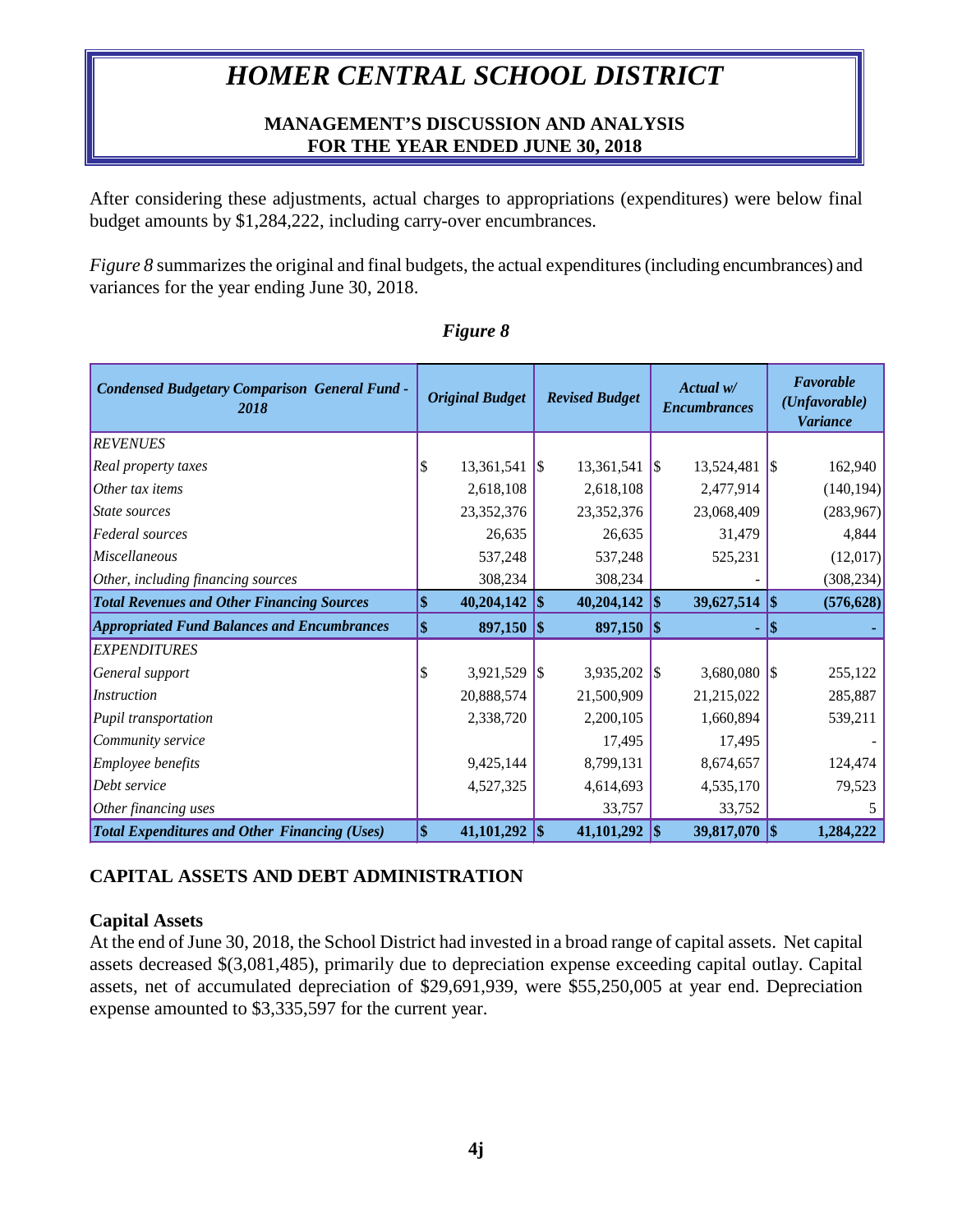#### **MANAGEMENT'S DISCUSSION AND ANALYSIS FOR THE YEAR ENDED JUNE 30, 2018**

## *Figure 9*

| <b>Changes in Capital Assets</b> | 2017             | 2018 | <b>Total Dollar</b><br><b>Change</b><br>2017-2018 |             |
|----------------------------------|------------------|------|---------------------------------------------------|-------------|
| Land                             | \$<br>49,400     |      | 49,400                                            |             |
| Construction in progress         | 438,947          |      | 675,209                                           | 236,262     |
| Buildings, net                   | 57,001,827       |      | 54,320,586                                        | (2,681,241) |
| Equipment, net                   | 841,316          |      | 204,810                                           | (636,506)   |
| $\vert Total$                    | \$<br>58,331,490 |      | 55,250,005                                        | (3,081,485) |

| <b>Net (Decrease) in Capital Assets</b>                                         | (3,081,485) |
|---------------------------------------------------------------------------------|-------------|
| Less depreciation expense                                                       | (3,335,597) |
| Transportation and instructional equipment                                      | 17,850      |
| Construction in progress                                                        | 236,262     |
| Capital asset activity for the year ended June 30, 2018 included the following: |             |

#### **Debt Administration**

Debt, both short and long-term, considered a liability of governmental activities, decreased by \$(3,349,930) in 2018, as shown in *Figure 10*. The decrease is related to the regular principal payments on long term debt in accordance with bond amortization schedules. The total indebtedness represented 33.23% of the constitutional debt limit, exclusive of building aid estimates.

| <b>Outstanding Debt</b> | <b>Governmental Activities and</b><br><b>Total School District</b> |                     |  |                     | <b>Total Dollar</b><br><b>Change</b> |
|-------------------------|--------------------------------------------------------------------|---------------------|--|---------------------|--------------------------------------|
|                         |                                                                    | 2017                |  | 2018                | 2017-2018                            |
| Serial bonds, net       | $\mathcal{S}$                                                      | $33,697,945$ \\ \\$ |  | $30,459,779$ \\ \\$ | (3,238,166)                          |
| Installment debt, net   |                                                                    | 428,847             |  | 317,083             | (111,764)                            |
| $\vert Total$           | $\boldsymbol{\$}$                                                  | $34,126,792$ \$     |  | $30,776,862$ \$     | (3,349,930)                          |

#### *Figure 10*

Additional information on the maturities and terms of the School District's outstanding debt can be found in the notes to these financial statements.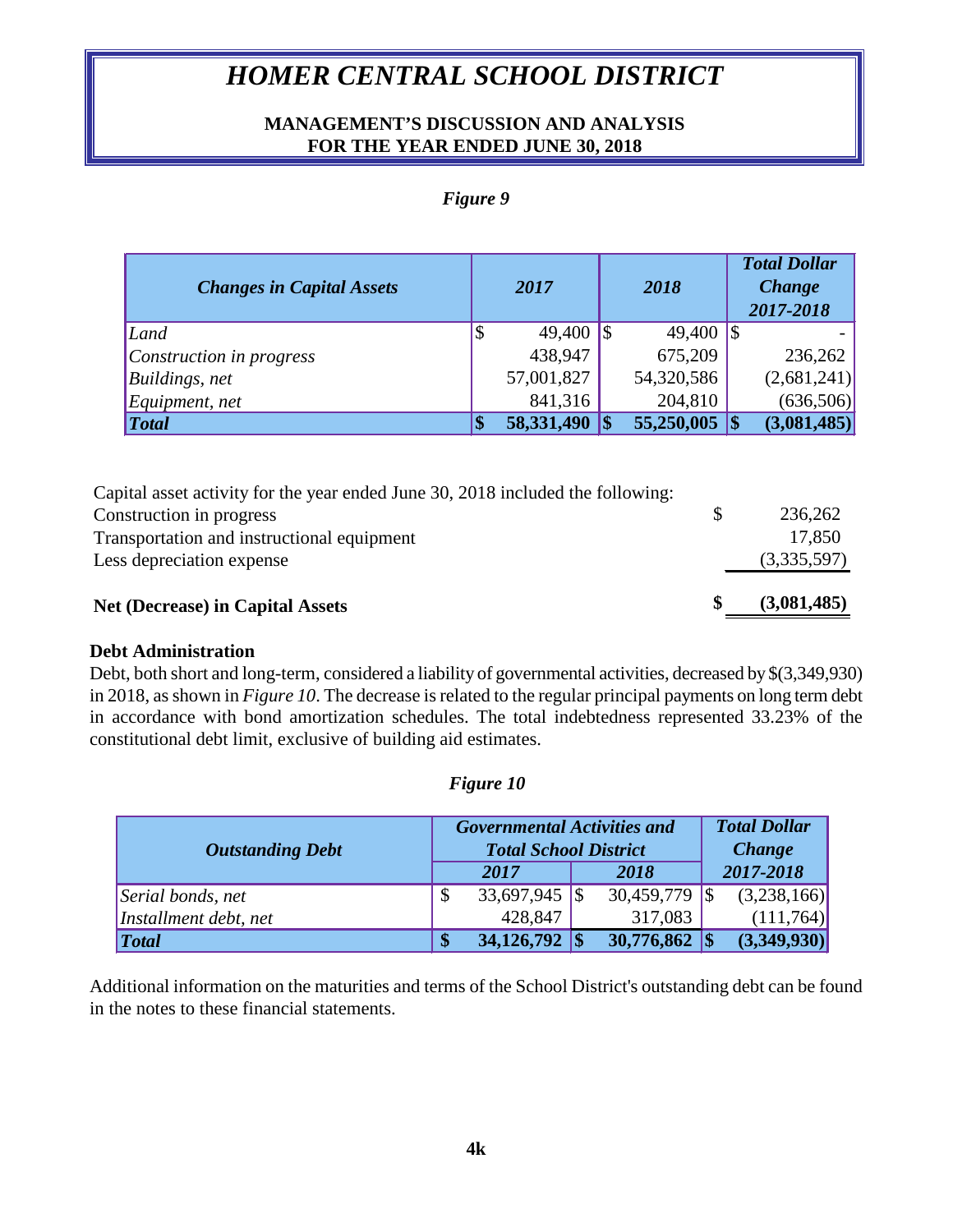### **MANAGEMENT'S DISCUSSION AND ANALYSIS FOR THE YEAR ENDED JUNE 30, 2018**

### **FACTORS BEARING ON THE DISTRICT'S FUTURE**

Priorities addressed in year three of Homer Central School District's Strategic Management Plan will play a significant role in determining the School District's financial future.

### **Facilities Improvement Project**

The Homer Central School District along with LeChase Construction Management and Hunt Architects have completed Phases III of their \$21 Million Facilities Improvement Project. The main scope of the project is taking place at Homer Bus Garage. The School District is also completing a \$1 million dollar Renovation at the Butts Field Complex. This project included turf replacement, track resurfacing, and new ADA compliant bleachers.

### **Capital Outlay Projects**

In 2017-18, the School District used project money to fix exterior block and paint the bus garage. For the 2018-19 school year, the School District will focus on physical interior improvements at the bus garage through the capital outlay project. The capital projects are 100% aidable through NYS Education Funding.

### **Financial Management**

The School District maintains an AA- rating from Standard and Poor's.

## **CONTACTING THE SCHOOL DISTRICT'S FINANCIAL MANAGEMENT**

This financial report is designed to provide the Homer Central School District's citizens, taxpayers, customers, investors, and creditors with a general overview of the School District's finances and to demonstrate the School District's accountability for the money it receives. If you have questions about this report or need additional financial information, contact the Business Office, Homer Central School District, at P.O Box 500, Homer, New York.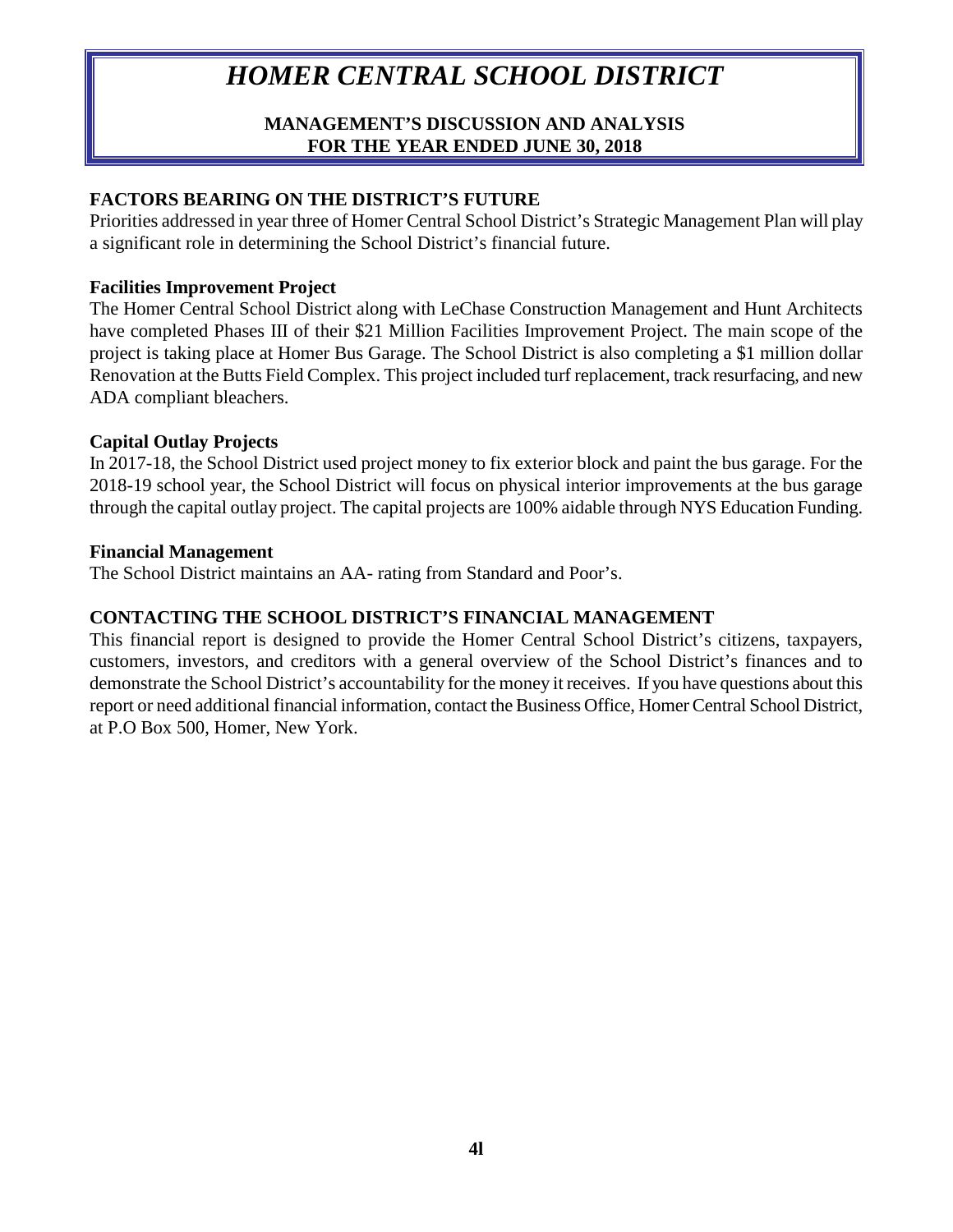## **STATEMENT OF NET POSITION JUNE 30, 2018**

## **ASSETS**

| <b>Current Assets</b>                       |                 |
|---------------------------------------------|-----------------|
| Cash - Unrestricted                         | \$<br>3,271,447 |
| Cash - Restricted                           | 85,900          |
| Receivables:                                |                 |
| State and federal aid                       | 2,490,889       |
| Due from other governments                  | 395             |
| Other                                       | 104,726         |
| Inventories                                 | 14,171          |
| <b>Total Current Assets</b>                 | 5,967,528       |
| <b>Noncurrent Assets</b>                    |                 |
| Restricted cash                             | 11,534,802      |
| Net pension asset - Proportionate share     | 722,205         |
| Capital assets, net:                        |                 |
| Land and construction in progress           | 724,609         |
| Depreciable capital assets, net             | 54, 525, 396    |
| <b>Total Noncurrent Assets</b>              | 67,507,012      |
|                                             |                 |
| <b>Total Assets</b>                         | 73,474,540      |
| <b>DEFERRED OUFLOWS OF RESOURCES</b>        |                 |
| Deferred charges on defeased debt           | 621,875         |
| Deferred outflows of resources - Pensions   | 10,750,165      |
| <b>Total Deferred Outflows of Resources</b> | 11,372,040      |
| <b>LIABILITIES</b>                          |                 |
| <b>Current Liabilities</b>                  |                 |
| Payables:                                   |                 |
| Accounts payable                            | 963,066         |
| <b>Accrued liabilities</b>                  | 53,163          |
| Due to other governments                    | 88              |
| Bond interest and matured bonds             | 134,829         |
| Due to Teachers' Retirement System          | 1,577,085       |
| Due to Employees' Retirement System         | 114,129         |
| Compensated absences payable                | 44,534          |
| <b>Unearned revenues</b>                    | 22,177          |
| Current portion of long-term liabilities:   |                 |
| Bonds payable                               | 3,426,772       |
| Installment debt payable                    | 317,083         |
| <b>Total Current Liabilities</b>            | 6,652,926       |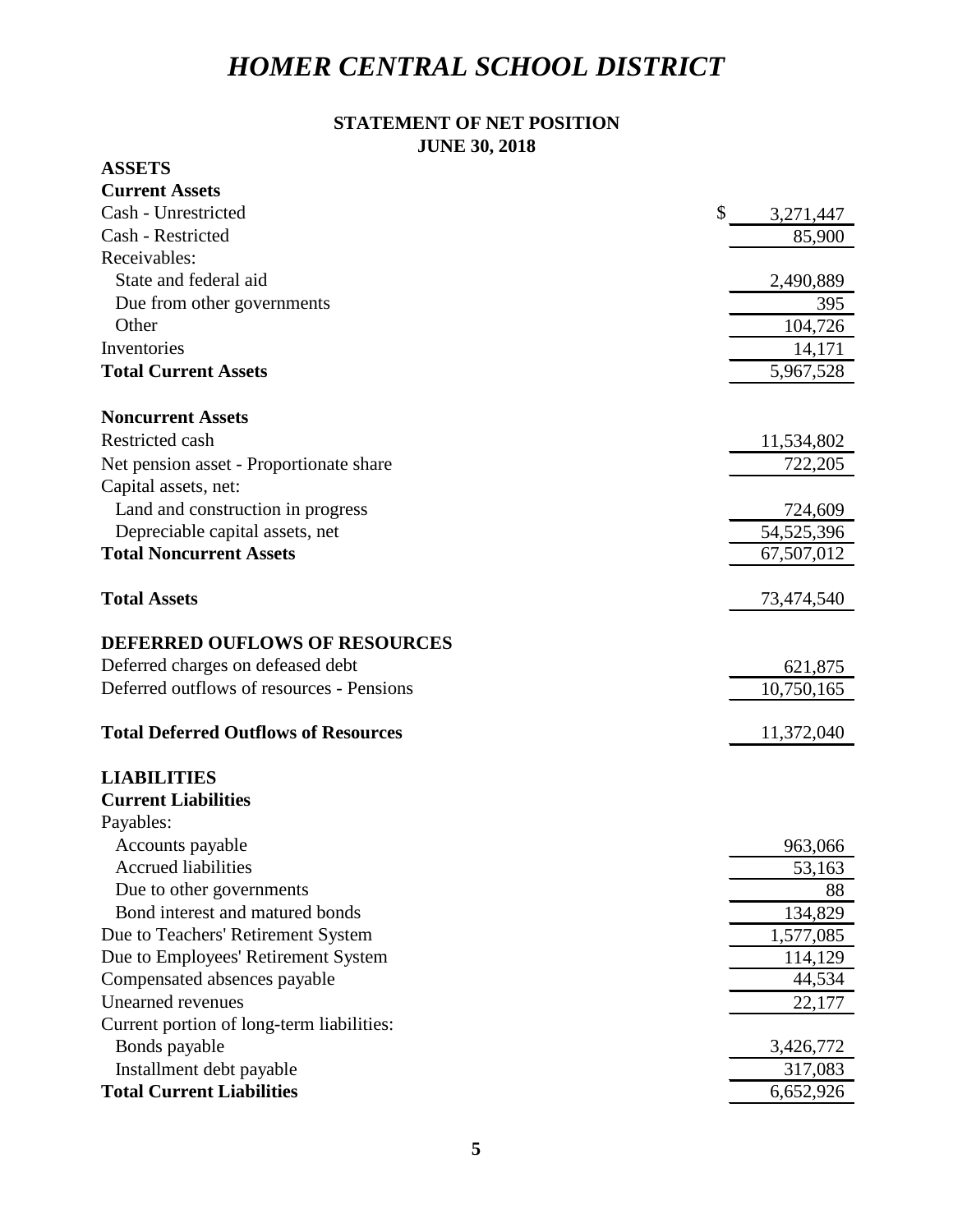| <b>Noncurrent Liabilities and Obligations</b>       |                |
|-----------------------------------------------------|----------------|
| Bonds payable                                       | 27,033,007     |
| Compensated absences payable                        | 1,642,639      |
| Other postemployment benefits liability             | 51,086,083     |
| Net pension liability - Proportionate share         | 330,008        |
| <b>Total Noncurrent Liabilities and Obligations</b> | 80,091,737     |
| <b>Total Liabilities</b>                            | 86,744,663     |
| <b>DEFERRED INFLOWS OF RESOURCES</b>                |                |
| Deferred inflows of resources - Pensions            | 3,124,331      |
| Deferred inflows of resources - OPEB                | 2,254,937      |
| <b>Total Deferred Inflows of Resources</b>          | 5,379,268      |
| <b>NET POSITION</b>                                 |                |
| Net investment in capital assets                    | 25,095,018     |
| Restricted                                          | 12,139,118     |
| Unrestricted (deficit)                              | (44, 511, 487) |
| <b>Total Net Position (Deficit)</b>                 | (7,277,351)    |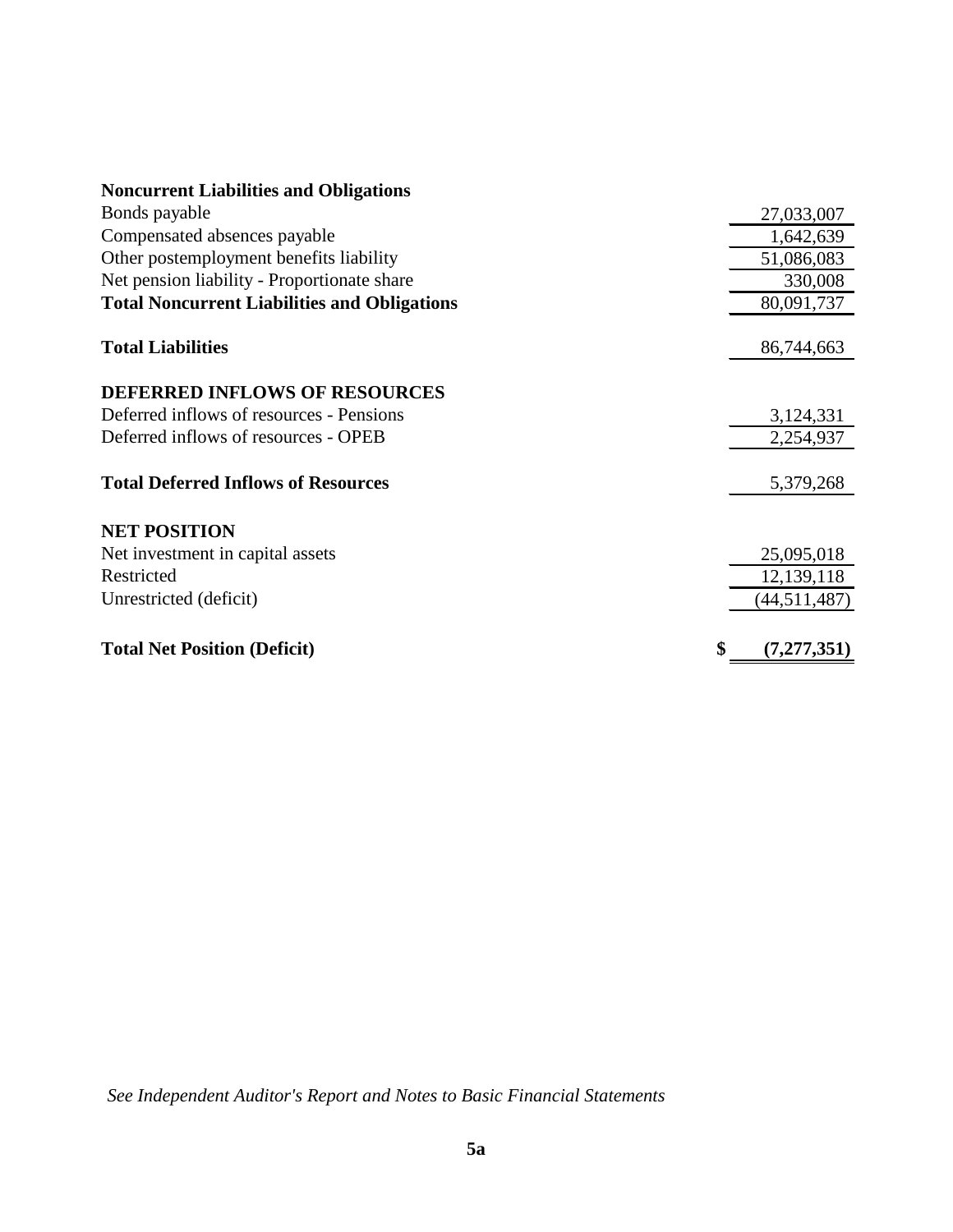#### **STATEMENT OF ACTIVITIES FOR THE YEAR ENDED JUNE 30, 2018**

|                                                                                                                                                                                        |                               | <b>Program Revenues</b> |                                         |  |                                   |             | Net (Expense)<br><b>Revenue and</b>                                  |                                          |
|----------------------------------------------------------------------------------------------------------------------------------------------------------------------------------------|-------------------------------|-------------------------|-----------------------------------------|--|-----------------------------------|-------------|----------------------------------------------------------------------|------------------------------------------|
|                                                                                                                                                                                        | <b>Expenses</b>               |                         | <b>Charges for</b><br><b>Services</b>   |  | <b>Operating</b><br><b>Grants</b> |             | Capital<br><b>Grants</b>                                             | <b>Changes</b> in<br><b>Net Position</b> |
| <b>FUNCTIONS/PROGRAMS</b>                                                                                                                                                              |                               |                         |                                         |  |                                   |             |                                                                      |                                          |
| \$<br>General support                                                                                                                                                                  | $4,467,238$ \$                |                         | 42,133 \$                               |  | 2,975 \$                          |             |                                                                      | \$<br>(4,422,130)                        |
| Instruction                                                                                                                                                                            | 34,627,025                    |                         | 28,504                                  |  | 1,293,860                         |             |                                                                      | (33,304,661)                             |
| Pupil transportation                                                                                                                                                                   | 2,982,819                     |                         |                                         |  |                                   |             |                                                                      | (2,982,819)                              |
| Community services                                                                                                                                                                     | 27,821                        |                         |                                         |  |                                   |             |                                                                      | (27, 821)                                |
| School lunch program                                                                                                                                                                   | 1,017,104                     |                         | 395,260                                 |  | 547,188                           |             |                                                                      | (74, 656)                                |
| Interest on debt                                                                                                                                                                       | 1,350,045                     |                         |                                         |  |                                   |             |                                                                      | (1,350,045)                              |
| Total Functions and Programs \$44,472,052 \$                                                                                                                                           |                               |                         | 465,897 \$                              |  | $1,844,023$ \$                    |             |                                                                      | (42, 162, 132)                           |
| <b>GENERAL REVENUES</b><br>Real property taxes<br>Real property tax items<br>Use of money and property<br>State sources<br>Sale of property and compensation for loss<br>Miscellaneous |                               |                         |                                         |  |                                   |             | 13,524,481<br>2,477,914<br>79,841<br>23,100,405<br>13,073<br>391,934 |                                          |
|                                                                                                                                                                                        | <b>Total General Revenues</b> |                         |                                         |  |                                   |             |                                                                      | 39,587,648                               |
|                                                                                                                                                                                        |                               |                         | Change in Net Position                  |  |                                   |             |                                                                      | (2,574,484)                              |
| Total Net Position - Beginning of Year                                                                                                                                                 |                               |                         |                                         |  |                                   | (4,702,867) |                                                                      |                                          |
|                                                                                                                                                                                        |                               |                         | <b>Total Net Position - End of Year</b> |  |                                   |             |                                                                      | \$<br>(7,277,351)                        |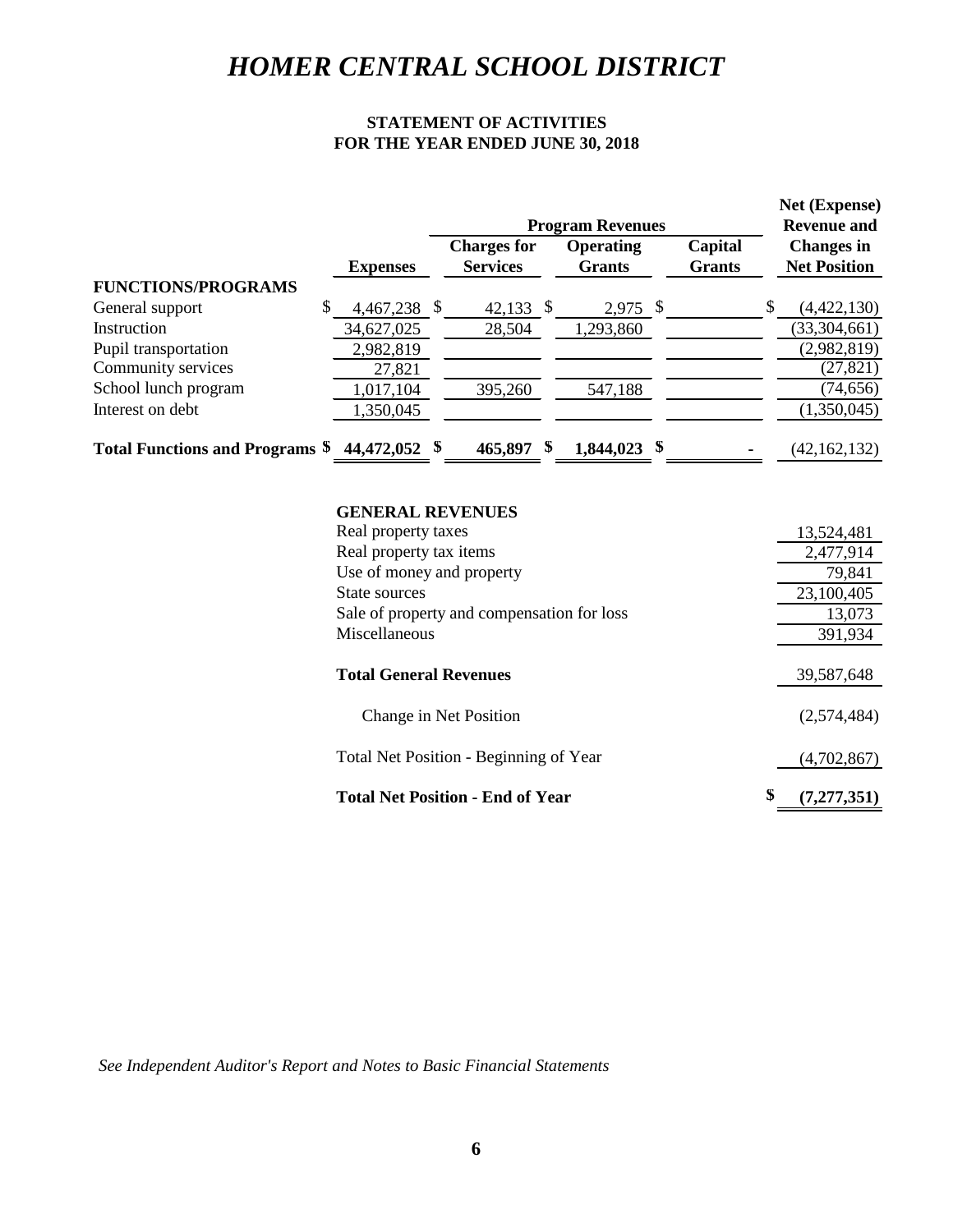## **BALANCE SHEET - GOVERNMENTAL FUNDS JUNE 30, 2018**

|                                            |                             |    | <b>Major Funds</b> |    |               |
|--------------------------------------------|-----------------------------|----|--------------------|----|---------------|
|                                            | <b>Special Revenue Fund</b> |    |                    |    |               |
|                                            |                             |    | <b>Special</b>     |    | <b>School</b> |
|                                            | <b>General</b>              |    | Aid                |    | Lunch         |
|                                            | <b>Fund</b>                 |    | <b>Fund</b>        |    | <b>Fund</b>   |
| <b>ASSETS</b>                              |                             |    |                    |    |               |
| Cash - Unrestricted                        | \$<br>1,604,129             | \$ | 74,121             | \$ | 479,133       |
| Cash - Restricted                          | 6,817,865                   |    |                    |    | 85,900        |
| Due from other funds                       | 1,462,738                   |    | 48,676             |    | 38,129        |
| State and federal aid                      | 1,745,596                   |    | 712,752            |    | 32,541        |
| Due from other governments                 | 395                         |    |                    |    |               |
| Other                                      | 100,305                     |    |                    |    | 2,245         |
| Inventories                                |                             |    |                    |    | 14,171        |
| <b>Total Assets</b>                        | \$<br>11,731,028            | \$ | 835,549            | \$ | 652,119       |
| <b>LIABILITIES</b>                         |                             |    |                    |    |               |
| Accounts payable                           | \$<br>901,007               | \$ |                    | \$ |               |
| <b>Accrued liabilities</b>                 | 42,163                      |    | 7,631              |    | 3,369         |
| Due to other funds                         | 984,142                     |    | 818,918            |    | 479,133       |
| Due to other governments                   |                             |    |                    |    | 88            |
| Due to Teachers' Retirement System         | 1,577,085                   |    |                    |    |               |
| Due to Employees' Retirement System        | 114,129                     |    |                    |    |               |
| <b>Unearned revenues</b>                   | 8,750                       |    | 9,000              |    | 4,427         |
| Compensated absences payable               | 44,534                      |    |                    |    |               |
| <b>Total Liabilities</b>                   | 3,671,810                   |    | 835,549            |    | 487,017       |
| <b>FUND BALANCES</b>                       |                             |    |                    |    |               |
| Nonspendable                               |                             |    |                    |    | 14,171        |
| Restricted                                 | 5,484,419                   |    |                    |    | 150,931       |
| Assigned                                   | 912,740                     |    |                    |    |               |
| Unassigned                                 | 1,662,059                   |    |                    |    |               |
| <b>Total Fund Balances</b>                 | 8,059,218                   |    |                    |    | 165,102       |
| <b>Total Liabilities and Fund Balances</b> | \$<br>11,731,028            | \$ | 835,549            | \$ | 652,119       |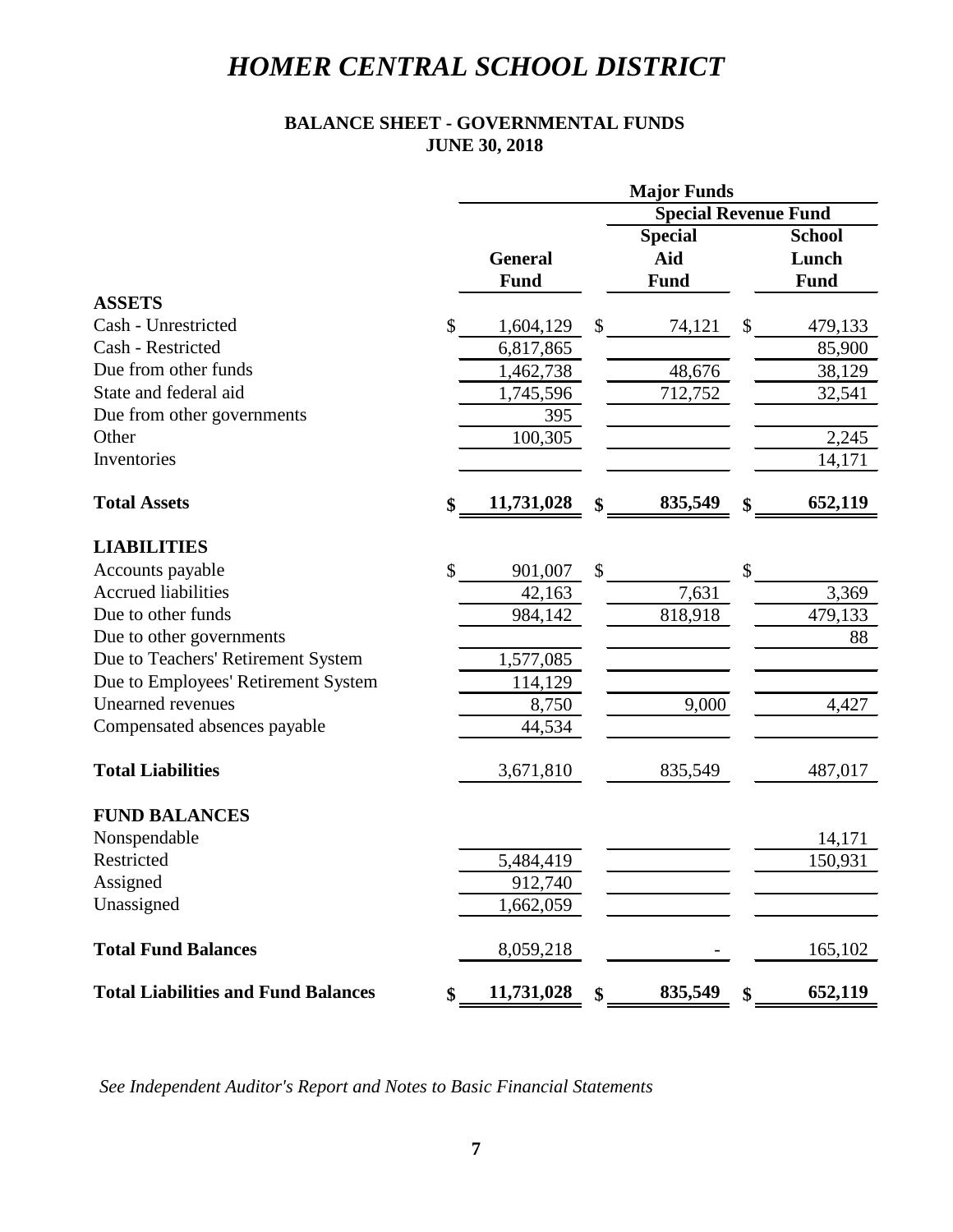| <b>Major Funds</b>                           |              |                                    |               |                                              |
|----------------------------------------------|--------------|------------------------------------|---------------|----------------------------------------------|
| <b>Debt</b><br><b>Service</b><br><b>Fund</b> |              | Capital<br>Projects<br><b>Fund</b> |               | <b>Total</b><br>Governmental<br><b>Funds</b> |
|                                              |              |                                    |               |                                              |
| \$                                           | $\mathbb{S}$ | 1,114,064<br>728,361               |               | $\mathbb{S}$<br>3,271,447<br>11,620,702      |
| 3,988,576                                    |              |                                    |               | 4,233,437                                    |
| 2,061,807                                    |              | 622,087                            |               | 2,490,889                                    |
|                                              |              |                                    |               | 395                                          |
|                                              |              |                                    |               | 104,726                                      |
|                                              |              | 2,176                              |               | 14,171                                       |
|                                              |              |                                    |               |                                              |
| \$<br>6,050,383                              | \$           | 2,466,688                          | \$            | 21,735,767                                   |
|                                              |              |                                    |               |                                              |
| \$                                           | \$           | 62,059                             | $\mathsf{\$}$ | 963,066                                      |
|                                              |              |                                    |               | 53,163                                       |
|                                              |              | 1,951,244                          |               | 4,233,437                                    |
|                                              |              |                                    |               | 88                                           |
|                                              |              |                                    |               | 1,577,085                                    |
|                                              |              |                                    |               | 114,129                                      |
|                                              |              |                                    |               | 22,177                                       |
|                                              |              |                                    |               | 44,534                                       |
|                                              |              | 2,013,303                          |               | 7,007,679                                    |
|                                              |              |                                    |               |                                              |
|                                              |              |                                    |               | 14,171                                       |
| 6,050,383                                    |              | 453,385                            |               | 12, 139, 118                                 |
|                                              |              |                                    |               | 912,740                                      |
|                                              |              |                                    |               | 1,662,059                                    |
| 6,050,383                                    |              | 453,385                            |               | 14,728,088                                   |
| \$<br>6,050,383                              | \$           | 2,466,688                          | \$            | 21,735,767                                   |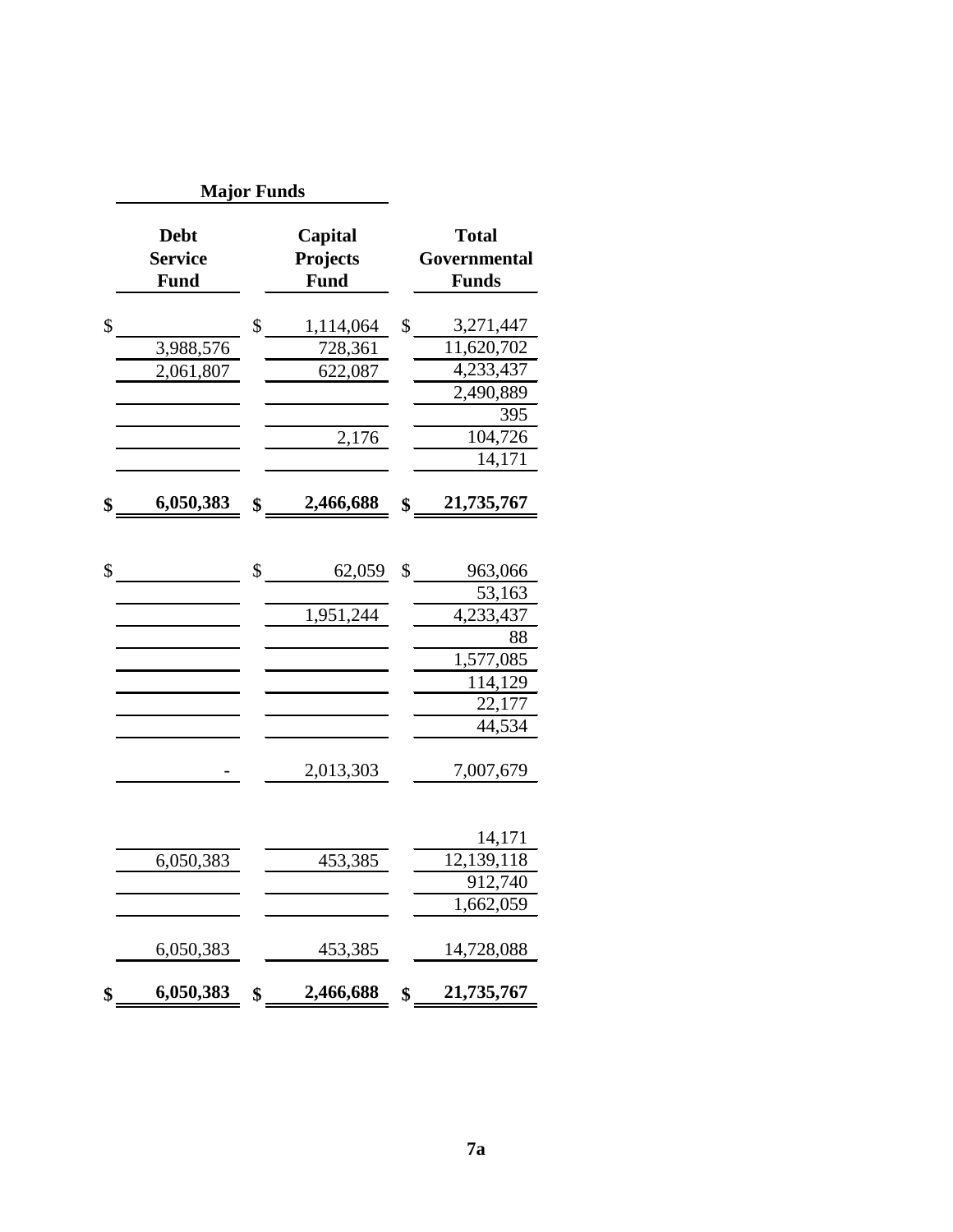#### **RECONCILIATION OF GOVERNMENTAL FUNDS BALANCE SHEET TO THE STATEMENT OF NET POSITION JUNE 30, 2018**

| <b>Fund Balances - Total Governmental Funds</b>                                                                                                                                                                                                                                                                                                                                                                                                                                                                                                                                                                                                                                                                |                                                                                      | \$<br>14,728,088  |
|----------------------------------------------------------------------------------------------------------------------------------------------------------------------------------------------------------------------------------------------------------------------------------------------------------------------------------------------------------------------------------------------------------------------------------------------------------------------------------------------------------------------------------------------------------------------------------------------------------------------------------------------------------------------------------------------------------------|--------------------------------------------------------------------------------------|-------------------|
| Amounts reported for Governmental Activities in the Statement of Net Position are<br>different because:                                                                                                                                                                                                                                                                                                                                                                                                                                                                                                                                                                                                        |                                                                                      |                   |
| Capital assets, net of accumulated depreciation, used in Governmental Activities are<br>not financial resources and, therefore, are not reported in the funds.                                                                                                                                                                                                                                                                                                                                                                                                                                                                                                                                                 |                                                                                      |                   |
| Total historical cost                                                                                                                                                                                                                                                                                                                                                                                                                                                                                                                                                                                                                                                                                          | \$<br>85,216,499                                                                     |                   |
| Less accumulated depreciation                                                                                                                                                                                                                                                                                                                                                                                                                                                                                                                                                                                                                                                                                  | (29,966,494)                                                                         | 55,250,005        |
| The School District's proportionate share of the Employee Retirement Systems'<br>collective net pension asset (liability) is not reported in the funds.                                                                                                                                                                                                                                                                                                                                                                                                                                                                                                                                                        |                                                                                      |                   |
| TRS net pension asset - Proportionate share                                                                                                                                                                                                                                                                                                                                                                                                                                                                                                                                                                                                                                                                    | \$<br>722,205                                                                        |                   |
| ERS net pension (liability) - Proportionate share                                                                                                                                                                                                                                                                                                                                                                                                                                                                                                                                                                                                                                                              | (330,008)                                                                            | 392,197           |
| Deferred outflows of resources, including deferred charges on defeased debt and<br>pensions, represents a consumption of net position that applies to future periods and,<br>therefore, is not reported in the funds. Deferred inflows of resources, including<br>unavailable revenue, pensions, and OPEB represents an acquisition of net position that<br>applies to future periods and, therefore, is not reported in the funds.<br>Deferred charges on defeased debt<br>Deferred inflows of resources - OPEB<br>ERS deferred outflows of resources - pension<br>ERS deferred inflows of resources - pension<br>TRS deferred outflows of resources - pension<br>TRS deferred inflows of resources - pension | \$<br>621,875<br>(2,254,937)<br>1,002,515<br>(1,098,221)<br>9,747,650<br>(2,026,110) | 5,992,772         |
| Long-term liabilities, including bonds payable are not due and payable in the current                                                                                                                                                                                                                                                                                                                                                                                                                                                                                                                                                                                                                          |                                                                                      |                   |
| period and, therefore, are not reported in the funds.                                                                                                                                                                                                                                                                                                                                                                                                                                                                                                                                                                                                                                                          |                                                                                      |                   |
| Bonds payable                                                                                                                                                                                                                                                                                                                                                                                                                                                                                                                                                                                                                                                                                                  | \$<br>(26,710,000)                                                                   |                   |
| Installment debt payable                                                                                                                                                                                                                                                                                                                                                                                                                                                                                                                                                                                                                                                                                       | (317,083)                                                                            |                   |
| Premium on obligations                                                                                                                                                                                                                                                                                                                                                                                                                                                                                                                                                                                                                                                                                         | (3,749,779)                                                                          | (30,776,862)      |
| Certain accrued obligations and expenses reported in the Statement of Net Position do                                                                                                                                                                                                                                                                                                                                                                                                                                                                                                                                                                                                                          |                                                                                      |                   |
| not require the use of current financial resources and, therefore, are not reported as                                                                                                                                                                                                                                                                                                                                                                                                                                                                                                                                                                                                                         |                                                                                      |                   |
| liabilities in the funds.                                                                                                                                                                                                                                                                                                                                                                                                                                                                                                                                                                                                                                                                                      |                                                                                      |                   |
| Compensated absences                                                                                                                                                                                                                                                                                                                                                                                                                                                                                                                                                                                                                                                                                           | \$<br>(1,642,639)                                                                    |                   |
| Other postretirement benefits liability                                                                                                                                                                                                                                                                                                                                                                                                                                                                                                                                                                                                                                                                        | (51,086,083)                                                                         |                   |
| Accrued interest on long-term debt                                                                                                                                                                                                                                                                                                                                                                                                                                                                                                                                                                                                                                                                             | (134, 829)                                                                           | (52,863,551)      |
| <b>Net Position (Deficit) of Governmental Activities</b>                                                                                                                                                                                                                                                                                                                                                                                                                                                                                                                                                                                                                                                       |                                                                                      | \$<br>(7,277,351) |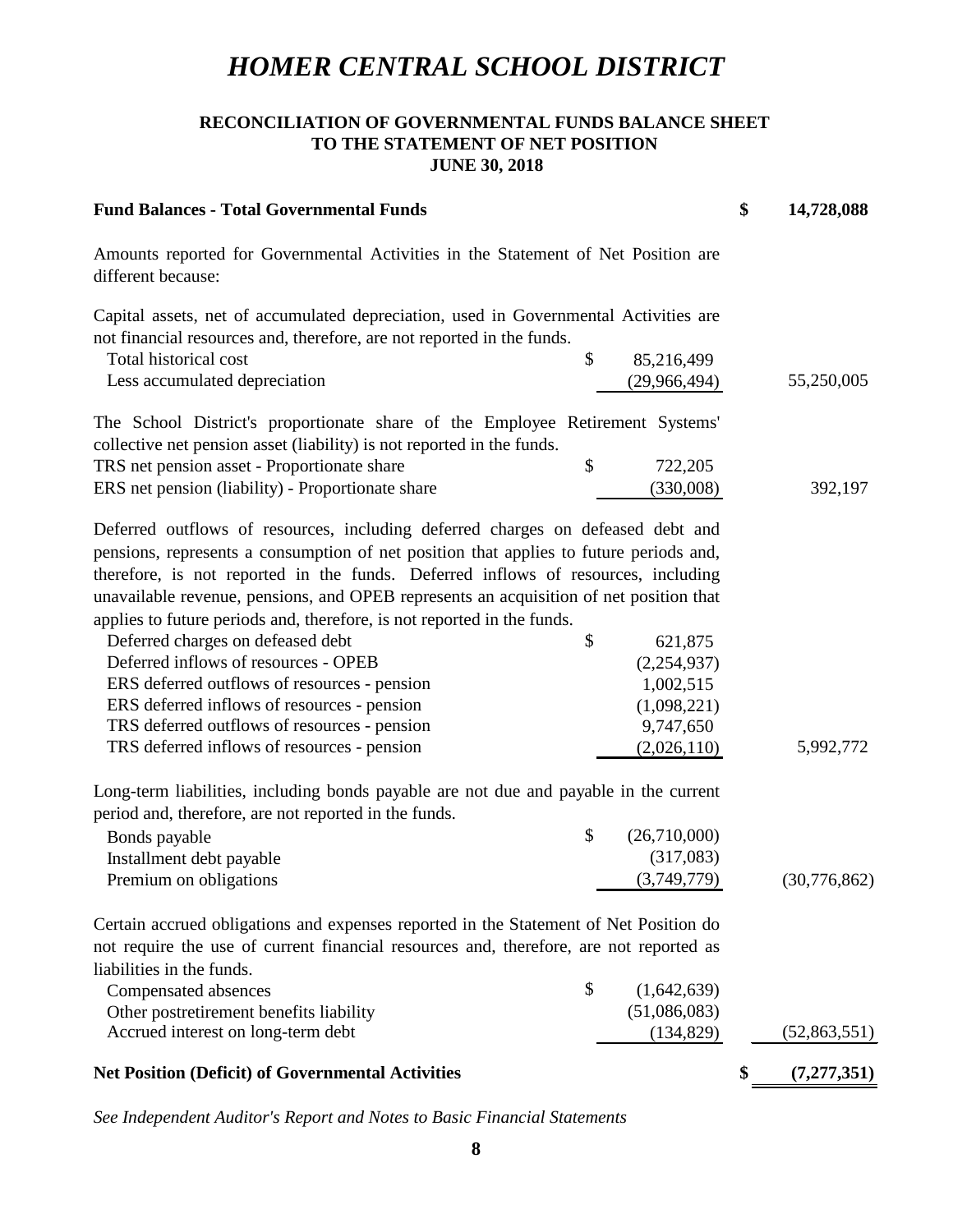### **STATEMENT OF REVENUES, EXPENDITURES AND CHANGES IN FUND BALANCE - GOVERNMENTAL FUNDS FOR THE YEAR ENDED JUNE 30, 2018**

|                                            |               | <b>Major Funds</b> |    |                              |    |               |
|--------------------------------------------|---------------|--------------------|----|------------------------------|----|---------------|
|                                            |               |                    |    | <b>Special Revenue Funds</b> |    |               |
|                                            |               |                    |    | <b>Special</b>               |    | <b>School</b> |
|                                            |               | <b>General</b>     |    | Aid                          |    | Lunch         |
|                                            |               | <b>Fund</b>        |    | <b>Fund</b>                  |    | Fund          |
| <b>REVENUES</b>                            |               |                    |    |                              |    |               |
| Real property taxes                        | $\mathcal{S}$ | 13,524,481         | \$ |                              | \$ |               |
| Other tax items                            |               | 2,475,583          |    |                              |    |               |
| Nonproperty taxes                          |               | 2,331              |    |                              |    |               |
| Charges for services                       |               | 42,133             |    |                              |    |               |
| Use of money and property                  |               | 78,091             |    |                              |    | 8             |
| Sale of property and compensation for loss |               | 13,073             |    |                              |    |               |
| Miscellaneous                              |               | 391,934            |    |                              |    | 212           |
| State sources                              |               | 23,068,409         |    | 310,255                      |    | 50,121        |
| Federal sources                            |               | 31,479             |    | 983,605                      |    | 529,063       |
| Sales - School lunch                       |               |                    |    |                              |    | 395,048       |
| <b>Total Revenues</b>                      |               | 39,627,514         |    | 1,293,860                    |    | 974,452       |
| <b>EXPENDITURES</b>                        |               |                    |    |                              |    |               |
| General support                            |               | 3,596,965          |    |                              |    |               |
| Instruction                                |               | 21,066,783         |    | 1,294,089                    |    | 409,391       |
| Pupil transportation                       |               | 1,659,508          |    | 33,523                       |    |               |
| Community services                         |               | 17,495             |    |                              |    |               |
| <b>Employee benefits</b>                   |               | 8,674,657          |    |                              |    | 162,693       |
| Debt service                               |               |                    |    |                              |    |               |
| Principal                                  |               | 3,051,764          |    |                              |    |               |
| Interest                                   |               | 1,483,406          |    |                              |    |               |
| Cost of sales                              |               |                    |    |                              |    | 399,021       |
| Capital outlay                             |               |                    |    |                              |    |               |
| <b>Total Expenditures</b>                  |               | 39,550,578         |    | 1,327,612                    |    | 971,105       |
| Excess (Deficiency) of Revenues            |               |                    |    |                              |    |               |
| Over Expenditures                          |               | 76,936             |    | (33,752)                     |    | 3,347         |
| <b>OTHER FINANCING SOURCES AND (USES)</b>  |               |                    |    |                              |    |               |
| Operating transfers in                     |               |                    |    | 33,752                       |    |               |
| Operating transfers (out)                  |               | (33, 752)          |    |                              |    |               |
| <b>Total Other Sources</b>                 |               | (33,752)           |    | 33,752                       |    |               |
| Net Change in Fund Balances                |               | 43,184             |    |                              |    | 3,347         |
| Fund Balances - Beginning of Year          |               | 8,016,034          |    |                              |    | 161,755       |
| <b>Fund Balances - End of Year</b>         | \$            | 8,059,218          | \$ |                              |    | 165,102       |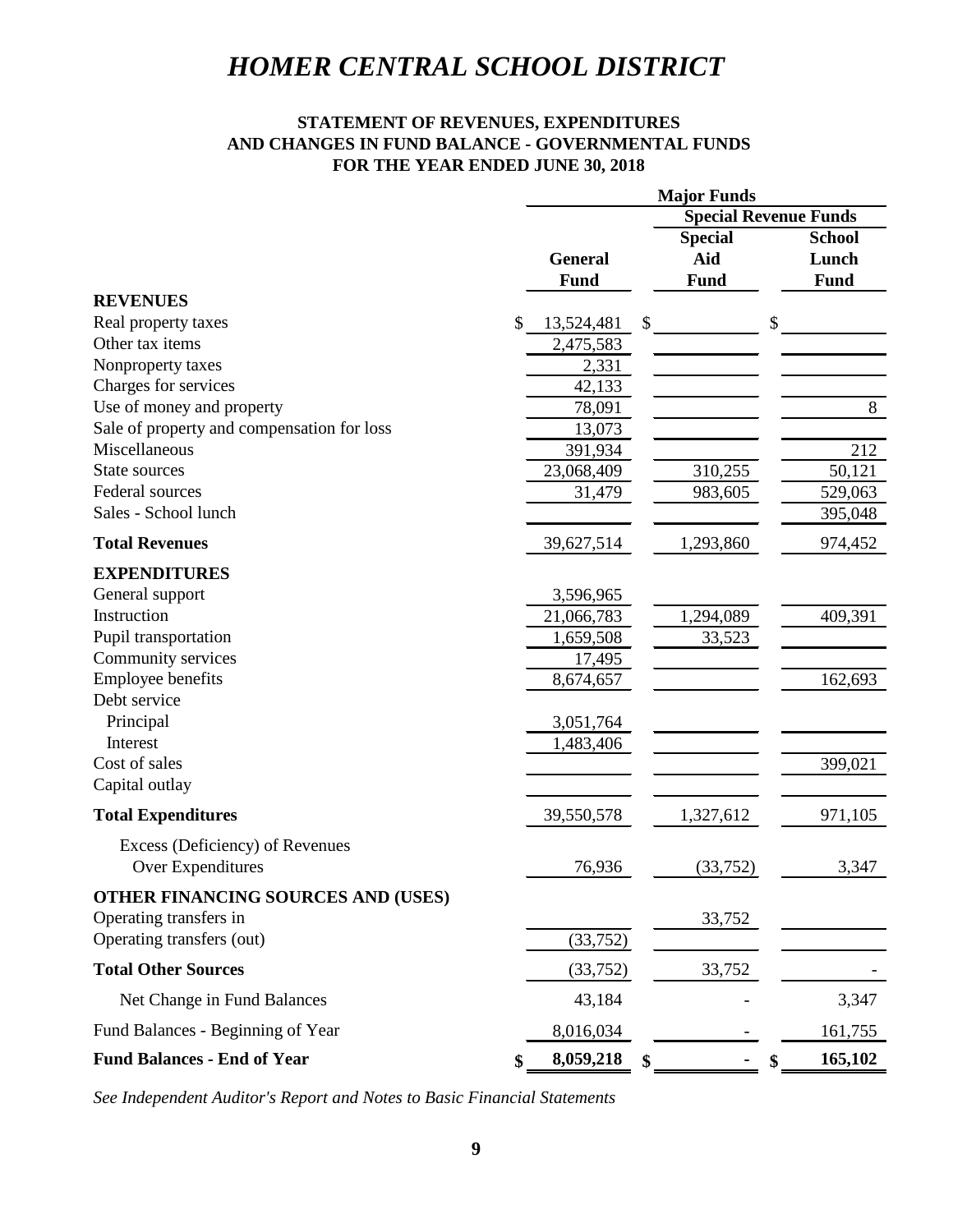| <b>Major Funds</b>                           |                                    |                                              |
|----------------------------------------------|------------------------------------|----------------------------------------------|
| <b>Debt</b><br><b>Service</b><br><b>Fund</b> | Capital<br>Projects<br><b>Fund</b> | <b>Total</b><br>Governmental<br><b>Funds</b> |
| \$                                           | \$                                 | \$13,524,481                                 |
|                                              |                                    | 2,475,583                                    |
|                                              |                                    | 2,331                                        |
|                                              |                                    | 42,133                                       |
| 1,742                                        |                                    | 79,841                                       |
|                                              |                                    | 13,073                                       |
|                                              |                                    | 392,146                                      |
|                                              |                                    | 23,428,785                                   |
|                                              |                                    | 1,544,147                                    |
|                                              |                                    | 395,048                                      |
| 1,742                                        |                                    | 41,897,568                                   |
|                                              |                                    | 3,596,965                                    |
|                                              |                                    | 22,770,263                                   |
|                                              |                                    | 1,693,031                                    |
|                                              |                                    | 17,495                                       |
|                                              |                                    | 8,837,350                                    |
|                                              |                                    | 3,051,764                                    |
|                                              |                                    | 1,483,406                                    |
|                                              |                                    | 399,021                                      |
|                                              | 236,262                            | 236,262                                      |
|                                              | 236,262                            | 42,085,557                                   |
| 1,742                                        | (236, 262)                         | (187,989)                                    |
|                                              |                                    | 33,752                                       |
|                                              |                                    | (33, 752)                                    |
|                                              |                                    |                                              |
| 1,742                                        | (236, 262)                         | (187,989)                                    |
| 6,048,641                                    | 689,647                            | 14,916,077                                   |
| \$<br>6,050,383                              | \$<br>453,385                      | \$<br>14,728,088                             |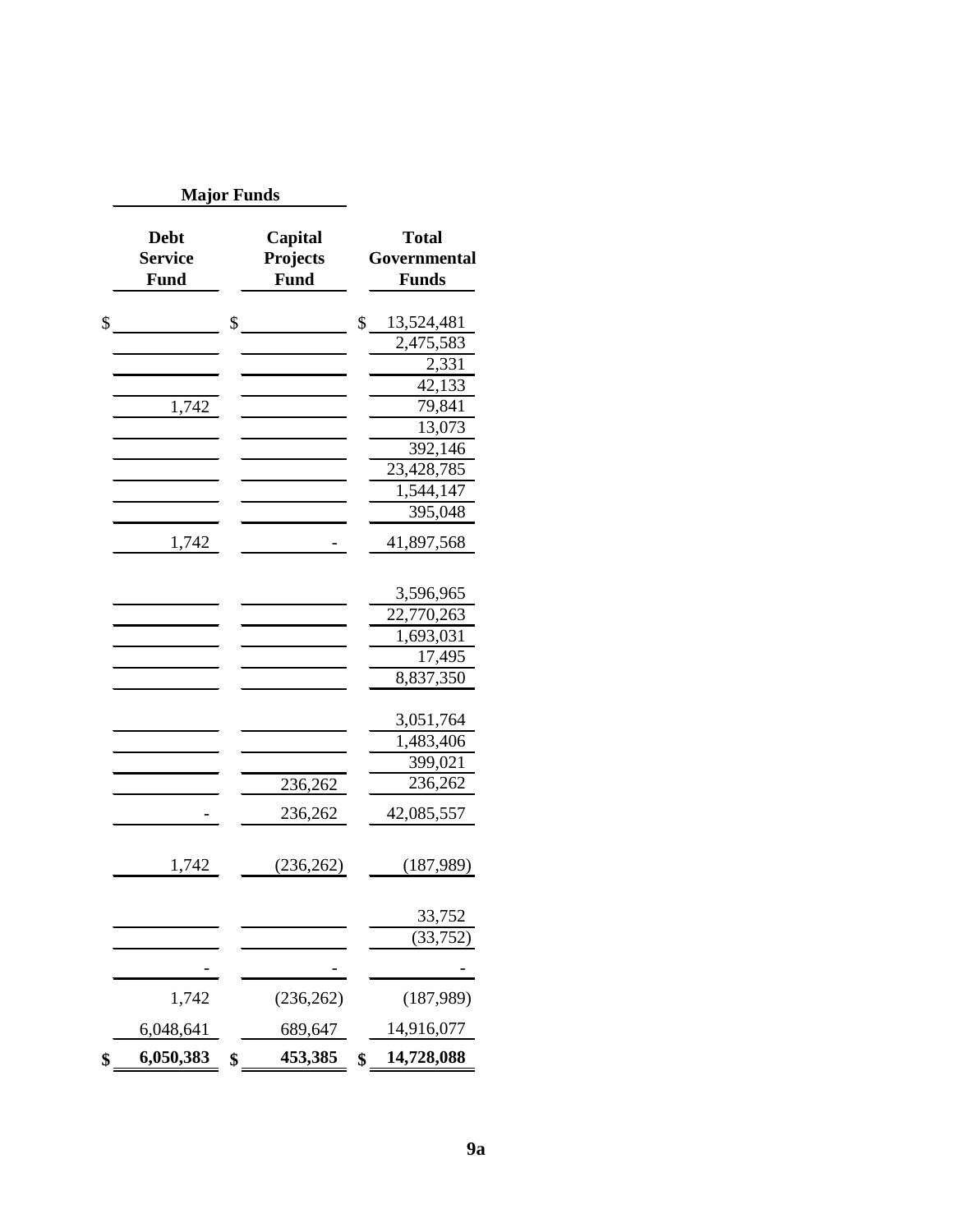#### **RECONCILIATION OF GOVERNMENTAL FUNDS TO THE STATEMENT OF REVENUES, EXPENSES, AND CHANGES IN FUND BALANCES TO THE STATEMENT OF ACTIVITIES FOR THE YEAR ENDED JUNE 30, 2018**

| Amounts reported for Governmental Activities in the Statement of Activities are different because:<br>Governmental Funds report capital outlay as expenditures. However, in the Statement of Activities, the<br>cost of those assets is allocated over their estimated useful lives as depreciation expense. This is the<br>amount by which capital outlay exceeded depreciation expense and disposals.<br>\$<br>254,112<br>Capital outlay<br>Depreciation expense<br>(3,335,597)<br>Changes in the School District's proportionate share of net pension (assets) liabilities have no effect on<br>current financial resources and therefore are not reported in the Governmental Funds. In addition,<br>changes in the School District's deferred outflows and deferred inflows related to pensions do not effect<br>current financial resources and are also not reported in the Governmental Funds.<br>\$<br><b>ERS</b><br>44,528<br>(362, 640)<br><b>TRS</b><br>(407, 168)<br>Bond proceeds provide current financial resources to Governmental Funds, but issuing debt increases<br>long-term liabilities in the Statement of Net Position. Repayment of bond principal is an expenditure in<br>the Governmental Funds, but the repayment reduces long-term liabilities in the Statement of Net<br>Position.<br><b>Installment</b> lease<br>\$<br>111,764<br>3,051,764<br>2,940,000<br>Principal payments<br>Long-term obligations, such as those associated with compensated absences, are reported in the<br>Statement of Net Position. Therefore expenses which result in an (increase) or decrease in these long-<br>term obligations are not reflected in the Governmental Fund financial statements. This is the change in<br>the amount that is reported in the Statement of Activities. In addition, changes in the School District's<br>deferred outflows and deferred inflows of resources related to other postemployment benefits do not<br>affect current financial resources and, therefore, are not reported in the Governmental Funds.<br>\$<br>(77,220)<br>(Increase) in compensated absences<br>(2,050,275)<br>Other postemployment benefits liability<br>Some expenses reported in the Statement of Activities do not require the use of current financial<br>resources and, therefore, are not reported as expenditures in Governmental Funds. This is the amount of<br>change from the prior year.<br>\$<br>Amortization of charges on defeased debt<br>(149, 943)<br>298,166<br>Amortization of bond premium<br>(Increase) in accrued interest payable<br>(14, 862)<br>133,361<br><b>Net Change in Net Position of Governmental Activities</b><br>\$ | <b>Net Change in Fund Balances - Total Governmental Funds</b> | \$ | (187,989)   |
|---------------------------------------------------------------------------------------------------------------------------------------------------------------------------------------------------------------------------------------------------------------------------------------------------------------------------------------------------------------------------------------------------------------------------------------------------------------------------------------------------------------------------------------------------------------------------------------------------------------------------------------------------------------------------------------------------------------------------------------------------------------------------------------------------------------------------------------------------------------------------------------------------------------------------------------------------------------------------------------------------------------------------------------------------------------------------------------------------------------------------------------------------------------------------------------------------------------------------------------------------------------------------------------------------------------------------------------------------------------------------------------------------------------------------------------------------------------------------------------------------------------------------------------------------------------------------------------------------------------------------------------------------------------------------------------------------------------------------------------------------------------------------------------------------------------------------------------------------------------------------------------------------------------------------------------------------------------------------------------------------------------------------------------------------------------------------------------------------------------------------------------------------------------------------------------------------------------------------------------------------------------------------------------------------------------------------------------------------------------------------------------------------------------------------------------------------------------------------------------------------------------------------------------------------------------------------------------------------------------------------------------------------------------------------------|---------------------------------------------------------------|----|-------------|
|                                                                                                                                                                                                                                                                                                                                                                                                                                                                                                                                                                                                                                                                                                                                                                                                                                                                                                                                                                                                                                                                                                                                                                                                                                                                                                                                                                                                                                                                                                                                                                                                                                                                                                                                                                                                                                                                                                                                                                                                                                                                                                                                                                                                                                                                                                                                                                                                                                                                                                                                                                                                                                                                                 |                                                               |    |             |
|                                                                                                                                                                                                                                                                                                                                                                                                                                                                                                                                                                                                                                                                                                                                                                                                                                                                                                                                                                                                                                                                                                                                                                                                                                                                                                                                                                                                                                                                                                                                                                                                                                                                                                                                                                                                                                                                                                                                                                                                                                                                                                                                                                                                                                                                                                                                                                                                                                                                                                                                                                                                                                                                                 |                                                               |    |             |
|                                                                                                                                                                                                                                                                                                                                                                                                                                                                                                                                                                                                                                                                                                                                                                                                                                                                                                                                                                                                                                                                                                                                                                                                                                                                                                                                                                                                                                                                                                                                                                                                                                                                                                                                                                                                                                                                                                                                                                                                                                                                                                                                                                                                                                                                                                                                                                                                                                                                                                                                                                                                                                                                                 |                                                               |    | (3,081,485) |
|                                                                                                                                                                                                                                                                                                                                                                                                                                                                                                                                                                                                                                                                                                                                                                                                                                                                                                                                                                                                                                                                                                                                                                                                                                                                                                                                                                                                                                                                                                                                                                                                                                                                                                                                                                                                                                                                                                                                                                                                                                                                                                                                                                                                                                                                                                                                                                                                                                                                                                                                                                                                                                                                                 |                                                               |    |             |
|                                                                                                                                                                                                                                                                                                                                                                                                                                                                                                                                                                                                                                                                                                                                                                                                                                                                                                                                                                                                                                                                                                                                                                                                                                                                                                                                                                                                                                                                                                                                                                                                                                                                                                                                                                                                                                                                                                                                                                                                                                                                                                                                                                                                                                                                                                                                                                                                                                                                                                                                                                                                                                                                                 |                                                               |    |             |
|                                                                                                                                                                                                                                                                                                                                                                                                                                                                                                                                                                                                                                                                                                                                                                                                                                                                                                                                                                                                                                                                                                                                                                                                                                                                                                                                                                                                                                                                                                                                                                                                                                                                                                                                                                                                                                                                                                                                                                                                                                                                                                                                                                                                                                                                                                                                                                                                                                                                                                                                                                                                                                                                                 |                                                               |    |             |
|                                                                                                                                                                                                                                                                                                                                                                                                                                                                                                                                                                                                                                                                                                                                                                                                                                                                                                                                                                                                                                                                                                                                                                                                                                                                                                                                                                                                                                                                                                                                                                                                                                                                                                                                                                                                                                                                                                                                                                                                                                                                                                                                                                                                                                                                                                                                                                                                                                                                                                                                                                                                                                                                                 |                                                               |    |             |
|                                                                                                                                                                                                                                                                                                                                                                                                                                                                                                                                                                                                                                                                                                                                                                                                                                                                                                                                                                                                                                                                                                                                                                                                                                                                                                                                                                                                                                                                                                                                                                                                                                                                                                                                                                                                                                                                                                                                                                                                                                                                                                                                                                                                                                                                                                                                                                                                                                                                                                                                                                                                                                                                                 |                                                               |    | (2,127,495) |
|                                                                                                                                                                                                                                                                                                                                                                                                                                                                                                                                                                                                                                                                                                                                                                                                                                                                                                                                                                                                                                                                                                                                                                                                                                                                                                                                                                                                                                                                                                                                                                                                                                                                                                                                                                                                                                                                                                                                                                                                                                                                                                                                                                                                                                                                                                                                                                                                                                                                                                                                                                                                                                                                                 |                                                               |    |             |
|                                                                                                                                                                                                                                                                                                                                                                                                                                                                                                                                                                                                                                                                                                                                                                                                                                                                                                                                                                                                                                                                                                                                                                                                                                                                                                                                                                                                                                                                                                                                                                                                                                                                                                                                                                                                                                                                                                                                                                                                                                                                                                                                                                                                                                                                                                                                                                                                                                                                                                                                                                                                                                                                                 |                                                               |    | (2,574,484) |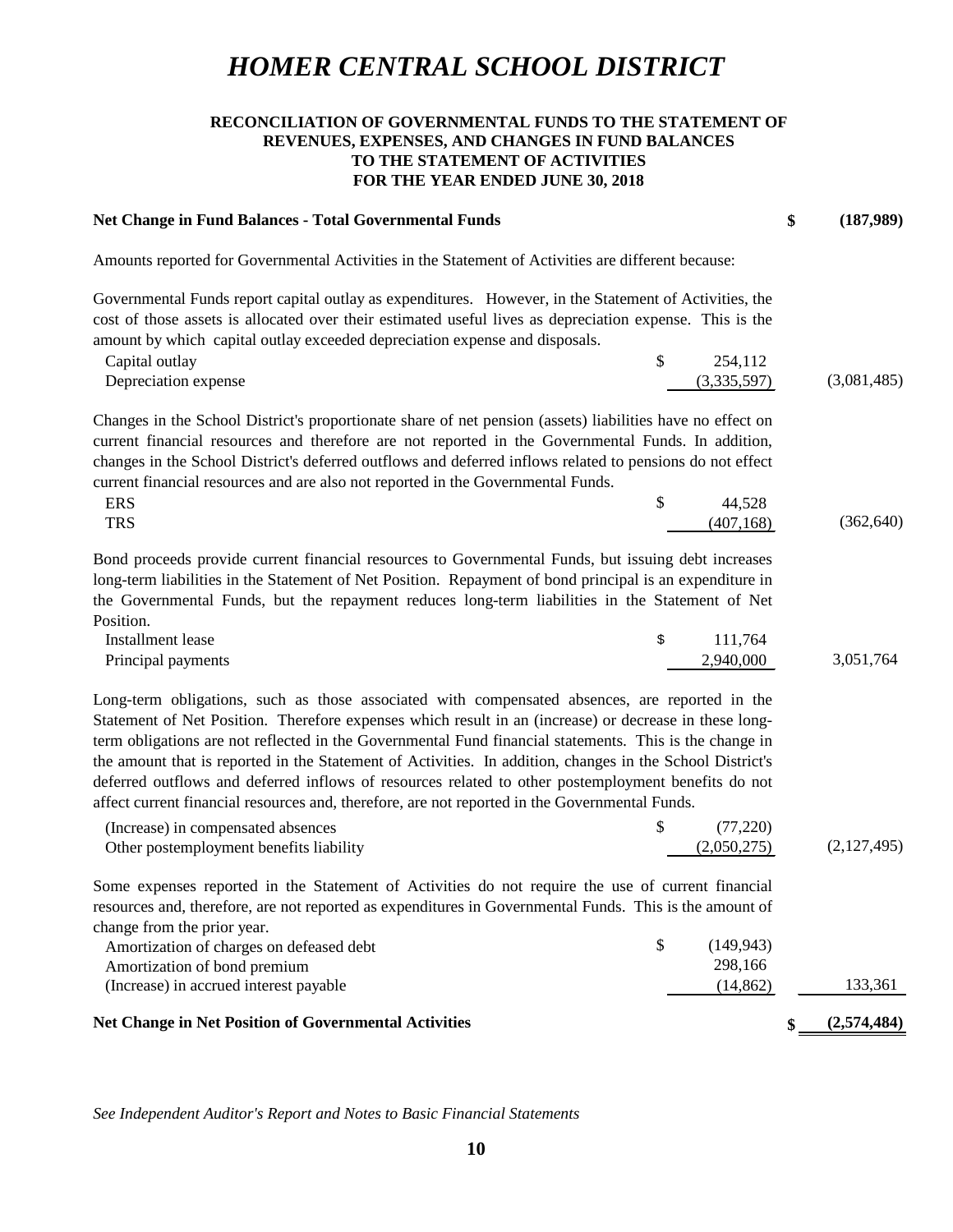## **STATEMENT OF FIDUCIARY NET POSITION FIDUCIARY FUNDS JUNE 30, 2018**

|                                               | <b>Private</b><br><b>Purpose</b><br><b>Trust</b><br><b>Fund</b> | <b>Agency</b><br><b>Funds</b> |
|-----------------------------------------------|-----------------------------------------------------------------|-------------------------------|
| <b>ASSETS</b>                                 |                                                                 |                               |
| Cash - Unrestricted                           | \$                                                              | \$<br>306,900                 |
| Cash - Restricted                             | 108,352                                                         |                               |
| <b>Total Assets</b>                           | 108,352                                                         | \$<br>306,900                 |
| <b>LIABILITIES</b>                            |                                                                 |                               |
| <b>Extraclassroom Activity Funds balances</b> |                                                                 | \$<br>105,072                 |
| Other liabilities                             |                                                                 | 201,828                       |
|                                               |                                                                 |                               |
| <b>Total Liabilities</b>                      |                                                                 | \$<br>306,900                 |
| <b>NET POSITION</b>                           |                                                                 |                               |
| <b>Restricted for scholarships</b>            | 108,352<br>\$                                                   |                               |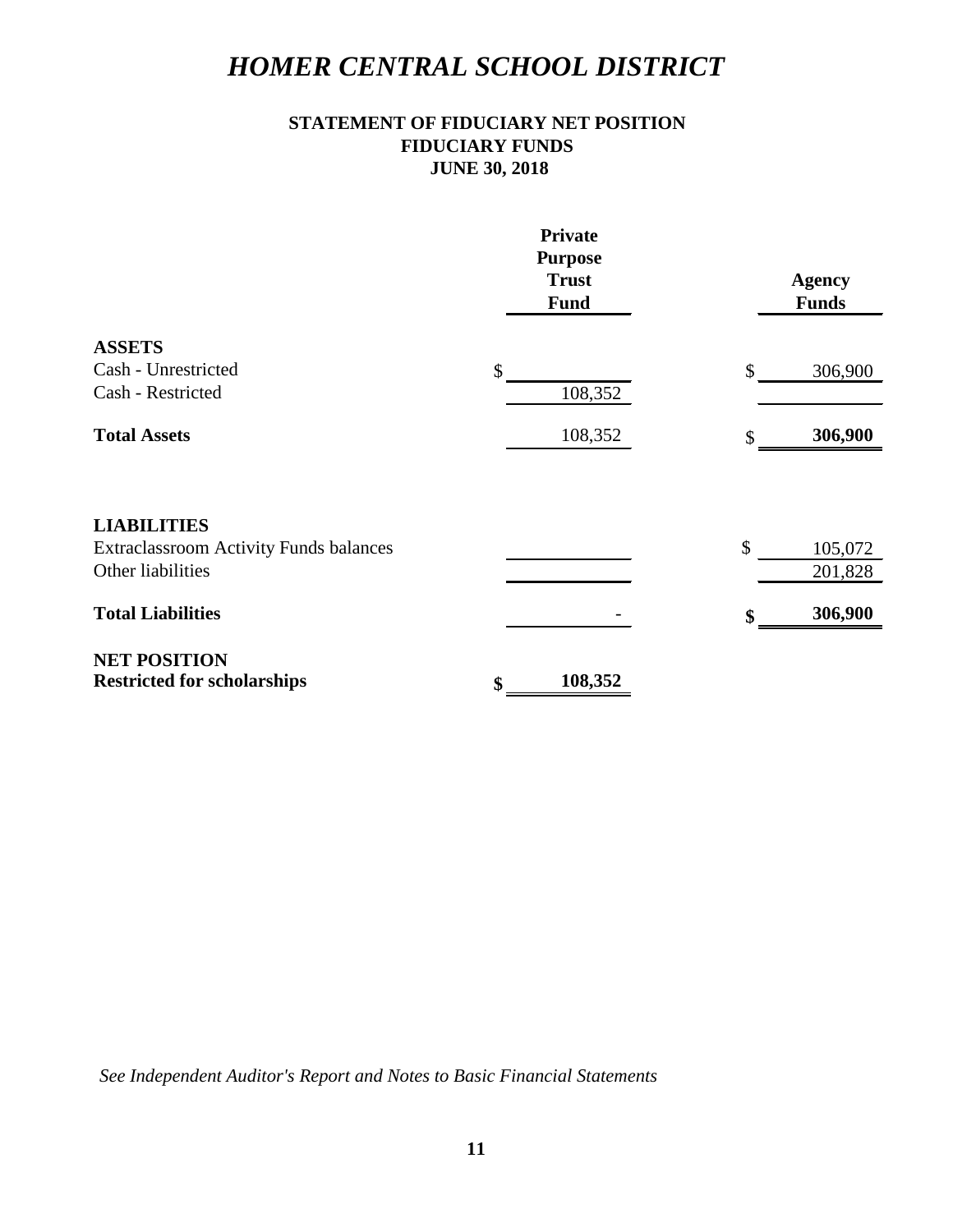## **STATEMENT OF CHANGES IN FIDUCIARY NET POSITION FIDUCIARY FUND FOR THE YEAR ENDED JUNE 30, 2018**

|                                   | <b>Private</b><br><b>Purpose</b><br><b>Trust</b><br><b>Fund</b> |
|-----------------------------------|-----------------------------------------------------------------|
| <b>ADDITIONS</b>                  |                                                                 |
| Gifts and contributions           | \$<br>675                                                       |
| Investment earnings               | $\overline{4}$                                                  |
| <b>Total Additions</b>            | 679                                                             |
| <b>DEDUCTIONS</b>                 |                                                                 |
| Scholarships and awards           | 3,085                                                           |
| <b>Total Deductions</b>           | 3,085                                                           |
| Change in Net Position            | (2,406)                                                         |
| Net Position - Beginning of Year  | 110,758                                                         |
| <b>Net Position - End of Year</b> | \$<br>108,352                                                   |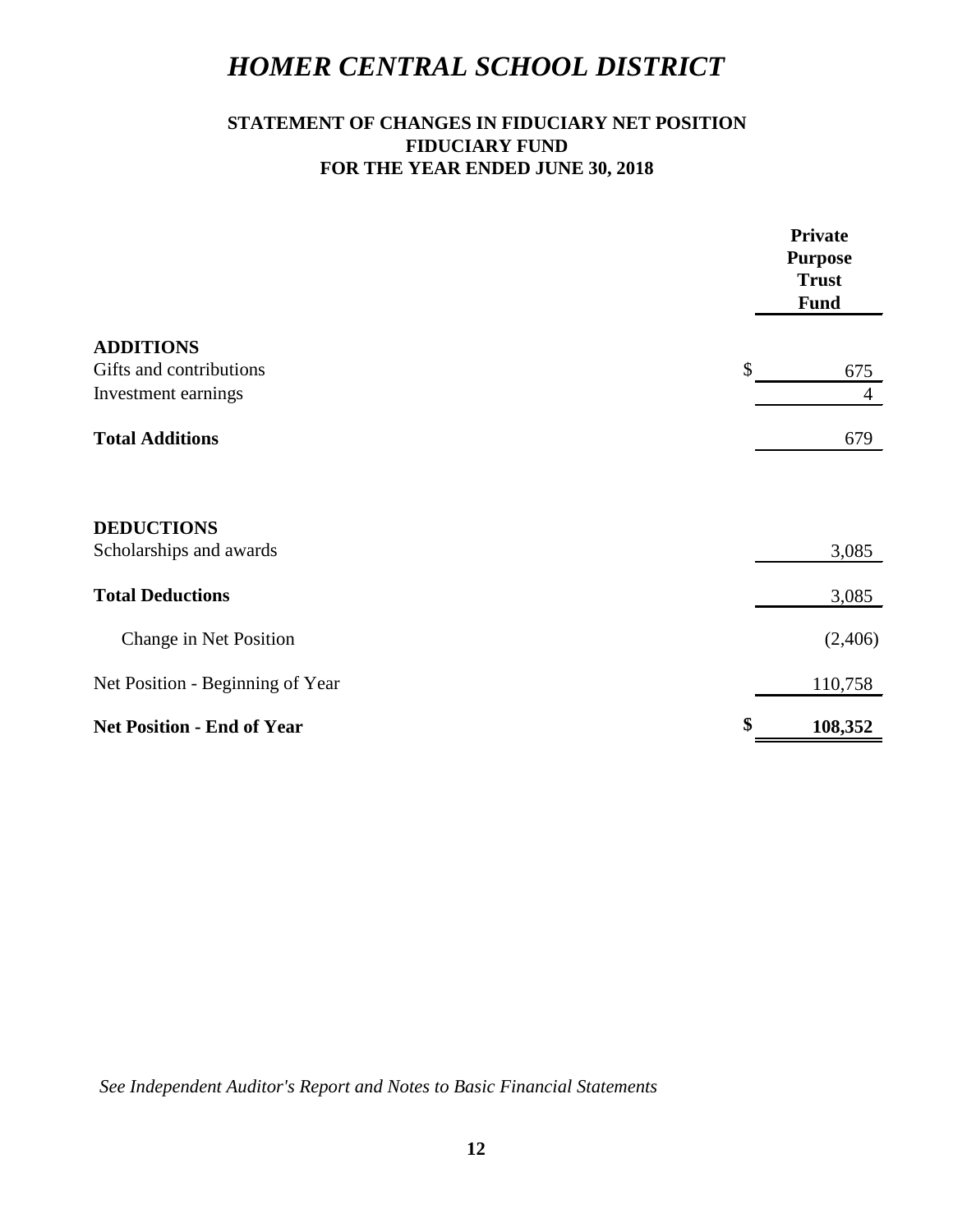#### **NOTES TO FINANCIAL STATEMENTS FOR THE YEAR ENDED JUNE 30, 2018**

#### *Note 1* **Summary of Significant Accounting Policies**

The accompanying financial statements of the Homer Central School District (the School District) have been prepared in conformity with U.S. generally accepted accounting principles (GAAP) for governments, as prescribed by the Governmental Accounting Standards Board (GASB), which is the accepted standard-setting body for establishing governmental accounting and financial reporting principles.

#### **Reporting Entity**

Essentially, the primary function of the School District is to provide education for pupils. Services such as transportation of pupils, administration, finance and plant maintenance support the primary function.

The financial reporting entity consists of the following, as defined by Governmental Accounting Standards Board (GASB) Statement No. 14, "The Financial Reporting Entity," as amended by GASB Statement No. 39, "Determining Whether Certain Organizations are Component Units" and GASB Statement No. 85, "Omnibus."

- The primary government, which is the Homer Central School District;
- Organizations for which the School District is financially accountable, and;
- Other organizations for which the nature and significance of their relationship with the School District are such that exclusion would cause the reporting entity's basic financial statements to be misleading or incomplete.

The accompanying financial statements present the activities of the School District. The School District is not a component unit of another reporting entity.

The decision to include a potential component unit in the School District's reporting entity is based on several criteria including legal standing, fiscal dependency and financial accountability. Based on the application of these criteria, the Extraclassroom Activity Funds are included in the School District's reporting entity.

The Extraclassroom Activity Funds of the Homer Central School District represent funds of the students of the School District. The Board of Education exercises general oversight of these funds. The Extraclassroom Activity Funds are independent of the School District with respect to its financial transactions and the designation of student management. While the Extraclassroom Activity Funds are not considered a component unit of the School District, due to the School District's fiduciary responsibility in relation to the Funds, they are reported in the School District's Agency Fund. Separate audited financial statements (cash basis) of the Extraclassroom Activity Funds can be obtained from the School District's business office, Homer, New York.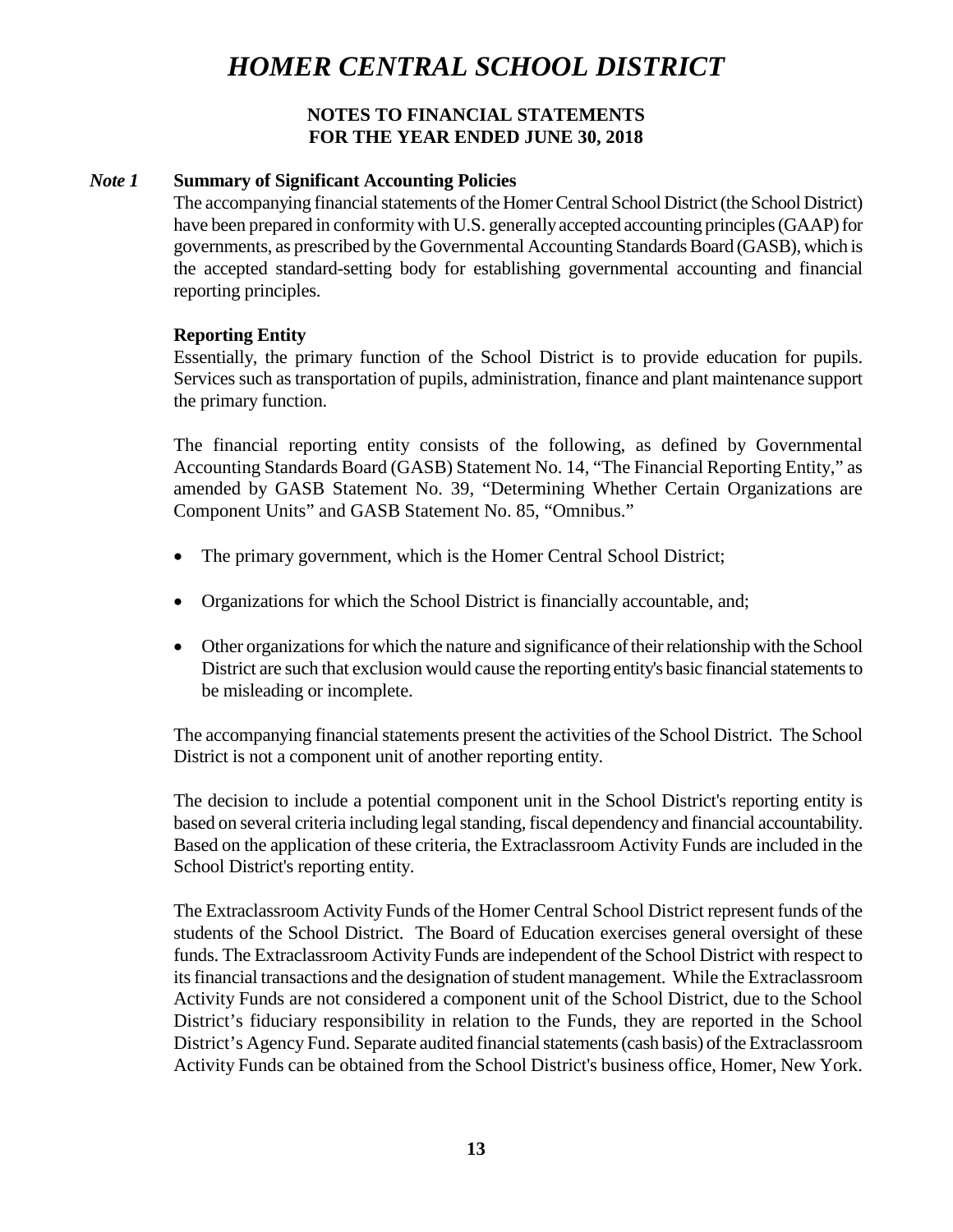#### **NOTES TO FINANCIAL STATEMENTS FOR THE YEAR ENDED JUNE 30, 2018**

#### *Note 1* **Summary of Significant Accounting Policies - Continued**

#### **Joint Venture**

The School District is a component school district in the Onondaga-Cortland-Madison Board of Cooperative Educational Services (BOCES). A BOCES is a voluntary, cooperative association of school districts in a geographic area that share planning, services and programs which provide educational and support activities.

BOCES are organized under §1950 of the Education Law. A BOCES Board is considered a corporate body. All BOCES property is held by the BOCES Board as a corporation (§ 1950(6). In addition, BOCES Boards also are considered municipal corporations to permit them to contract with other municipalities on a cooperative basis under  $\S119-n(a)$  of the General Municipal Law.

A BOCES budget is comprised of separate budgets for administrative, program and capital costs. Each component school district's share of administrative and capital cost is determined by resident public school district enrollment as defined in Education Law, §1950(4)(b)(7).

There is no authority or process by which a school district can terminate its status as a BOCES component. In addition, component school districts pay tuition or a service fee for programs in which its students participate. Members of a BOCES Board are nominated and elected by their component member boards in accordance with provisions of §1950 of the Education Law.

#### **Basis of Presentation - District-wide Financial Statements**

The Statement of Net Position and Statement of Activities present financial information about the School District's Governmental Activities. These statements include the financial activities of the overall government in its entirety, except those that are fiduciary in nature. Eliminations have been made to minimize the double counting of internal transactions. Governmental Activities generally are financed through taxes, state aid, intergovernmental revenues and other exchange and non-exchange transactions. Operating grants include operating-specific and discretionary (either operating or capital) grants, while the capital grants column reflects capital-specific grants.

The Statement of Activities presents a comparison between direct expenses and program revenues for each function of the School District's Governmental Activities. Direct expenses are those specifically associated with and clearly identifiable to a particular function. Indirect expenses related to the administration and support of the School District's programs, including personnel, overall administration and finance. Employee benefits are allocated to functional expenses as a percentage of payroll expense.

Program revenues include charges paid by the recipients of goods or services offered by the programs, and grants and contributions that are restricted to meeting the operational or capital requirements of a particular program. Revenues not classified as program revenues, including all taxes, are presented as general revenues.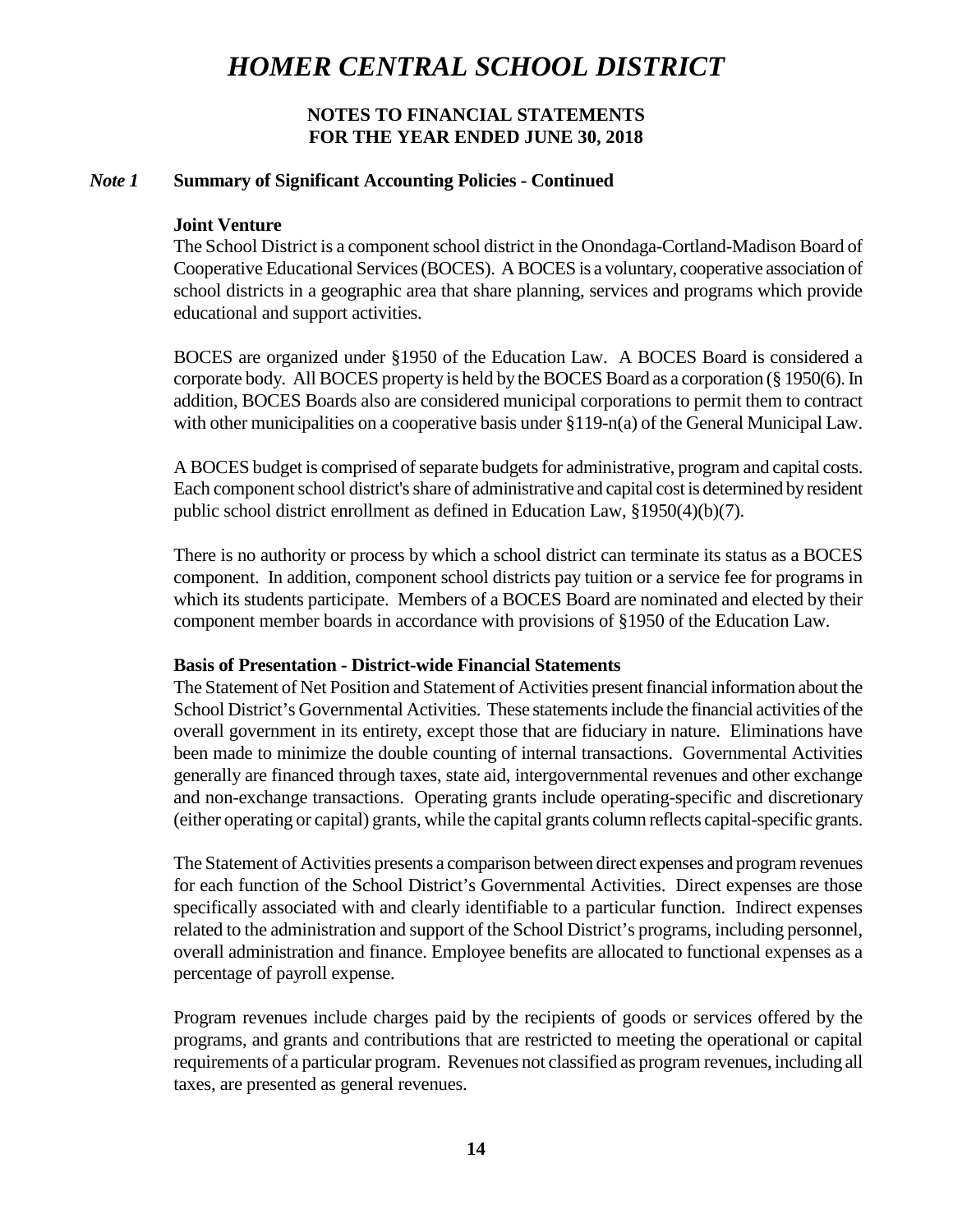#### **NOTES TO FINANCIAL STATEMENTS FOR THE YEAR ENDED JUNE 30, 2018**

#### *Note 1* **Summary of Significant Accounting Policies - Continued**

#### **Governmental Fund Financial Statements**

The fund statements provide information about the School District's funds, including Fiduciary Funds. Separate statements for each fund category (Governmental and Fiduciary) are presented. The emphasis of Governmental Fund financial statements is on Major Governmental Funds, each displayed in a separate column.

The School District reports the following Major Governmental Funds:

- General Fund: The School District's primary operating fund. It accounts for all financial transactions not required to be accounted for in another fund.
- Special Revenue Funds: Account for proceeds of specific revenue sources (other than capital projects) legally restricted to expenditures for specified purposes. Special revenue funds include the following:
	- o Special Aid Fund: Accounts for the proceeds of specific revenue sources, such as Federal, State and local grants legally restricted to expenditures for specified purposes, and other activities whose funds are restricted as to use. These legal restrictions may be imposed either by governments that provide the funds, or by outside parties.
	- o School Lunch Fund: Accounts for revenues and expenditures in connection with the School District's food service program.
- Debt Service Fund: Accounts for the accumulation of resources and payment of principal and interest on long-term general obligation debt of Governmental Activities.
- Capital Projects Fund: Accounts for the financial resources used for the renovation of the educational complex.

Fiduciary Activities are those in which the School District acts as a trustee or agent for resources belonging to others. These activities are not included in the District-wide financial statements because their resources do not belong to the School District and are not available to be used.

The School District reports the following Fiduciary Funds:

• Private-Purpose Trust Fund: Accounts for scholarship funds awarded to individual students. These activities, and those of the Agency Funds described below, are not included in the District-wide financial statements because their resources do not belong to the School District and are not available to be used.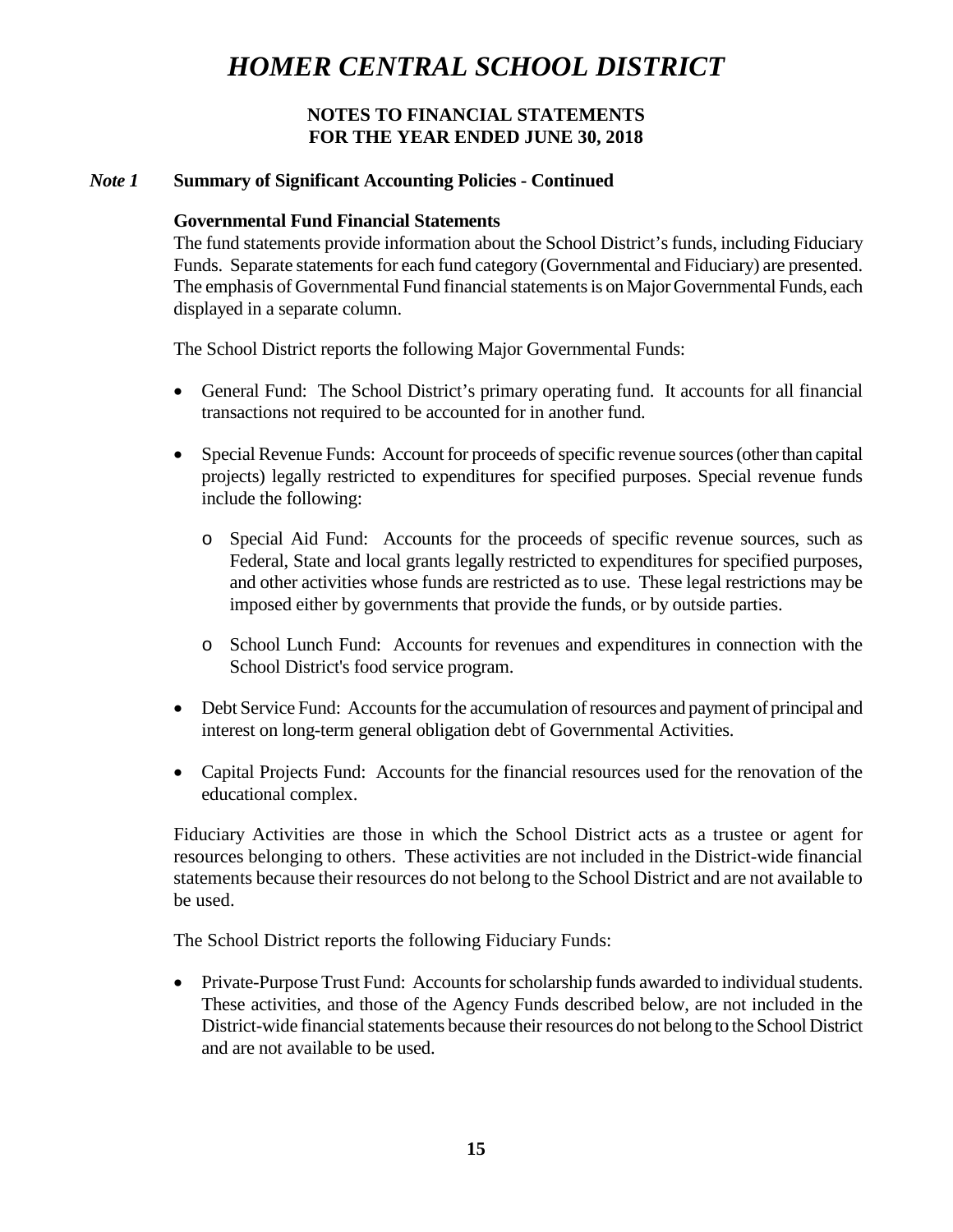#### **NOTES TO FINANCIAL STATEMENTS FOR THE YEAR ENDED JUNE 30, 2018**

#### *Note 1* **Summary of Significant Accounting Policies - Continued**

#### **Governmental Fund Financial Statements - Continued**

• Agency Funds: Strictly custodial in nature and do not involve measurement of results of operations. Assets are held by the School District as agent for various student groups or Extraclassroom Activity Funds and for payroll or employee withholding.

#### **Measurement Focus and Basis of Accounting**

The District-wide and Fiduciary Fund financial statements are reported using the economic resources measurement focus and the accrual basis of accounting. Revenues are recorded when earned and expenses are recorded at the time liabilities are incurred, regardless of when the related cash transaction takes place. Non-exchange transactions, in which the School District gives or receives value without directly receiving or giving equal value in exchange, include property taxes, grants and donations. On an accrual basis, revenue from property taxes is recognized in the fiscal year for which the taxes are levied. Revenue from grants and donations is recognized in the fiscal year in which all eligibility requirements have been satisfied.

The Governmental Fund financial statements are reported using the current financial resources measurement focus and the modified accrual basis of accounting. Under this method, revenues are recognized when measurable and available. The School District considers all revenues reported in the Governmental Funds to be available if the revenues are collected within one year after the end of the fiscal year.

Expenditures are recorded when the related fund liability is incurred, except for principal and interest on general long-term debt, claims and judgments, and compensated absences, which are recognized as expenditures to the extent they have matured. General capital asset acquisitions are reported as expenditures in Governmental Funds. Proceeds of general long-term debt and acquisitions under capital leases are reported as other financing sources.

#### **Cash and Investments**

The School District's cash and cash equivalents consist of cash on hand, demand deposits and short-term investments with original maturities of three months or less from date of acquisition. New York State law governs the School District's investment policies. Resources must be deposited in FDIC-insured commercial banks or trust companies located within the state. Permissible investments include obligations of the United States Treasury, United States Agencies, repurchase agreements and obligations of the State or its localities. Collateral is required for demand and time deposits and certificates of deposit not covered by FDIC insurance. Investments are stated at fair value. Obligations that may be pledged as collateral are obligations of the United States and its agencies and obligations of the state and its municipalities and school districts.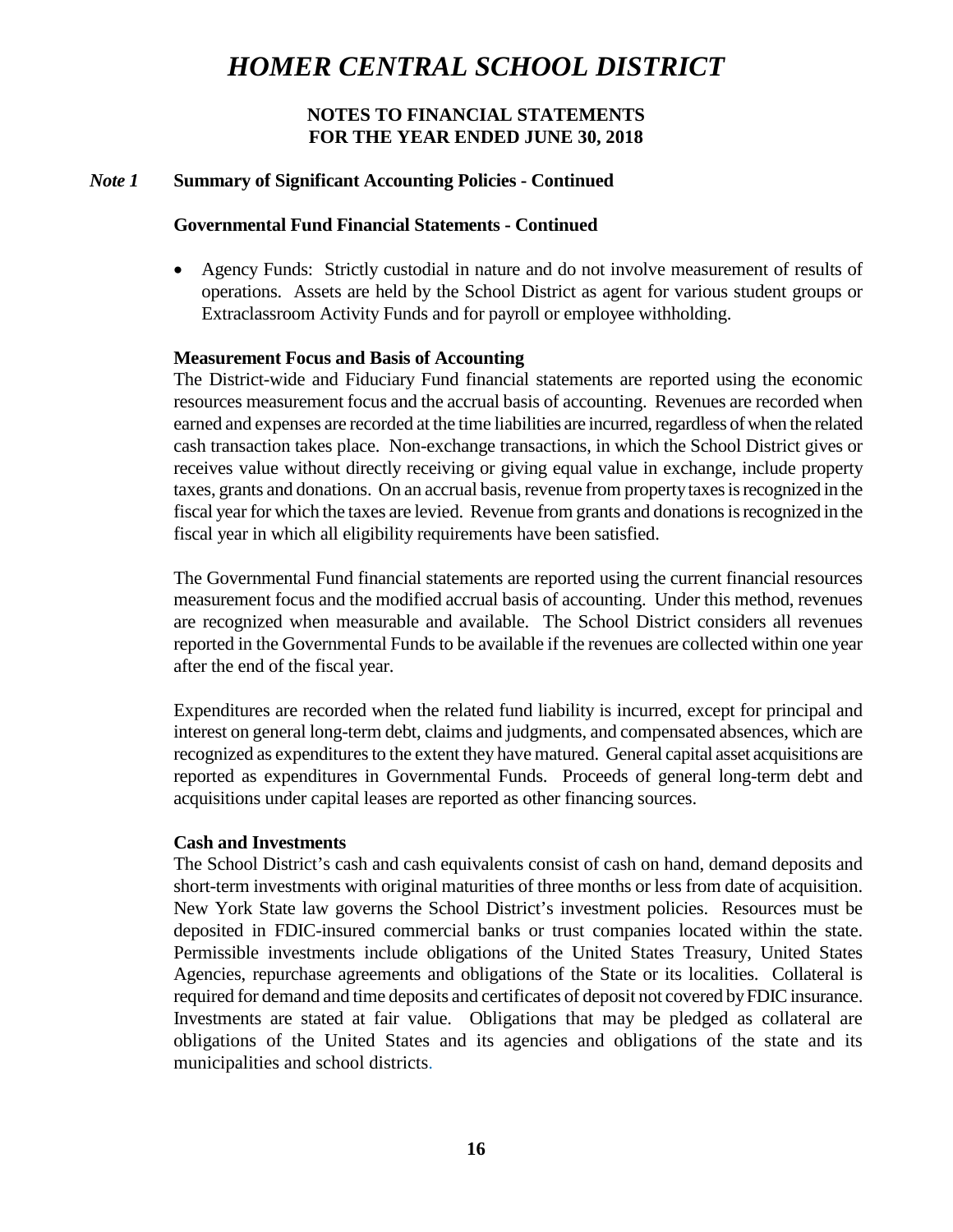#### **NOTES TO FINANCIAL STATEMENTS FOR THE YEAR ENDED JUNE 30, 2018**

#### *Note 1* **Summary of Significant Accounting Policies - Continued**

#### **Accounts Receivable**

Accounts receivable are shown gross, with uncollectible amounts recognized under the direct write-off method. No allowance for uncollectible accounts has been provided, as it is believed that such allowance would not be material. All receivables are expected to be collected within the subsequent fiscal year.

#### **Due To/From Other Funds**

Eliminations have been made for amounts due to and due from within the same fund type. A detailed description of the individual fund balances at year-end is provided subsequently in these notes.

#### **Inventories and Prepaid Items**

Inventories of food in the School Lunch Fund are recorded at cost on a first-in, first-out basis, or in the case of surplus food, at stated value, which approximates fair value. Purchases of items of an inventory nature in other funds are recorded as expenditures at the time of purchase and are considered immaterial in amount. Prepaid items represent payments made by the School District for which benefits extend beyond year-end. These payments to vendors reflect costs applicable to future accounting periods and are recorded as prepaid items in both the District-wide and Governmental Fund financial statements. These items are reported as assets on the Statement of Net Position or Balance Sheet using the consumption method. A current asset for the prepaid amounts is recorded at the time of purchase and an expense/expenditure is reported in the year the goods or services are consumed.

Nonspendable fund balance for these non-liquid assets (inventories and prepaid items) has been recognized to signify that a portion of fund balance is not available for other subsequent expenditures.

#### **Capital Assets**

Capital assets are reported at actual cost for acquisitions subsequent to June 30, 1998. For assets acquired prior to June 30, 1998, capital assets are reported at estimated historical costs, based on appraisals conducted by independent third-party professionals. Donated assets are reported at estimated fair market value at the time received.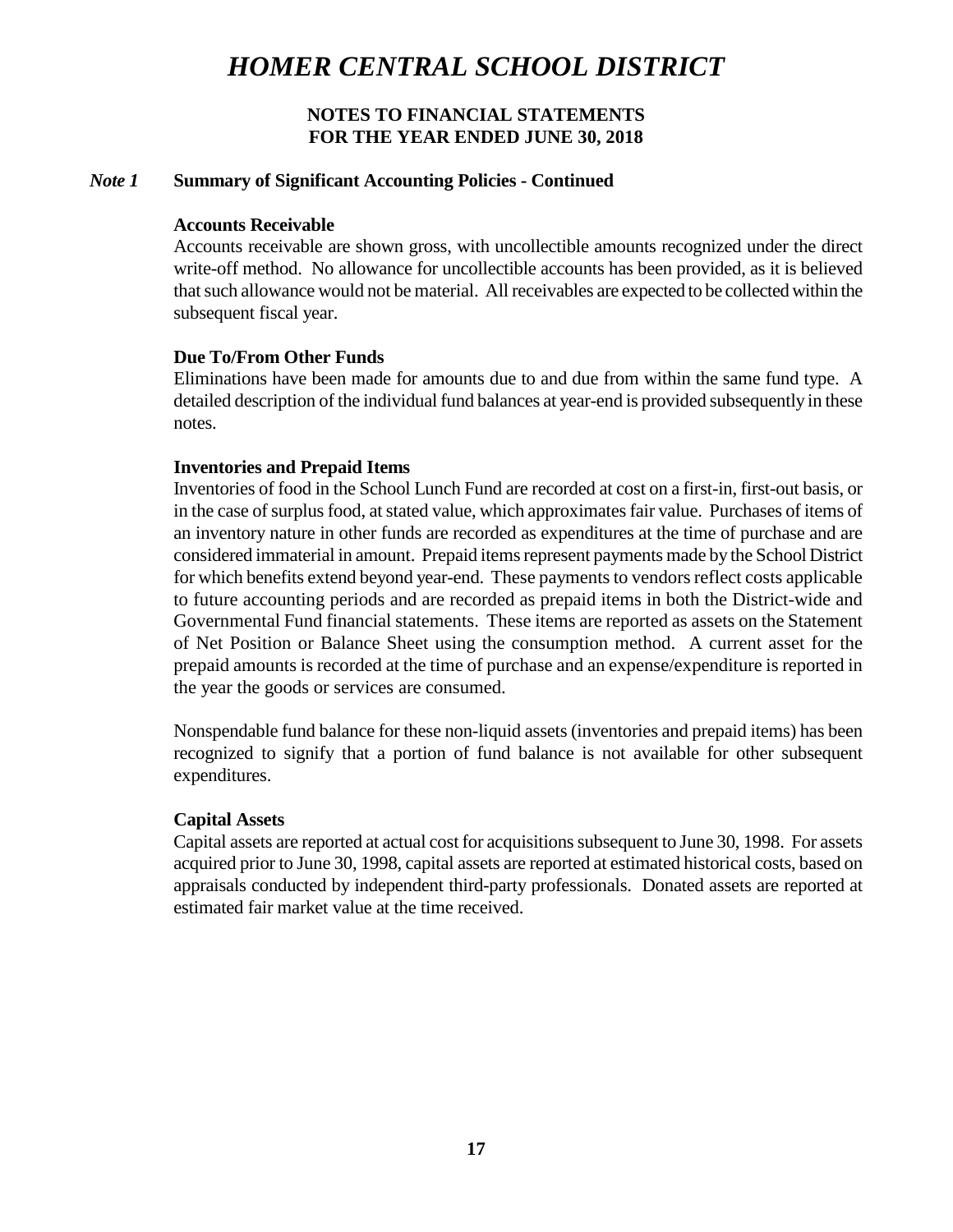### **NOTES TO FINANCIAL STATEMENTS FOR THE YEAR ENDED JUNE 30, 2018**

#### *Note 1* **Summary of Significant Accounting Policies - Continued**

#### **Capital Assets - Continued**

The School District depreciates capital assets using the straight-line method. Capitalization thresholds (the dollar value above which asset acquisitions are added to the capital asset accounts) and estimated useful lives of capital assets reported in the District-wide financial statements are as follows:

|                         | <b>Capitalization</b> | <b>Estimated</b>   |
|-------------------------|-----------------------|--------------------|
|                         | <b>Threshold</b>      | <b>Useful Life</b> |
| <b>Buildings</b>        | 50,000                | 50 years           |
| Building improvements   | 50,000                | $20-50$ years      |
| Site improvements       | 25,000                | 20 years           |
| Furniture and equipment | 5,000                 | 5-15 years         |

#### **Vested Employee Benefits - Compensated Absences**

Compensated absences consist of unpaid accumulated annual sick leave, vacation and sabbatical time.

Sick leave eligibility and accumulation is specified in negotiated labor contracts and individual employment contracts. Sick leave use is based on a last-in, first-out (LIFO) basis. Upon retirement, resignation or death, employees may contractually receive a payment based on unused accumulated sick leave.

School District employees are granted vacation time in varying amounts, based primarily on length of service and service position. Some earned benefits may be forfeited if not taken within varying time periods.

Consistent with GASB Statement No. 16, "Accounting for Compensated Absences," the liability is included in the District-wide financial statements. The compensated absences liability is calculated based on the pay rates in effect at year-end.

In the Governmental Fund financial statements only the amount of matured liabilities is accrued within the General Fund based upon expendable and available financial resources. These amounts are expensed on a pay-as-you go basis.

#### **Postemployment Benefits**

School District employees participate in the New York State Employees' Retirement System and the New York State Teachers' Retirement System.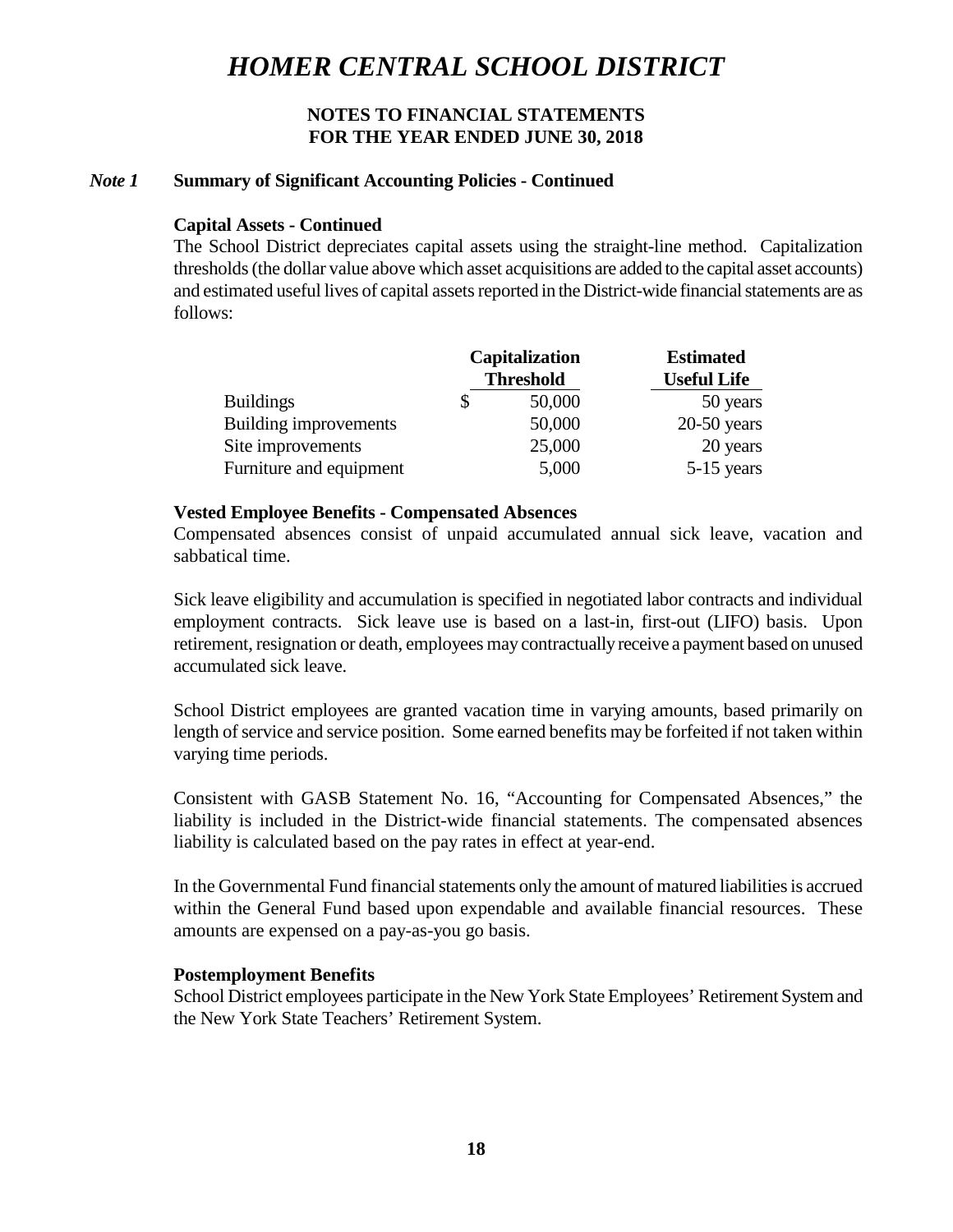## **NOTES TO FINANCIAL STATEMENTS FOR THE YEAR ENDED JUNE 30, 2018**

## *Note 1* **Summary of Significant Accounting Policies - Continued**

## **Postemployment Benefits - Continued**

In addition to providing pension benefits, the School District provides health insurance coverage and survivor benefits for retired employees and their survivors. Substantially all of the School District's employees may become eligible for these benefits if they reach normal retirement age while working for the School District. Health care benefits are provided through plans whose premiums are based on the benefits paid during the year. The cost of providing post-retirement benefits is shared between the School District and the retired employee. The School District recognizes the cost of providing health insurance by recording its share of insurance premiums as an expenditure or operating transfer to other funds in the General Fund, in the year paid.

The School District follows GASB Statement No. 75, "Accounting and Financial Reporting for Postemployment Benefits Other than Pensions." The School District's liability for other postemployment benefits has been recorded in the Statement of Net Position, in accordance with the statement. See Note 11 for additional information.

## **Unearned and Unavailable Revenues**

Unearned revenues arise when resources are received by the School District before it has legal claim to them, as when grant monies are received prior to the incidence of qualifying expenditures. In subsequent periods, when the School District has legal claim to the resources, the liability for unearned revenues is removed and revenues are recorded.

## **Restricted Resources**

When an expense is incurred for purposes for which both restricted and unrestricted net position are available, it is the School District's policy to apply restricted funds before unrestricted funds, unless otherwise prohibited by legal requirements.

## **Accrued Liabilities and Long-Term Obligations**

Payables, accrued liabilities, and long-term obligations are reported in the district-wide financial statements. In the governmental funds, payables and accrued liabilities are paid in a timely manner and in full from current financial resources. Claims and judgements, other postemployment benefits payable, and compensated absences that will be paid from governmental funds, are reported as a liability in the funds financial statements only to the extent that they are due for payment in the current year. Bonds and other long-term obligations that will be paid from governmental funds are recognized as a liability in the fund financial statements when due.

Long-term obligations represent the School District's future obligations or future economic outflows. The liabilities are reported as due in one year or due within more than one year in the Statement of Net Position.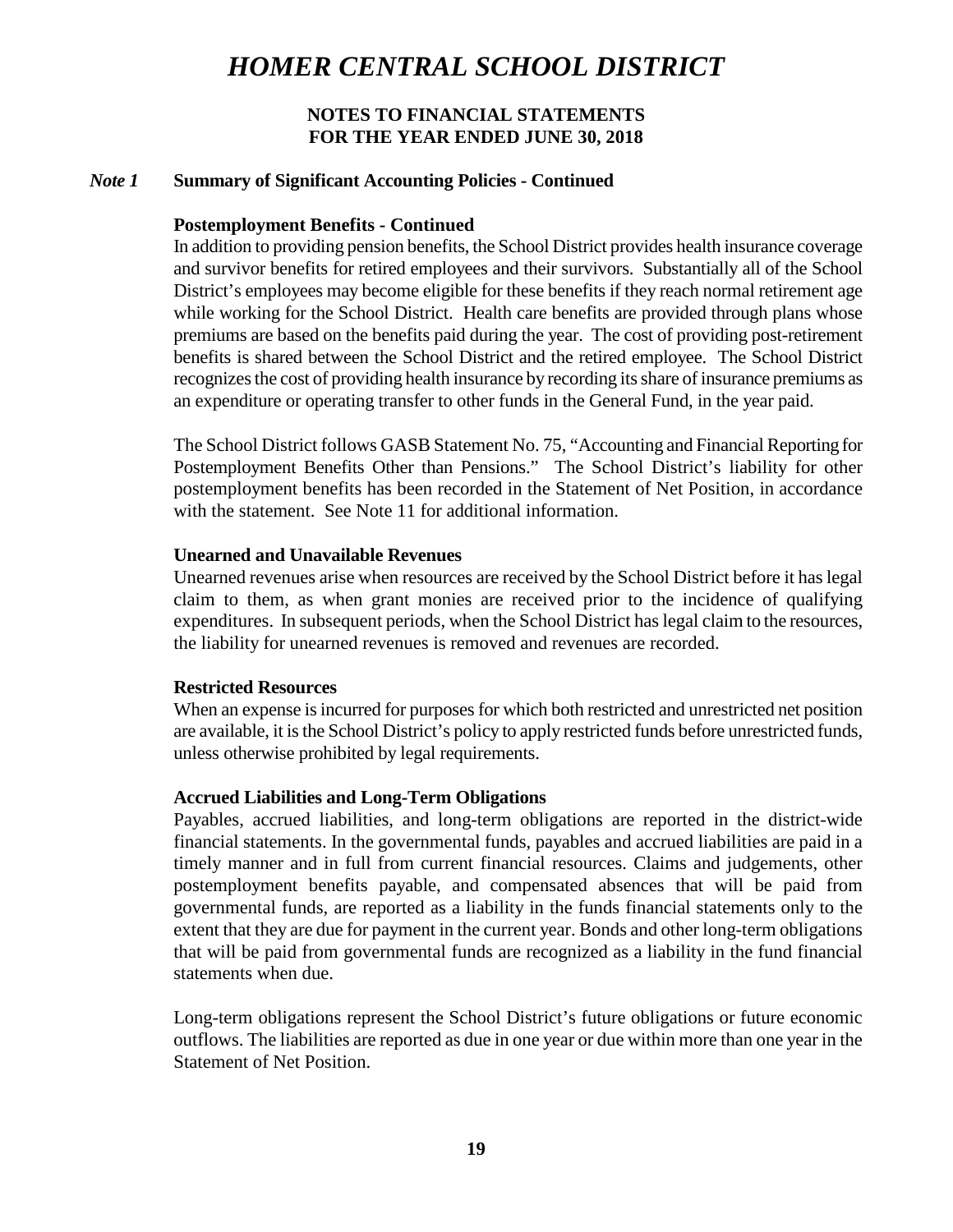## **NOTES TO FINANCIAL STATEMENTS FOR THE YEAR ENDED JUNE 30, 2018**

## *Note 1* **Summary of Significant Accounting Policies - Continued**

#### **Equity Classifications - District-wide Financial Statements**

Equity is classified as net position and displayed in three components:

- Net Investment in Capital Assets Consists of capital assets, including restricted capital assets, net of accumulated depreciation and reduced by outstanding balances of any bonds, mortgages, notes or other borrowings attributable to the acquisition, construction or improvement of those assets.
- Restricted Consists of resources with constraints placed on their use either by 1) external groups such as creditors, grantors, contributors or laws or regulations of other School Districts; or 2) law through constitutional provisions or enabling legislation.
- Unrestricted Consists of all other resources that do not meet the definition of "restricted" or "net investment in capital assets."

#### **Equity Classifications - Governmental Fund Financial Statements**

Constraints are broken into five classifications: nonspendable, restricted, committed, assigned, and unassigned. These classifications serve to inform readers of the financial statements of the extent to which the School District is bound to honor any constraints on specific purposes for which resources in a fund can be spent.

- Nonspendable Consists of assets inherently nonspendable in the current period either because of their form or because they must be maintained intact; including prepaid items, inventories, long-term portions of loans receivable, financial assets held for resale and endowments principal.
- Restricted Consists of amounts subject to legal purpose restrictions imposed by creditors, grantors, contributors or laws and regulations of other School Districts and enforced externally; or through constitutional provisions or enabling legislation. Most of the School District's legally adopted reserves are reported here.
- Committed Consists of amounts subject to a purpose constraint imposed by formal action of the School District's highest level of decision-making authority, the Board of Education, prior to the end of the fiscal year, and requires the same level of formal action to remove said constraint.
- Assigned Consists of amounts subject to a purpose constraint representing an intended use established by the School District's highest level of decision-making authority, or their designated body or official. The purpose of the assignment must be narrower than the purpose of the General Fund. In funds other than the General Fund, assigned fund balance represents the residual amount of fund balance.
- Unassigned Represents the residual classification of the School District's General Fund and could report a surplus or deficit. In funds other than the General Fund, the unassigned classification should only be used to report a deficit balance resulting from overspending amounts restricted, committed or assigned for specific purposes.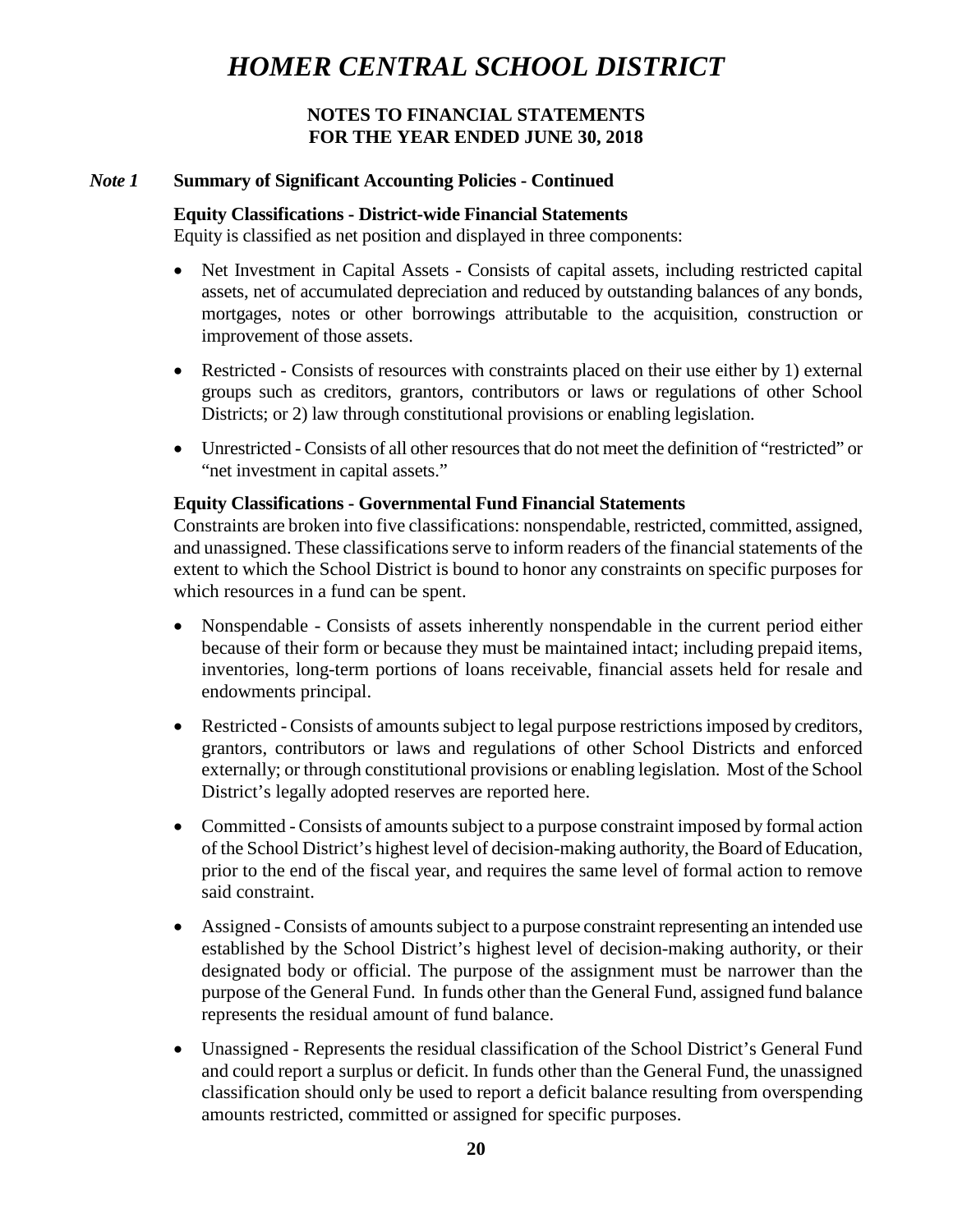## **NOTES TO FINANCIAL STATEMENTS FOR THE YEAR ENDED JUNE 30, 2018**

## *Note 1* **Summary of Significant Accounting Policies - Continued**

## **Equity Classifications - Governmental Fund Financial Statements - Continued**

Real Property Tax Law §1318 limits the amount of unexpended surplus funds a school district can retain in the General Fund to no more than 4% of the next year's budgetary appropriations. Funds properly retained under other sections of law (i.e., reserve funds established pursuant to Education Law or GML) are excluded from the 4% limitation. The 4% limitation is applied to unrestricted fund balance (i.e., the total of the committed, assigned, and unassigned classifications), minus appropriated fund balance, amounts reserved for insurance recovery, amounts reserved for tax reduction and encumbrances included in committed and assigned fund balance.

The Board of Education of the School District has not adopted any resolutions to commit fund balance. By resolution, the Board of Education is authorized to assign fund balance. The School District's policy is to apply expenditures against non-spendable fund balance, restricted fund balance, committed fund balance, assigned fund balance and unassigned fund balance.

## **Legally Adopted Reserves**

Fund balance reserves are created to satisfy legal restrictions, plan for future expenditures or relate to resources not available for general use or appropriation. These reserve funds are established through Board action or voter approval, and a separate identity must be maintained for each reserve. Earnings on invested resources become part of the respective reserve funds; however, separate bank accounts are not necessary for each reserve fund. Reserves currently in use by the School District include the following:

- Capital Reserve (Education Law §3651) Used to pay the cost of any object or purpose for which bonds may be issued. The creation of a Capital Reserve Fund requires authorization by a majority of the voters establishing the purpose of the reserve; the ultimate amount, its probable term and the source of the funds. Expenditure may be made from the reserve only for a specific purpose further authorized by the voters. The form for the required legal notice for the vote on establishing and funding the reserve and the form of the proposition to be placed on the ballot are set forth in §3651 of the Education Law. This reserve is accounted for in the General Fund.
- Employee Benefit Accrued Liability Reserve (GML §6-p) Used to reserve funds for the payment of employee benefits due an employee upon termination of the employee's service. This reserve may be established by a majority vote of the Board and is funded by budgetary appropriations and such other reserves and funds that may be legally appropriated. This reserve is accounted for in the General Fund.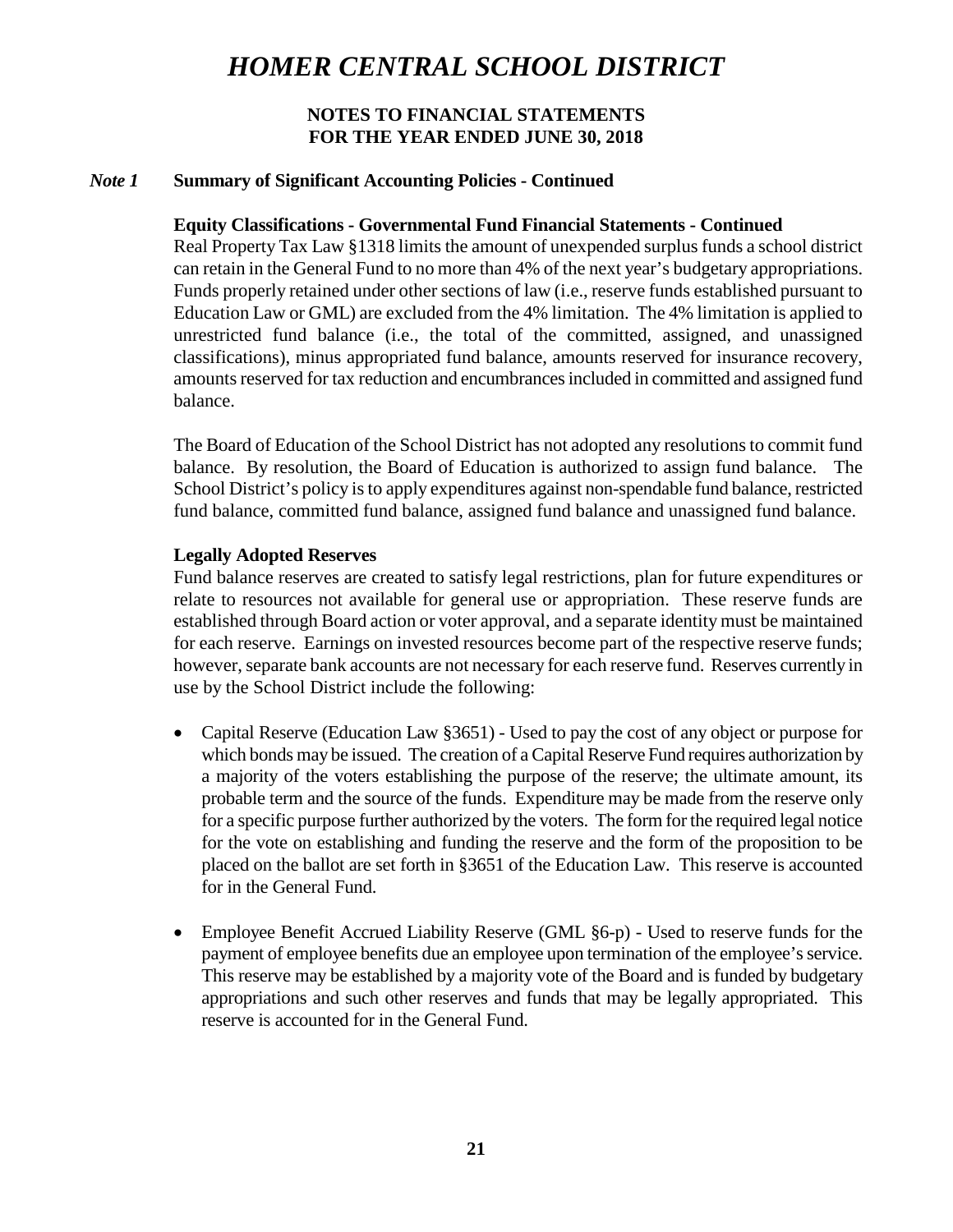## **NOTES TO FINANCIAL STATEMENTS FOR THE YEAR ENDED JUNE 30, 2018**

## *Note 1* **Summary of Significant Accounting Policies - Continued**

## **Legally Adopted Reserves - Continued**

- Retirement Contribution Reserve (GML  $\S6-r$ ) Used to finance retirement contributions payable to the NY State and Local Employees' Retirement System. This reserve may be established without voter approval and funded with budgetary appropriations, revenues not required by law to be paid into other funds or accounts, transfers from other Reserve Funds as permitted by law and other such funds as the school board may legally appropriate. Funds from this reserve may be expended without voter approval. This reserve is accounted for in the General Fund.
- Tax Certiorari Reserve (Education Law §3651.1-a) Used to establish a reserve fund for tax certiorari and to expend from the fund without voter approval. The monies held in the reserve shall not exceed the amount which might reasonably be deemed necessary to meet anticipated judgments and claims arising out of tax certiorari proceedings. Any resources deposited to the reserve which are not expended for tax certiorari proceedings in the year such monies are deposited must be returned to the General Fund on or before the first day of the fourth fiscal year after deposit of these monies. This reserve is accounted for in the General Fund.
- Workers' Compensation Reserve (GML Section 6-j) Used to pay for compensation benefits and other expenses authorized by Article 2 of the Workers' Compensation Law, and for payment of expenses for administering this self-insurance program. The reserve may be established by board action and is funded by budgetary appropriations and such other funds as may be legally appropriated. Within 60 days after the end of any fiscal year, excess amounts may either be transferred to another reserve or applied to the appropriations of the succeeding fiscal year's budget. The reserve is accounted for in the General Fund.
- Unemployment Insurance Reserve (GML Section 6-m) Used to pay the cost of reimbursement of the State Unemployment Insurance Fund for payments made to claimants where the employer has elected to use the benefit reimbursement method. The reserve may be established by board action and is funded by budgetary appropriations and such other funds as may be legally appropriated. Within 60 days after the end of any fiscal year, excess amounts may either be transferred to another reserve or applied to the appropriations of the succeeding fiscal year's budget. If the School District elects to convert to tax (contribution) basis, excess resources in the fund over the sum sufficient to indemnity pending claims may be transferred to any other Reserve Fund. This reserve is accounted for in the General Fund.
- Mandatory Reserve for Debt Service Established upon sale of School District property that was financed by obligations, which remain outstanding at time of sale, for the purpose of retiring outstanding obligations. The funding of the reserve is from the proceeds of the sale of School District property or capital improvement. This reserve is accounted for in the Debt Service Fund.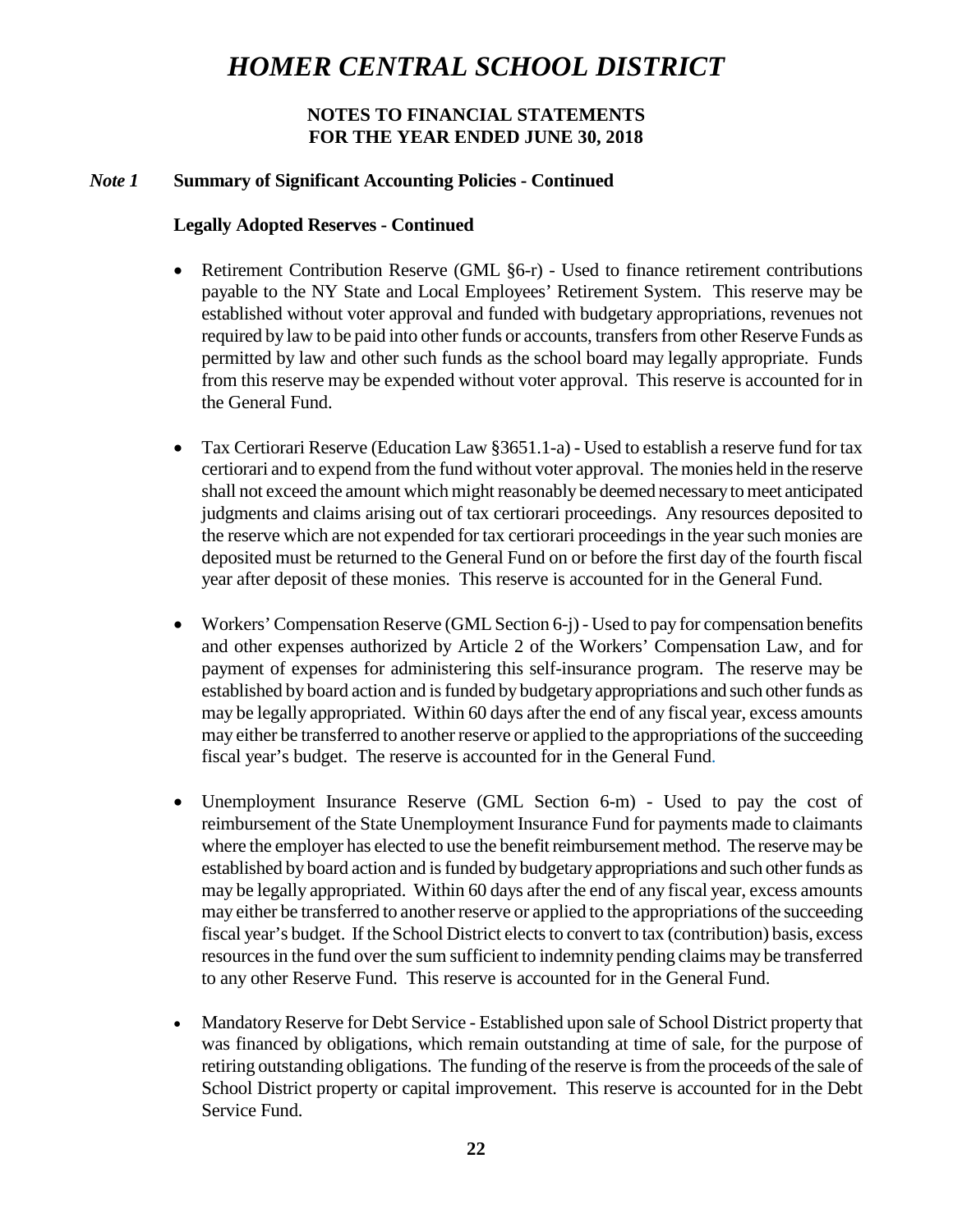## **NOTES TO FINANCIAL STATEMENTS FOR THE YEAR ENDED JUNE 30, 2018**

#### *Note 1* **Summary of Significant Accounting Policies - Continued**

#### **Property Taxes - Calendar**

Real property taxes are levied annually by the Board of Education no later than September 1, and became a lien on August 25, 2017. Taxes were collected during the period September 9, to October 30, 2017.

#### **Property Taxes - Enforcement**

Uncollected real property taxes are subsequently enforced by the counties of Cayuga, Onondaga, Cortland, and Tompkins. An amount representing uncollected real property taxes transmitted to the counties for enforcement is paid by the counties to the School District no later than the following April 1.

#### **Interfund Transfers**

The operations of the School District give rise to certain transactions between funds, including transfers, to provide services and construct assets. The amounts reported on the Statement of Revenues, Expenditures and Changes in Fund Balance-Governmental Funds for interfund transfers have been eliminated from the Statement of Activities, and due from (to) other funds have been eliminated in the Statement of Net Position. A detailed description of the individual fund transfers that occurred during the year is provided subsequently in these notes.

#### **Use of Estimates**

The preparation of financial statements in conformity with accounting principles generally accepted in the United States of America requires management to make estimates and assumptions that affect the reported amount of assets and liabilities and disclosure of contingent assets and liabilities at the date of the financial statements and the reported revenues and expenses during the reporting period. Actual results could differ from those estimates. Estimates and assumptions are made in a variety of areas, including computation of encumbrances, compensated absences, potential contingent liabilities and useful lives of long-lived assets.

## **Deferred Outflows and Deferred Inflows of Resources**

In addition to assets, the Statement of Net Position will sometimes report a separate section for deferred outflows of resources. This separate financial statement element represents a consumption of net position that applies to a future period and so will not be recognized as an outflow of resources (expense/expenditure) until then. The School District reports a deferred charge on defeased debt resulting from the difference in the carrying value of refunded debt and its reacquisition price, which is amortized over the shorter of the life of the refunded or refunding debt. The School District reports deferred outflows related to pensions and other postemployment benefits in the District-wide Statement of Net Position. The types of deferred outflows related to pensions and other postemployment benefits are described in Notes 10 and 11, respectively.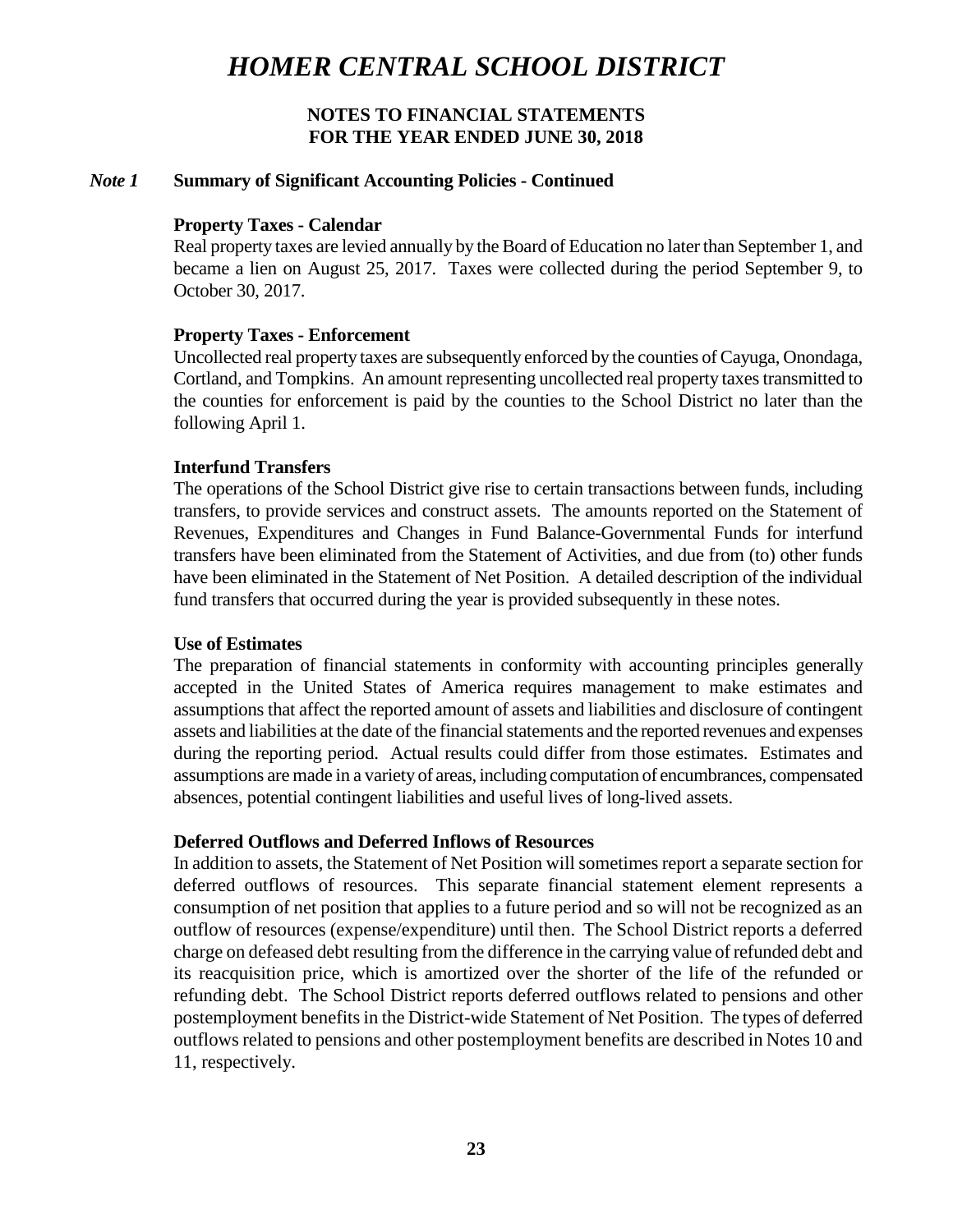## **NOTES TO FINANCIAL STATEMENTS FOR THE YEAR ENDED JUNE 30, 2018**

## *Note 1* **Summary of Significant Accounting Policies - Continued**

## **Deferred Outflows and Deferred Inflows of Resources - Continued**

In addition to liabilities, the Statement of Net Position will sometimes report a separate section for deferred inflows of resources. This separate financial statement element represents an acquisition of net position that applies to a future period(s) and so will not be recognized as an inflow of resources (revenue) until that time. The types of deferred inflows of resources related to pensions and other postemployment benefits are described in Notes 10 and 11, respectively.

## **New Accounting Standards**

The School District has adopted and implemented the following Statements of the Governmental Accounting Standards Board (GASB) that are applicable as of June 30, 2018:

- GASB has issued Statement No. 75, "Accounting and Financial Reporting for Postemployment Benefits Other than Pensions," effective for the year ended June 30, 2018. This Statement replaces the requirements of Statements No. 45, "Accounting and Financial Reporting by Employers for Postemployment Benefits Other than Pensions," as amended, and No. 57, "OPEB Measurements by Agent Employers and Agent Multiple-Employer Plans, for OPEB."
- GASB has issued Statement No. 85, "Omnibus 2017," effective for the year ended June 30, 2018.
- GASB has issued Statement No. 86, "Certain Debt Extinguishment Issues," effective for the year ended June 30, 2018.

## **Future Changes in Accounting Standards**

- GASB has issued Statement No. 83, "Certain Asset Retirement Obligations," effective for the year ending June 30, 2019.
- GASB has issued Statement No. 84, "Fiduciary Activities," effective for the year ending June 30, 2019. This statement improves guidance regarding identification of fiduciary activities for accounting and reporting purposes.
- GASB has issued Statement No. 87, "Leases," effective for the year ending June 30, 2021.
- GASB has issued Statement No. 88, "Certain Disclosures Related to Debt, Including Direct Borrowings and Direct Placements," effective for the year ending June 30, 2020. This statement improves the information disclosed in notes to governmental financial statements related to debt, including direct borrowings and direct placements.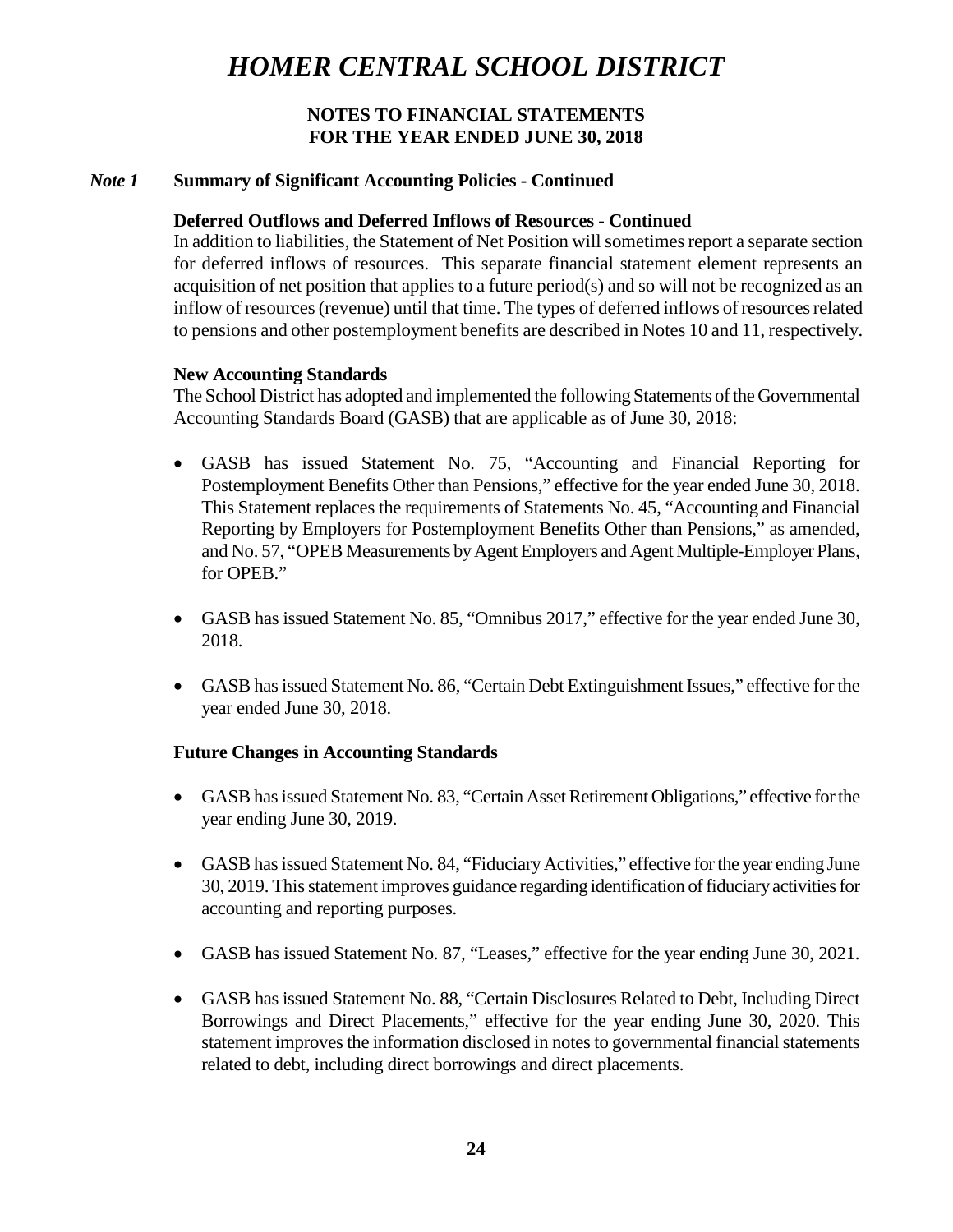## **NOTES TO FINANCIAL STATEMENTS FOR THE YEAR ENDED JUNE 30, 2018**

## *Note 1* **Summary of Significant Accounting Policies - Continued**

### **Future Changes in Accounting Standards - Continued**

• GASB has issued Statement No. 89, "Accounting for Interest Cost Incurred Before the End of a Construction Period," effective for the year ending June 30, 2021.

The School District will evaluate the impact each of these pronouncements may have on its financial statements and will implement them as applicable and when material.

#### *Note 2* **Participation in BOCES**

During the year ended June 30, 2018, the School District's share of BOCES income amounted to \$1,819,442. The School District was billed \$5,160,461 for BOCES administration and program costs. Financial statements for the OCM BOCES are available from their administrative office at 6820 Thompson Road, Syracuse, NY 13221.

## *Note 3* **Cash and Cash Equivalents - Custodial Credit and Concentration of Credit Risks**

Custodial credit risk is the risk that in the event of a bank failure, the School District's deposits may not be returned to it. While the School District does not have a specific policy for custodial credit risk, State statutes govern the School District's investment policies, as discussed previously in these notes. GASB Statement No. 40 directs deposits be disclosed as exposed to custodial credit risk if they are not covered by depository insurance, and the deposits are either uncollateralized or collateralized with securities held by the pledging financial institution's trust department or agent, but not in the School District's name.

The School District's aggregate bank balances of \$16,373,352 are either insured or collateralized with securities held by the pledging financial institution in the School District's name.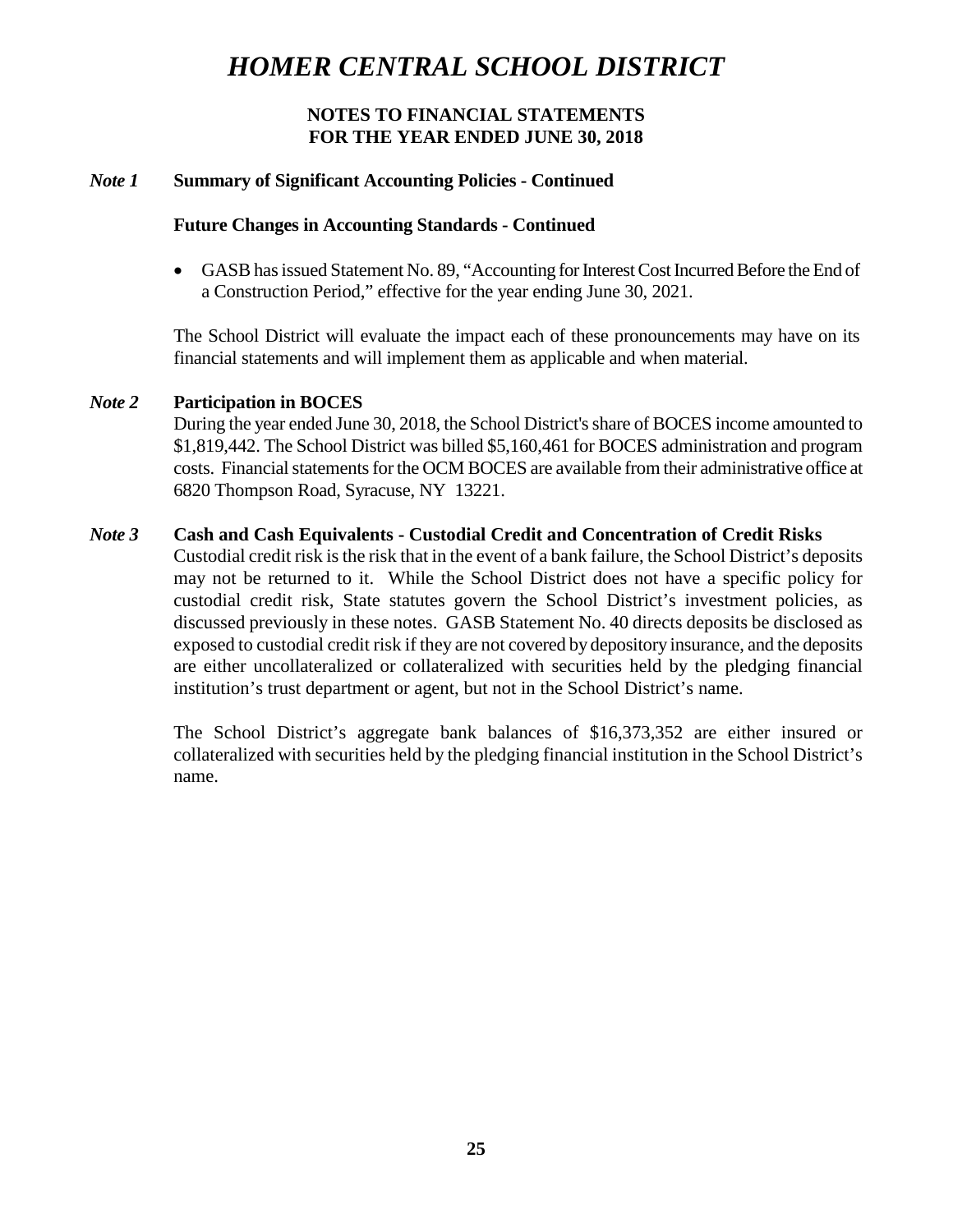## **NOTES TO FINANCIAL STATEMENTS FOR THE YEAR ENDED JUNE 30, 2018**

## *Note 3* **Cash and Cash Equivalents - Custodial Credit and Concentration of Credit Risks - Continued**

Restricted cash and investments at June 30, 2018 consisted of the following:

| Total                        | 11,729,054      |
|------------------------------|-----------------|
| Private Purpose Trust Fund   | 108,352         |
| Subtotal                     | 11,620,702      |
| Restricted for school lunch  | 85,900          |
| Restricted for debt          | 6,050,383       |
| <b>General Fund reserves</b> | \$<br>5,484,419 |

## *Note 4* **Other Receivables**

Other receivables consisted of the following, which are stated at net realizable value:

|                   | <b>Description</b> |   | Amount  |
|-------------------|--------------------|---|---------|
| General Fund      | Reimbursements     |   | 100,305 |
| School Lunch Fund | <b>Sales</b>       |   | 2,245   |
| Capital Fund      | Reimbursements     |   | 2,176   |
| <b>Total</b>      |                    | S | 104,726 |

#### *Note 5* **Interfund Balances and Activity**

Interfund balances at June 30, 2018, are as follows:

|                               | <b>Interfund</b><br><b>Receivable</b> |               | <b>Interfund</b><br>Payable | <b>Interfund</b><br><b>Revenues</b> | <b>Interfund</b><br><b>Expenditures</b> |
|-------------------------------|---------------------------------------|---------------|-----------------------------|-------------------------------------|-----------------------------------------|
| General Fund                  | \$<br>1,462,738 \$                    |               | 984,142 \$                  |                                     | \$<br>33,752                            |
| Special Aid Fund              | 48,676                                |               | 818,918                     | 33,752                              |                                         |
| School Lunch Fund             | 38,129                                |               | 479,133                     |                                     |                                         |
| Debt Service Fund             | 2,061,807                             |               |                             |                                     |                                         |
| <b>Captial Projects Funds</b> | 622,087                               |               | 1,951,244                   |                                     |                                         |
| <b>Total</b>                  | \$<br>4,233,437                       | $\mathbf{\$}$ | 4,233,437 \$                | 33,752 \$                           | 33,752                                  |

Interfund receivables and payables are eliminated on the Statement of Net Position.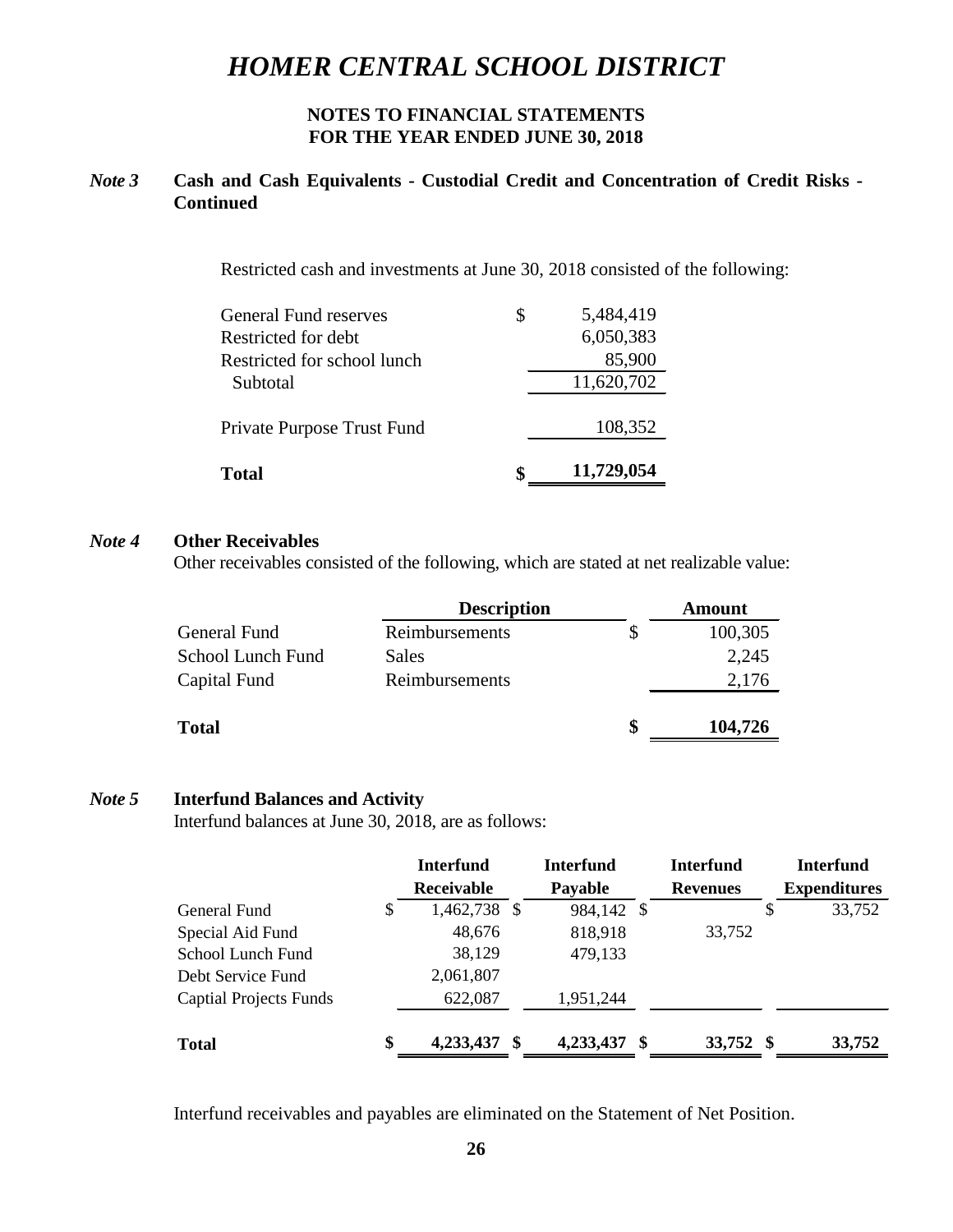## **NOTES TO FINANCIAL STATEMENTS FOR THE YEAR ENDED JUNE 30, 2018**

## *Note 5* **Interfund Balances and Activity - Continued**

The School District typically transfers to and from the General Fund for the School District's share of expenditures of a Special Aid Fund project and from the General Fund and Capital Projects Fund - Construction to the Debt Service Fund for payment of long-term debt. The School District also transfers funds from the Capital Reserve in the General Fund to the Capital Projects Fund, as needed, to fund capital projects.

The School District typically loans resources between funds for the purpose of mitigating the effects of transient cash flow issues. All interfund payables are expected to be repaid within one year.

#### *Note 6* **Capital Assets**

Capital asset balances and activity for the year ended June 30, 2018, were as follows:

| Governmental                                | <b>Beginning</b> |                        | <b>Reclassifications</b> | <b>Ending</b>  |
|---------------------------------------------|------------------|------------------------|--------------------------|----------------|
| <b>Activities</b>                           | <b>Balance</b>   | <b>Additions</b>       | and Disposals            | <b>Balance</b> |
| Capital assets that are not depreciated:    |                  |                        |                          |                |
| Land                                        | \$<br>49,400 \$  |                        | \$<br>\$                 | 49,400         |
| Construction in progress                    | 438,947          | 236,262                |                          | 675,209        |
| <b>Total Nondepreciable Historical Cost</b> | 488,347          | 236,262                |                          | 724,609        |
| Capital assets that are depreciated:        |                  |                        |                          |                |
| <b>Buildings</b>                            | 80,294,212       |                        |                          | 80,294,212     |
| Furniture and equipment                     | 4,179,828        | 17,850                 |                          | 4,197,678      |
| <b>Total Depreciable Historical Cost</b>    | 84,474,040       | 17,850                 |                          | 84,491,890     |
| <b>Total Historical Cost</b>                | 84,962,387       | 254,112                |                          | 85,216,499     |
| Less accumulated depreciation:              |                  |                        |                          |                |
| <b>Buildings</b>                            | (23, 292, 385)   | (2,681,241)            |                          | (25,973,626)   |
| Furniture and equipment                     | (3,338,512)      | (654, 356)             |                          | (3,992,868)    |
| <b>Total Accumulated Depreciation</b>       | (26, 630, 897)   | (3,335,597)            |                          | (29,966,494)   |
| <b>Total Historical Cost, Net</b>           | \$<br>58,331,490 | \$<br>$(3,081,485)$ \$ | \$                       | 55,250,005     |

Depreciation expense was charged to governmental functions as follows:

| <b>Total</b>          |   | 3,335,597 |
|-----------------------|---|-----------|
| School lunch program  |   | 5,926     |
| Pupil transportations |   | 671,475   |
| Instruction           |   | 2,647,097 |
| General support       | S | 11,099    |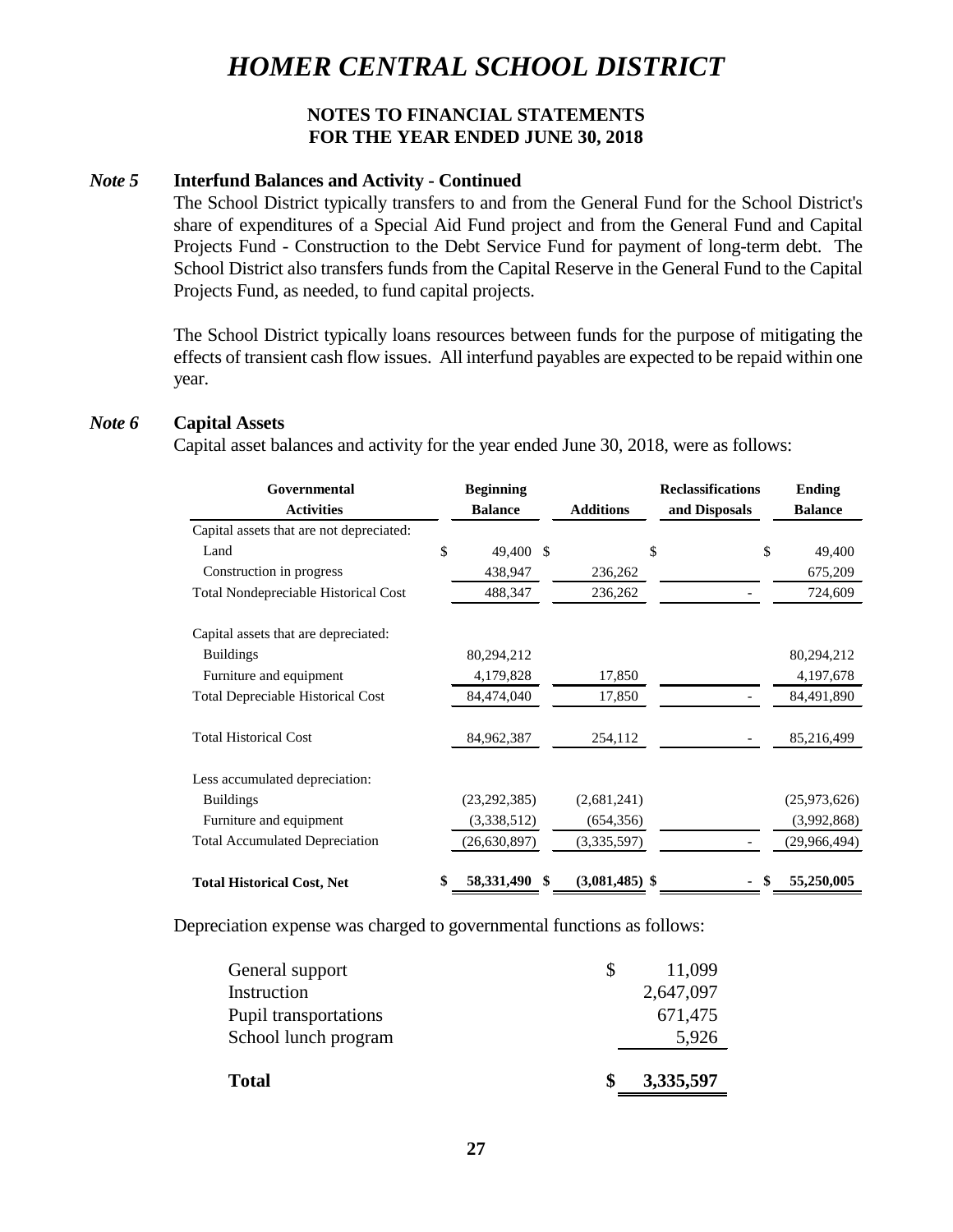## **NOTES TO FINANCIAL STATEMENTS FOR THE YEAR ENDED JUNE 30, 2018**

## *Note 7* **Short-term Debt**

The School District may issue revenue anticipation notes (RANs) and tax anticipation notes (TANs), in anticipation of the receipt of revenues. These notes are recorded as a liability of the fund that will actually receive the proceeds from the issuance of the notes. The RANs and TANs represent a liability that will be extinguished by the use of expendable, available resources of the fund. The School District did not issue or redeem any RANs or TANs during the year.

The School District may issue budget notes up to an amount not to exceed 5% of the amount of the annual budget during any fiscal year for expenditures for which insufficient or no provision is made in the annual budget. The budget note must be repaid no later than the close of the second fiscal year succeeding the year in which the note was issued. The School District did not issue or redeem any budget notes during the year.

The School District may issue bond anticipation notes (BANs), in anticipation of proceeds from the subsequent sale of bonds. These notes are recorded as current liabilities of the funds that will actually receive the proceeds from the issuance of bonds. State law requires BANs issued for capital purposes be converted to long-term financing within five years after the original issue date. No BANs were redeemed or outstanding at June 30, 2018.

## *Note 8* **Long-term Debt**

At June 30, 2018, the total outstanding indebtedness of the School District represented 33.23% of its statutory debt limit, exclusive of building aids. Long-term debt is classified as follows:

- Serial Bonds and Statutory Installment Bonds The School District borrows money in order to acquire land or equipment or construct buildings and improvements. This enables the cost of these capital assets to be borne by the present and future taxpayers receiving the benefit of the capital assets.
- Installment Purchase Debt During 2015-2016, the School District entered into installment purchase agreements for the purchase of school buses. Total vehicles under this lease amounted to \$1,626,975. Depreciation expense of \$174,229 was recorded during the year ended June 30, 2018. Total accumulated depreciation on installment purchase debt at year end totaled \$871,145.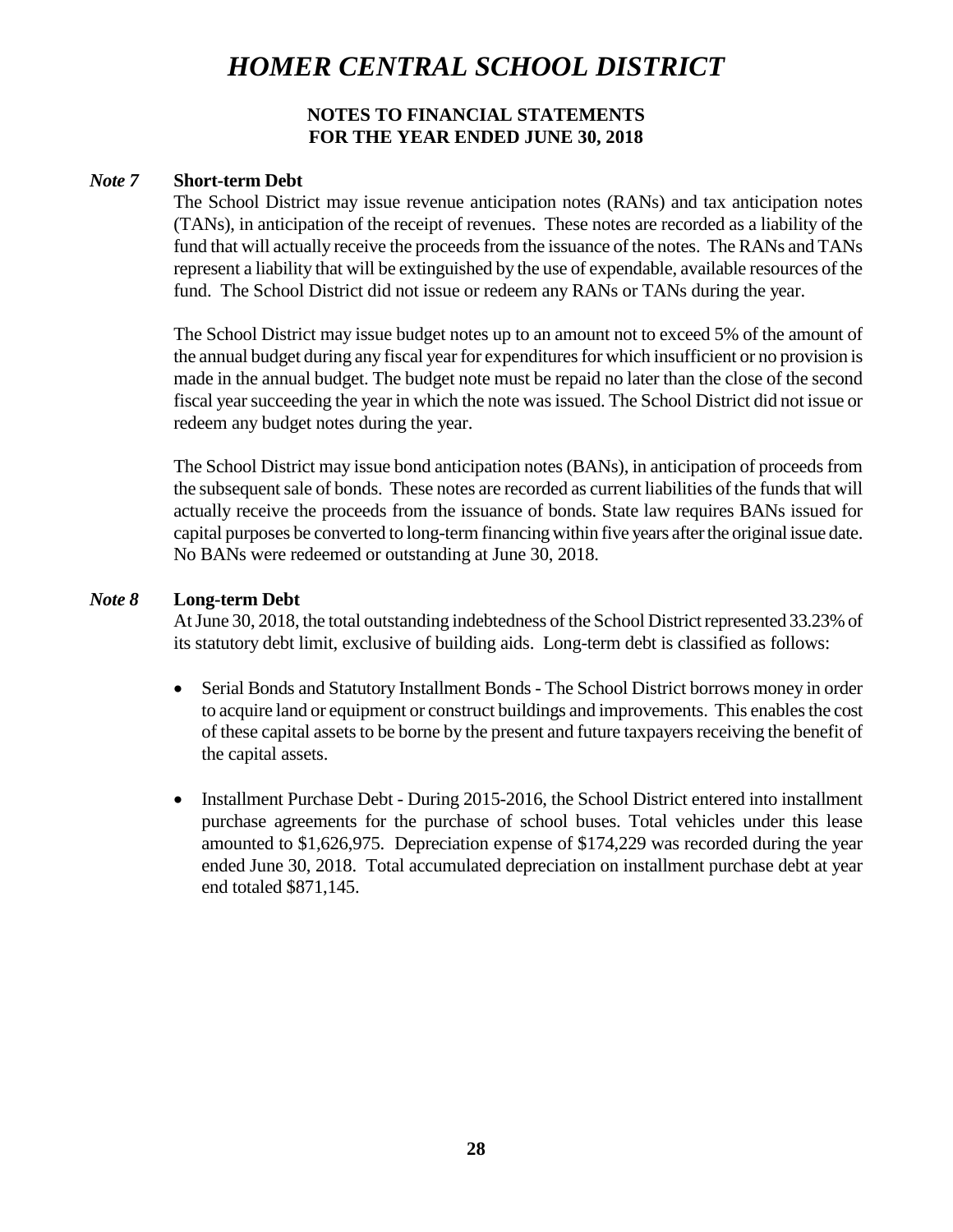## **NOTES TO FINANCIAL STATEMENTS FOR THE YEAR ENDED JUNE 30, 2018**

## *Note 8* **Long-term Debt - Continued**

The following is a summary of the School District's long-term debt for the year ended June 30, 2018:

|                            |                   |                       |                      | Outstanding   |
|----------------------------|-------------------|-----------------------|----------------------|---------------|
|                            | <b>Issue Date</b> | <b>Final Maturity</b> | <b>Interest Rate</b> | June 30, 2018 |
| <b>Refunding Bonds</b>     |                   |                       |                      |               |
| <b>Refunding Bonds</b>     | 10/01/2010        | 02/15/2022            | $3.00\% - 4.00\%$ \$ | 3,025,000     |
| <b>Refunding Bonds</b>     | 04/19/2016        | 03/15/2021            | $2.00\% - 4.00\%$    | 1,020,000     |
| <b>Refunding Bonds</b>     | 04/19/2016        | 03/15/2024            | $2.00\% - 4.00\%$    | 7,015,000     |
| Plus: unamortized premium  |                   |                       |                      | 3,749,779     |
| Net Refunding Bonds        |                   |                       |                      | 14,809,779    |
| Serial Bonds               |                   |                       |                      |               |
| 2013 Serial Bonds          | 11/19/2013        | 11/15/2018            | $1.50\% - 1.75\%$    | 120,000       |
| 2017 Serial Bonds          | 06/08/2017        | 06/15/2032            | $3.00\% - 5.00\%$    | 15,530,000    |
| <b>Total Serial Bonds</b>  |                   |                       |                      | 15,650,000    |
| <b>Total Bonds Payable</b> |                   |                       | \$                   | 30,459,779    |
|                            |                   |                       |                      |               |

Interest expense on long-term debt during the year was comprised of:

| Total                                                  | \$  | 1,350,045  |
|--------------------------------------------------------|-----|------------|
| Less amortization of bond premium                      |     | (298, 166) |
| Plus amortization of deferred charges on defeased debt |     | 149,943    |
| Plus interest accrued in the current year              |     | 134,829    |
| Less interest accrued in the prior year                |     | (119,967)  |
| Interest paid                                          | SS. | 1,483,406  |

Interest paid on the Serial Bonds varies from year to year, in accordance with the interest rates specified in the bond agreements.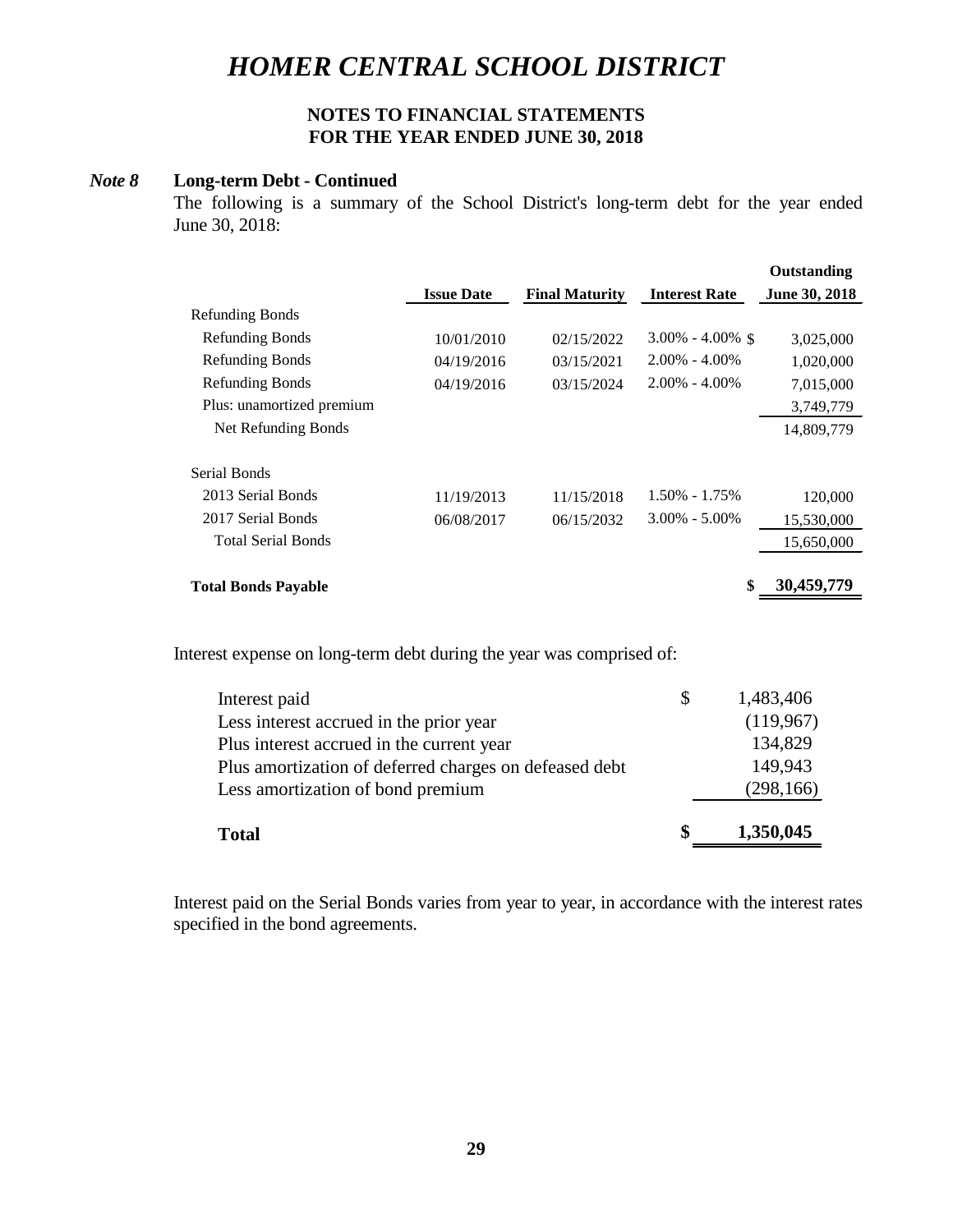## **NOTES TO FINANCIAL STATEMENTS FOR THE YEAR ENDED JUNE 30, 2018**

## *Note 8* **Long-term Debt - Continued**

Long-term liability balances and activity for the year are summarized below:

| <b>Governmental Activities</b> | <b>Beginning</b><br><b>Balance</b> | <b>Issued</b> | <b>Redeemed</b>  | Ending<br><b>Balance</b> | Amounts<br>Due Within<br><b>One Year</b> |
|--------------------------------|------------------------------------|---------------|------------------|--------------------------|------------------------------------------|
| <b>B</b> onds                  | 29,650,000 \$                      |               | $(2,940,000)$ \$ | 26,710,000               | 3,165,000                                |
| Unamortized premium            | 4,047,945                          |               | (298, 166)       | 3,749,779                | 261,772                                  |
| Installment purchase debt      | 428.847                            |               | (111, 764)       | 317,083                  | 317.083                                  |
| <b>Total</b>                   | 34,126,792 \$                      | ۰.            | $(3,349,930)$ \$ | 30,776,862               | 3,743,855                                |

The following is a summary of the maturity of long-term indebtedness:

| Year            | Principal             | <b>Interest</b> | <b>Total</b> |
|-----------------|-----------------------|-----------------|--------------|
| 2019            | \$<br>3,165,000 \$    | 1,130,000 \$    | 4,295,000    |
| 2020            | 3,145,000             | 1,028,300       | 4,173,300    |
| 2021            | 3,055,000             | 902,500         | 3,957,500    |
| 2022            | 2,935,000             | 796,800         | 3,731,800    |
| 2023            | 2,250,000             | 677,700         | 2,927,700    |
| 2024-2028       | 7,075,000             | 2,493,200       | 9,568,200    |
| 2029-thereafter | 5,085,000             | 601,450         | 5,686,450    |
| <b>Total</b>    | \$<br>26,710,000<br>S | 7,629,950<br>\$ | 34,339,950   |

The following is a schedule of future minimum lease payments under capital leases, together with the net present value of the minimum lease payments as of June 30, 2018.

| <b>Year Ending</b> |                 |
|--------------------|-----------------|
| <b>June 30,</b>    | <b>Payments</b> |
| 2019               | 317,083         |
|                    |                 |

**Present Value - Minimum Lease Payments \$ 317,083**

**Amounts**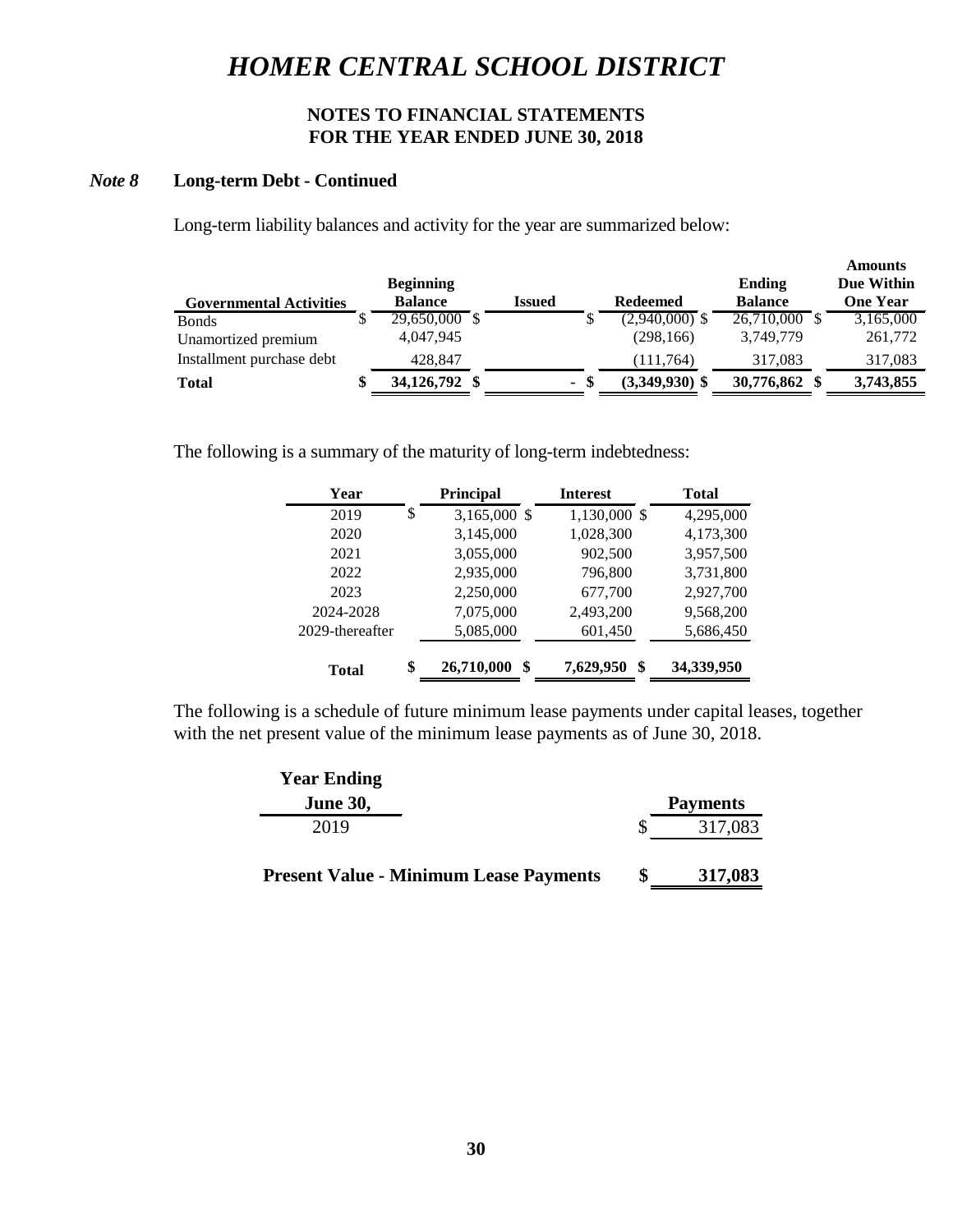## **NOTES TO FINANCIAL STATEMENTS FOR THE YEAR ENDED JUNE 30, 2018**

## *Note 8* **Long-term Debt - Continued**

On October 1, 2010, the School District issued \$11,905,000 in general obligation bonds, with interest rates ranging between 3.0% and 4.0%. The School District issued the bonds to advance refund the \$11,990,000 of outstanding various general obligation bonds with interest rates ranging from 4.0% to 4.5%. The School District used the net proceeds along with other resources to purchase U.S. government securities. These securities were deposited in an irrevocable trust to provide for all future debt service on the refunded portion of the bonds. As a result, the \$11,990,000 in bonds is considered defeased and the liability has been removed from the financial statements. The outstanding principal of the defeased bonds was \$3,025,000 at June 30, 2018.

On April 19, 2016, the School District issued \$8,830,000 in general obligation bonds, with interest rates ranging between 1.50% and 4.0%. The School District issued the bonds to advance refund the \$8,830,000 of outstanding various general obligation bonds with interest rates ranging from 3.5 % to 4.0%. The School District used the net proceeds along with other resources to purchase U.S. government securities. These securities were deposited in an irrevocable trust to provide for all future debt service on the refunded portion of the bonds. As a result, the \$8,830,000 in bonds is considered defeased and the liability has been removed from the financial statements. The outstanding principal of the defeased bonds was \$8,035,000 at June 30, 2018.

| <b>Governmental Activities</b>    | <b>Beginning</b><br><b>Balance</b> | Issued | Redeemed       | Ending<br><b>Balance</b> | <b>Amounts</b><br><b>Due Within</b><br><b>One Year</b> |
|-----------------------------------|------------------------------------|--------|----------------|--------------------------|--------------------------------------------------------|
| Deferred charges on defeased debt | 771,818                            |        | $(149.943)$ \$ | 621.875                  | 148,316                                                |
| <b>Total</b>                      | 771,818 \$                         | ۰.     | $(149.943)$ \$ | 621.875 \$               | 148,316                                                |

#### *Note 9* **Compensated Absences**

Compensated absences represent the value of the earned and unused portion of the liability for sick time. This liability is liquidated from the General and School Lunch Funds.

2017-2018 activity consisted of the following:

|                             | <b>Beginning</b> |                  |                  | Ending         | Due Within      |
|-----------------------------|------------------|------------------|------------------|----------------|-----------------|
|                             | <b>Balance</b>   | <b>Additions</b> | <b>Deletions</b> | <b>Balance</b> | <b>One Year</b> |
| <b>Compensated Absences</b> | . 606.246        | 80.927           |                  | .687.173       | 44.534          |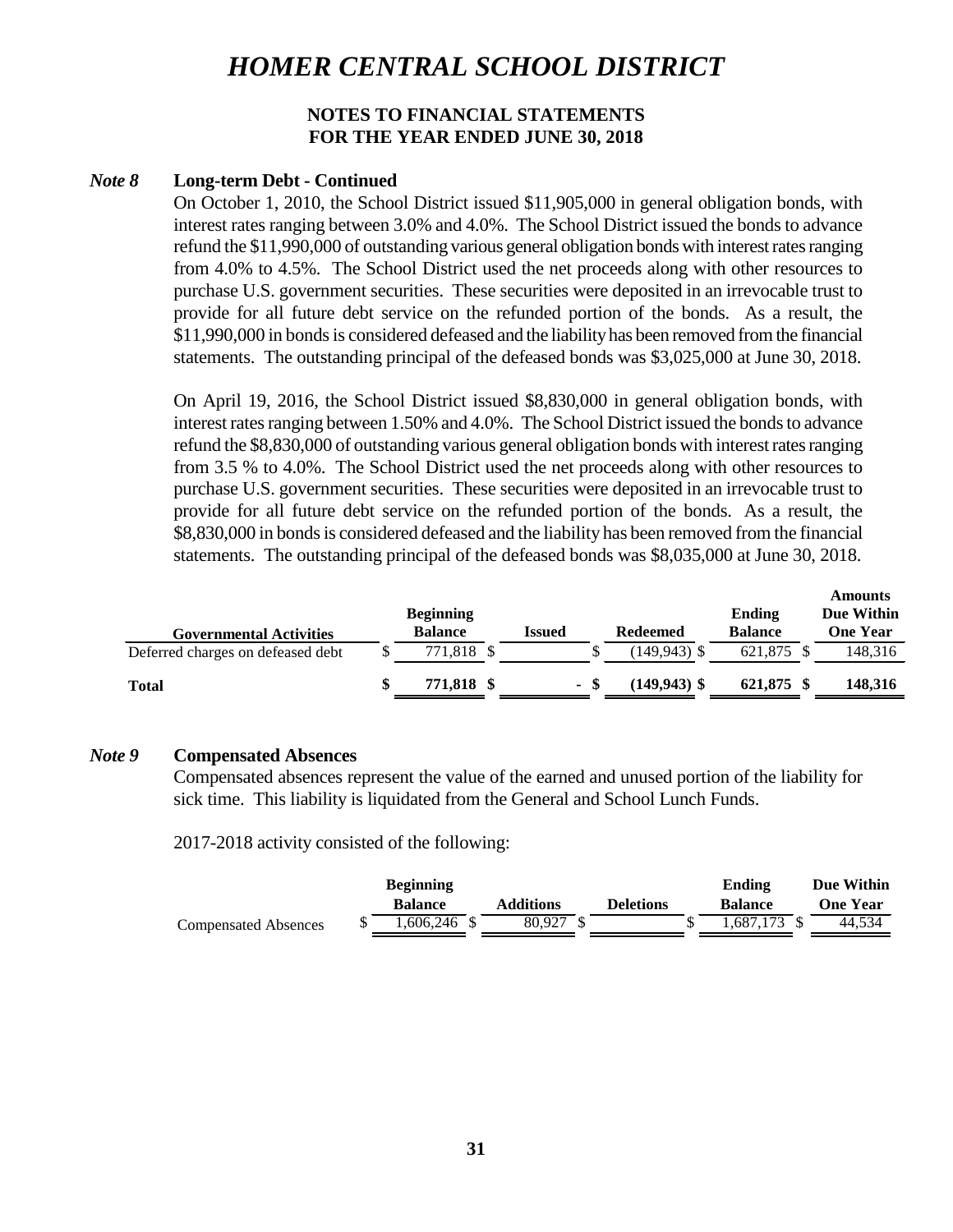## **NOTES TO FINANCIAL STATEMENTS FOR THE YEAR ENDED JUNE 30, 2018**

## *Note 10* **Pension Obligations - New York State and Local Employees' Retirement System (ERS) and the New York State Teachers' Retirement (TRS) (the Systems)**

#### **Plan Descriptions and Benefits Provided - Teachers' Retirement System (TRS)**

The School District participates in the New York State Teachers' Retirement System (TRS). This is a cost-sharing multiple-employer public employee retirement system. The System provides retirement benefits as well as death and disability benefits to plan members and beneficiaries as authorized by the Education Law and the Retirement and Social Security Law of the State of New York. The System is governed by a 10 member Board of Trustees. System benefits are established under New York State Law. Membership is mandatory and automatic for all full-time teachers, teaching assistants, guidance counselors and administrators employed in New York Public Schools and BOCES who elected to participate in TRS. Once a public employer elects to participate in the System, the election is irrevocable. The New York State Constitution provides that pension membership is a contractual relationship and plan benefits cannot be diminished or impaired. Benefits can be changed for future members only by enactment of a state statute. Additional information regarding the System, may be obtained by writing to the New York State Teachers' Retirement System, 10 Corporate Woods Drive, Albany, New York 12211-2395 or by referring to the NYSTRS Comprehensive Annual Financial report which can be found on the System's website at www.nystrs.org.

Tier 3 and Tier 4 members are required by law to contribute 3% of salary to the System. Effective October 2000, contributions were eliminated for Tier 3 and 4 members with 10 or more years of service or membership. Effective January 1, 2010, Tier 5 members are required by law to contribute 3.5% of salary throughout their active membership. Effective April 1, 2012, Tier 6 members are required by law to contribute between 3% and 6% of salary throughout their active membership in accordance with a salary based upon salary earned. Pursuant to Article 14 and Article 15 of the RSSL, those member contributions are used to help fund the benefits provided by the System. However, if a member dies or leaves covered employment with less than 5 years of credited service for Tiers 3 and 4, or 10 years of credited service for Tiers 5 and 6, the member contributions with interest calculated at 5% per annum are refunded to the employee or designated beneficiary. Eligible Tier 1 and Tier 2 members may make member contributions under certain conditions pursuant to the provisions of Article 11 of the Education Law and Article 11 of the RSSL. Upon termination of membership, such accumulated member contributions are refunded. At retirement, such accumulated member contributions can be withdrawn or are paid as a life annuity.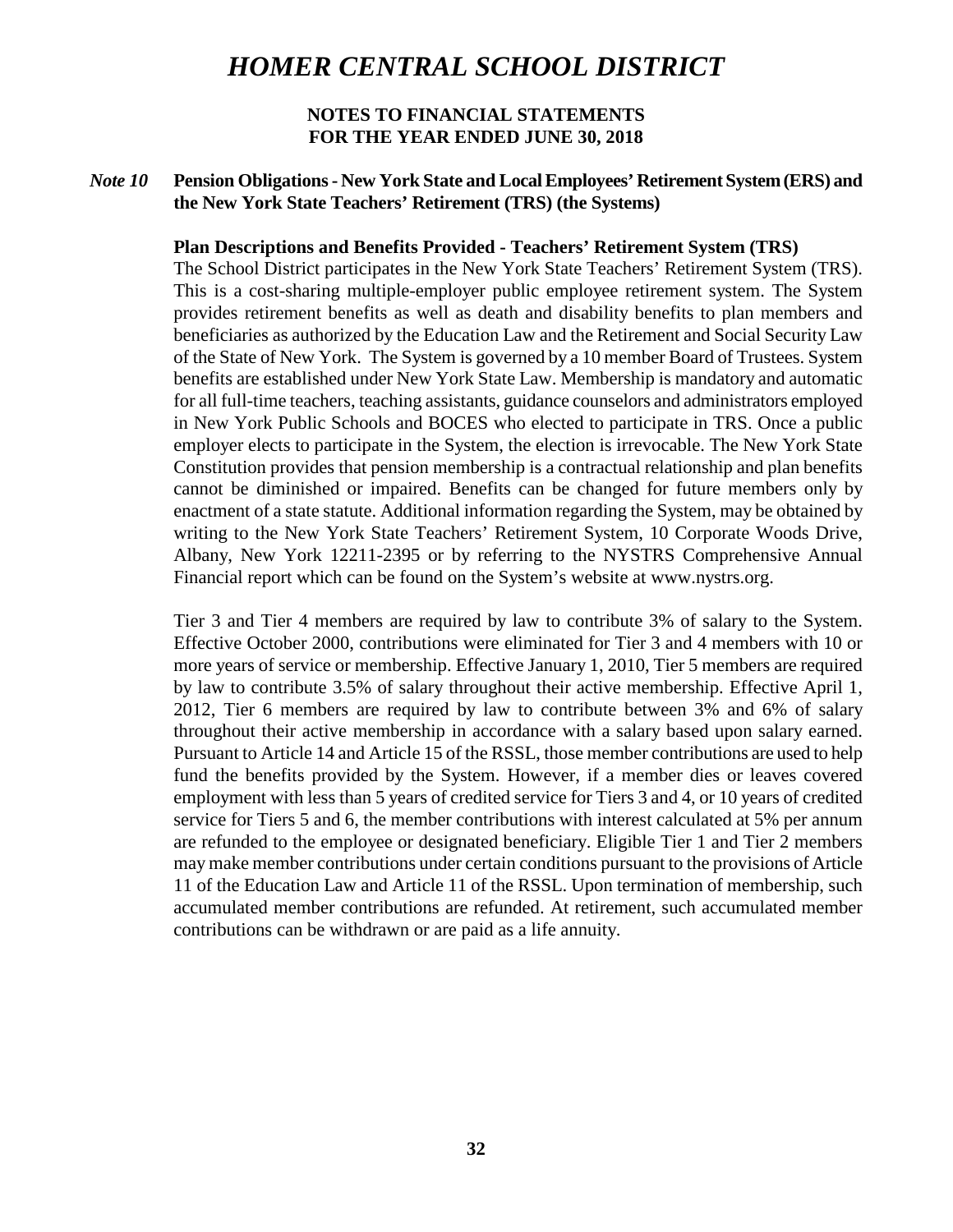## **NOTES TO FINANCIAL STATEMENTS FOR THE YEAR ENDED JUNE 30, 2018**

## *Note 10* **Pension Obligations - New York State and Local Employees' Retirement System (ERS) and the New York State Teachers' Retirement (TRS) (the Systems) - Continued**

### **Plan Descriptions and Benefits Provided - Employees' Retirement System (ERS)**

The School District participates in the New York State and Local Employees' Retirement System (ERS). This is a cost-sharing multiple-employer retirement system. The System provides retirement benefits as well as death and disability benefits. The net position of the System is held in the New York State Common Retirement Fund (the Fund), which was established to hold all net assets and record changes in plan net position allocated to the System. The Comptroller of the State of New York serves as the trustee of the Fund and is the administrative head of the System. System benefits are established under the provisions of the New York State Retirement and Social Security Law (RSSL). Once a public employer elects to participate in the System, the election is irrevocable. The New York State Constitution provides that pension membership is a contractual relationship and plan benefits cannot be diminished or impaired. Benefits can be changed for future members only by enactment of a State statute. The School District also participates in the Public Employees' Group Life Insurance Plan (GLIP), which provides death benefits in the form of life insurance. The System is included in the State's financial report as a pension trust fund. That report, including information with regard to benefits provided, may be found at www.osc.state.ny.us/retire/publications/index.php or obtained by writing to the New York State and Local Retirement System, 110 State Street, Albany, New York 12244.

Generally, Tier 3, 4, and 5 members must contribute 3% of their salary to the System. As a result of Article 19 of the RSSL, eligible Tier 3 and 4 employees, with a membership date on or after July 27, 1973, who have ten or more years of membership or credited service with the System, are not required to contribute. Members cannot be required to begin making contributions or to make increased contributions beyond what was required when membership began. For Tier 6 members, the contribution rate varies from 3% to 6% depending on salary. Generally, Tier 5 and 6 members are required to contribute for all years of service.

#### **Summary of Significant Accounting Policies**

The Systems' financial statements from which the Systems' fiduciary respective net position is determined are prepared using the accrual basis of accounting. Plan member contributions are recognized when due and the employer has a legal requirement to provide the contributions. Benefits and refunds are recognized when due and payable in accordance with the terms of the plan. Plan investments are reported at fair value. For detailed information on how investments are valued, please refer to the Systems' annual reports.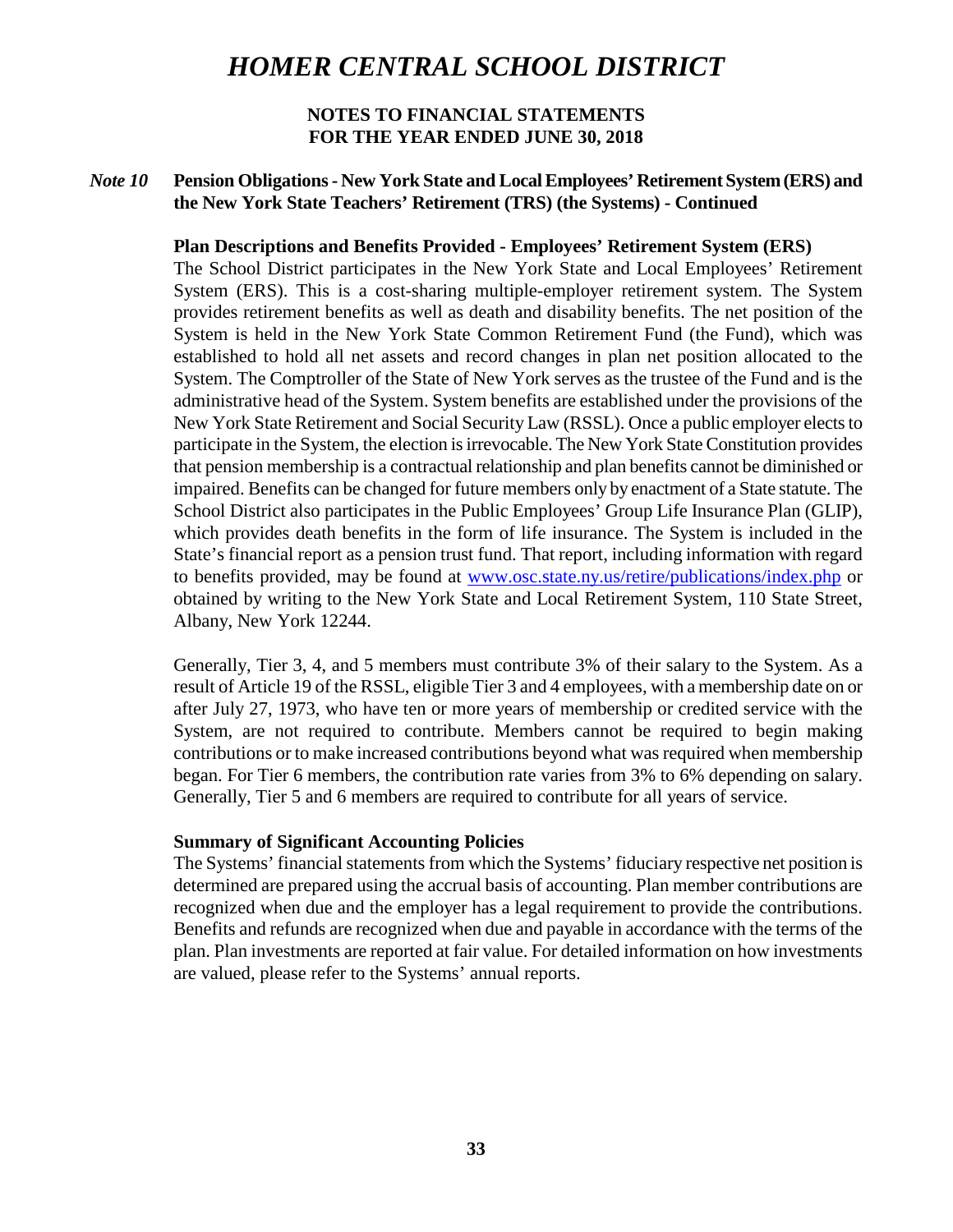## **NOTES TO FINANCIAL STATEMENTS FOR THE YEAR ENDED JUNE 30, 2018**

## *Note 10* **Pension Obligations - New York State and Local Employees' Retirement System (ERS) and the New York State Teachers' Retirement (TRS) (the Systems) - Continued**

#### **Contributions**

Contributions for the current year and two preceding Plan years were equal to 100% of the contributions required, and were as follows:

|         | ERS     |          | <b>TRS</b> |
|---------|---------|----------|------------|
| 2018 \$ | 444,713 | <b>S</b> | 1,777,175  |
| 2017    | 446,908 |          | 2,007,733  |
| 2016    | 563,316 |          | 2,654,266  |

## **Pension Liabilities, Pension Expense, and Deferred Outflows of Resources and Deferred Inflows of Resources Related to Pensions**

At June 30, 2018, the School District reported the following (asset) liability for its proportionate share of the net pension (asset) liability for each of the Systems. The net pension (asset) liability was measured as of March 31, 2018 for ERS and June 30, 2017 for TRS. The total pension (asset) liability used to calculate the net pension (asset) liability was determined by an actuarial valuation. The School District's proportionate share of the net pension (asset) liability was based on a projection of the School District's long-term share of contributions to the Systems relative to the projected contributions of all participating members, actuarially determined. This information was derived from reports provided to the School District by the ERS and TRS Systems.

|                                              | ERS              | <b>TRS</b>    |
|----------------------------------------------|------------------|---------------|
| Actuarial valuation date                     | 04/01/2017       | 06/30/2016    |
| Net pension (asset) liability                | 3,227,444,946 \$ | (760,099,284) |
| School District's proportionate share of the |                  |               |
| Plan's total net pension (asset) liability   | 330,008          | (722, 205)    |
| School District's share of the               |                  |               |
| net pension (asset) liability                | 0.010225%        | 0.095015%     |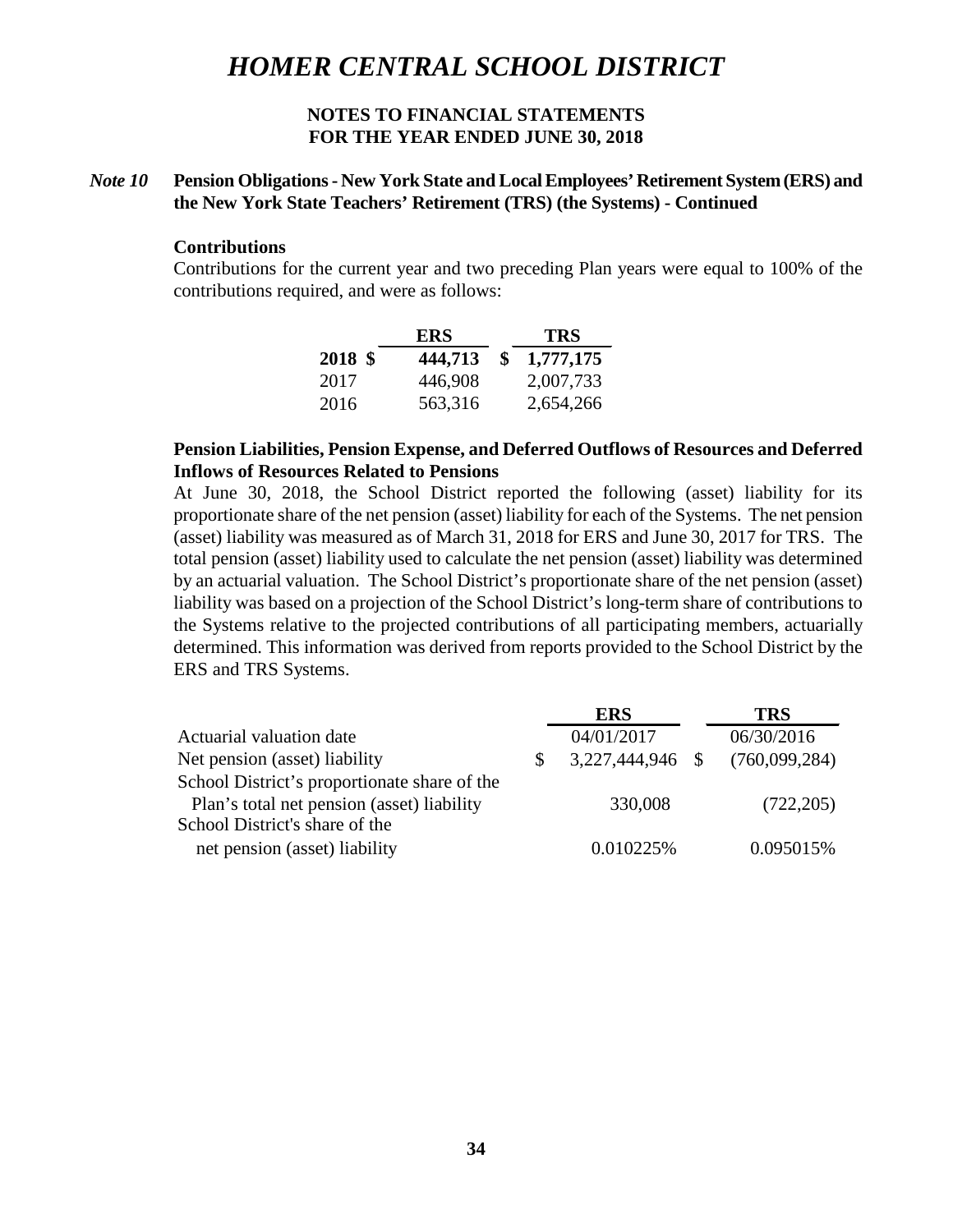## **NOTES TO FINANCIAL STATEMENTS FOR THE YEAR ENDED JUNE 30, 2018**

## *Note 10* **Pension Obligations - New York State and Local Employees' Retirement System (ERS) and the New York State Teachers' Retirement (TRS) (the Systems) - Continued**

## **Pension Liabilities, Pension Expense, and Deferred Outflows of Resources and Deferred Inflows of Resources Related to Pensions - Continued**

For the year ended June 30, 2018, the School District recognized pension expense of \$399,230 for ERS and \$1,870,307 for TRS in the District-wide financial statements. At June 30, 2018 the School District's reported deferred outflows of resources and deferred inflows of resources related to pensions from the following sources:

|                                              | <b>Deferred Outflows of</b><br><b>Resources</b> |              | <b>Deferred Inflows of</b><br><b>Resources</b> |            |
|----------------------------------------------|-------------------------------------------------|--------------|------------------------------------------------|------------|
|                                              | <b>ERS</b>                                      | <b>TRS</b>   | <b>ERS</b>                                     | <b>TRS</b> |
| Differences between expected and actual      |                                                 |              |                                                |            |
| experience                                   | \$<br>117,703<br>-S                             | 594,197 \$   | 97,265 \$                                      | 281,579    |
| Changes of assumptions                       | 218,822                                         | 7,348,573    |                                                |            |
| Net differences between projected and actual |                                                 |              |                                                |            |
| earnings on pension plan investments         | 479,310                                         | 329,326      | 946.110                                        | 1,701,001  |
| Changes in proportion and differences        |                                                 |              |                                                |            |
| between the School District's contributions  |                                                 |              |                                                |            |
| and proportionate share of contributions     | 72.551                                          |              | 54,846                                         | 43,530     |
| School District's contributions subsequent   |                                                 |              |                                                |            |
| to the measurement date                      | 114,129                                         | 1,475,554    |                                                |            |
| <b>Total</b>                                 | \$<br>1,002,515                                 | 9,747,650 \$ | 1,098,221                                      | 2.026.110  |

School District contributions subsequent to the measurement date, reported as deferred outflows of resources, will be recognized as a reduction of the net pension (asset) liability in the year ended June 30, 2019. Other amounts reported as deferred outflows of resources and deferred inflows of resources related to pensions will be recognized in pension expense as follows:

| <b>Year Ended</b>   | <b>ERS</b>      | <b>TRS</b> |
|---------------------|-----------------|------------|
| 2019                | \$<br>70,912 \$ | 2,220,532  |
| 2020                | 65,512          | 1,445,905  |
| 2021                | (239,083)       | 399,990    |
| 2022                | (107, 176)      | 1,441,857  |
| $2023$ - thereafter |                 | 737,702    |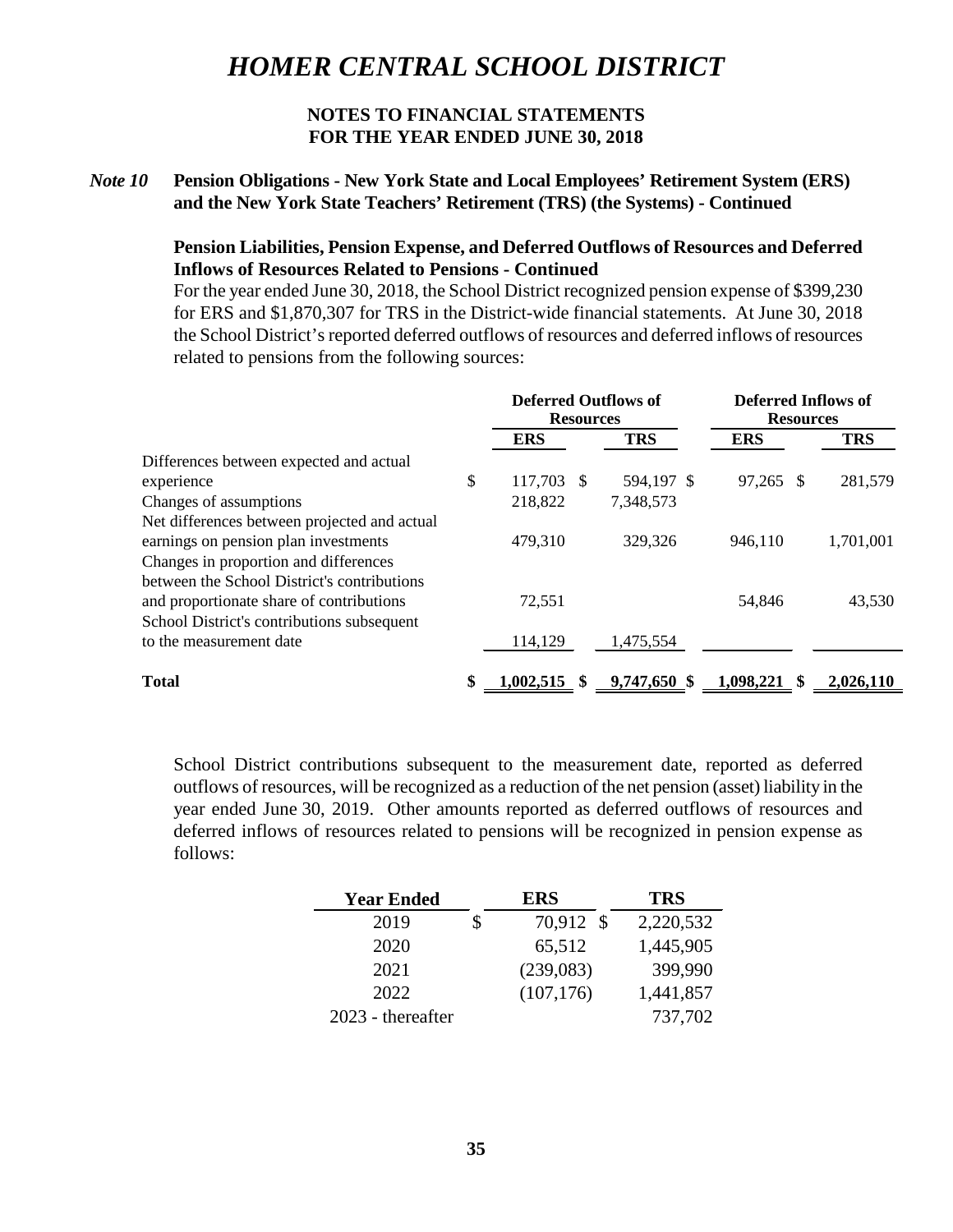## **NOTES TO FINANCIAL STATEMENTS FOR THE YEAR ENDED JUNE 30, 2018**

## *Note 10* **Pension Obligations - New York State and Local Employees' Retirement System (ERS) and the New York State Teachers' Retirement (TRS) (the Systems) - Continued**

#### **Actuarial Assumptions**

The total pension liability as of the measurement date was determined by using an actuarial valuation as noted in the table below, with update procedures used to roll forward the total pension liability to the measurement date. The actuarial valuations used the following actuarial assumptions:

Significant actuarial assumptions used in the valuations were as follows:

| <b>ERS</b>     | <b>TRS</b>       |
|----------------|------------------|
| March 31, 2018 | June 30, 2017    |
| April 1, 2017  | June 30, 2016    |
| 7.0%           | 7.3%             |
| 3.8%           | $1.9\% - 4.72\%$ |
| 1.3%           | 1.5%             |
| 2.5%           | 2.5%             |
|                |                  |

For ERS, annuitant mortality rates are based on April 1, 2010 - March 31, 2015 System experience with adjustments for mortality improvements based on the Society of Actuaries' Scale MP-2014. For TRS, annuitant mortality rates are based on plan member experience with adjustments for mortality improvements based on the Society of Actuaries' Scale MP 2014, applied on a generational basis.

For ERS, the actuarial assumptions used in the April 1, 2017 valuation are based on the results of an actuarial experience study for the period April 1, 2010 - March 31, 2015. For TRS, the actuarial assumptions used in the June 30, 2016 valuation were based on the results of an actuarial experience study for the period July 1, 2009 - June 30, 2014.

For ERS, the long term rate of return on pension plan investments was determined using a building block method in which best estimate ranges of expected future real rates of return (expected returns net of investment expense and inflation) are developed for each major asset class. These ranges are combined to produce the long term expected rate of return by weighting the expected future real rates of return by each the target asset allocation percentage and by adding expected inflation. The long-term expected rate of return on pension plan investments was determined in accordance with Actuarial Standard of Practice (ASOP) No. 27, Selection of Economic Assumptions for Measuring Pension Obligations. ASOP No. 27 provides guidance on the selection of an appropriate assumed investment rate of return. Consideration was given to expect future real rates of return (expected returns, net of pension plan investment expense and inflation) for each major asset class as well as historical investment data and plan performance. Best estimates of the arithmetic real rates of return for each major asset class included in the target asset allocation are summarized as follows: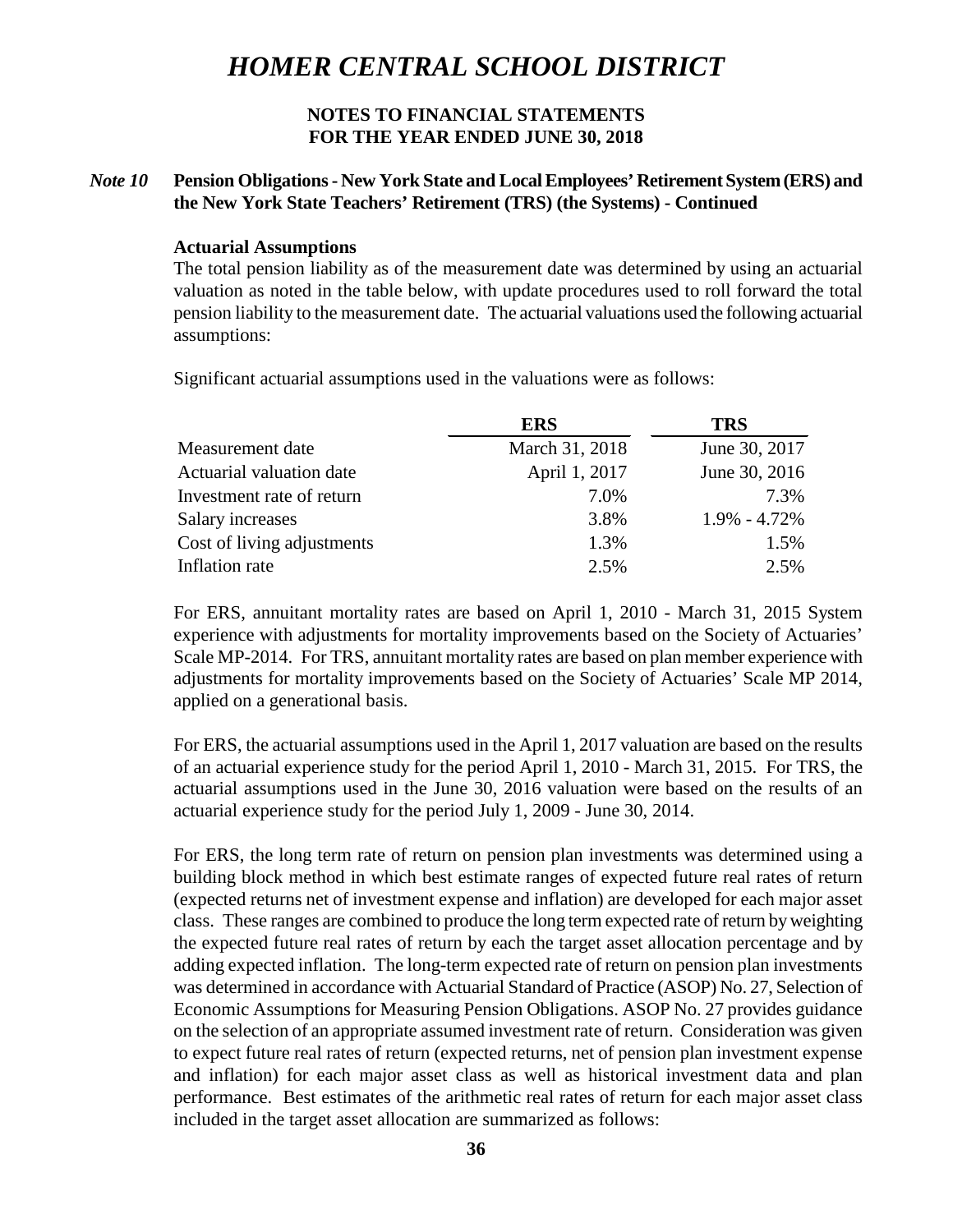## **NOTES TO FINANCIAL STATEMENTS FOR THE YEAR ENDED JUNE 30, 2018**

## *Note 10* **Pension Obligations - New York State and Local Employees' Retirement System (ERS) and the New York State Teachers' Retirement (TRS) (the Systems) - Continued**

#### **Actuarial Assumptions - Continued**

For TRS, the long-term expected rate of return on pension plan investments was determined in accordance with Actuarial Standard of Practice (ASOP) No. 27, *Selection of Economic Assumptions for Measuring Pension Obligations.* ASOP No. 27 provides guidance on the selection of an appropriate assumed investment rate of return. Consideration was given to expected future real rates of return (expected returns, net of pension plan investments expense and inflation) for each major asset class as well as historical investment data and plan performance. Best estimates of the arithmetic real rates of return for each major asset class included in the target asset allocation are summarized below:

|                                        | <b>ERS</b>     | <b>TRS</b>    |
|----------------------------------------|----------------|---------------|
| Measurement date                       | March 31, 2018 | June 30, 2017 |
| Asset Type:                            |                |               |
| Domestic equities                      | 4.55%          | 5.9%          |
| International equities                 | 6.35%          | 7.4%          |
| Real estate                            | 5.55%          | 4.3%          |
| Private equity/Alternative investments | 7.50%          | 9.0%          |
| Absolute return strategies             | 3.75%          |               |
| Opportunistic portfolio                | 5.68%          |               |
| Real assets                            | 5.29%          |               |
| Cash                                   | $(0.25\%)$     |               |
| Inflation-indexed bonds                | 1.25%          |               |
| Domestic fixed income securities       |                | 1.6%          |
| Global fixed income securities         |                | 1.3%          |
| High-yield fixed income securities     |                | 3.9%          |
| Mortgages and bonds                    | 1.31%          | 2.8%          |
| Short-term                             |                | 0.6%          |

#### **Discount Rate**

The discount rate used to calculate the total pension (asset) liability was 7.0% for ERS and 7.25% for TRS. The projection of cash flows used to determine the discount rate assumes that contributions from plan members will be made at the current contribution rates and contributions from employers will be made at statutorily required rates, actuarially. Based on the assumptions, the Systems' fiduciary net position was projected to be available to make all projected future benefit payments of current plan members. Therefore, the long term expected rate of return on pension plan investments was applied to all periods of projected benefit payments to determine the total pension (asset) liability.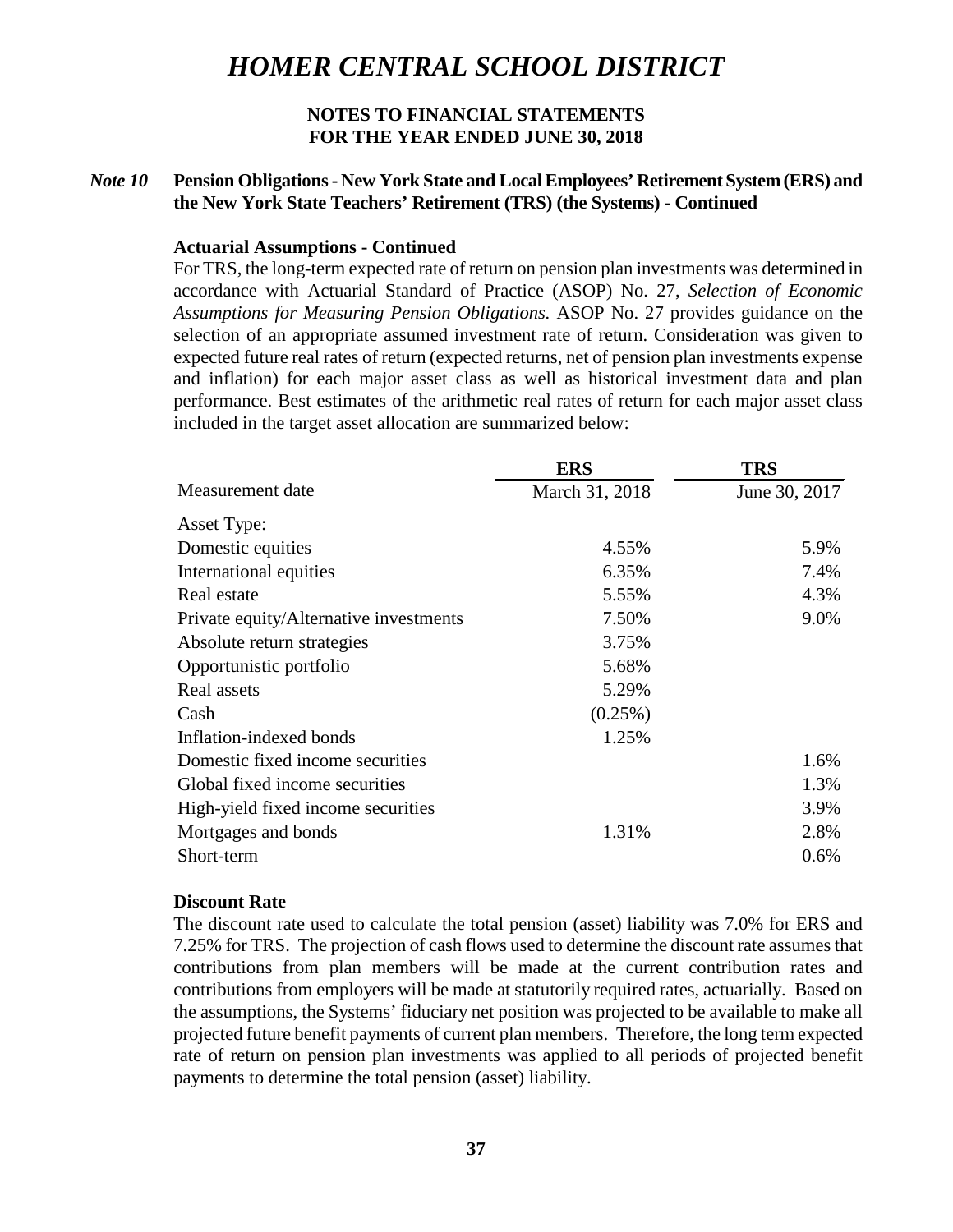## **NOTES TO FINANCIAL STATEMENTS FOR THE YEAR ENDED JUNE 30, 2018**

## *Note 10* **Pension Obligations - New York State and Local Employees' Retirement System (ERS) and the New York State Teachers' Retirement (TRS) (the Systems) - Continued**

## **Sensitivity of the Proportionate Share of the Net Pension (Asset) Liability to the Discount Rate Assumption**

The following presents the School District's proportionate share of the net pension (asset) liability calculated using the discount rate of 7.0% for ERS and 7.25% for TRS, as well as what the School District's proportionate share of the net pension (asset) liability would be if it were calculated using a discount rate that is 1-percentage point lower or higher than the current rate:

| <b>ERS</b>                                                                    | 1% Decrease<br>$(6.0\%)$  | <b>Current</b><br><b>Assumption</b><br>$(7.0\%)$ | 1% Increase<br>$(8.0\%)$  |
|-------------------------------------------------------------------------------|---------------------------|--------------------------------------------------|---------------------------|
| School District's proportionate share of the<br>net pension (asset) liability | \$<br>2,496,928 \$        | 330,008 \$                                       | (1,503,120)               |
| <b>TRS</b>                                                                    | 1% Decrease<br>$(6.25\%)$ | <b>Current</b><br>$(7.25\%)$                     | 1% Increase<br>$(8.25\%)$ |
| School District's proportionate share of the<br>net pension (asset) liability | \$<br>12,441,446 \$       | $(722,205)$ \$                                   | (11,746,109)              |

## **Pension Plan Fiduciary Net Position**

The components of the current-year net pension (asset) liability of the employers as of the respective valuation dates were as follows:

|                                                   | <b>Dollars in Thousands</b> |                 |                 |
|---------------------------------------------------|-----------------------------|-----------------|-----------------|
|                                                   |                             | <b>ERS</b>      | <b>TRS</b>      |
| Measurement date                                  |                             | March 31, 2018  | June 30, 2017   |
| Employers' total pension (asset) Liability        | \$                          | 183,400,590 \$  | 114,708,261     |
| Plan net position                                 |                             | (180, 173, 145) | (115, 468, 360) |
| <b>Employers' Net Pension (Asset) Liability</b>   | \$                          | 3,227,445 \$    | (760, 099)      |
| Ratio of Plan Net Position to the                 |                             |                 |                 |
| <b>Employers' Total Pension (Asset) Liability</b> |                             | 98.2%           | $(100.7\%)$     |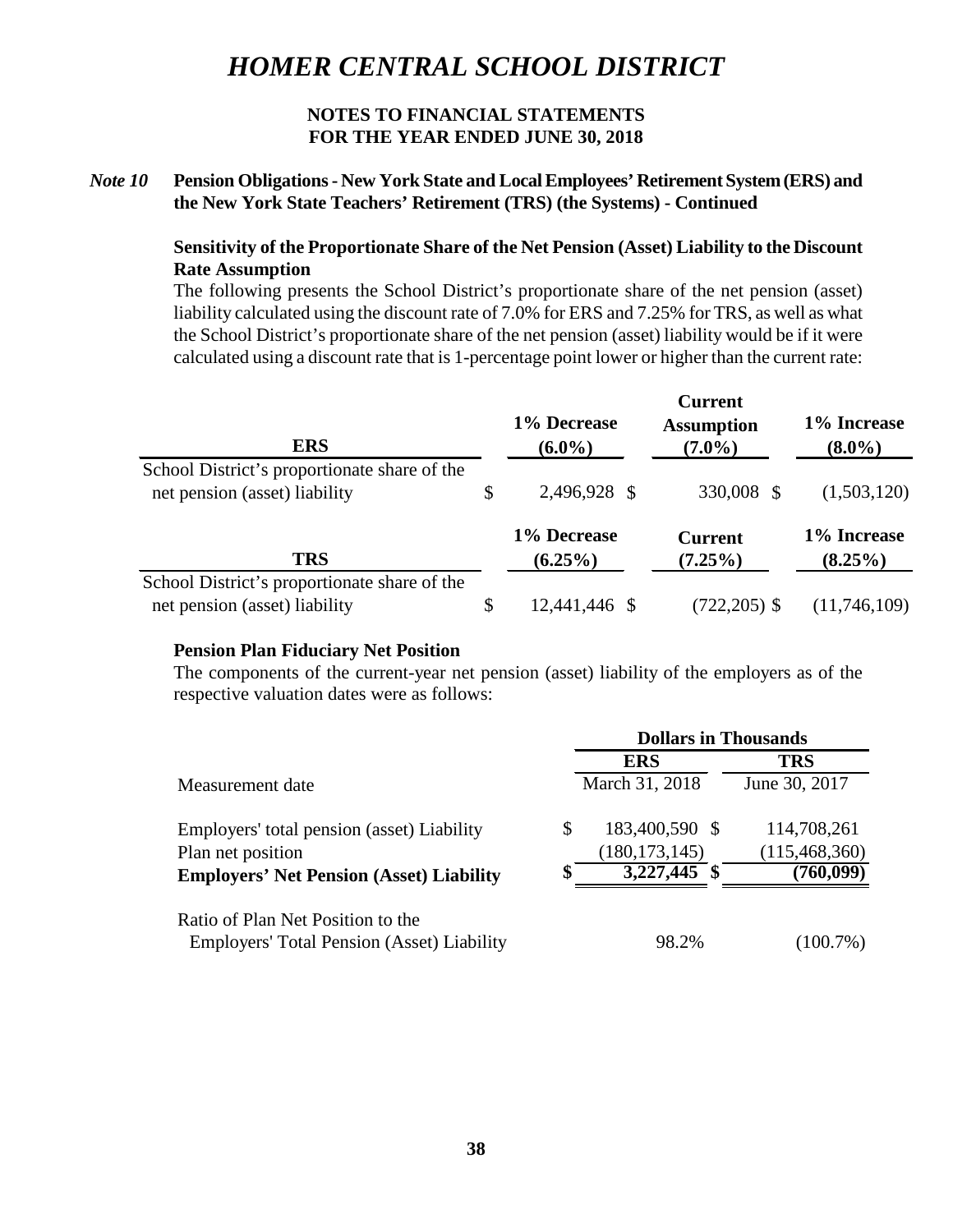## **NOTES TO FINANCIAL STATEMENTS FOR THE YEAR ENDED JUNE 30, 2018**

## *Note 10* **Pension Obligations - New York State and Local Employees' Retirement System (ERS) and the New York State Teachers' Retirement (TRS) (the Systems) - Continued**

### **Payables to the Pension Plan**

For ERS, employer contributions are paid annually based on the System's fiscal year which ends on March 31<sup>st</sup>. Employee contributions are remitted monthly. Accrued retirement contributions as of June 30, 2018 represent the projected employer contribution for the period of April 1, 2018 through June 30, 2018 based on estimated ERS wages multiplied by the employer's contribution rate, by tier. Accrued retirement contributions as of June 30, 2018 amounted to \$114,129.

For TRS, employer and employee contributions for the fiscal year ended June 30, 2018 are paid to the System in September, October, and November 2018 through a state aid intercept. Accrued retirement contributions as of June 30, 2018 represent employee and employer contributions for the fiscal year ended June 30, 2018 based on paid TRS wages multiplied by the employer's contribution rate, by tier and employee contributions for the fiscal year as reported to the TRS System. Accrued retirement contributions as of June 30, 2018 amounted to \$1,577,085.

## **Current Year Activity**

The following is a summary of current year activity:

|                                | <b>Beginning</b>       |                | <b>Ending</b>  |
|--------------------------------|------------------------|----------------|----------------|
|                                | <b>Balance</b>         | <b>Change</b>  | <b>Balance</b> |
| <b>ERS</b>                     |                        |                |                |
| Net pension liability          | \$<br>997,521 \$       | $(667,513)$ \$ | 330,008        |
| Deferred outflows of resources | (737, 177)             | (265, 338)     | (1,002,515)    |
| Deferred inflows of resources  | 209,898                | 888,323        | 1,098,221      |
| Subtotal                       | 470,242                | (44, 528)      | 425,714        |
| <b>TRS</b>                     |                        |                |                |
| Net pension (asset)            | 1,052,482              | (1,774,687)    | (722, 205)     |
| Deferred outflows of resources | (10, 295, 631)         | 547,981        | (9,747,650)    |
| Deferred inflows of resources  | 392,236                | 1,633,874      | 2,026,110      |
| Subtotal                       | (8,850,913)            | 407,168        | (8, 443, 745)  |
| <b>Total</b>                   | \$<br>$(8,380,671)$ \$ | 362,640 \$     | (8,018,031)    |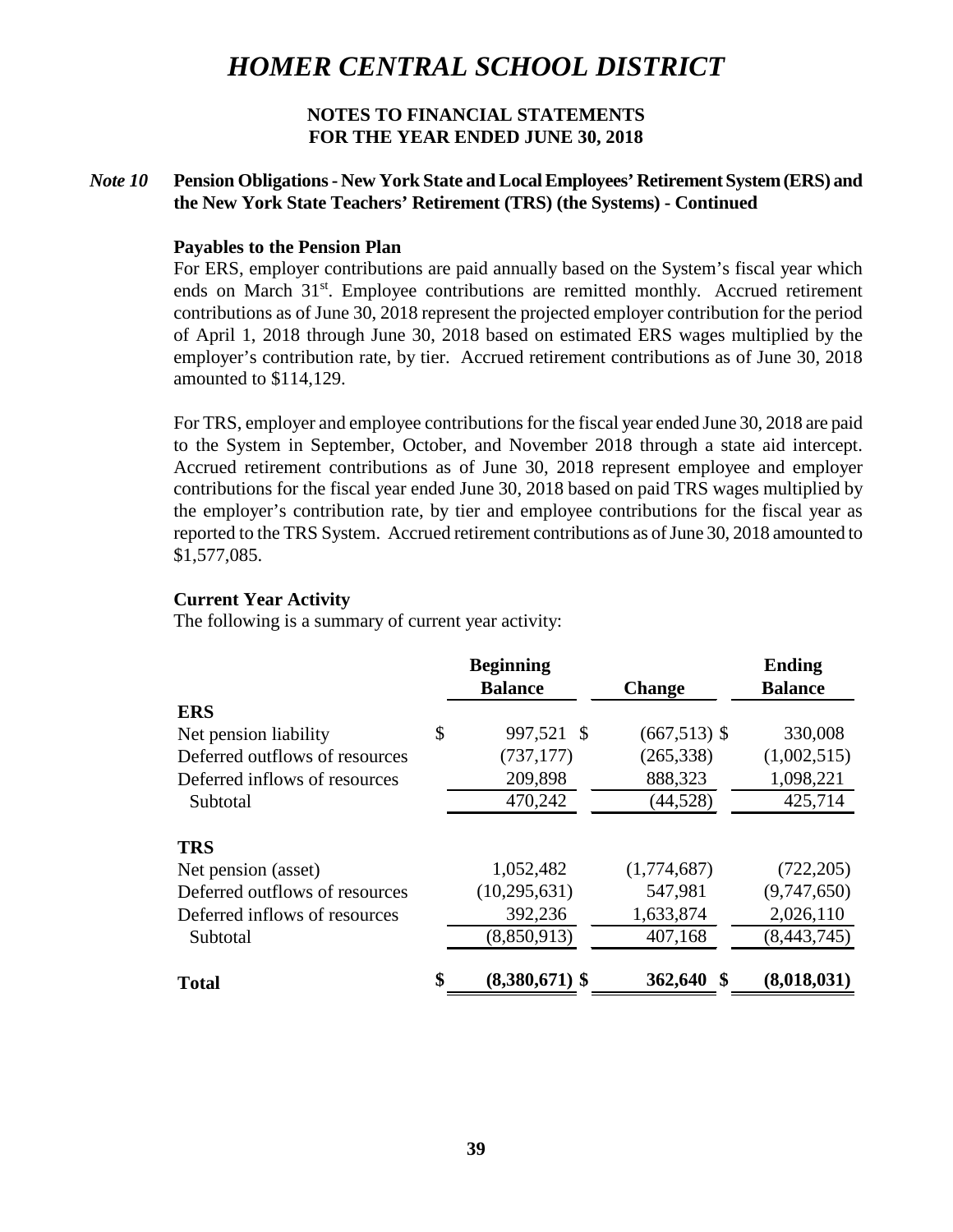## **NOTES TO FINANCIAL STATEMENTS FOR THE YEAR ENDED JUNE 30, 2018**

## *Note 11* **Postemployment Benefits Other Than Pensions (OPEB)**

During the year ended June 30, 2018 the School District implemented GASB Statement No. 75, "Accounting and Financial Reporting for Postemployment Benefits Other than Pensions," effective for the year ending June 30, 2018. This Statement replaces the requirements of Statements No. 45, "Accounting and Financial Reporting by Employers for Postemployment Benefits Other than Pensions," as amended, and No. 57, "OPEB Measurements by Agent Employers and Agent Multiple-Employer Plans, for OPEB."

## **General Information about the OPEB Plan**

Plan Description - The School District's defined OPEB plan provides medical benefits to eligible retirees and their spouses in accordance with various employment contracts. The plan is a single-employer defined benefit healthcare plan administered by the School District. Article 11 of the State Compiled Statutes grants the authority to establish and amend the benefit terms and financing requirements to the School District Board. No assets are accumulated in a trust that meets the criteria in paragraph 4 of GASB Statement No. 75. The Plan does not issue separate financial statements, because there are no assets legally segregated for the sole purpose of paying benefits under the plan.

Benefits Provided - The School District provides healthcare benefits for eligible retirees and their spouses. Benefit terms are dependent of which contract each employee falls under. The specifics of each contract are on file at the School District offices and are available upon request.

Employees Covered by Benefit Terms - At June 30, 2018, the following employees were covered by the benefit terms.

Benefits Provided - The School District provides healthcare benefits for eligible retirees and their spouses. Benefit terms are dependent of which contract each employee falls under. The specifics of each contract are on file at the School District offices and are available upon request.

Employees Covered by Benefit Terms - At June 30, 2018, the following employees were covered by the benefit terms.

| Inactive employees or beneficiaries currently receiving benefit payments | 198 |
|--------------------------------------------------------------------------|-----|
| Inactive employees entitled to but not yet receiving benefit payments    | 364 |
| Active employees not fully eligible for benefits                         | 562 |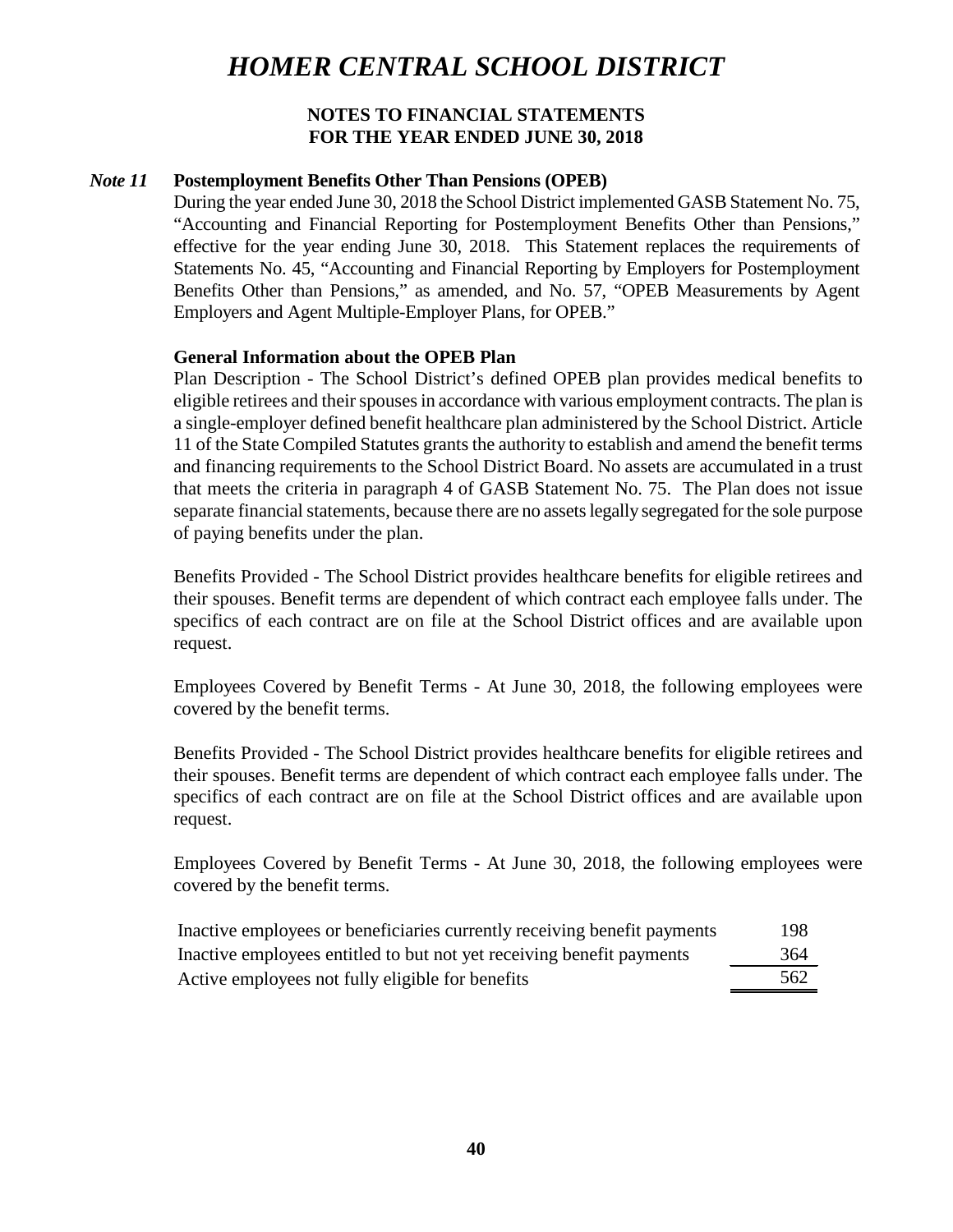## **NOTES TO FINANCIAL STATEMENTS FOR THE YEAR ENDED JUNE 30, 2018**

## *Note 11* **Postemployment Benefits Other Than Pensions (OPEB) - Continued**

#### **Total OPEB Liability**

The School District's total OPEB liability of \$51,086,083 was measured as of June 30, 2018, and was determined by an actuarial valuation as of June 30, 2016.

Actuarial Assumptions and Other Inputs - The total OPEB liability in the June 30, 2016 actuarial valuation was determined using the following actuarial assumptions and other inputs, applied to all periods included in the measurement, unless otherwise specified:

| Long-Term Bond Rate:               | 3.87%                                             |
|------------------------------------|---------------------------------------------------|
| Single Discount Rate               | 3.87%                                             |
| <b>Salary Scale</b>                | 4.20%                                             |
| Rate of Inflation                  | 2.20%                                             |
| <b>Healthcare Cost Trend Rates</b> | 5.50% for 2018, decreasing to an ultimate rate of |
|                                    | 3.84% for 2078 and later years                    |

The discount rate was based on the Bond Buyer General Obligation 20-year Municipal Bond Index.

Mortality rates were based on the April 1, 2010 - March 31, 2015 NYSLRS experience with adjustments for mortality improvements based on the Society of Actuaries' Scale MP-2014.

The actuarial assumptions used in the June 30, 2016 valuation were based on the results of an actuarial experience study for the period April 1, 2010 - March 31, 2015.

The annual rate of increase in healthcare costs developed based on a review of published National trend survey data in relation to the retiree health plan offerings and updated long-term rates based on the Society of Actuaries Long Term Healthcare Cost Trend Models v2018\_c (the Getzen model).

The actuarial assumptions used in the June 30, 2016 valuation were consistent with the requirements of GASB Statement No. 75 and Actuarial Standards of Practice (ASOPs).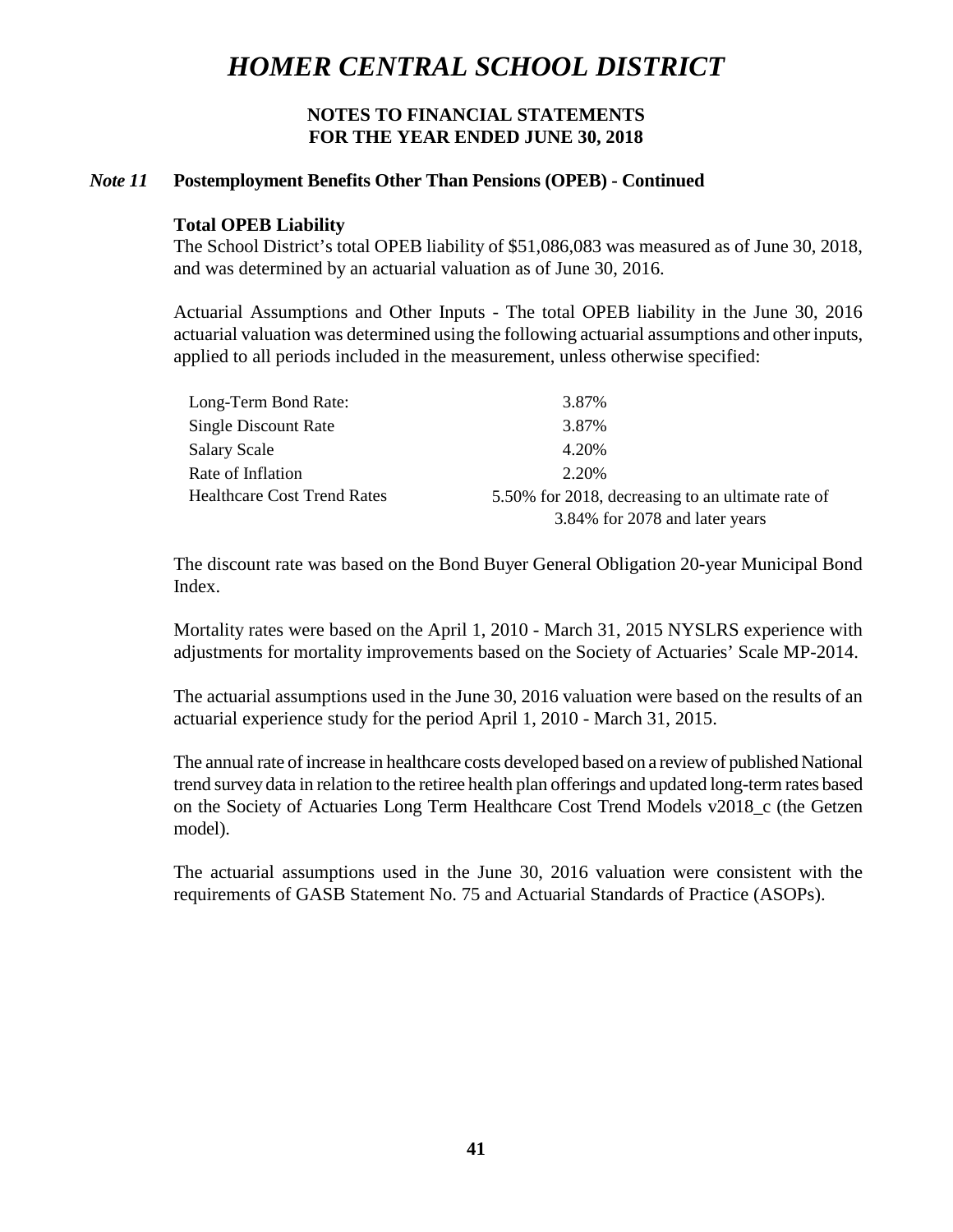## **NOTES TO FINANCIAL STATEMENTS FOR THE YEAR ENDED JUNE 30, 2018**

## *Note 11* **Postemployment Benefits Other Than Pensions (OPEB) - Continued**

## **Changes in the Total OPEB Liability**

|                                                    | <b>Total OPEB</b><br><b>Liability</b> |
|----------------------------------------------------|---------------------------------------|
| <b>Balance at June 30, 2017</b>                    | \$<br>51,290,745                      |
| <b>Changes for the Year</b>                        |                                       |
| Service cost                                       | 1,616,075                             |
| Interest cost                                      | 1,816,998                             |
| Changes of benefit terms                           |                                       |
| Differences between expected and actual experience |                                       |
| Changes in assumptions or other inputs             | (2,564,537)                           |
| Benefit payments                                   | (1,073,198)                           |
| Net change                                         | (204, 662)                            |
| <b>Balance at June 30, 2018</b>                    | \$<br>51,086,083                      |

Sensitivity of the total OPEB liability to changes in the discount rate - The following presents the total OPEB liability of the School District, as well as what the School District's total OPEB liability would be if it were calculated using a discount rate that is 1 - percentage-point lower (2.87%) or 1-percentage-point higher (4.87%) than the current discount rate:

|                             | 1% Decrease | <b>Discount Rate</b> | 1% Increase |
|-----------------------------|-------------|----------------------|-------------|
|                             | $(2.87\%)$  | $(3.87\%)$           | $(4.87\%)$  |
| <b>Total OPEB Liability</b> | 62,292,694  | 51,086,083           | 44,033,189  |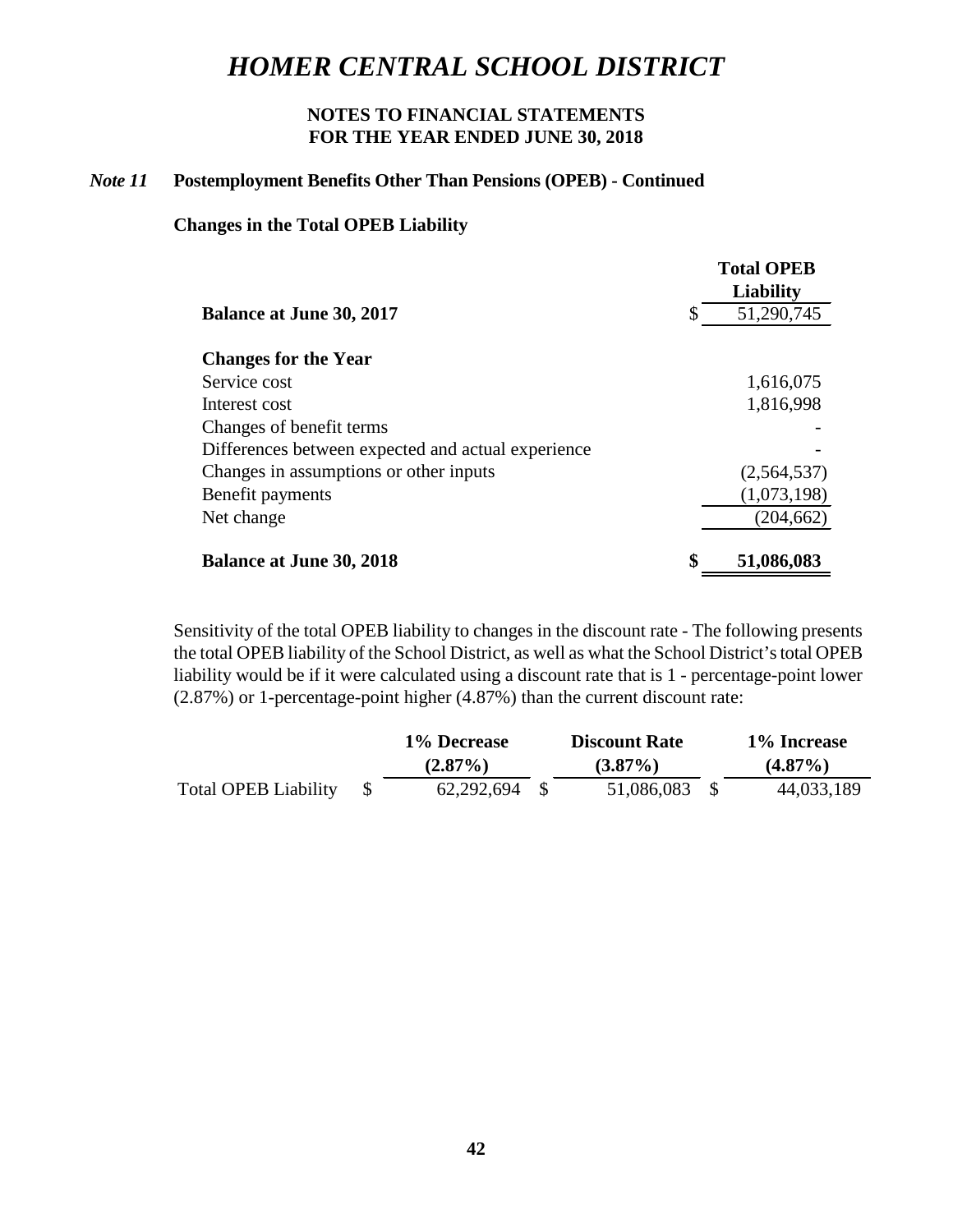## **NOTES TO FINANCIAL STATEMENTS FOR THE YEAR ENDED JUNE 30, 2018**

#### *Note 11* **Postemployment Benefits Other Than Pensions (OPEB) - Continued**

Sensitivity of the Total OPEB Liability to Changes in the Healthcare Cost Trend Rate - The following presents the total OPEB liability of the School District, as well as what the School District's total OPEB liability would be if it were calculated using a healthcare cost trend rate that is 1 percentage point lower or 1 percentage point higher than the current healthcare cost trend rate:

|                         |             | <b>Healthcare Cost</b> |              |
|-------------------------|-------------|------------------------|--------------|
|                         | 1% Decrease | <b>Trend Rate</b>      | 1% Increase  |
| Total OPEB Liability \$ | 43,417,700  | 51,086,083             | 63, 267, 218 |

## **OPEB Expense and Deferred Outflows of Resources and Deferred Inflows of Resources Related to OPEB**

For the year ended June 30, 2018, the School District recognized OPEB expense of \$3,123,473.

At June 30, 2018, the School District reported deferred outflows of resources and deferred inflows of resources related to OPEB from the following sources:

|                                                                                                                                              | <b>Deferred</b><br><b>Outflows of</b><br><b>Resources</b> |      | <b>Deferred</b><br><b>Inflows of</b><br><b>Resources</b> |
|----------------------------------------------------------------------------------------------------------------------------------------------|-----------------------------------------------------------|------|----------------------------------------------------------|
| Differences between expected and actual experience<br>Changes in assumptions or other inputs<br>Contributions subsequent to measurement date | \$                                                        | P    | (2,254,937)                                              |
| <b>Total</b>                                                                                                                                 | \$                                                        | - \$ | (2,254,937)                                              |

Amounts reported as deferred outflows of resources and deferred inflows of resources related to OPEB will be recognized in OPEB expense as follows:

| <b>Fiscal Year</b>     |                 |
|------------------------|-----------------|
| <b>Ending June 30,</b> | <b>Amount</b>   |
| 2019                   | \$<br>(309,600) |
| 2020                   | (309, 600)      |
| 2021                   | (309, 600)      |
| 2022                   | (309,600)       |
| 2023                   | (309, 600)      |
| Thereafter             | (706, 937)      |
|                        |                 |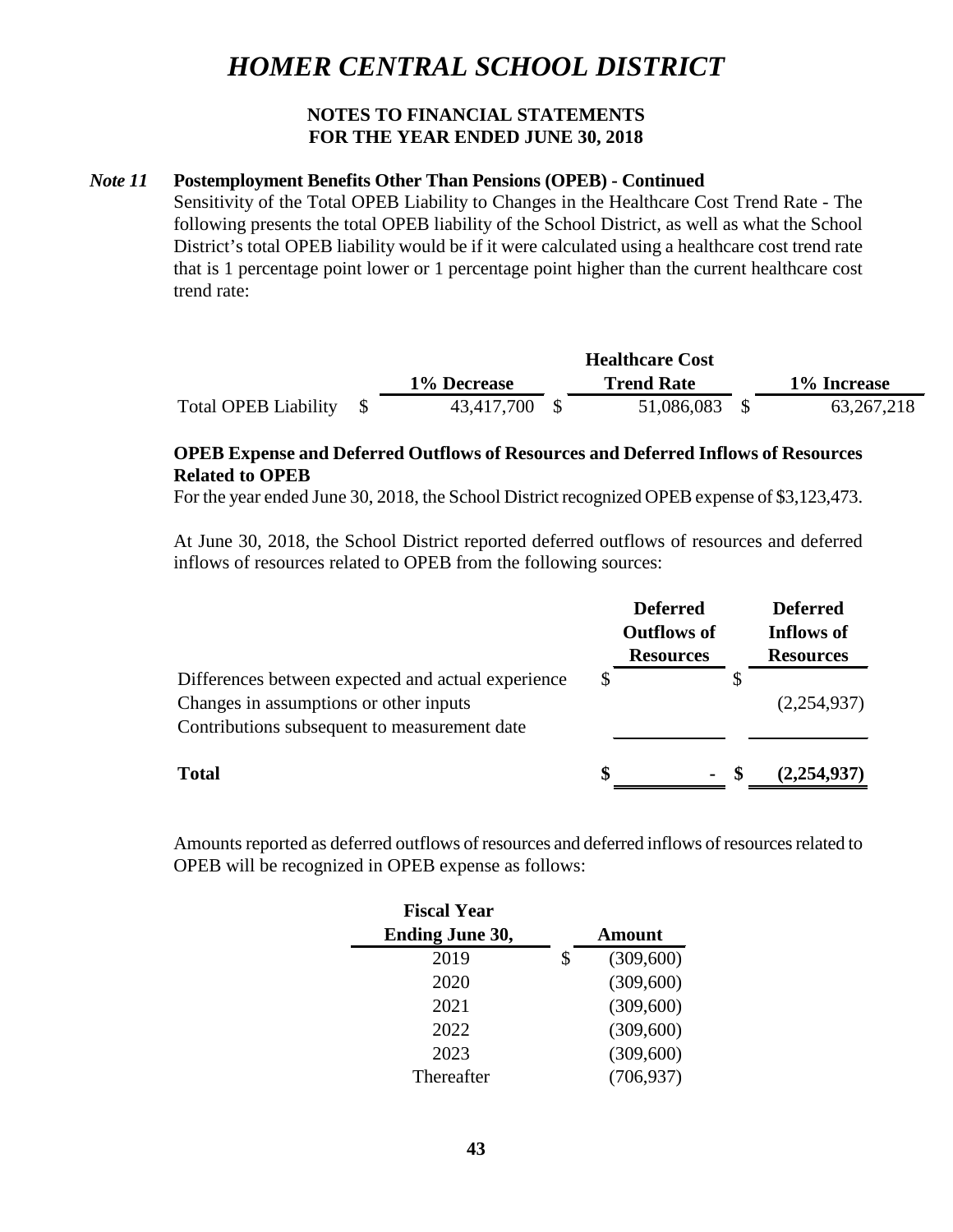## **NOTES TO FINANCIAL STATEMENTS FOR THE YEAR ENDED JUNE 30, 2018**

## *Note 11* **Postemployment Benefits Other Than Pensions (OPEB) - Continued**

### **Current Year Activity**

The following is a summary of current year activity:

|                                         | <b>Beginning</b>         |                 | <b>Ending</b>  |
|-----------------------------------------|--------------------------|-----------------|----------------|
|                                         | <b>Balance</b>           | <b>Change</b>   | <b>Balance</b> |
| Other postemployment benefits liability | 51,290,745 \$            | $(204, 662)$ \$ | 51,086,083     |
| Deferred inflows of resources           | $\overline{\phantom{0}}$ | 2,254,937       | 2,254,937      |
| <b>Total Effect on Net Position</b>     | 51,290,745 \$            | $2,050,275$ \$  | 53,341,020     |
|                                         |                          |                 |                |

## *Note 12* **Commitments and Contingencies**

## **Risk Financing and Related Insurance - General Information**

The School District is exposed to various risks of loss related to, but not limited to, torts; theft of, damage to and destruction of assets; injuries to employees; errors and omissions; natural disasters. These risks are covered by commercial insurance purchased from independent third parties. Settled claims from these risks have not exceeded commercial insurance coverage for the past three years.

## **Risk Financing and Related Insurance - Health Insurance**

The School District incurs costs related to an employee health insurance plan (Plan) sponsored by BOCES and its component districts. The Plan's objectives are to formulate, develop and administer a program of insurance to obtain lower costs for that coverage and to develop a comprehensive loss control program.

School districts joining the Plan must remain members for a minimum of one year; a member school district may withdraw from the Plan after that time by providing notice to the consortium prior to May 1, immediately preceding the commencement of the next school year. Plan members include 26 school districts, with the School District bearing a proportionate share of the Plan's assets and claims liabilities. Plan members are subject to a supplemental assessment in the event of deficiencies. If the Plan's assets were to be exhausted, members would be responsible for the Plan's liabilities.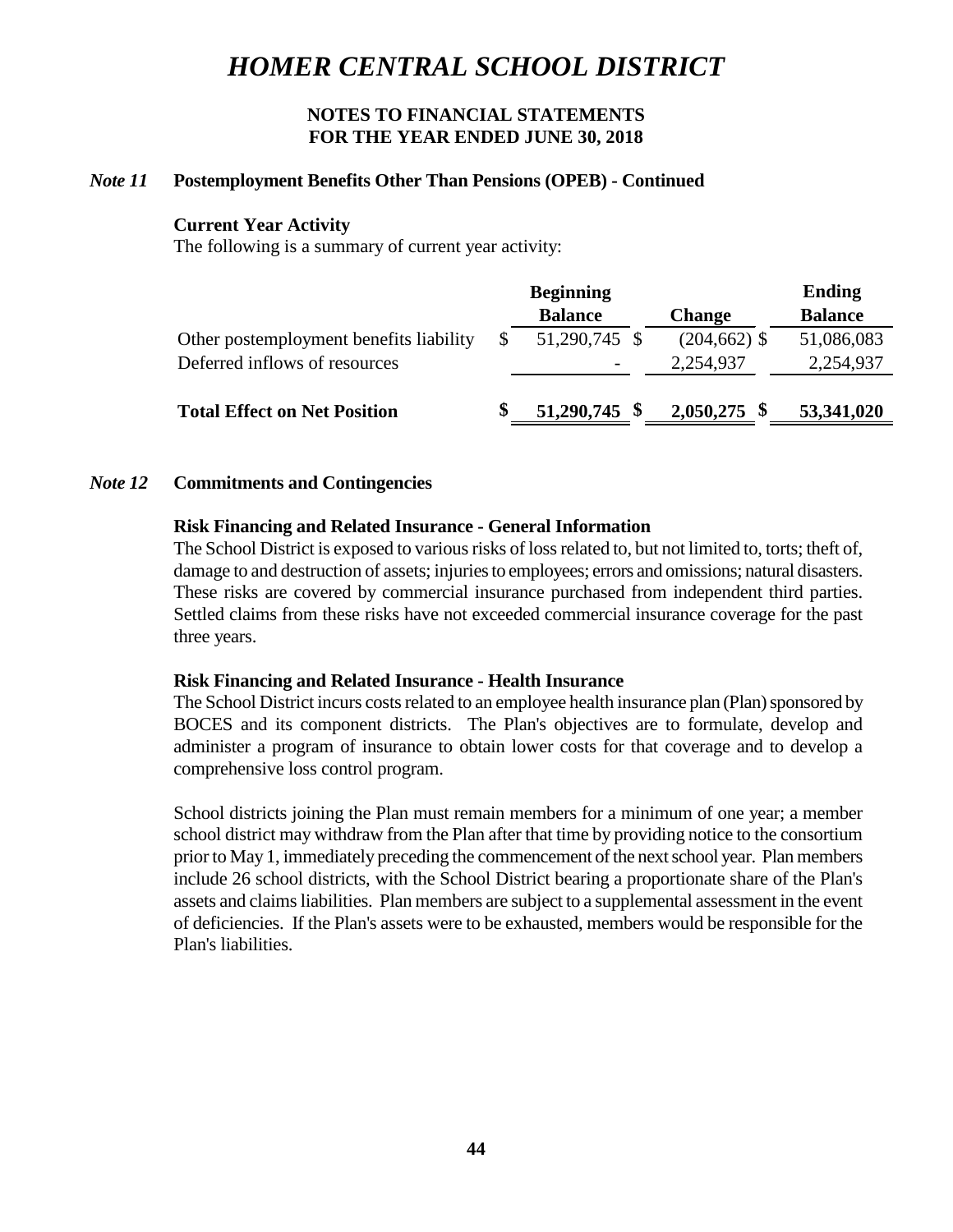## **NOTES TO FINANCIAL STATEMENTS FOR THE YEAR ENDED JUNE 30, 2018**

## *Note 12* **Commitments and Contingencies - Continued**

#### **Risk Financing and Related Insurance - Health Insurance - Continued**

The Plan uses a reinsurance agreement to reduce its exposure to large losses on insured events. Reinsurance permits recovery of a portion of losses from the reinsurer, although it does not discharge the liability of the Plan as direct insurer of the risks reinsured.

The Plan establishes a liability for both reported and unreported insured events, which includes estimates of both future payments of losses and related claim adjustment expenses. However, because actual claims costs depend on complex factors, the process used in computing claims liabilities does not necessarily result in an exact amount. Such claims are based on the ultimate cost of claims (including future claim adjustment expenses) that have been reported but not settled and claims that have been incurred but not reported. Adjustments to claims liabilities are charged or credited to expense in the periods in which they are made.

During the year ended June 30, 2018, the School District incurred premiums or contribution expenditures totaling \$5,141,457.

The Plan financial statements may be obtained from Central New York Health Insurance Trust, 6820 Thompson Road, PO Box 4754, Syracuse, NY 13221.

## **Risk Financing and Related Insurance - Workers' Compensation**

The School District is self-insured for workers' compensation claims. Judgments and claims are recorded when it is probable that a liability has been incurred and the claim amount can be reasonably estimated. As of June 30, 2018, the School District had reserved \$1,065,580 in the General Fund to fund any claims. Workers' compensation charges for the year ended June 30, 2018 were \$84,815.

## **Other Litigation**

The School District is and may be a named party in certain litigations. The School District is being represented by legal counsel of the School District and insurance companies as applicable. In the opinion of School District officials and legal counsel, these claims are either adequately covered by insurance, will not result in material judgments against the School District, or will not be pursued and, accordingly, are not expected to have a material effect on the financial statements.

## **Other Items**

The School District has received grants subject to audit by agencies of state and federal governments. Such audits may result in disallowances and a request for a return of funds. Based on prior audits, the School District's administration believes disallowances, if any, will be immaterial.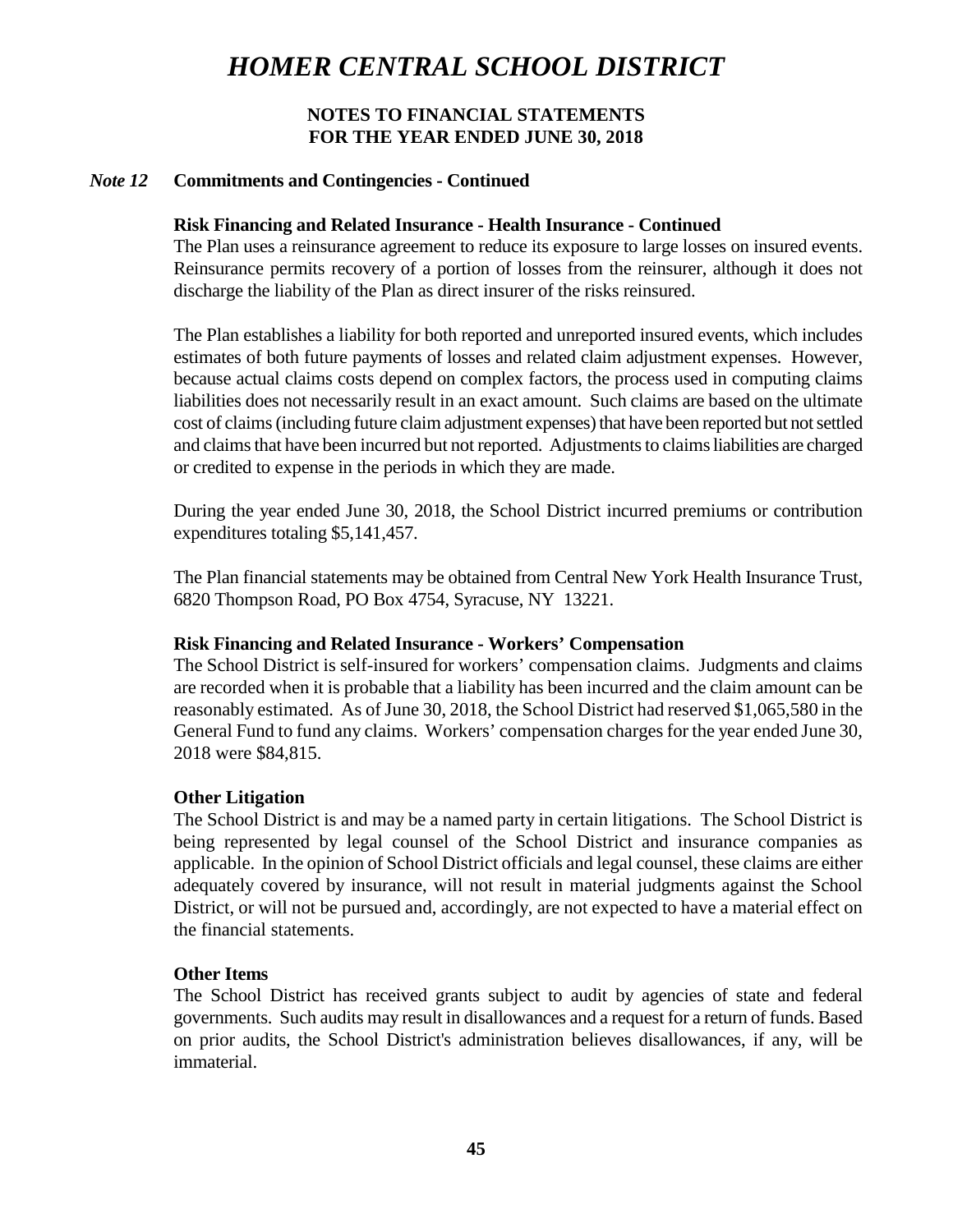## **NOTES TO FINANCIAL STATEMENTS FOR THE YEAR ENDED JUNE 30, 2018**

## *Note 13* **Fund Balance Detail**

At June 30, 2018, nonspendable, restricted, assigned, and unassigned fund balance in the Governmental Funds was as follows:

|                                             |               | <b>General</b><br>Fund | <b>School Lunch</b><br>Fund | <b>Debt Service</b><br>Fund | <b>Capital Projects</b><br><b>Fund</b> |
|---------------------------------------------|---------------|------------------------|-----------------------------|-----------------------------|----------------------------------------|
| Nonspendable                                |               |                        |                             |                             |                                        |
| Inventory                                   | \$            |                        | 14,171 \$                   |                             | \$                                     |
| <b>Total Nonspendable Fund Balance</b>      | \$            |                        | \$<br>14,171 \$             |                             |                                        |
| <b>Restricted</b>                           |               |                        |                             |                             |                                        |
| Retirement contribution reserve             | \$            | 1,604,038 \$           |                             | \$                          | \$                                     |
| Unemployment insurance reserve              |               | 247,574                |                             |                             |                                        |
| Workers compensation reserve                |               | 1,065,580              |                             |                             |                                        |
| Employee benefits accured liability reserve |               | 1,835,795              |                             |                             |                                        |
| Tax certiorari reserve                      |               | 200,020                |                             |                             |                                        |
| Capital reserve                             |               | 531,412                |                             |                             |                                        |
| School lunch                                |               |                        | 150,931                     |                             |                                        |
| Debt                                        |               |                        |                             | 6,050,383                   |                                        |
| Capital                                     |               |                        |                             |                             | 453,385                                |
| <b>Total Restricted Fund Balance</b>        | \$            | 5,484,419 \$           | 150,931 \$                  | 6,050,383 \$                | 453,385                                |
| <b>Assigned</b>                             |               |                        |                             |                             |                                        |
| Appropriated for next year's budget         | $\mathcal{S}$ | 680,000 \$             |                             | \$                          | \$                                     |
| Encumbered for:                             |               |                        |                             |                             |                                        |
| General support                             |               | 83,115                 |                             |                             |                                        |
| Instruction                                 |               | 148,239                |                             |                             |                                        |
| Pupil transportation                        |               | 1,386                  |                             |                             |                                        |
| <b>Total Assigned Fund Balance</b>          | \$            | 912,740 \$             |                             |                             |                                        |
| Unassigned                                  |               |                        |                             |                             |                                        |
| Unreserved, undesignated                    | \$            | 1,662,059 \$           |                             |                             | \$                                     |
| <b>Total Unassigned Fund Balance</b>        | \$            | $-1,662,059$ \$        |                             |                             |                                        |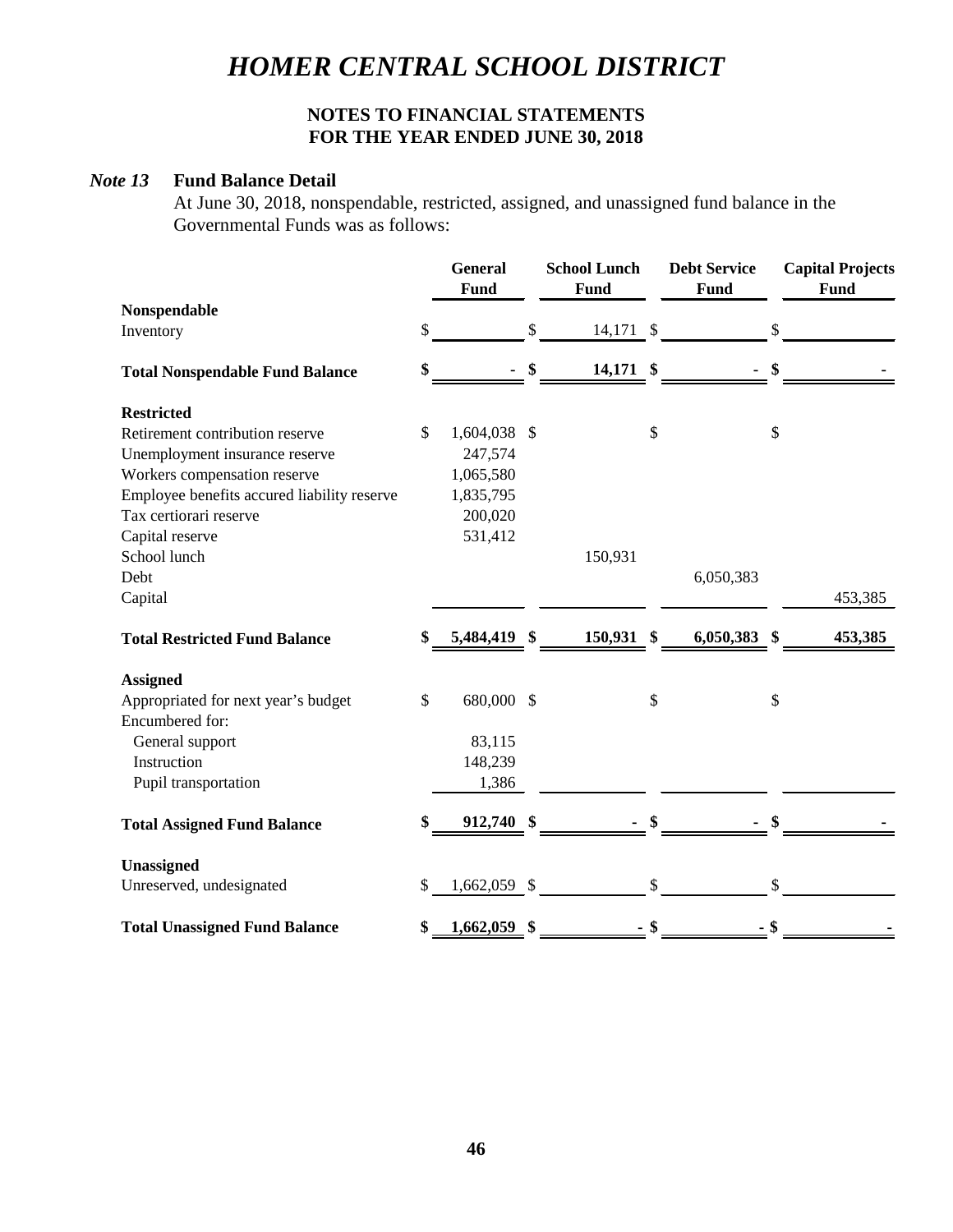## **NOTES TO FINANCIAL STATEMENTS FOR THE YEAR ENDED JUNE 30, 2018**

## *Note 14* **Restricted Fund Balances**

Portions of fund balance are restricted and not available for current expenditures as reported in the Governmental Funds Balance Sheet. The balances and activity for the year ended June 30, 2018 of the restricted fund balances were as follows:

| <b>Restricted Fund Balances</b>             | <b>Beginning</b><br><b>Balance</b> | <b>Additions</b> | <b>Interest</b><br><b>Earned</b> | Appropriated           | Ending<br><b>Balance</b> |
|---------------------------------------------|------------------------------------|------------------|----------------------------------|------------------------|--------------------------|
| <b>General Fund:</b>                        |                                    |                  |                                  |                        |                          |
| Retirement contribution reserve             | \$<br>1,603,874 \$                 | \$               | 164S                             | \$                     | 1,604,038                |
| Employee benefits accrued liability reserve | 1,835,429                          |                  | 366                              |                        | 1,835,795                |
| Unemployment insurance reserve              | 247,549                            |                  | 25                               |                        | 247,574                  |
| Workers compensation reserve                | 1,065,310                          |                  | 270                              |                        | 1,065,580                |
| Tax certiorari reserve                      | 200,000                            |                  | 20                               |                        | 200,020                  |
| Capital reserve                             | 531,357                            |                  | 55                               |                        | 531,412                  |
| <b>Total General Fund</b>                   | \$<br>5,483,519 \$                 | $-$ \$           | $900*$                           | - \$<br>$\blacksquare$ | 5,484,419                |
| <b>Debt Service Fund</b>                    | \$<br>$6,048,641$ \$               | $-$ \$           | $1,742$ \$                       | -\$                    | 6,050,383                |

## *Note 15* **Stewardship, Compliance and Accountability**

## **Deficit Net Position**

At June 30, 2018, the District-wide Statement of Net Position had an unrestricted deficit net position of \$(44,511,487). This is primarily the result of the requirement to record other postemployment benefit liability with no requirement or mechanism to fund this liability. (See Note 11.) The deficit is not expected to be eliminated during the normal course of operations.

## *Note 16* **Tax Abatements**

For the year ended June 30, 2018, property in the School District was subject to property tax abatements negotiated by the Cortland County Industrial Development Agency (CCIDA), and the Village of Homer (the Village).

CCIDA enters into PILOT agreements with businesses within Cortland County under New York State General Municipal Law 858. Economic development agreements entered into by CCIDA can include the abatement of county, local, and school district taxes. In this case, negotiated abatements have resulted in reductions of property taxes, which CCIDA administers as a temporary reduction in the assessed value of the property involved. The abatement agreements generally stipulate a percentage reduction of property taxes, but sometimes stipulate a dollar value reduction in lieu of a percentage reduction.

The Village entered into a property tax abatement agreement with a local business under Chapter 535 of the 1971 Laws of New York State for the purpose of encouraging economic growth. Under the Act, localities may grant property tax abatements of up to 100% of a business' property tax bill for the purpose of attracting or retaining businesses within their jurisdictions. The abatements may be granted to any business located within or promising to relocate to the Village.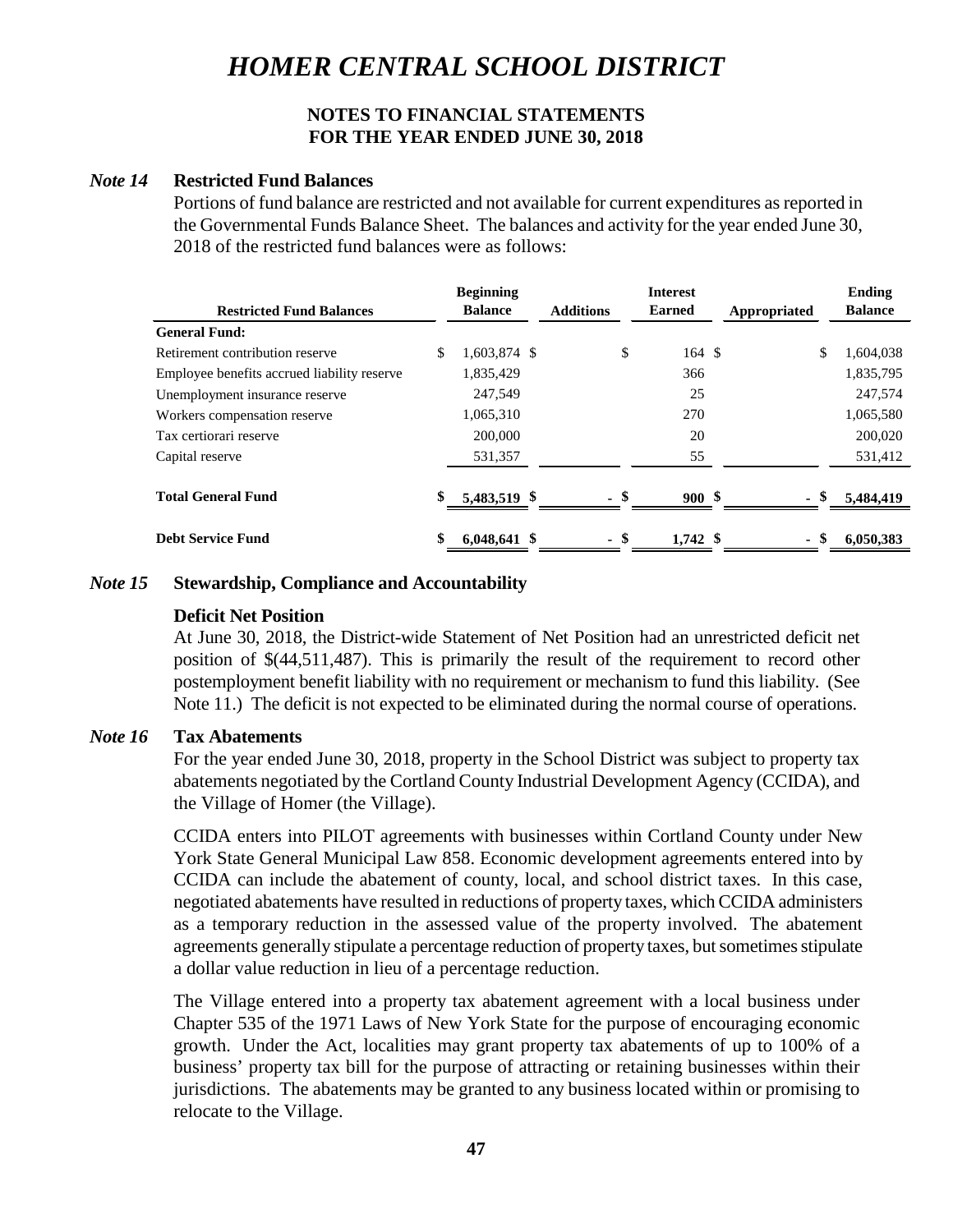## **NOTES TO FINANCIAL STATEMENTS FOR THE YEAR ENDED JUNE 30, 2018**

#### *Note 16* **Tax Abatements - Continued**

Information relevant to disclosure of the programs for the year ended June 30, 2018 is as follows:

|                                                      |     | <b>Taxable</b><br><b>Assesed Value</b> | <b>Combined</b><br><b>Tax Rates</b> | <b>Tax Value</b> | <b>PILOT</b><br><b>Received</b> | <b>Taxes</b><br><b>Abated</b> |
|------------------------------------------------------|-----|----------------------------------------|-------------------------------------|------------------|---------------------------------|-------------------------------|
| <b>Cortland County Industrial Development Agency</b> |     |                                        |                                     |                  |                                 |                               |
| Forkey Construction & Fabricating Inc.               | ۰D. | 1,700,000                              | 19.69                               | 33,480           | 8,370                           | 25,110                        |
| NY Susquehanna & Western Railway                     |     | 150.000                                | 19.69                               | 2.954            | 18,495                          |                               |
| <b>Village of Homer</b>                              |     |                                        |                                     |                  |                                 |                               |
| Homer Housing Company                                |     | 509,500                                | 19.69                               | 10.034           | 1.603                           | 8,431                         |
| <b>Total PILOT Agreements</b>                        | \$  | 2,359,500                              |                                     | \$<br>46.468     | 28,468                          | 33,541                        |

#### *Note 17* **Restatement**

During the year ended June 30, 2018 the School District implemented GASB Statement No. 75, "Accounting and Financial Reporting for Postemployment Benefits Other than Pensions," effective for the year ending June 30, 2018. This Statement replaces the requirements of Statements No. 45, "Accounting and Financial Reporting by Employers for Postemployment Benefits Other than Pensions," as amended, and No. 57, "OPEB Measurements by Agent Employers and Agent Multiple-Employer Plans, for OPEB."

Additionally, during the year end June 30, 2018, the District determined an adjustment to the June 30, 2017 net position and accumulated depreciation was necessary to reflect prior year's depreciation expense on recently completed capital projects that had not been placed in service in prior years and therefore not depreciated. As a result the, the accumulated depreciation at June 30, 2017 was increased \$4,967,930 to reflect a total balance of \$26,630,897. The expenses in the District-wide statement of activities for the period ended June 30, 2017 have also been increased \$2,346,943 to reflect the additional depreciation expense for that period.

The School District's June 30, 2017 net position has been restated as follows:

| 37, 303, 467 |
|--------------|
| (37,038,404) |
| (4,967,930)  |
|              |
| (4,702,867)  |
|              |

#### *Note 18* **Subsequent Events**

On July 12, 2018, the District issued \$693,545 in bond anticipation notes with an interest rate of 2.35%, and a due date of July 12, 2019.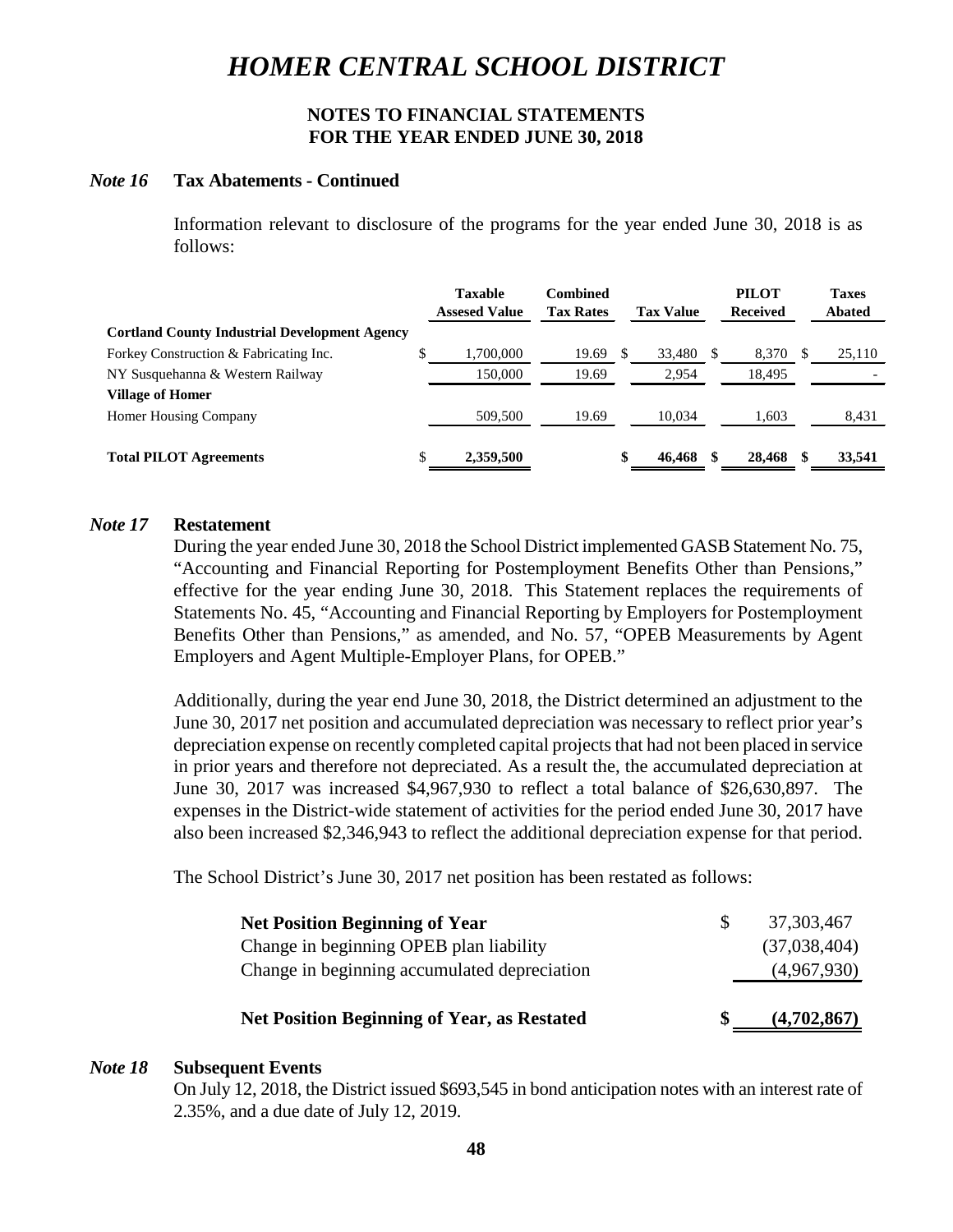## **SCHEDULE OF REVENUES COMPARED TO BUDGET (NON-GAAP) - GENERAL FUND FOR THE YEAR ENDED JUNE 30, 2018**

|                                                                                               |              | Original<br><b>Budget</b> |               | <b>Final</b><br><b>Budget</b> |              | <b>Actual</b>               | <b>Variance</b><br><b>Favorable</b><br>(Unfavorable) |
|-----------------------------------------------------------------------------------------------|--------------|---------------------------|---------------|-------------------------------|--------------|-----------------------------|------------------------------------------------------|
| <b>REVENUES</b>                                                                               |              |                           |               |                               |              |                             |                                                      |
| <b>Local Sources:</b>                                                                         |              |                           |               |                               |              |                             |                                                      |
| Real property taxes                                                                           | $\mathbb{S}$ | 13,361,541                | <sup>\$</sup> | 13,361,541                    | $\mathbb{S}$ | $\mathbb{S}$<br>13,524,481  | 162,940                                              |
| Real property tax items                                                                       |              | 2,616,258                 |               | 2,616,258                     |              | 2,475,583                   | (140, 675)                                           |
| Nonproperty taxes                                                                             |              | 1,850                     |               | 1,850                         |              | 2,331                       | 481                                                  |
| Charges for services                                                                          |              | 50,967                    |               | 50,967                        |              | 42,133                      | (8, 834)                                             |
| Use of money and property                                                                     |              | 78,446                    |               | 78,446                        |              | 78,091                      | (355)                                                |
| Sale of property and                                                                          |              |                           |               |                               |              |                             |                                                      |
| compensation for loss                                                                         |              | 10,043                    |               | 10,043                        |              | 13,073                      | 3,030                                                |
| Miscellaneous                                                                                 |              | 397,792                   |               | 397,792                       |              | 391,934                     | (5,858)                                              |
| <b>Total Local Sources</b>                                                                    |              | 16,516,897                |               | 16,516,897                    |              | 16,527,626                  | 10,729                                               |
| <b>State sources</b>                                                                          |              | 23,352,376                |               | 23,352,376                    |              | 23,068,409                  | (283,967)                                            |
| <b>Federal sources</b>                                                                        |              | 26,635                    |               | 26,635                        |              | 31,479                      | 4,844                                                |
| <b>Total Revenues</b>                                                                         |              | 39,895,908                |               | 39,895,908                    |              | 39,627,514                  | (268, 394)                                           |
| <b>OTHER FINANCING SOURCES</b>                                                                |              |                           |               |                               |              |                             |                                                      |
| Operating transfers in                                                                        |              | 308,234                   |               | 308,234                       |              |                             | (308, 234)                                           |
| <b>Total Revenues and Other</b><br><b>Financing Sources</b>                                   |              | 40,204,142                |               |                               |              | 40,204,142 \$ 39,627,514 \$ | (576, 628)                                           |
| <b>Appropriated Fund Balance</b>                                                              |              | 680,000                   |               | 680,000                       |              |                             |                                                      |
| <b>Encumbrances Carried</b><br><b>Forward from Prior Year</b>                                 |              | 217,150                   |               | 217,150                       |              |                             |                                                      |
| <b>Total Revenues, Appropriated</b><br><b>Reserves, and Designated</b><br><b>Fund Balance</b> | \$           |                           |               | 41,101,292 \$ 41,101,292      |              |                             |                                                      |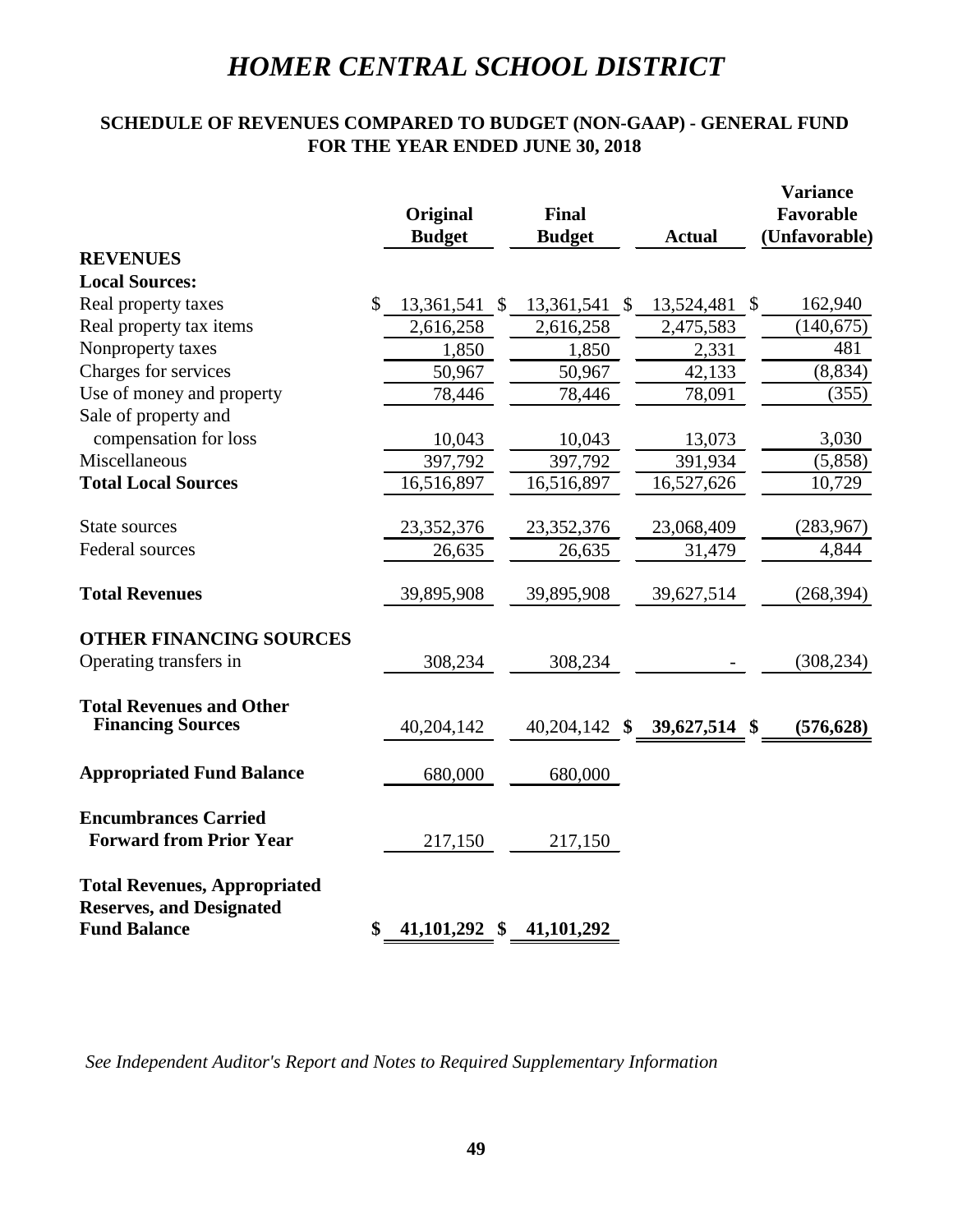## **SCHEDULE OF EXPENDITURES COMPARED TO BUDGET (NON-GAAP) FOR THE YEAR ENDED JUNE 30, 2018 - GENERAL FUND**

|                                                    |               | Original      | <b>Final</b>     |
|----------------------------------------------------|---------------|---------------|------------------|
|                                                    |               | <b>Budget</b> | <b>Budget</b>    |
| <b>EXPENDITURES</b>                                |               |               |                  |
| General Support:                                   |               |               |                  |
| <b>Board of Education</b>                          | $\mathcal{S}$ | 24,709        | \$<br>27,941     |
| Central administration                             |               | 213,241       | 213,241          |
| Finance                                            |               | 523,503       | 523,503          |
| <b>Staff</b>                                       |               | 141,076       | 171,184          |
| Central services                                   |               | 2,652,544     | 2,511,759        |
| Special items                                      |               | 366,456       | 487,574          |
| <b>Total General Support</b>                       |               | 3,921,529     | 3,935,202        |
| Instruction:                                       |               |               |                  |
| Instruction, administration, and improvement       |               | 1,186,456     | 1,192,223        |
| Teaching - Regular school                          |               | 11,699,600    | 11,435,281       |
| Programs for children with handicapping conditions |               | 4,016,182     | 4,570,684        |
| Occupational education                             |               | 907,829       | 911,168          |
| Teaching - Special school                          |               | 15,000        | 15,000           |
| Instructional media                                |               | 1,096,039     | 1,385,512        |
| Pupil services                                     |               | 1,967,468     | 1,991,041        |
| <b>Total Instruction</b>                           |               | 20,888,574    | 21,500,909       |
| Pupil transportation                               |               | 2,338,720     | 2,200,105        |
| Community services                                 |               |               | 17,495           |
| <b>Employee benefits</b>                           |               | 9,425,144     | 8,799,131        |
| Debt Service:                                      |               |               |                  |
| Principal                                          |               | 3,275,000     | 3,131,287        |
| Interest                                           |               | 1,252,325     | 1,483,406        |
| <b>Total Debt Service</b>                          |               | 4,527,325     | 4,614,693        |
| <b>Total Expenditures</b>                          |               | 41,101,292    | 41,067,535       |
| <b>OTHER FINANCING USES</b>                        |               |               |                  |
| Operating transfers out                            |               |               | 33,757           |
| <b>Total Expenditures and Other Financing Uses</b> | \$            | 41,101,292    | \$<br>41,101,292 |
| Net Change in Fund Balance                         |               |               |                  |

Fund Balance - Beginning of Year

## **Fund Balance - End of Year**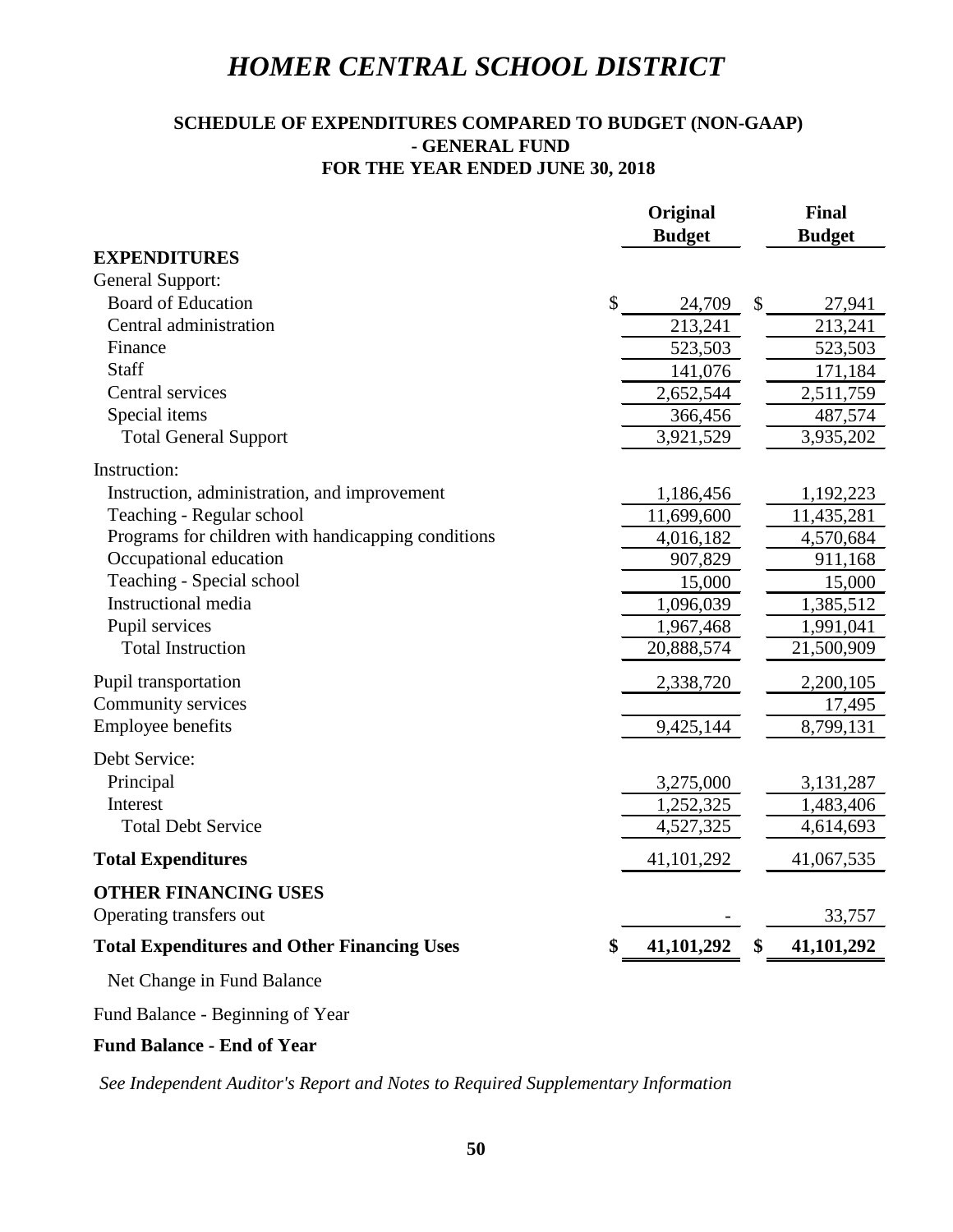|                 |                     | <b>Variance</b> |
|-----------------|---------------------|-----------------|
|                 |                     | Favorable       |
| <b>Actual</b>   | <b>Encumbrances</b> | (Unfavorable)   |
|                 |                     |                 |
| \$<br>24,997    | \$                  | \$<br>2,944     |
| 211,109         |                     | 2,132           |
| 463,773         | 364                 | 59,366          |
| 169,084         |                     | 2,100           |
| 2,281,376       | 82,751              | 147,632         |
| 446,626         |                     | 40,948          |
| 3,596,965       | 83,115              | 255,122         |
|                 |                     |                 |
| 1,153,137       | 226                 | 38,860          |
| 11,161,651      | 135,288             | 138,342         |
| 4,539,887       | 180                 | 30,617          |
| 904,534         | 3,861               | 2,773           |
| 7,353           |                     | 7,647           |
| 1,379,563       |                     | 5,949           |
| 1,920,658       | 8,684               | 61,699          |
| 21,066,783      | 148,239             | 285,887         |
| 1,659,508       | 1,386               | 539,211         |
| 17,495          |                     |                 |
| 8,674,657       |                     | 124,474         |
|                 |                     |                 |
| 3,051,764       |                     | 79,523          |
| 1,483,406       |                     |                 |
| 4,535,170       |                     | 79,523          |
| 39,550,578      | 232,740             | 1,284,217       |
|                 |                     |                 |
| 33,752          |                     | 5               |
| 39,584,330      | \$<br>232,740       | \$<br>1,284,222 |
| 43,184          |                     |                 |
| 8,016,034       |                     |                 |
| \$<br>8,059,218 |                     |                 |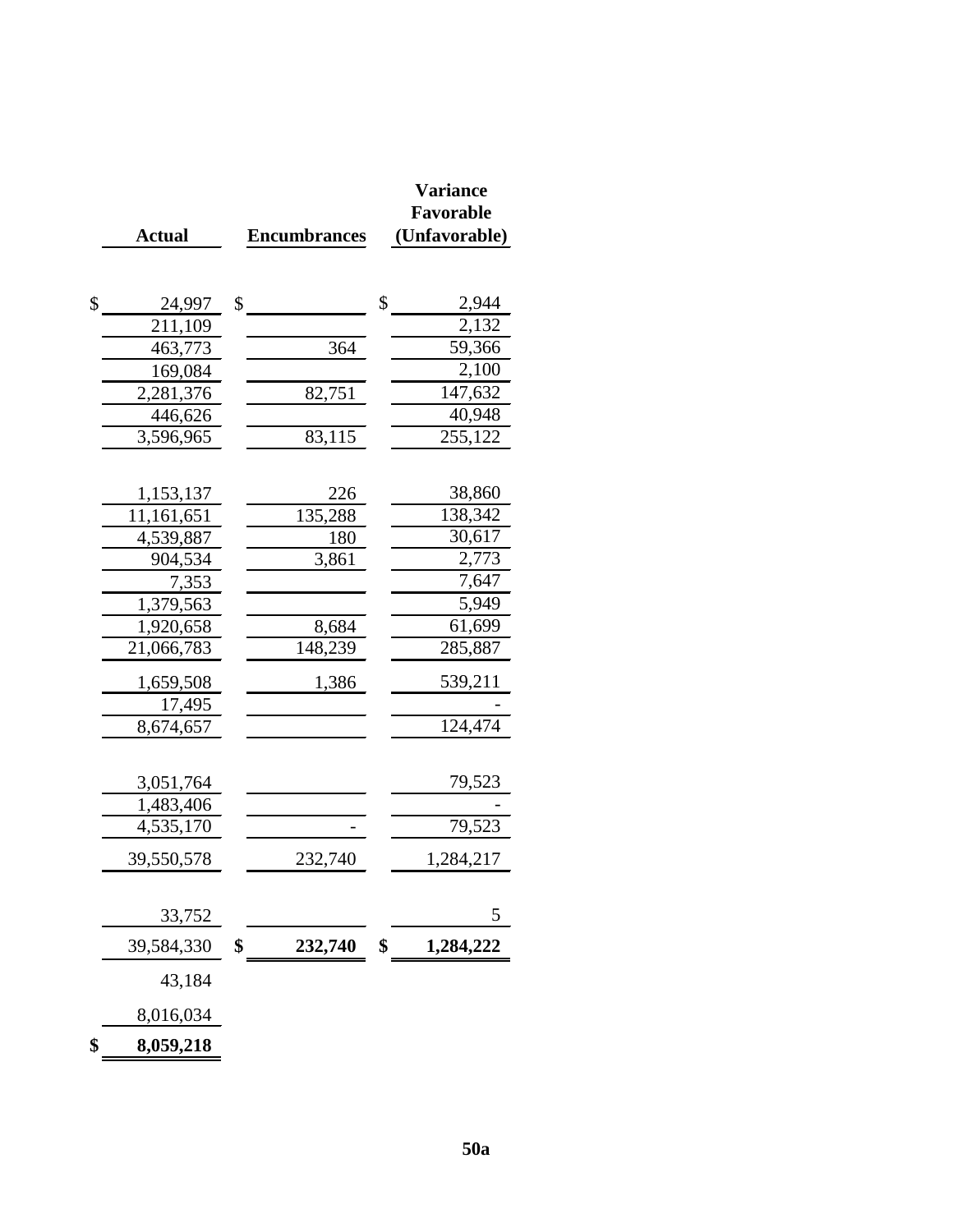## **SCHEDULE OF SCHOOL DISTRICT CONTRIBUTIONS NYSLRS PENSION PLAN FOR THE LAST 10 FISCAL YEARS**

|                                                                      | 2018             | 2017       | 2016      |
|----------------------------------------------------------------------|------------------|------------|-----------|
| Contractually required contribution                                  | \$<br>444,713 \$ | 446,908 \$ | 563,316   |
| Contributions in relation to the contractually required contribution | (444, 713)       | (466,908)  | (563,316) |
| Contribution deficiency (excess)                                     |                  |            |           |
| School District's covered - employee payroll                         | 3,214,082        | 3,112,302  | 3,220,366 |
| Contributions as a percentage of covered - employee payroll          | 13.8%            | 14.4%      | 17.5%     |

## **FOR THE LAST 10 FISCAL YEARS SCHEDULE OF SCHOOL DISTRICT CONTRIBUTIONS NYSTRS PENSION PLAN**

|                                                                      | 2018                 | 2017           | 2016         |
|----------------------------------------------------------------------|----------------------|----------------|--------------|
| Contractually required contribution                                  | \$<br>$1,475,554$ \$ | $1,777,175$ \$ | 2,007,733    |
| Contributions in relation to the contractually required contribution | (1,475,554)          | (1,777,175)    | (2,007,733)  |
| Contribution deficiency (excess)                                     |                      |                |              |
| School District's covered - employee payroll                         | 15,056,673           | 15,163,309     | 15, 141, 275 |
| Contributions as a percentage of covered - employee payroll          | 9.8%                 | 11.7%          | 13.3%        |

\* Information currently unavailable at this time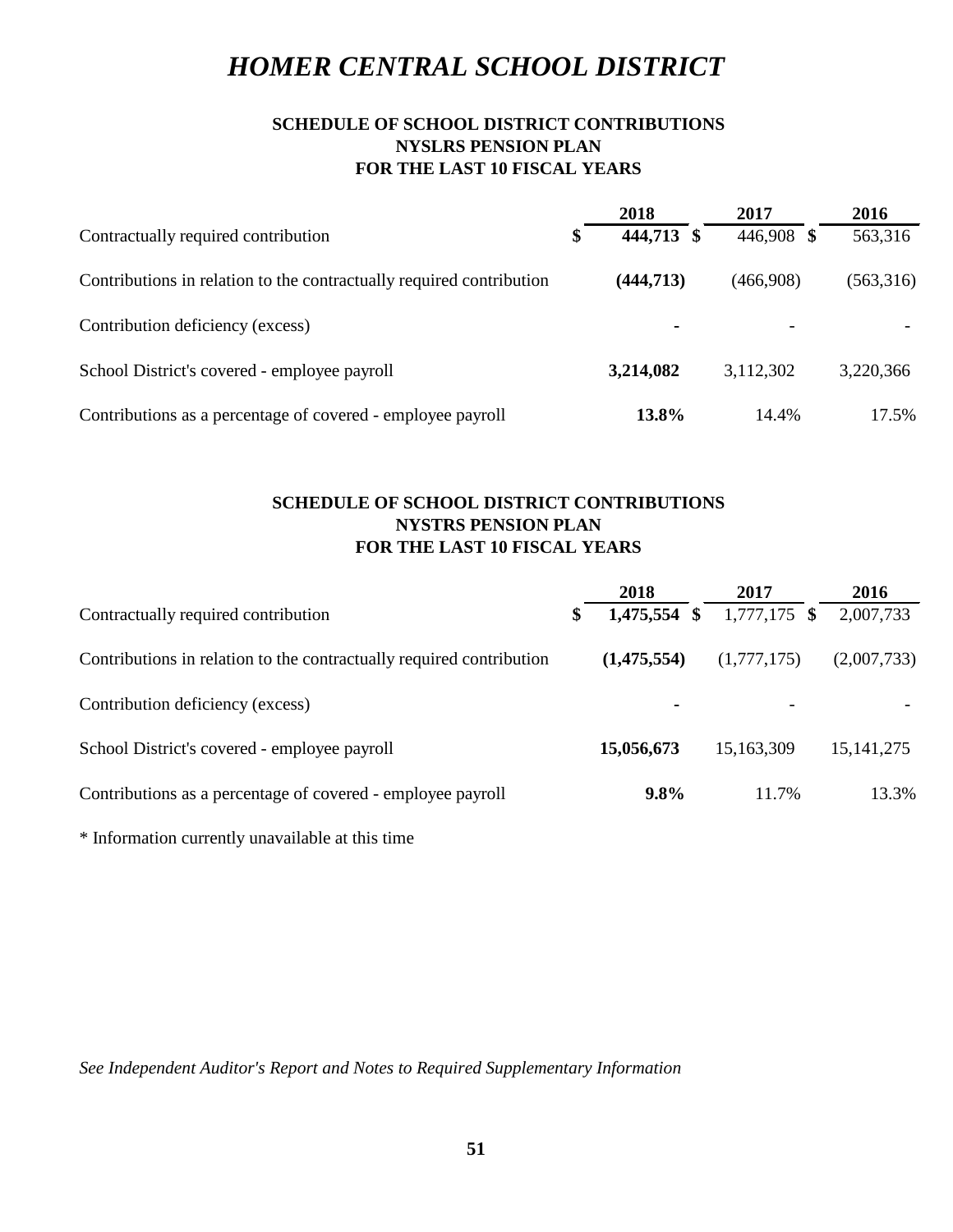| 2015                     | 2014       | 2013            | 2012                     | 2011                     | 2010       | 2009      |
|--------------------------|------------|-----------------|--------------------------|--------------------------|------------|-----------|
| \$<br>500,913 \$         | 631,180 \$ | 609,827<br>- \$ | 461,529<br>$\mathbb{S}$  | 354,860<br>\$            | 255,573 \$ | 255,513   |
| (500, 913)               | (631, 180) | (609, 827)      | (461,529)                | (354, 860)               | (255, 573) | (255,513) |
| $\overline{\phantom{a}}$ |            |                 | $\overline{\phantom{a}}$ | $\overline{\phantom{0}}$ |            |           |
| 3,064,569                | 3,183,592  | 3,251,047       | 3,099,768                | 3,184,951                | $\ast$     | $\ast$    |
| 16.3%                    | 19.8%      | 18.8%           | 14.9%                    | 11.1%                    | N/A        | N/A       |

| 2015                             | 2014                                   | 2013                     | 2012                                   | 2011                      | 2010                     | 2009        |
|----------------------------------|----------------------------------------|--------------------------|----------------------------------------|---------------------------|--------------------------|-------------|
| \$<br>2,654,266<br><sup>\$</sup> | 2,375,633<br>$\boldsymbol{\mathsf{S}}$ | 1,790,258 \$             | 1,603,408<br>$\boldsymbol{\mathsf{S}}$ | 1,244,046<br>$\mathbb{S}$ | 1,015,556 \$             | 1,112,939   |
| (2,654,266)                      | (2,375,633)                            | (1,790,258)              | (1,603,408)                            | (1,244,046)               | (1,015,556)              | (1,112,939) |
| $\overline{\phantom{0}}$         |                                        | $\overline{\phantom{0}}$ | $\overline{\phantom{a}}$               | -                         | $\overline{\phantom{0}}$ |             |
| 15,142,989                       | 14,619,280                             | 15,120,422               | 14,432,115                             | 14,432,088                | 16,406,397               | 14,586,356  |
| 17.5%                            | 16.3%                                  | 11.8%                    | 11.1%                                  | 8.6%                      | 6.2%                     | 7.6%        |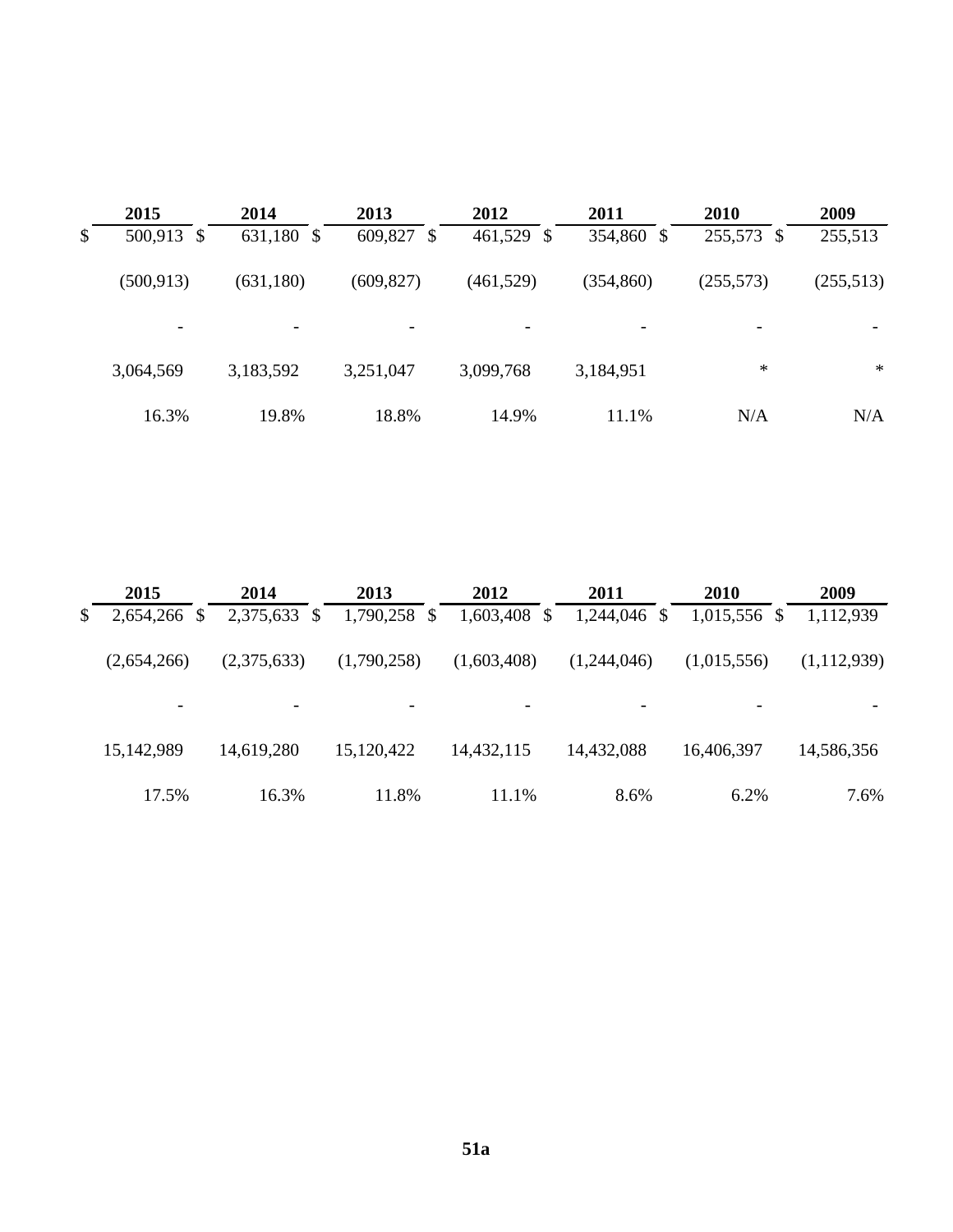#### **SCHEDULE OF THE SCHOOL DISTRICT'S PROPORTIONATE SHARE OF THE NET PENSION (ASSET) LIABILITY FOR THE YEARS ENDED JUNE 30,**

|                                                                                                                               | 2018             | 2017                     | 2016         | 2015      |
|-------------------------------------------------------------------------------------------------------------------------------|------------------|--------------------------|--------------|-----------|
| School District's proportion of the<br>net pension (asset) liability                                                          | $0.0102250\%$    | .0106162\%               | .0116511%    | .0115939% |
| School District's proportionate share<br>of the net pension (asset) liability                                                 | \$<br>330,008 \$ | 997.521<br><sup>\$</sup> | 1,870,036 \$ | 391,671   |
| School District's covered-employee payroll<br>during the measurement period                                                   | 3,161,366        | 3,063,304                | 3,148,176    | 3,030,571 |
| School District's proportionate share of the net pension<br>(asset) liability as a percentage of its covered-employee payroll | $10.4\%$         | 32.6%                    | 59.4%        | 12.9%     |
| Plan fiduciary net position as a<br>percentage of the total pension (asset) liability                                         | 98.2%            | 94.7%                    | 90.7%        | 97.9%     |

#### **SCHEDULE OF THE SCHOOL DISTRICT'S PROPORTIONATE SHARE OF THE NET PENSION (ASSET) LIABILITY NYSTRS PENSION PLAN FOR THE YEARS ENDED JUNE 30,**

|                                                                                                                               | 2018                 | 2017         | 2016                                                 | 2015       |
|-------------------------------------------------------------------------------------------------------------------------------|----------------------|--------------|------------------------------------------------------|------------|
| School District's proportion of the<br>net pension (asset) liability                                                          | 0.095015%            | 0.098267%    | 0.100798%                                            | .098969%   |
| School District's proportionate share<br>of the net pension (asset) liability                                                 | \$<br>$(722.205)$ \$ |              | $1,052,482 \text{ }$ \$ (10,469,734) \$ (11,024,542) |            |
| School District's covered-employee payroll<br>during the measurement period                                                   | 15,163,609           | 15, 141, 275 | 15.142.989                                           | 14,619,280 |
| School District's proportionate share of the net pension<br>(asset) liability as a percentage of its covered-employee payroll | $(4.8\%)$            | 7.0%         | $(69.1\%)$                                           | $(75.4\%)$ |
| Plan fiduciary net position as a<br>percentage of the total pension (asset) liability                                         | $(100.7\%)$          | 99.0%        | $(110.5\%)$                                          | (111.5%)   |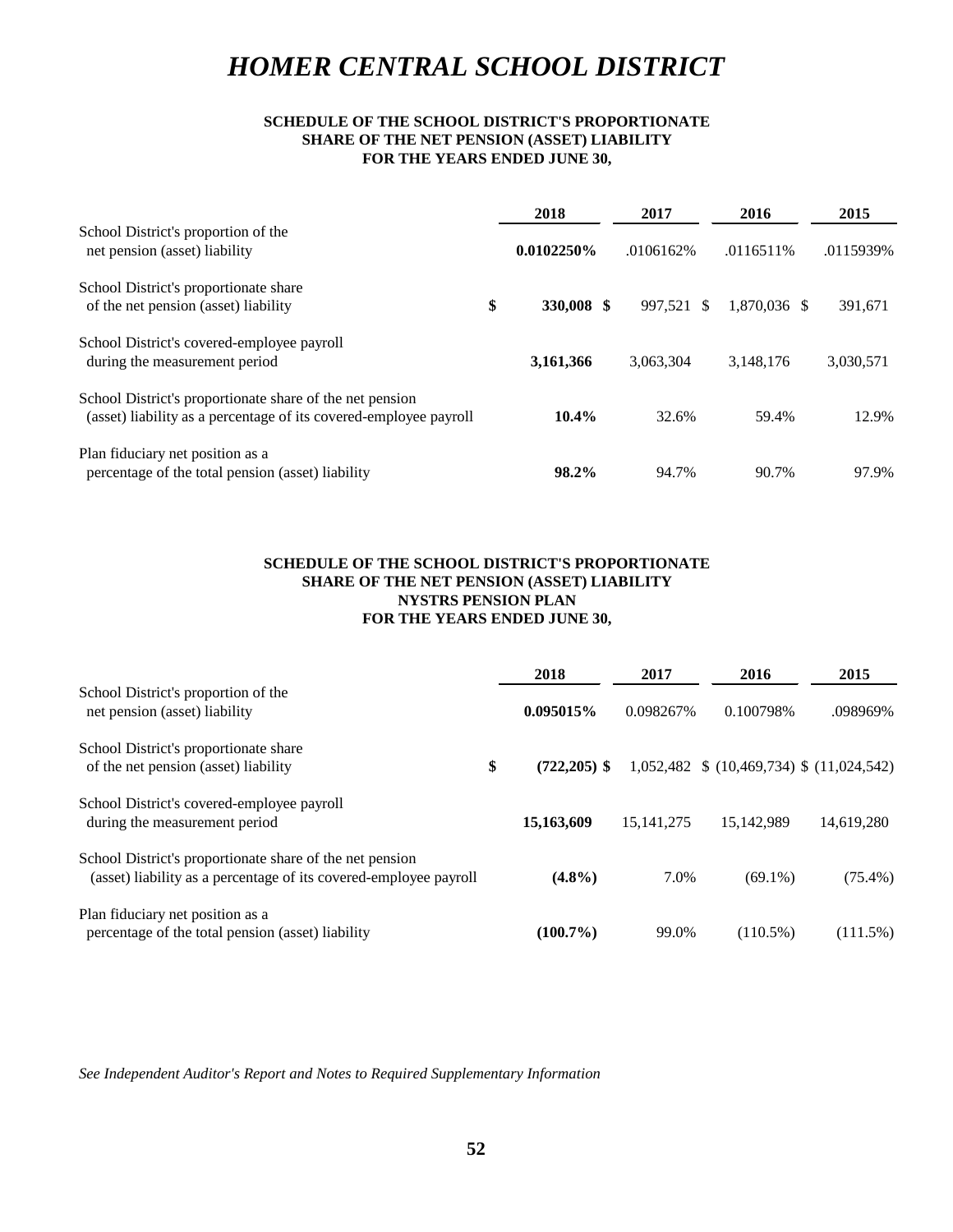## **SCHEDULE OF CHANGES IN THE SCHOOL DISTRICT'S TOTAL OPEB LIABILITY AND RELATED RATIOS FOR THE LAST 10 FISCAL YEARS**

|                                                                | 2018                 | 2017          | 2016   |
|----------------------------------------------------------------|----------------------|---------------|--------|
| Service cost                                                   | \$<br>$1,616,075$ \$ | $*$ \$        | $\ast$ |
| Interest cost                                                  | 1,816,998            | $\ast$        | $\ast$ |
| Changes of benefit terms                                       |                      | $\ast$        | $\ast$ |
| Differences between expected and actual experience             |                      | $\ast$        | $\ast$ |
| Changes in assumptions or other inputs Benefit payments        | (2,564,537)          | $\ast$        | $\ast$ |
| Benefit payments                                               | (1,073,198)          | $\ast$        | $\ast$ |
|                                                                | (204, 662)           | $\ast$        | $\ast$ |
| <b>Total OPEB Liabilty - Beginning</b>                         | 51,290,745           | $\ast$        | $\ast$ |
| <b>Total OPEB Liabilty - Ending</b>                            | \$<br>51,086,083 \$  | 51,290,745 \$ | $\ast$ |
| <b>Covered Employee Payroll</b>                                | \$<br>17,585,722 \$  | $*$ \$        | $\ast$ |
| <b>Total OPEB Liability as a Percentage of Covered Payroll</b> | 290.50%              | $\ast$        | $\ast$ |

\* Information is unavailable and will be present as information becomes available.

*See Independent Auditor's Report and Notes to Required Supplementary Information*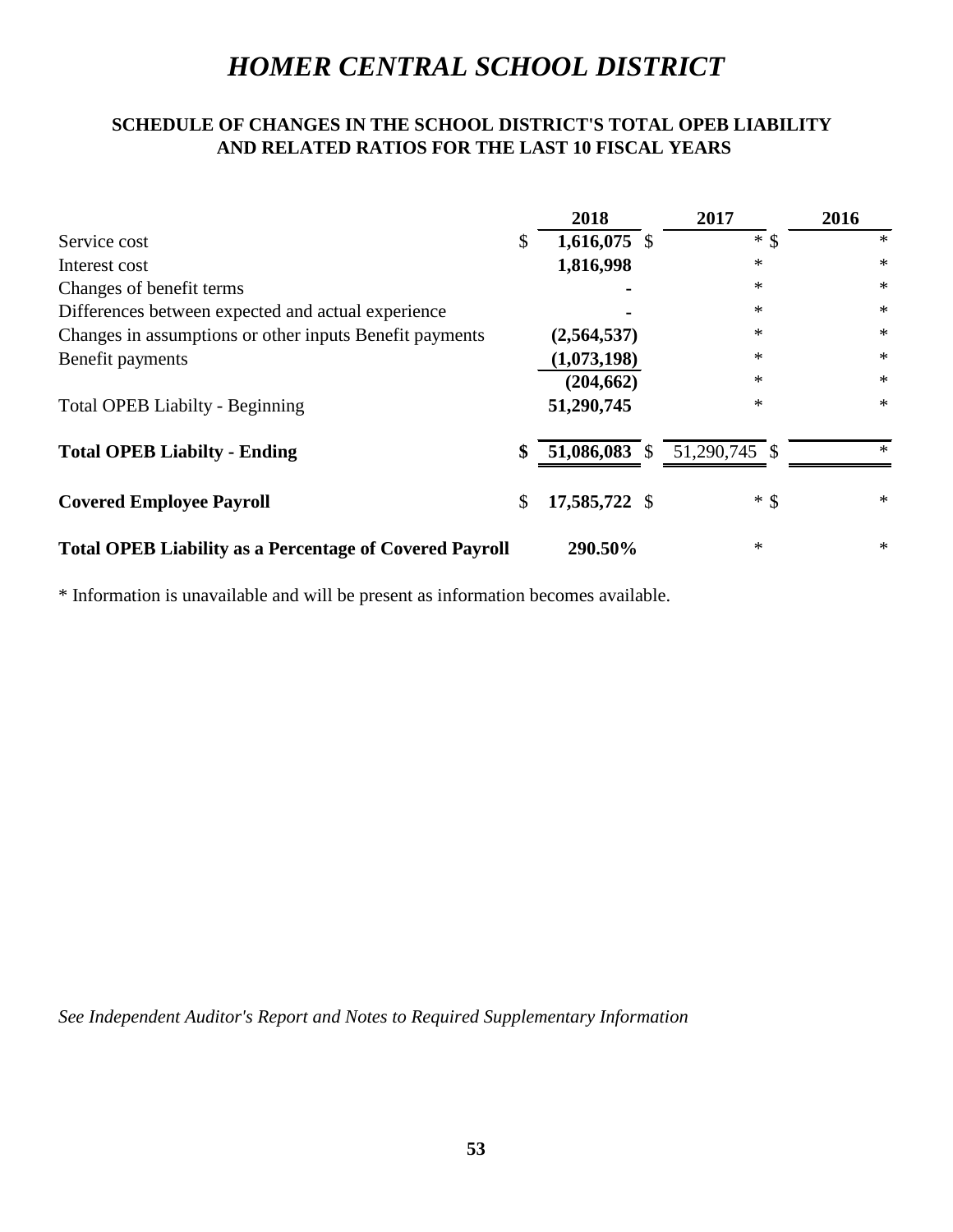| 2015         | 2014   | 2013   | 2012   | 2011   | 2010   | 2009   |
|--------------|--------|--------|--------|--------|--------|--------|
| \$<br>$*$ \$ | $*$ \$ | $*$ \$ | $*$ \$ | $*$ \$ | $*$ \$ | $\ast$ |
| $\ast$       | $\ast$ | $\ast$ | $\ast$ | $\ast$ | $\ast$ | $\ast$ |
| $\ast$       | $\ast$ | $\ast$ | $\ast$ | $\ast$ | $\ast$ | $\ast$ |
| $\ast$       | $\ast$ | $\ast$ | $\ast$ | $\ast$ | $\ast$ | $\ast$ |
| $\ast$       | $\ast$ | $\ast$ | $\ast$ | $\ast$ | $\ast$ | $\ast$ |
| $\ast$       | $\ast$ | $\ast$ | $\ast$ | ∗      | $\ast$ | $\ast$ |
| $\ast$       | $\ast$ | $\ast$ | $\ast$ | $\ast$ | $\ast$ | $\ast$ |
| $\ast$       | $\ast$ | $\ast$ | $\ast$ | $\ast$ | $\ast$ | $\ast$ |
|              |        |        |        |        |        |        |
| \$<br>$*$ \$ | $*$ \$ | $*$ \$ | $*$ \$ | $*$ \$ | $*$ \$ | $\ast$ |
|              |        |        |        |        |        |        |
| \$<br>$*$ \$ | $*$ \$ | $*$ \$ | $*$ \$ | $*$ \$ | $*$ \$ | $\ast$ |
| $\ast$       | $\ast$ | $\ast$ | $\ast$ | $\ast$ | $\ast$ | $\ast$ |
|              |        |        |        |        |        |        |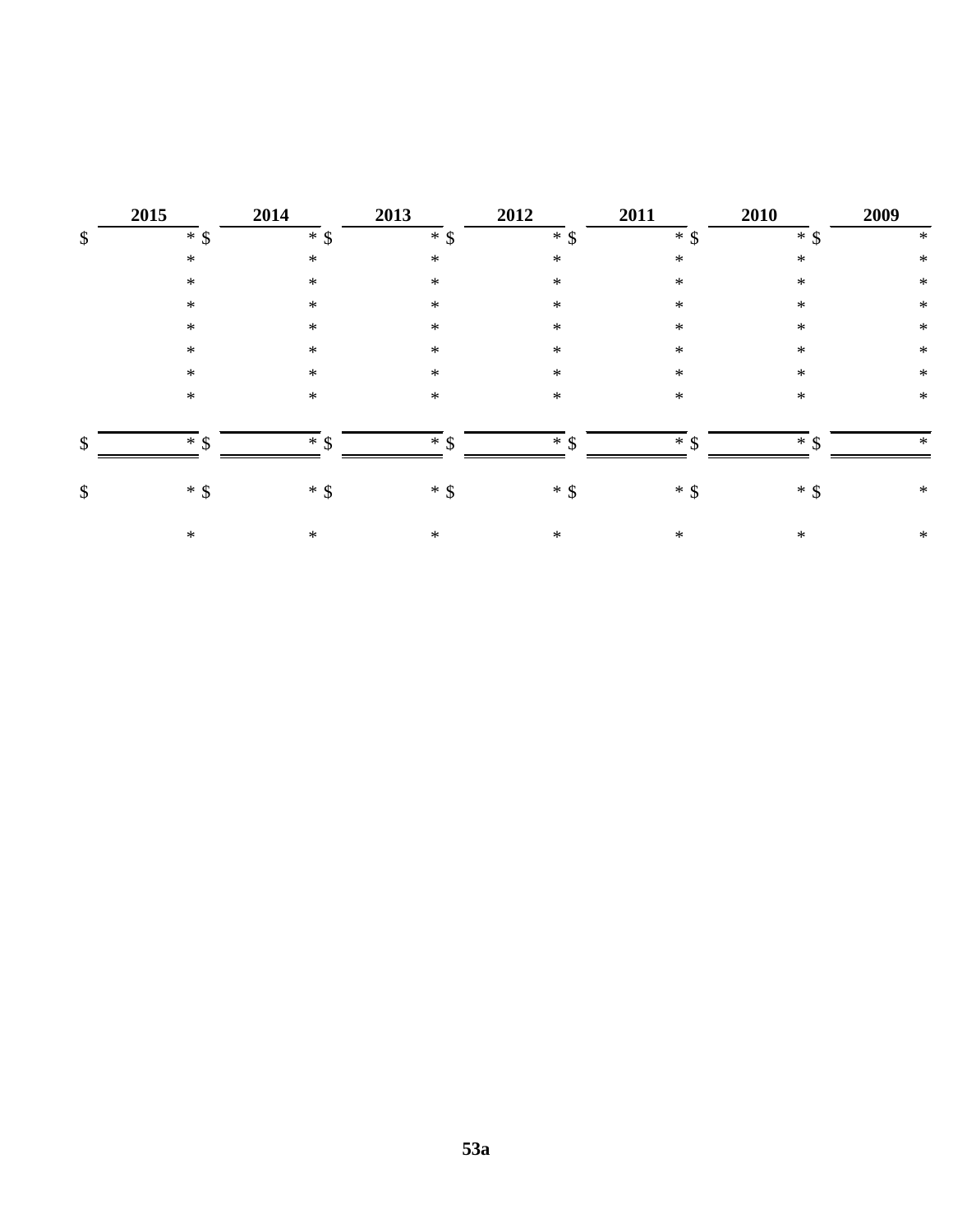## **NOTES TO REQUIRED SUPPLEMENTARY INFORMATION FOR THE YEAR ENDED JUNE 30, 2018**

## *Note 1* **Budget Basis of Accounting**

Except as indicated below, budgets are adopted annually on a basis consistent with accounting principles generally accepted in the United States of America. Appropriations authorized for the current year are increased by the amount of encumbrances carried forward from the prior year. Encumbrances are not considered a disbursement in the financial plan or an expenditure in accounting principles generally accepted in the U.S. (GAAP) based financial statements. Encumbrances reserve a portion of the applicable appropriation for purchase orders, contracts, and other commitments not expended at year-end, thereby ensuring that appropriations are not exceeded.

Annual legal budgets are not adopted for the Special Revenue Funds (Special Aid and School Lunch). Budgetary controls for the Special Aid Fund are established in accordance with applicable grant agreements. In addition, special aid funds may cover a period other than the School District's fiscal year. Budgetary controls for the School Lunch are established based on prior performance and anticipated future activity.

## *Note 2* **Budget Policies**

Budget policies are as follows:

- An annual operating budget is maintained for the General Fund, which is a Governmental Fund.
- The School District Administration prepares a proposed budget for approval by the Board of Education for the fiscal year commencing the following July 1. The proposed budget includes proposed expenditures and the proposed means of financing. The Board must complete the proposed budget at least seven days prior to the public hearing at which it will be presented to the voters.
- The School District presents the proposed budget at a public hearing, conducted to obtain voters comments, seven to 14 days prior to the date of the School District's annual meeting and election. The School District's annual election must be held on the third Tuesday of May.
- Annual budgets adopted represent the legal limit on expenditures for that period. At the end of each year unexpended, unencumbered appropriations lapse. Encumbered appropriations do not lapse and are carried forward.
- Expenditures may not legally exceed appropriations at the fund level.
- All modifications of the budget must be approved by the Board of Education.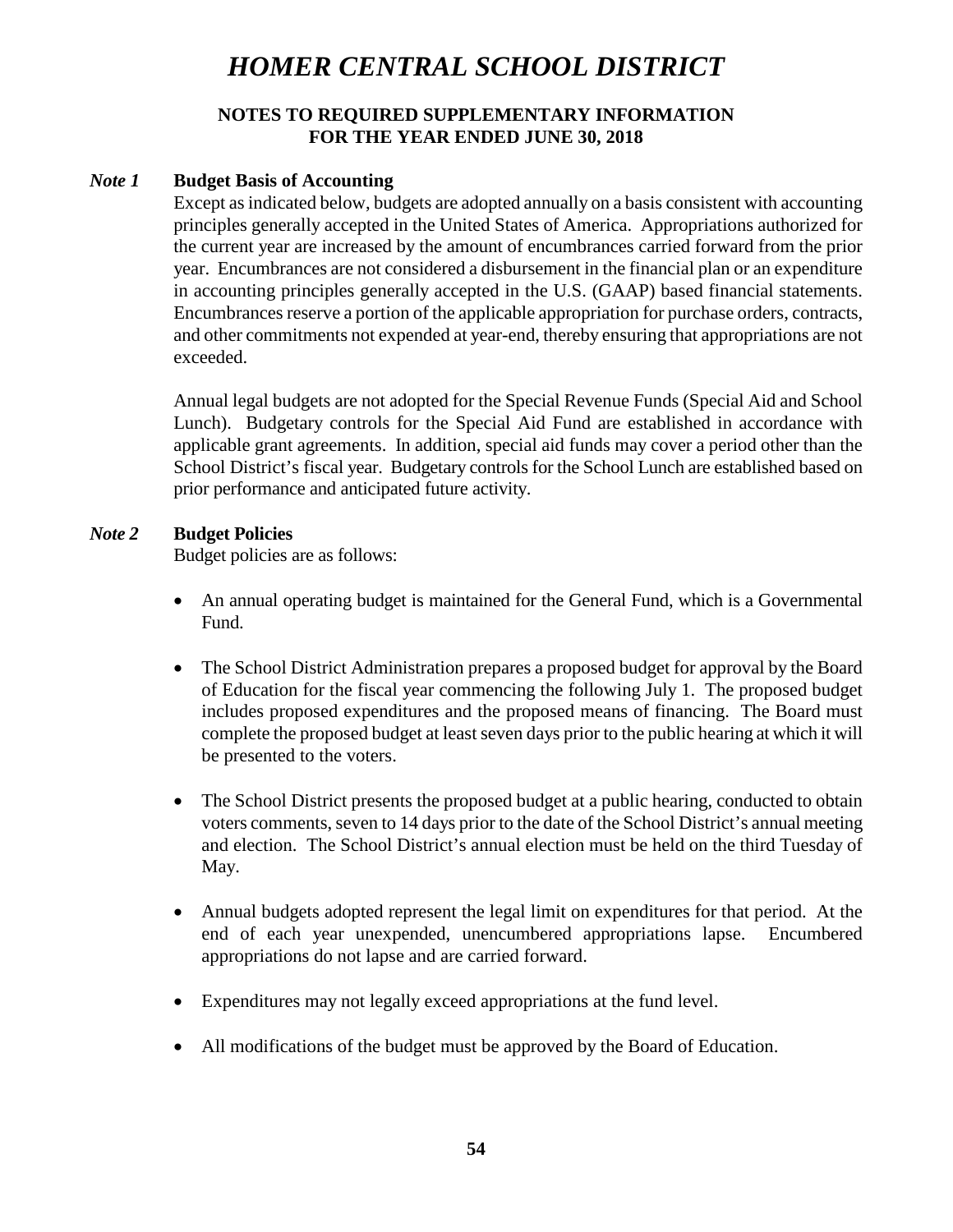## **NOTES TO REQUIRED SUPPLEMENTARY INFORMATION FOR THE YEAR ENDED JUNE 30, 2018**

#### *Note 2* **Budget Policies - Continued**

• The Board may approve supplemental appropriations, subject to legal restrictions, during the fiscal year where additional revenues or expenditures not involved in the original adopted budget are identified. The following supplemental appropriations occurred during the year:

| 40,884,142   |
|--------------|
| 217,150      |
| 41, 101, 292 |
|              |
| 41, 101, 292 |
|              |

## *Note 3* **Reconciliation of the General Fund Budget Basis to GAAP**

No adjustment is necessary to convert the General Fund's excess of expenditures and other uses over revenues and other sources on the GAAP basis to the budget basis as encumbrances are presented in a separate column and are not included in the actual results at June 30, 2018.

*Note 4* **Schedule of Changes in the School District's Total OPEB Liability and Related Ratios** Changes of assumptions - Changes of assumptions and other inputs reflect the effects of changes in the discount rate each period. The following is the discount rates in the current period:

$$
\frac{2018 - 3.87\%}{2017 - 3.58\%}
$$

*Note 5* **Schedules of the School District's Proportionate Share of the Net Pension (Asset) Liability**  The Schedules of the School District's Proportionate Share of the Net Pension (Asset) Liability, required supplementary information, will present ten years of information as it becomes available from the pension plans.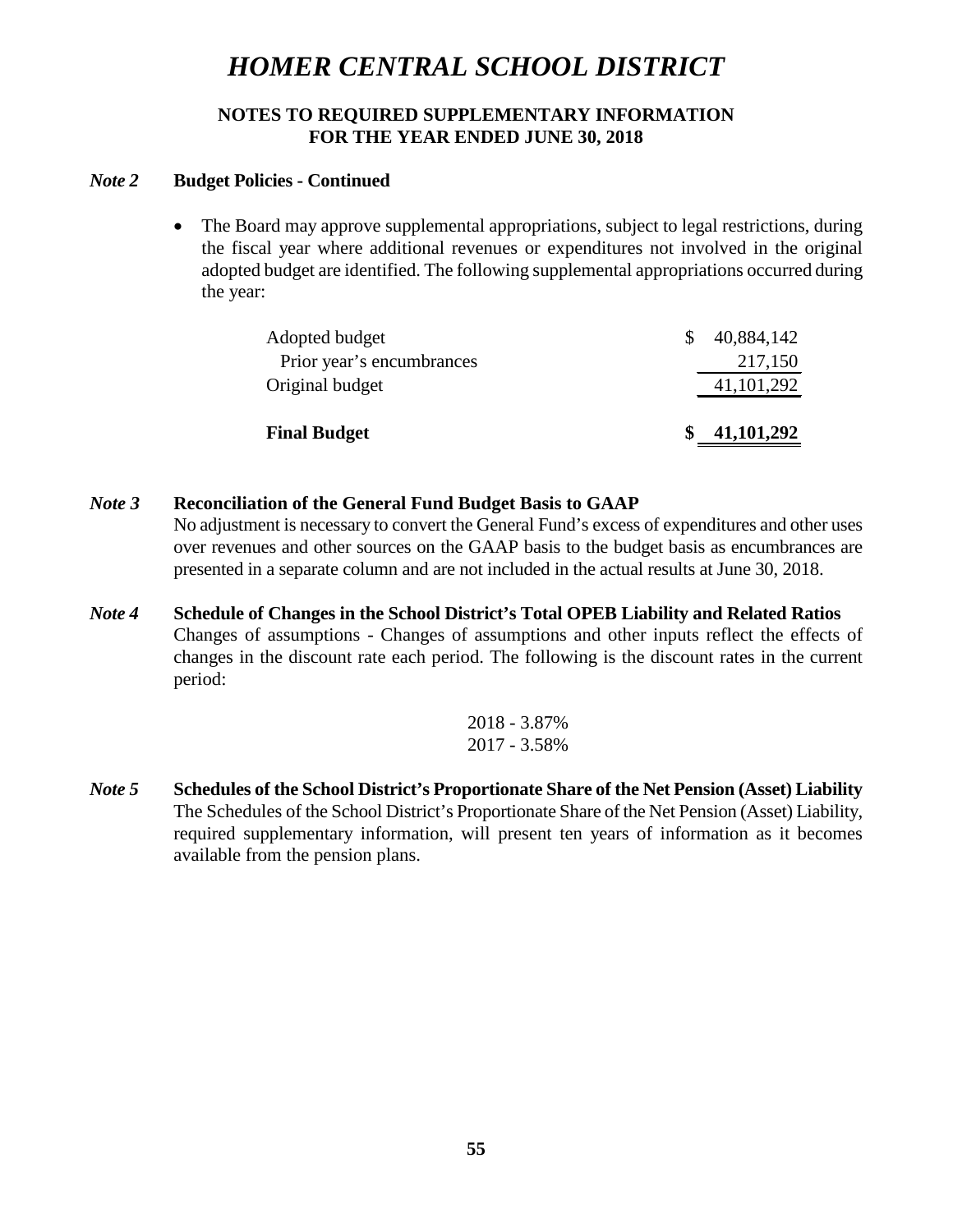## **NOTES TO REQUIRED SUPPLEMENTARY INFORMATION FOR THE YEAR ENDED JUNE 30, 2018**

*Note 6* **Schedules of School District Contributions - NYSLRS and NYSTRS Pension Plan and Schedules of the School District's Proportionate Share of the Net Pension (Asset) Liability** 

#### **NYSLRS:**

#### **Changes in Benefit Terms**

There were no significant legislative changes in benefits.

#### **Changes of Assumptions**

There were changes in the economic (investment rate of return, inflation, COLA, and salary scales) and demographic (pensioner mortality and active member decrements) assumptions used in the April 1, 2017 actuarial valuation.

**Methods and Assumptions Used in Calculations of Actuarially Determined Contributions** The April 1, 2017 actuarial valuation determines the employer rates for contributions payable in fiscal year 2018. The following actuarial methods and assumptions were used:

| Actuarial cost method      | The System is funded using the Aggregate Cost Method. All<br>unfunded actuarial liabilities are evenly amortized (as a<br>percentage of projected pay) over the remaining worker<br>lifetimes of the valuation cohort.                                                                                                                                                                             |
|----------------------------|----------------------------------------------------------------------------------------------------------------------------------------------------------------------------------------------------------------------------------------------------------------------------------------------------------------------------------------------------------------------------------------------------|
| Asset valuation period     | Five-year phase in deferred recognition of each year's net<br>investment income/loss in excess of (or less than) 7.5% at a<br>rate of 20% per year, until fully recognized after five years.<br>For fiscal years ending prior to June 30, 2015, realized and<br>unrealized appreciation in excess of (or less than) the assumed<br>inflationary rate of 3.0% is subject to the five-year phase in. |
| Inflation                  | 2.5%                                                                                                                                                                                                                                                                                                                                                                                               |
| Salary scale               | 3.8% in ERS, indexed by service.                                                                                                                                                                                                                                                                                                                                                                   |
| Investment rate of return  | 7.0% compounded annually, net of investment expenses,<br>including inflation.                                                                                                                                                                                                                                                                                                                      |
| Cost of living adjustments | 1.3% annually                                                                                                                                                                                                                                                                                                                                                                                      |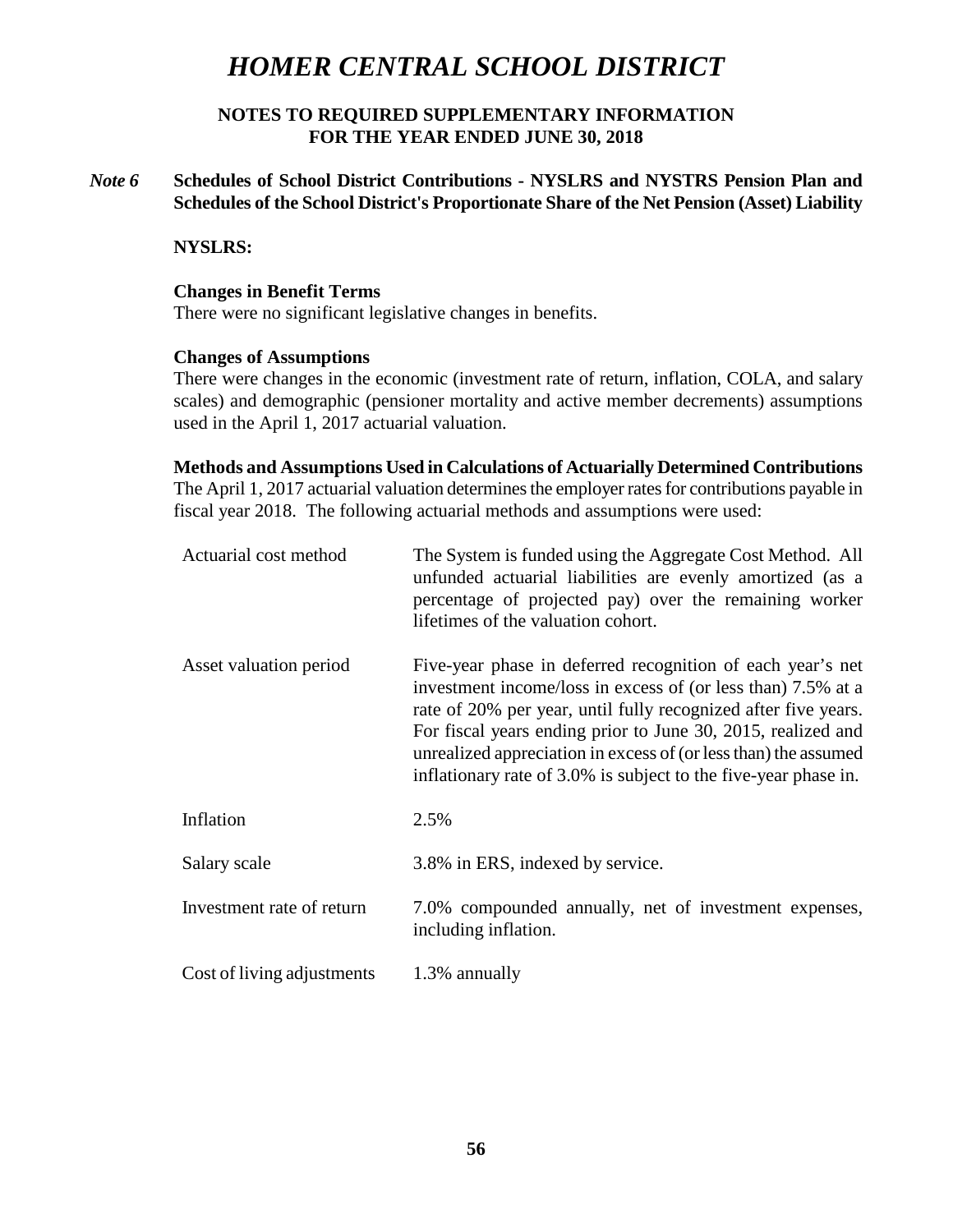**NOTES TO REQUIRED SUPPLEMENTARY INFORMATION FOR THE YEAR ENDED JUNE 30, 2018**

*Note 6* **Schedules of School District Contributions - NYSLRS and NYSTRS Pension Plan and Schedules of the School District's Proportionate Share of the Net Pension (Asset) Liability - Continued**

#### **NYSTRS**

#### **Changes in Benefit Terms**

Chapter 504 of the Laws of 2009 created a new tier of membership (Tier 5) for members with a date of membership on or after January 1, 2010. The Tier 5 benefit structure represents a reduction in benefits from those of prior tiers and an increase in the required employee contribution rate. The Tier 5 benefit changes were first included in the 2010 actuarial valuation. Chapter 18 of the Laws of 2012 created a new tier of membership (Tier 6) for members who joined on or after April 1, 2012. The Tier 6 benefit formula is slightly less generous than that of Tier 5, and the required employee contribution rate was increased further. The Tier 6 benefit changes were first included in the 2012 actuarial valuation.

#### **Changes of Assumptions**

Actuarial assumptions are revised periodically to more closely reflect actual, as well as anticipated future experience. The actuarial assumptions used in the actuarial valuations prior to 2011 were adopted by the Retirement Board on October 26, 2006. Revised assumptions were adopted by the Retirement Board on October 27, 2011 and first used in the 2011 actuarial valuation. The actuarial assumptions were revised again in 2015. These assumptions were adopted by the Retirement Board on October 29, 2015 and first used in the 2015 actuarial valuation.

The System's valuation rate of interest of 7.5% is effective with the 2015 actuarial valuation. Prior to the 2015 actuarial valuation, the System's valuation rate of interest assumption was 8.0%.

Prior to the 2007 actuarial valuation, the asset valuation method used was a five-year market smoothing for equities, real estate, and alternative investments, based upon book values. The asset valuation method was changed effective with the 2007 actuarial valuation to use a fiveyear phased in deferred recognition, at a rate of 20% per year, of each year's realized and unrealized appreciation in excess of (or less than) an assumed inflationary gain of 3.0%. The asset valuation method was changed again effective with the 2015 actuarial valuation to recognize each year's net investment income/ loss in excess of (or less than) 7.5% at a rate of 20% per year, until fully recognized after five years. For fiscal years ending prior to June 30, 2015, realized and unrealized appreciation in excess of (or less than) the assumed inflationary rate of 3.0% is recognized at a rate of 20% per year, until fully recognized after five years.

Prior to the 2011 actuarial valuation, COLAs were projected to increase at a rate of 1.75% annually. Effective with the 2011 actuarial valuation, COLAs were projected to increase at a rate of 1.625% annually. Effective with the 2015 actuarial valuation, COLAs are projected to increase at a rate of 1.50% annually.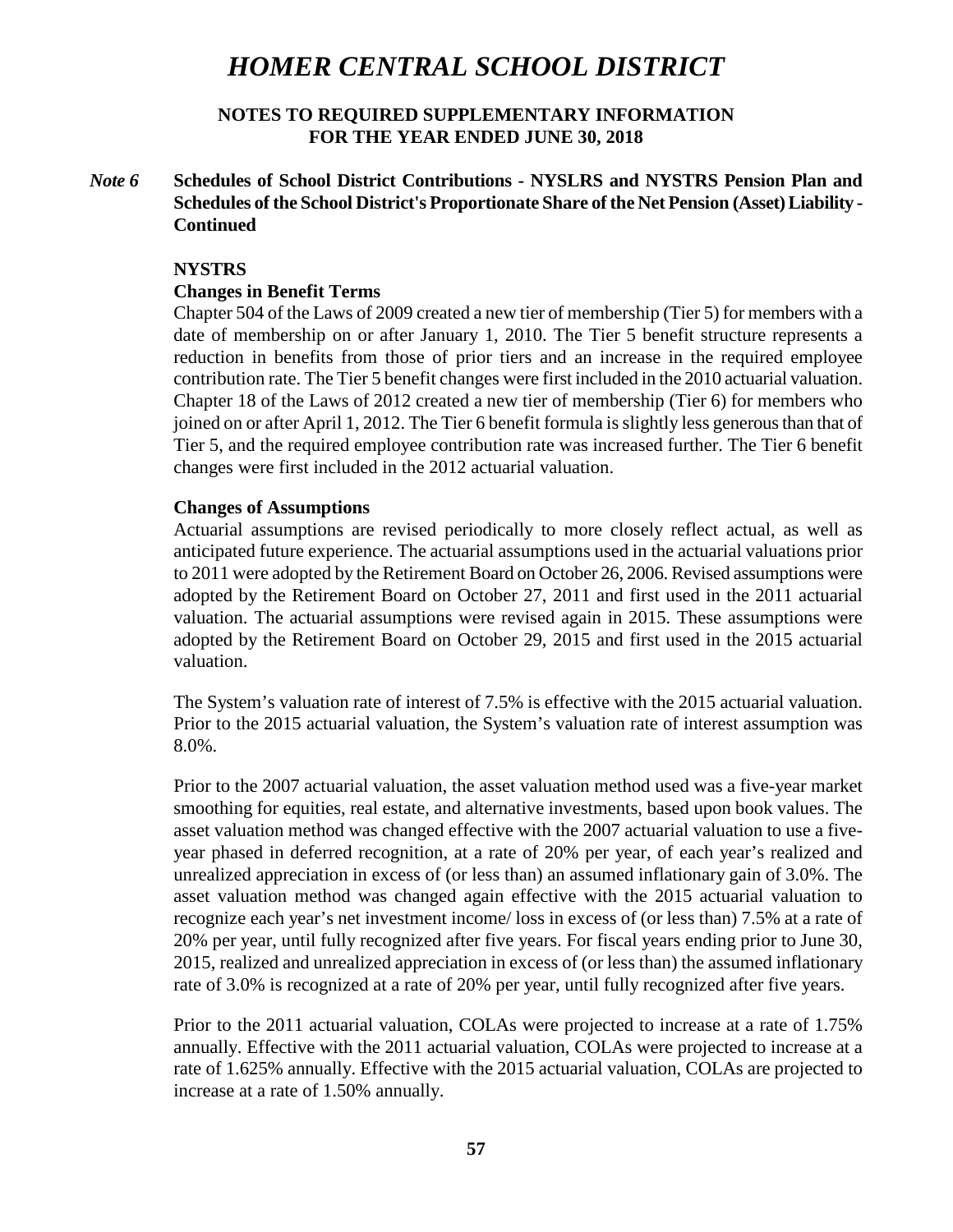**NOTES TO REQUIRED SUPPLEMENTARY INFORMATION FOR THE YEAR ENDED JUNE 30, 2018**

*Note 6* **Schedules of School District Contributions - NYSLRS and NYSTRS Pension Plan and Schedules of the School District's Proportionate Share of the Net Pension (Asset) Liability - Continued**

#### **NYSTRS - Continued:**

**Methods and Assumptions Used in Calculations of Actuarially Determined Contributions** The actuarially determined contribution rates in the Schedule of School District's Contributions are calculated as of June 30, two years prior to the end of the fiscal year in which contributions are reported. Unless otherwise noted above, the following actuarial methods and assumptions were used to determine contribution rates reported in the Schedule of the School District's Contributions.

| Actuarial cost method  | The System is funded in accordance with the Aggregate Cost<br>Method, which does not identify nor separately amortize<br>unfunded actuarial liabilities. Costs are determined by<br>amortizing the unfunded present value of benefits over the<br>average future working lifetime of active plan members, which<br>currently for NYSTRS is approximately 13 years.                                  |
|------------------------|-----------------------------------------------------------------------------------------------------------------------------------------------------------------------------------------------------------------------------------------------------------------------------------------------------------------------------------------------------------------------------------------------------|
| Asset valuation method | Five-year phased in deferred recognition of each year's net<br>investment income/loss in excess of (or less than) 7.5% at a<br>rate of 20% per year, until fully recognized after five years. For<br>fiscal years ending prior to June 30, 2015, realized and<br>unrealized appreciation in excess of (or less than) the assumed<br>inflationary rate of 3.0% is subject to the five-year phase in. |
| Inflation              | 2.5%                                                                                                                                                                                                                                                                                                                                                                                                |

Projected salary increases Rates of increase differ based on age and gender. They have been calculated based upon recent NYSTRS member experience.

|                           | <b>Service</b>                                                                | Rate  |  |
|---------------------------|-------------------------------------------------------------------------------|-------|--|
|                           |                                                                               | 4.72% |  |
|                           | 15                                                                            | 3.46% |  |
|                           | 25                                                                            | 2.37% |  |
|                           | 35                                                                            | 1.90% |  |
| Investment rate of return | 7.5% compounded annually, net of investment expenses,<br>including inflation. |       |  |

| Projected cost of living |                          |
|--------------------------|--------------------------|
|                          | 1.5% compounded annually |
| adjustments              |                          |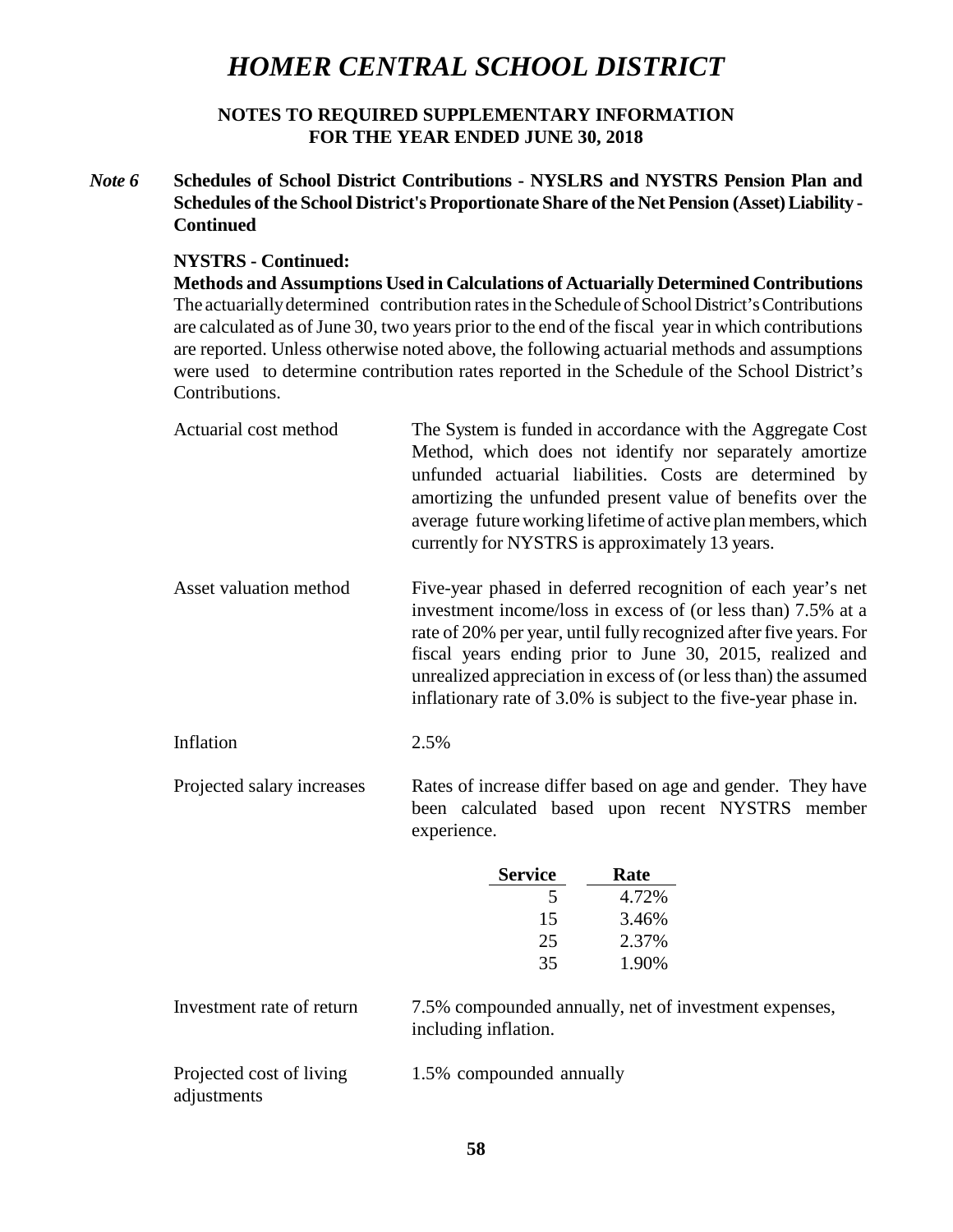## **SCHEDULE OF CHANGE FROM ADOPTED BUDGET TO FINAL BUDGET AND THE REAL PROPERTY TAX LIMIT FOR THE YEAR ENDED JUNE 30, 2018**

| <b>CHANGE FROM ADOPTED BUDGET TO FINAL BUDGET</b>                     |                  |
|-----------------------------------------------------------------------|------------------|
| <b>Adopted Budget</b>                                                 | \$<br>40,884,142 |
| Prior year's encumbrances                                             | 217,150          |
| <b>Original Budget</b>                                                | 41, 101, 292     |
| <b>Final Budget</b>                                                   | \$41,101,292     |
| <b>§1318 OF REAL PROPERTY TAX LAW LIMIT CALCULATION</b>               |                  |
| Next year's budget is a voter approved budget<br>42,055,168           |                  |
| 2018-2019 expenditure budget maximum allowed (4% of 2018-2019 budget) | \$<br>1,682,207  |
| General Fund Fund Balance Subject to §1318 of Real Property Tax Law   |                  |
| <b>Unrestricted Fund Balance:</b>                                     |                  |
| $\mathcal{S}$<br>Assigned fund balance<br>912,740                     |                  |
| Unassigned fund balance<br>1,662,059                                  |                  |
| <b>Total Unrestricted Fund Balance</b><br>2,574,799                   |                  |
| Less:                                                                 |                  |
| $\mathcal{S}$<br>Appropriated fund balance<br>680,000                 |                  |
| Encumbrances included in assigned fund balance<br>232,740             |                  |
| 912,740<br><b>Total Adjustments</b>                                   |                  |
| General Fund Fund Balance Subject to §1318 of Real Property Tax Law   | \$<br>1,662,059  |
| <b>Actual Percentage</b>                                              | 3.95%            |

*See Independent Auditor's Report*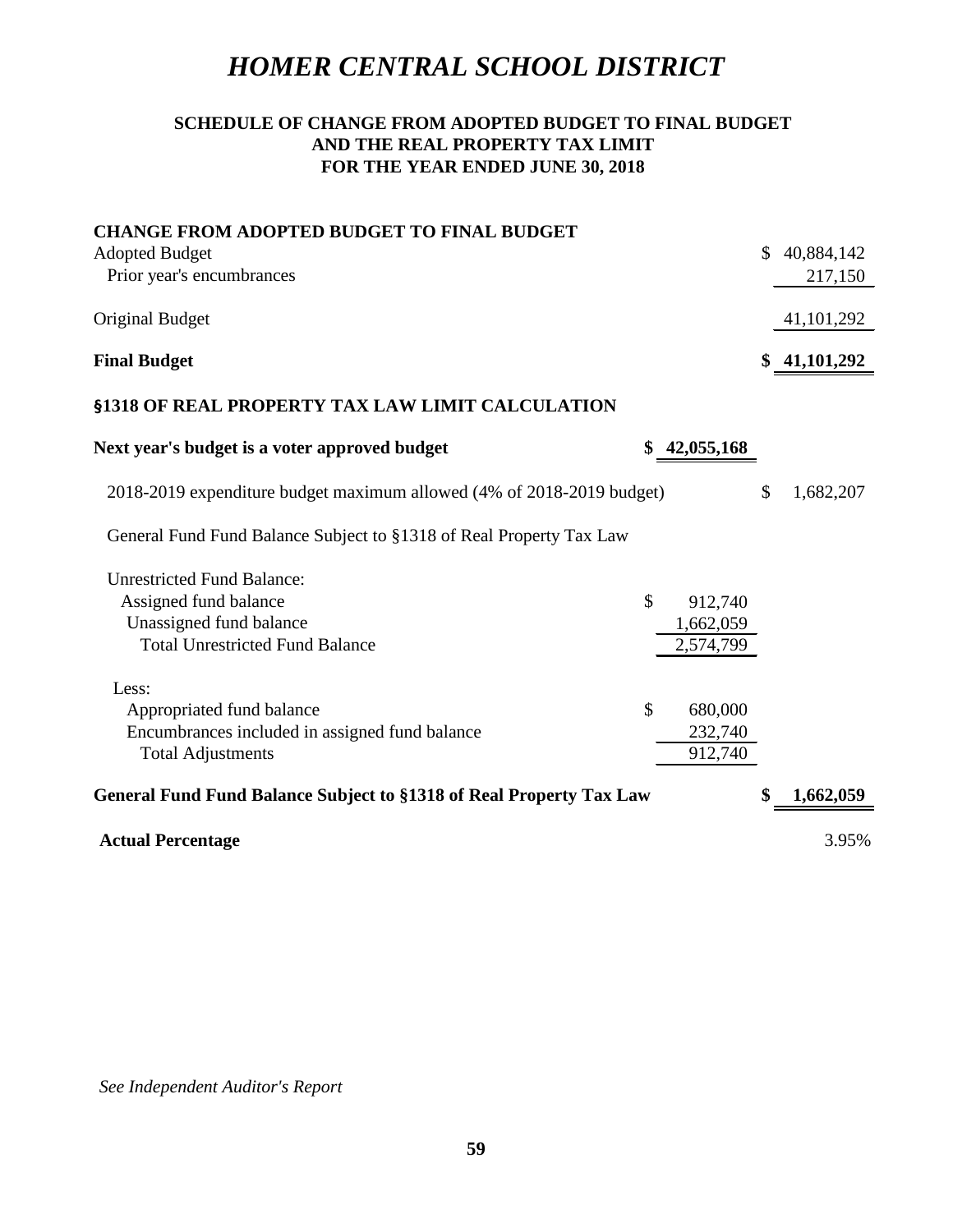#### **SCHEDULE OF PROJECT EXPENDITURES CAPITAL PROJECTS FUND FOR THE YEAR ENDED JUNE 30, 2018**

|                                |                           |                                 | <b>Expenditures</b>          |  |                        |  |                       |              |  |
|--------------------------------|---------------------------|---------------------------------|------------------------------|--|------------------------|--|-----------------------|--------------|--|
| <b>PROJECT TITLE</b>           | Original<br><b>Budget</b> | <b>Revised</b><br><b>Budget</b> | <b>Prior</b><br><b>Years</b> |  | <b>Current</b><br>Year |  | <b>Adjustments</b>    | <b>Total</b> |  |
| Phase III                      | \$<br>\$                  | \$                              | 438,947 \$                   |  | 102,742 \$             |  | \$                    | 541,689      |  |
| <b>Bus Garage 5003-010</b>     | 100,000                   | 100,000                         |                              |  | 97,520                 |  |                       | 97,520       |  |
| HS Stadium Renovations 002-014 | 1,093,545                 | 1,093,545                       |                              |  | 36,000                 |  |                       | 36,000       |  |
| <b>Totals</b>                  | \$<br>$1,193,545$ \$      | $1,193,545$ \$                  | $438,947$ \$                 |  | $236,262$ \$           |  | -\$<br>$\blacksquare$ | 675,209      |  |

**\*Architectural and State approved budget modifications for subproject reallocations not yet finalized and available at this report date.**

*See Independent Auditor's Report*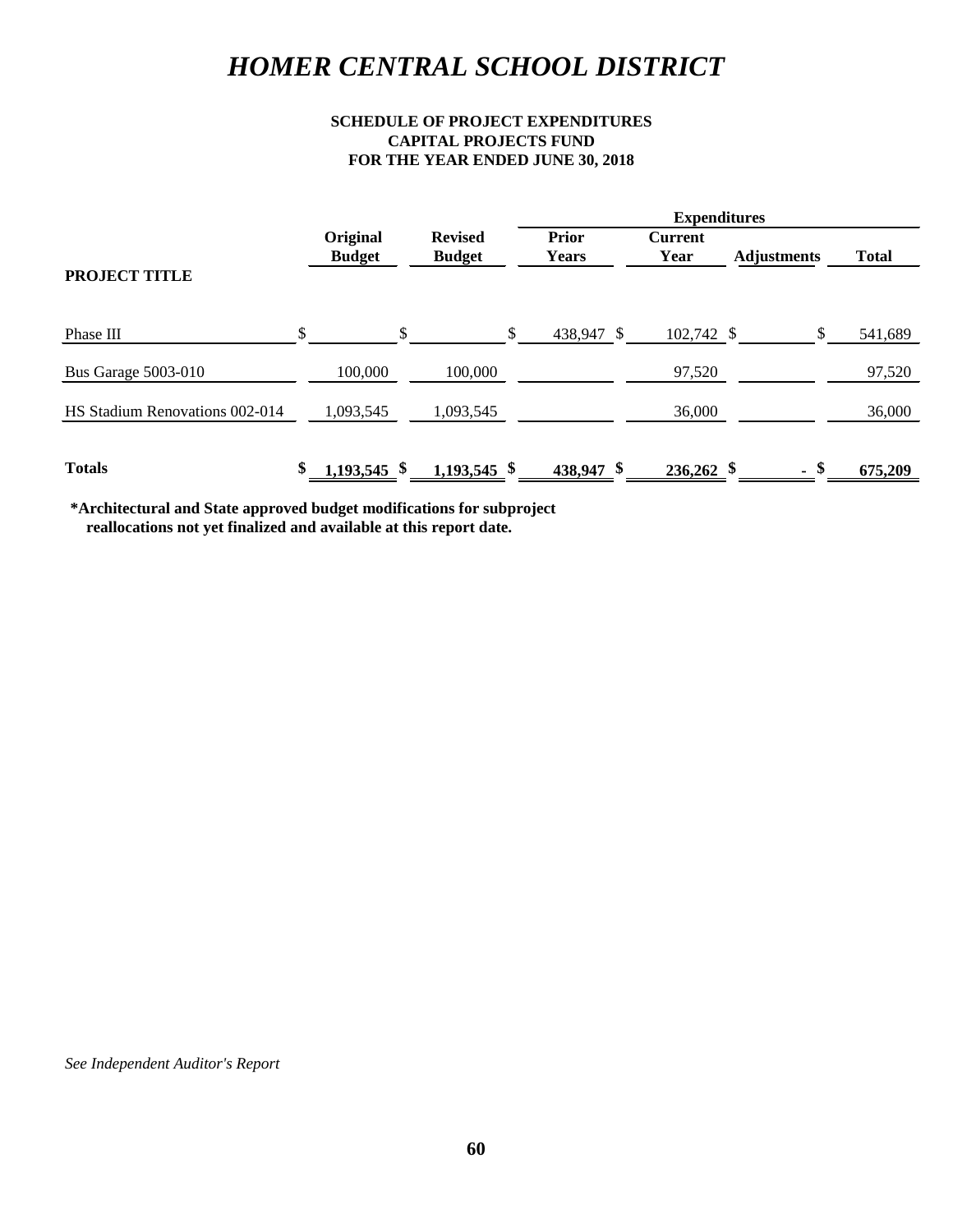|                              | <b>Methods of Financing</b>       |                  |        |                         |                               |                                 |        |  |  |
|------------------------------|-----------------------------------|------------------|--------|-------------------------|-------------------------------|---------------------------------|--------|--|--|
| Unexpended<br><b>Balance</b> | Proceeds of<br><b>Obligations</b> | <b>State Aid</b> |        | Local<br><b>Sources</b> | <b>Total</b>                  | <b>Balance</b><br>June 30, 2018 |        |  |  |
| \$<br>\$                     |                                   | \$               | \$     |                         | $1,128,594$ \$ $1,128,594$ \$ | 586,905                         | $\ast$ |  |  |
| 2,480                        |                                   |                  |        |                         |                               | (97, 520)                       | ∗      |  |  |
| 1,057,545                    |                                   |                  |        |                         |                               | (36,000)                        | ∗      |  |  |
| \$<br>$1,060,025$ \$         | $-$ \$                            |                  | $-$ \$ | $1,128,594$ \$          | $1,128,594$ \$                | 453,385                         |        |  |  |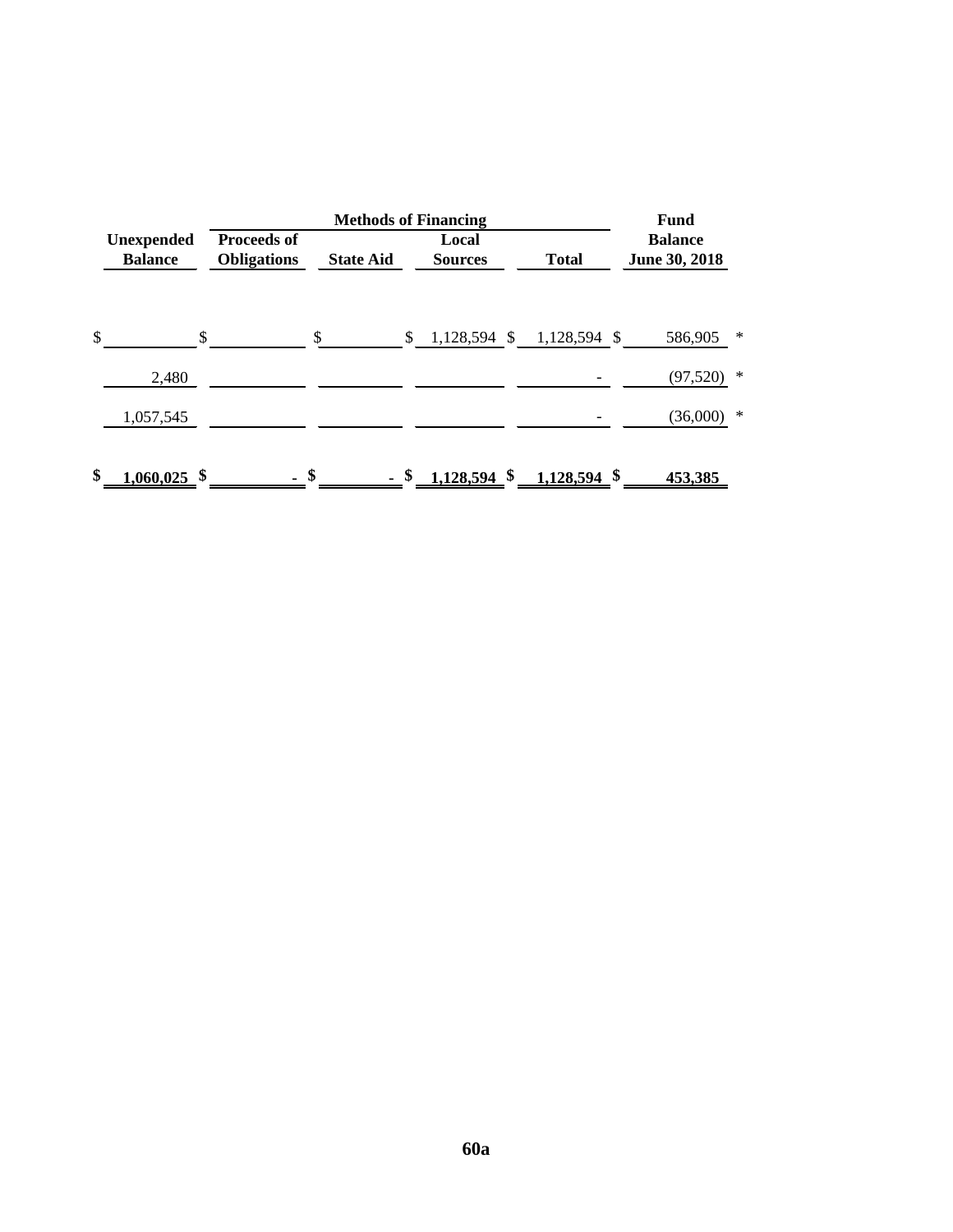## **SCHEDULE OF NET INVESTMENT IN CAPITAL ASSETS FOR THE YEAR DEND JUNE 30, 2018**

| Capital assets, net                                          | \$<br>55,250,005 |
|--------------------------------------------------------------|------------------|
| Add:                                                         |                  |
| Amounts deferred on refunding                                | 621,875          |
| Deduct:                                                      |                  |
| Premium on bonds                                             | (3,749,779)      |
| Short-term portion of bonds payable, before deferred amounts | (3,165,000)      |
| Long-term portion of bonds payable, before deferred amounts  | (23, 545, 000)   |
| Short-term portion of installment purchase debt              | (317,083)        |
| <b>Net Investment in Capital Assets</b>                      | \$<br>25,095,018 |

*See Independent Auditor's Report*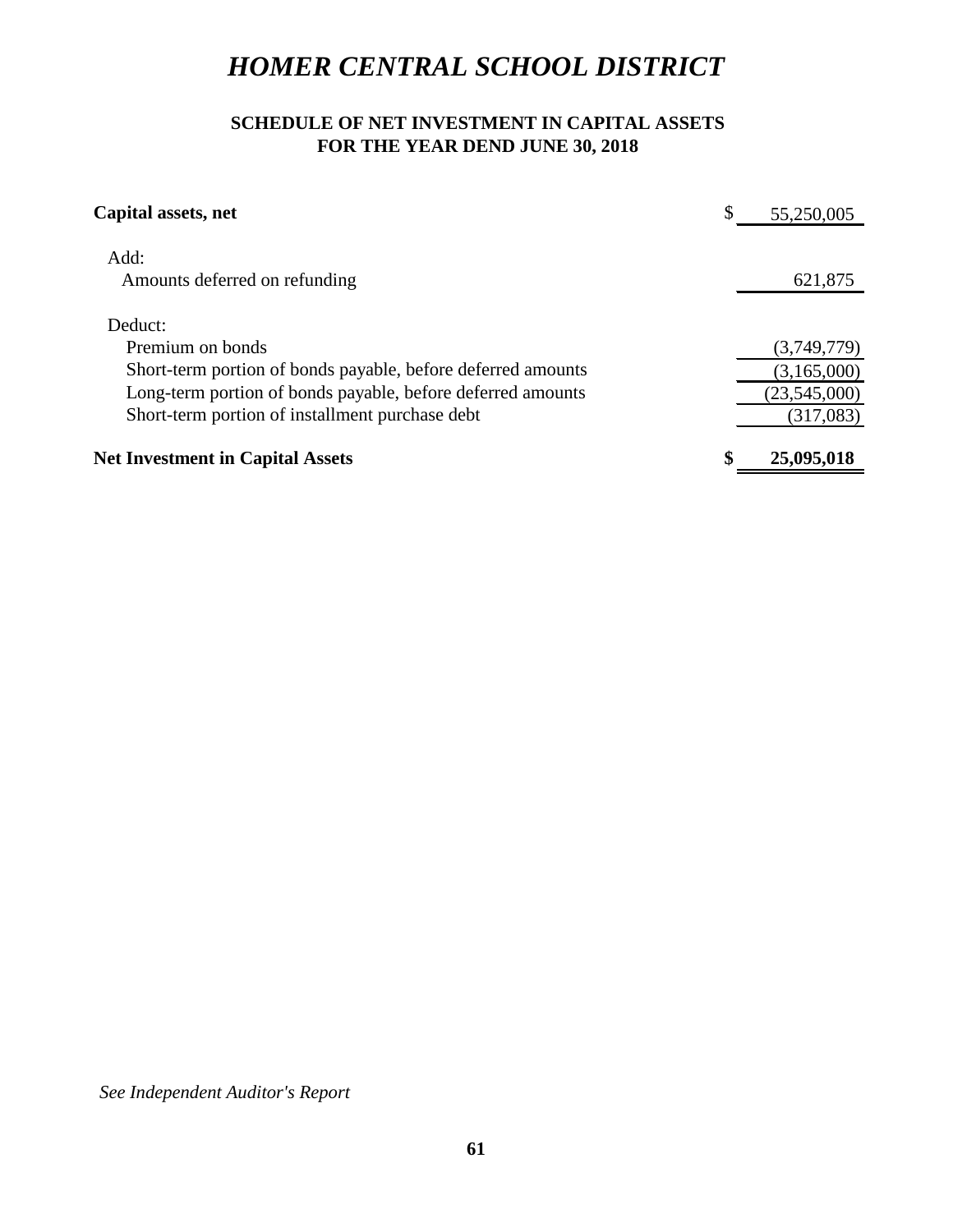

## **INDEPENDENT AUDITOR'S REPORT ON INTERNAL CONTROL OVER FINANCIAL REPORTING AND ON COMPLIANCE AND OTHER MATTERS BASED ON AN AUDIT OF FINANCIAL STATEMENTS PERFORMED IN ACCORDANCE WITH** *GOVERNMENT AUDITING STANDARDS*

Board of Education Homer Central School District Homer, New York

We have audited, in accordance with the auditing standards generally accepted in the United States of America and the standards applicable to financial audits contained in *Government Auditing Standards*  issued by the Comptroller General of the United States, the financial statements of the governmental activities, each major fund, and the aggregate remaining fund information of Homer Central School District (the School District), as of and for the year ended June 30, 2018, and the related notes to the financial statements, which collectively comprise the School District's basic financial statements, and have issued our report thereon dated October 9, 2018.

#### **Internal Control Over Financial Reporting**

In planning and performing our audit of the financial statements, we considered the School District's internal control over financial reporting (internal control) to determine the audit procedures that are appropriate in the circumstances for the purpose of expressing our opinions on the financial statements, but not for the purpose of expressing an opinion on the effectiveness of the School District's internal control. Accordingly, we do not express an opinion on the effectiveness of the School District's internal control.

A *deficiency in internal control* exists when the design or operation of a control does not allow management or employees, in the normal course of performing their assigned functions, to prevent, or detect and correct, misstatements on a timely basis. A *material weakness*is a deficiency, or a combination of deficiencies, in internal control, such that there is a reasonable possibility that a material misstatement of the entity's financial statements will not be prevented, or detected and corrected on a timely basis. A *significant deficiency* is a deficiency, or a combination of deficiencies, in internal control that is less severe than a material weakness, yet important enough to merit attention by those charged with governance.

Our consideration of internal control was for the limited purpose described in the first paragraph of this section and was not designed to identify all deficiencies in internal control that might be material weaknesses or, significant deficiencies. Given these limitations, during our audit we did not identify any deficiencies in internal control that we consider to be material weaknesses. However, material weaknesses may exist that have not been identified.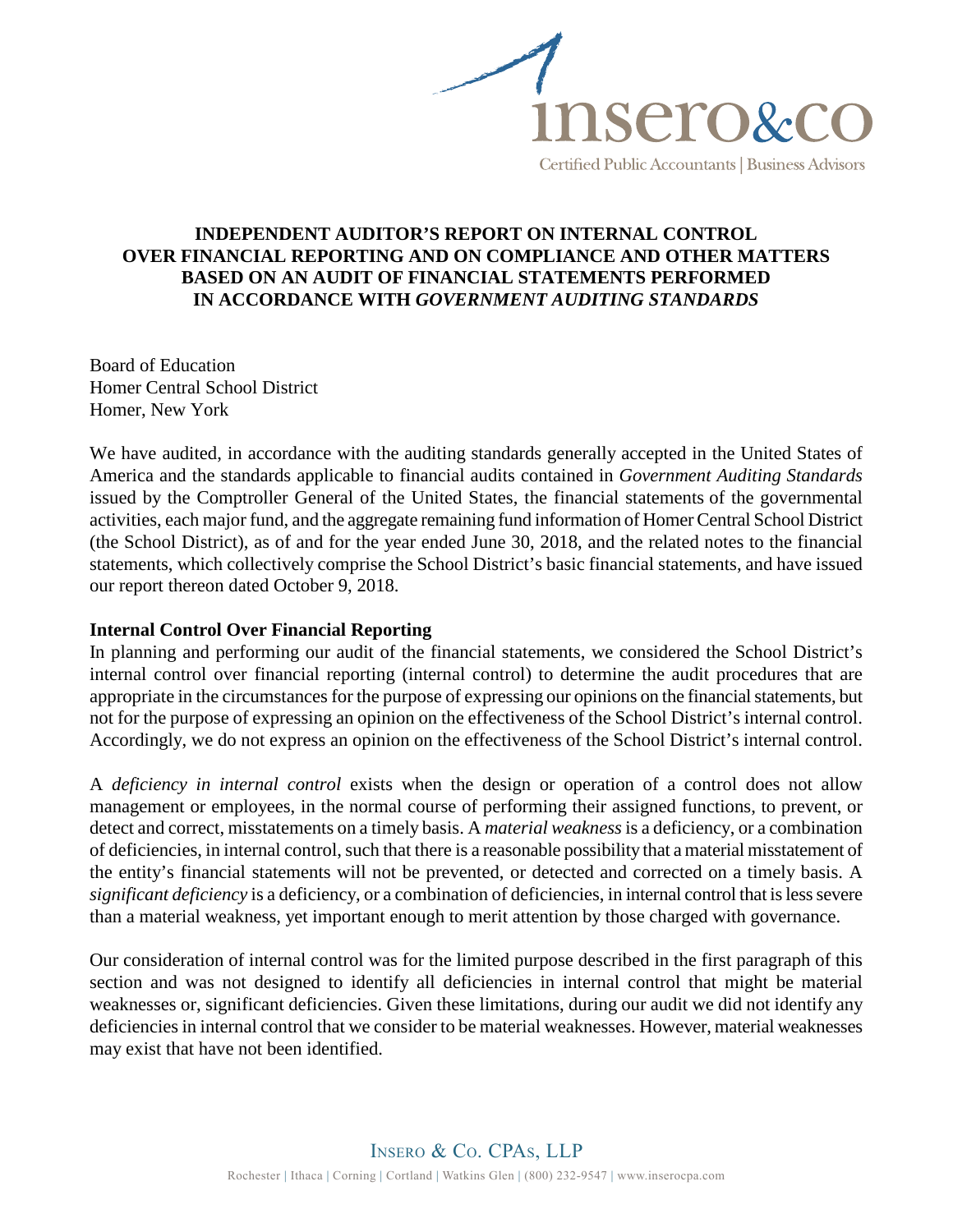## **Compliance and Other Matters**

As part of obtaining reasonable assurance about whether the School District's financial statements are free from material misstatement, we performed tests of its compliance with certain provisions of laws, regulations, contracts, and grant agreements, noncompliance with which could have a direct and material effect on the determination of financial statement amounts. However, providing an opinion on compliance with those provisions was not an objective of our audit, and accordingly, we do not express such an opinion. The results of our tests disclosed no instances of noncompliance or other matters that are required to be reported under *Government Auditing Standards*.

#### **Purpose of this Report**

The purpose of this report is solely to describe the scope of our testing of internal control and compliance and the results of that testing, and not to provide an opinion on the effectiveness of the entity's internal control or on compliance. This report is an integral part of an audit performed in accordance with *Government Auditing Standards*in considering the entity's internal control and compliance. Accordingly, this communication is not suitable for any other purpose.

Respectfully Submitted,

nsero r Co. CPA, LLP

Insero & Co. CPAs, LLP Certified Public Accountants

Ithaca, New York October 9, 2018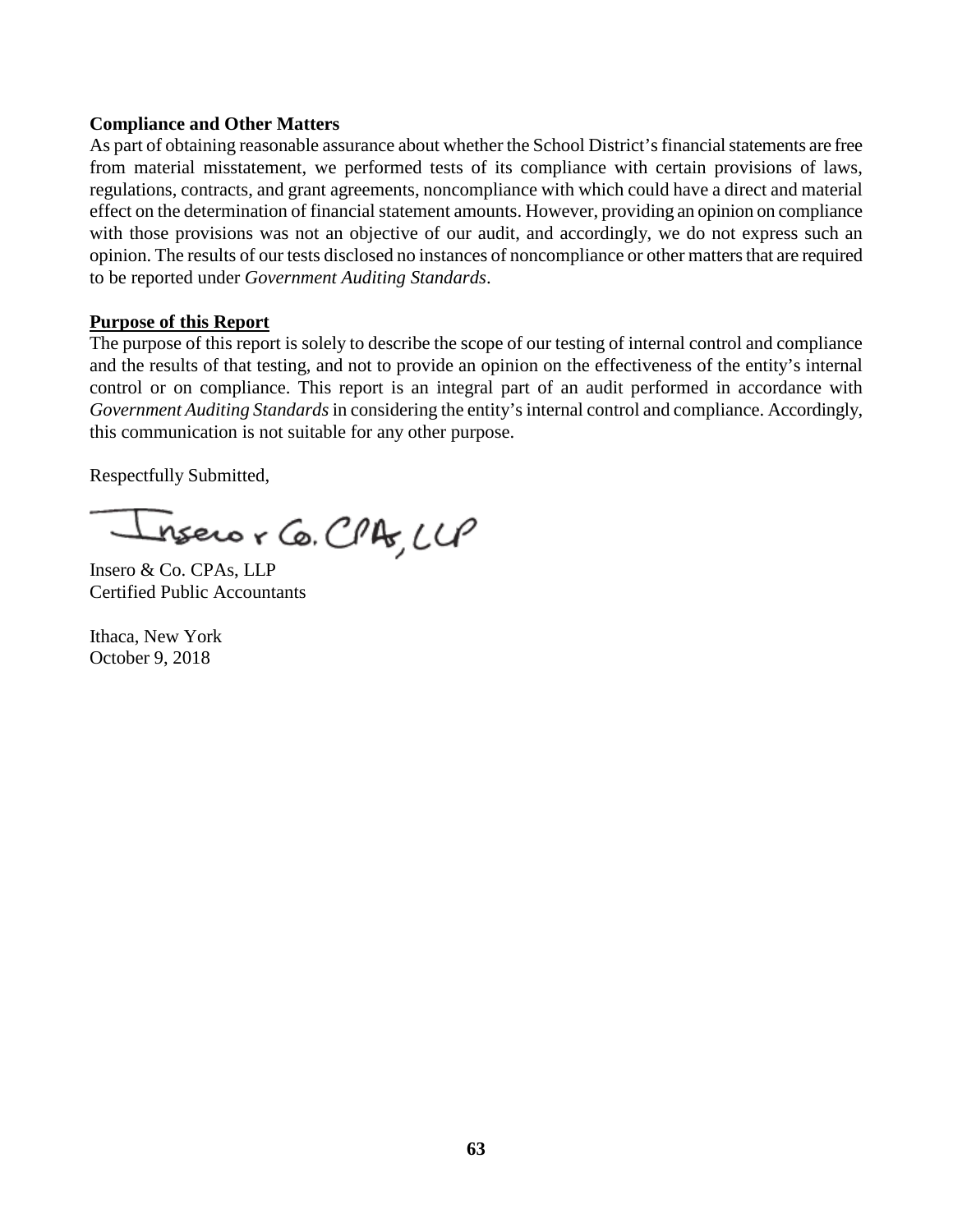

## **INDEPENDENT AUDITOR'S REPORT ON COMPLIANCE FOR EACH MAJOR PROGRAM AND ON INTERNAL CONTROL OVER COMPLIANCE REQUIRED BY UNIFORM GUIDANCE**

Board of Education Homer Central School District Homer, New York

#### **Report on Compliance for Each Major Federal Program**

We have audited Homer Central School District's (the School District) compliance with the types of compliance requirements described in the *OMB Compliance Supplement* that could have a direct and material effect on each of the School District's major federal programs for the year ended June 30, 2018. The School District's major federal programs are identified in the summary of auditor's results section of the accompanying Schedule of Findings and Questioned Costs.

## *Management's Responsibility*

Management is responsible for compliance with the requirements of laws, regulations, contracts, and grants applicable to its federal programs.

#### *Auditor's Responsibility*

Our responsibility is to express an opinion on compliance for each of the School District's major federal programs based on our audit of the types of compliance requirements referred to above. We conducted our audit of compliance in accordance with auditing standards generally accepted in the United States of America; the standards applicable to financial audits contained in *Government Auditing Standards*, issued by the Comptroller General of the United States; and the audit requirements of Title 2 U.S. *Code of Federal Regulations* Part 200, *Uniform Administrative Requirements, Cost Principles, and Audit Requirements for Federal Awards* (Uniform Guidance). Those standards and Uniform Guidance require that we plan and perform the audit to obtain reasonable assurance about whether noncompliance with the types of compliance requirements referred to above that could have a direct and material effect on a major federal program occurred. An audit includes examining, on a test basis, evidence about the School District's compliance with those requirements and performing such other procedures as we considered necessary in the circumstances.

We believe that our audit provides a reasonable basis for our opinion on compliance for each major federal program. However, our audit does not provide a legal determination of the School District's compliance.

## *Opinion on Each Major Federal Program*

In our opinion, the School District, complied, in all material respects, with the compliance requirements referred to above that could have a direct and material effect on each of its major federal programs for the year ended June 30, 2018.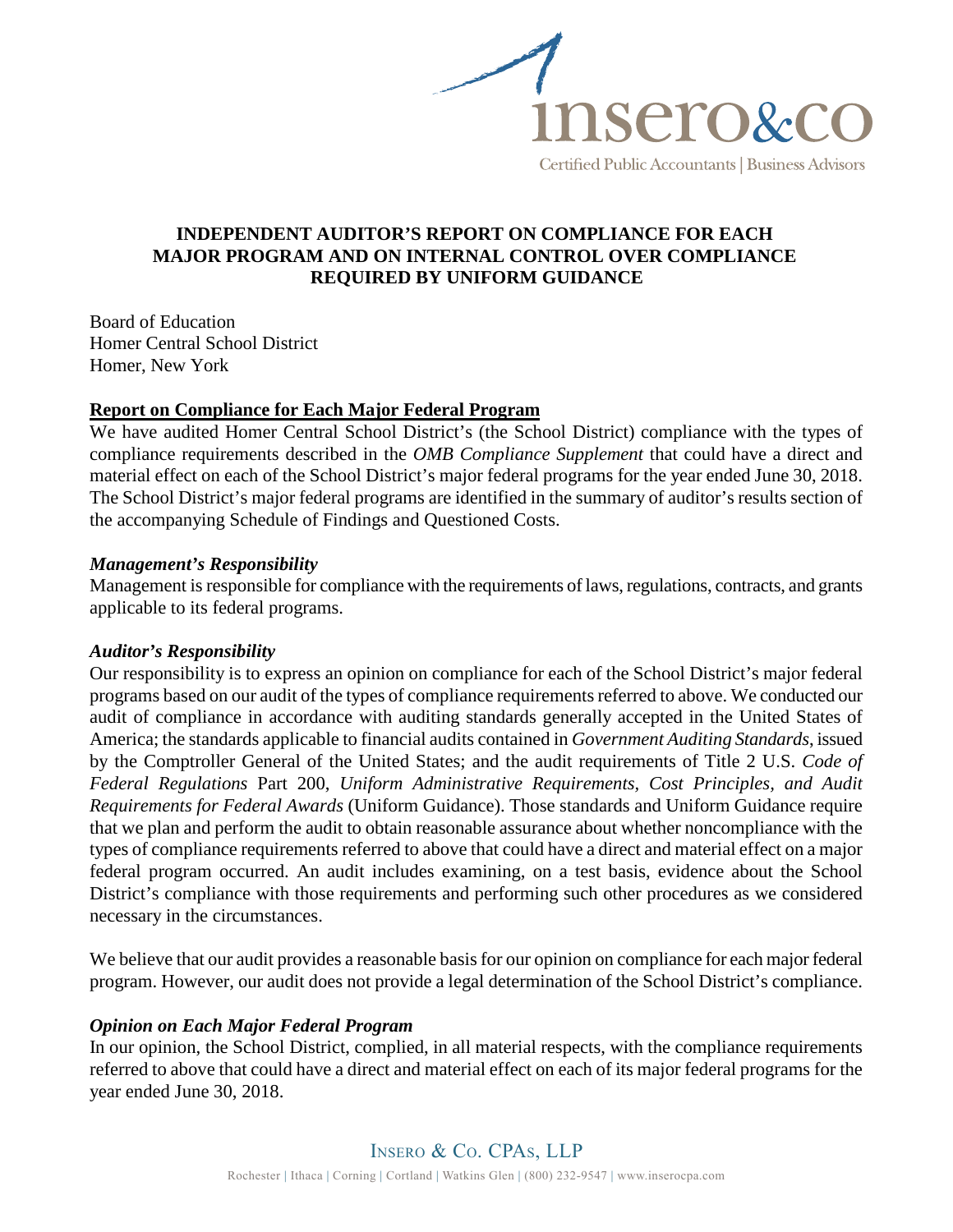## **Report on Internal Control over Compliance**

Management of the School District is responsible for establishing and maintaining effective internal control over compliance with the types of compliance requirements referred to above. In planning and performing our audit of compliance, we considered the School District's internal control over compliance with the types of requirements that could have a direct and material effect on each major federal program to determine the auditing procedures that are appropriate in the circumstances for the purpose of expressing an opinion on compliance for each major federal program and to test and report on internal control over compliance in accordance with Uniform Guidance, but not for the purpose of expressing an opinion on the effectiveness of internal control over compliance. Accordingly, we do not express an opinion on the effectiveness of the School District's internal control over compliance.

A *deficiency in internal control over compliance* exists when the design or operation of a control over compliance does not allow management or employees, in the normal course of performing their assigned functions, to prevent, or detect and correct, noncompliance with a type of compliance requirement of a federal program on a timely basis. A *material weakness in internal control over compliance* is a deficiency, or combination of deficiencies, in internal control over compliance, such that there is a reasonable possibility that material noncompliance with a type of compliance requirement of a federal program will not be prevented, or detected and corrected, on a timely basis. A *significant deficiency in internal control over compliance* is a deficiency, or a combination of deficiencies, in internal control over compliance with a type of compliance requirement of a federal program that is less severe than a material weakness in internal control over compliance, yet important enough to merit attention by those charged with governance.

Our consideration of internal control over compliance was for the limited purpose described in the first paragraph of this section and was not designed to identify all deficiencies in internal control over compliance that might be material weaknesses or significant deficiencies. We did not identify any deficiencies in internal control over compliance that we consider to be material weaknesses. However, material weaknesses may exist that have not been identified.

The purpose of this report on internal control over compliance is solely to describe the scope of our testing of internal control over compliance and the results of that testing based on the requirements of Uniform Guidance. Accordingly, this report is not suitable for any other purpose.

Respectfully Submitted,

Inseror Co. CPA, LLP

Insero & Co. CPAs, LLP Certified Public Accountants

Ithaca, New York October 9, 2018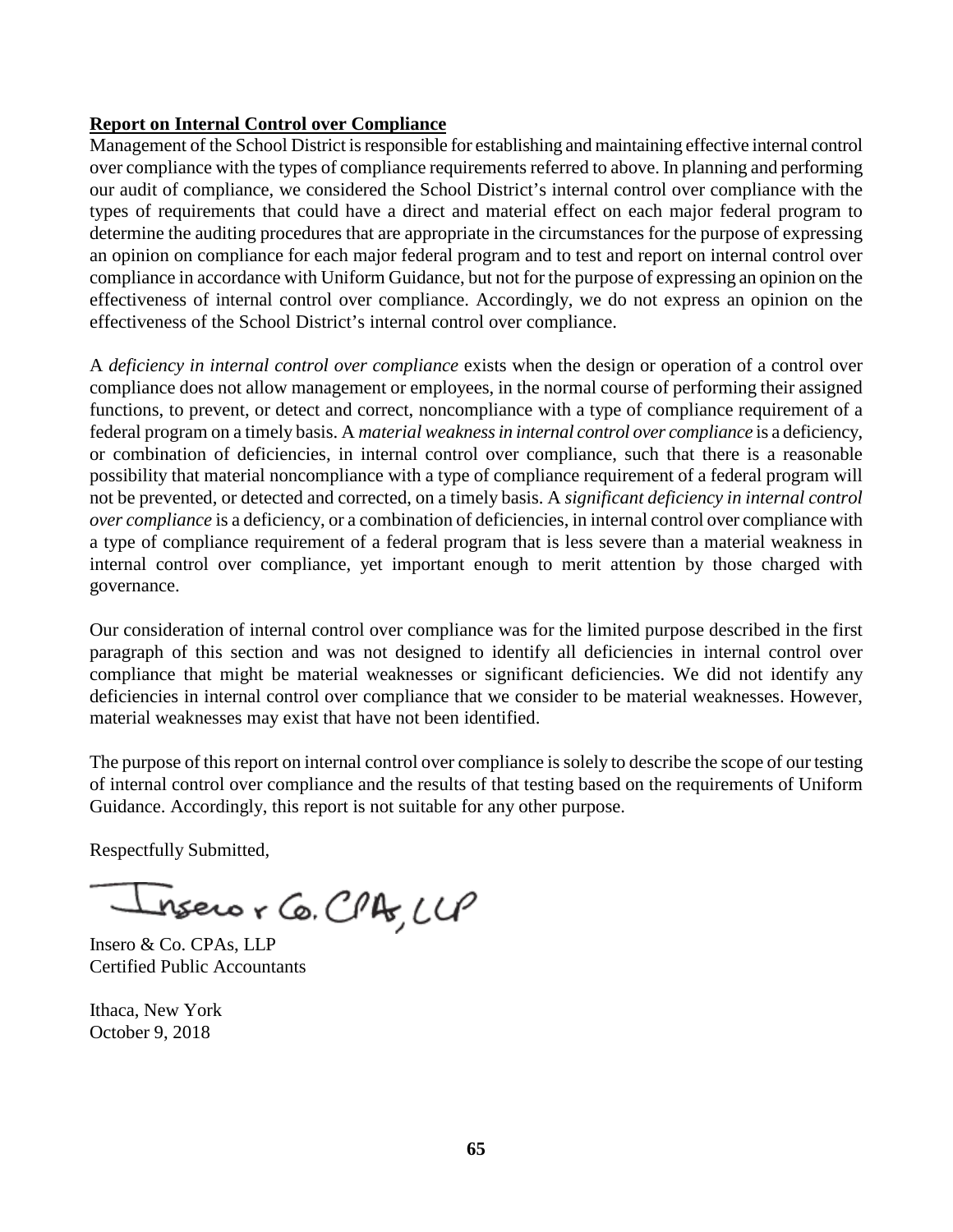#### **SCHEDULE OF EXPENDITURES OF FEDERAL AWARDS FOR THE YEAR ENDED JUNE 30, 2018**

| <b>Federal Grantor/Pass - Through Grantor</b><br><b>Program Title</b> | Federal<br>CFDA# | Pass - Through<br>Grantor #  | Pass - Through<br>to Subrecipients | <b>Expenditures</b> |
|-----------------------------------------------------------------------|------------------|------------------------------|------------------------------------|---------------------|
| <b>U.S. Department of Education</b>                                   |                  |                              |                                    |                     |
| Passed Through NYS Department of Education:                           |                  |                              |                                    |                     |
| Title I Grants to Local Educational Agencies                          | 84.010           | 0021180570<br>\$<br>Subtotal |                                    | 376,144<br>376,144  |
| <b>Special Education Cluster:</b>                                     |                  |                              |                                    |                     |
| Special Education - Grants to States                                  | 84.027           | 0032180154                   |                                    | 525,215             |
| Special Education - Preschool Grants                                  | 84.173           | 0033180154                   |                                    | 9,843               |
|                                                                       |                  | Subtotal                     |                                    | 535,058             |
| <b>Improving Teacher Quality State Grants</b>                         | 84.367           | 0147180570                   |                                    | 56,622              |
| <b>Improving Teacher Quality State Grants</b>                         | 84.367           | 0147170570                   |                                    | 15,781              |
|                                                                       |                  | Subtotal                     |                                    | 72,403              |
| <b>Total Department of Education</b>                                  |                  |                              |                                    | 983,605             |
| <b>U.S. Department of Agriculture</b>                                 |                  |                              |                                    |                     |
| Passed Through NYS Department of Education:                           |                  |                              |                                    |                     |
| <b>Child Nutrition Cluster:</b>                                       |                  |                              |                                    |                     |
| National School Lunch Program                                         | 10.555           | 006731                       |                                    | 428,937             |
| School Breakfast Program                                              | 10.553           | 006731                       |                                    | 100,126             |
| <b>Total U.S. Department of Agriculture</b>                           |                  |                              |                                    | 529,063             |
| <b>U.S. Department of Homeland Security</b>                           |                  |                              |                                    |                     |
| Disaster Grants - Public Assistance                                   |                  |                              |                                    |                     |
| (Presidentially Declared Disasters)                                   | 97.036           | (1)                          |                                    | 2,975               |
| <b>Total U.S. Department of Homeland Security</b>                     |                  |                              |                                    | 2,975               |
| <b>Total Expenditures of Federal Awards</b>                           |                  |                              |                                    | 1,515,643           |

(1) Denotes - Unable to Obtain from Pass-Through Entity

*See Independent Auditor's Report and Notes to Schedule of Expenditures of Federal Awards*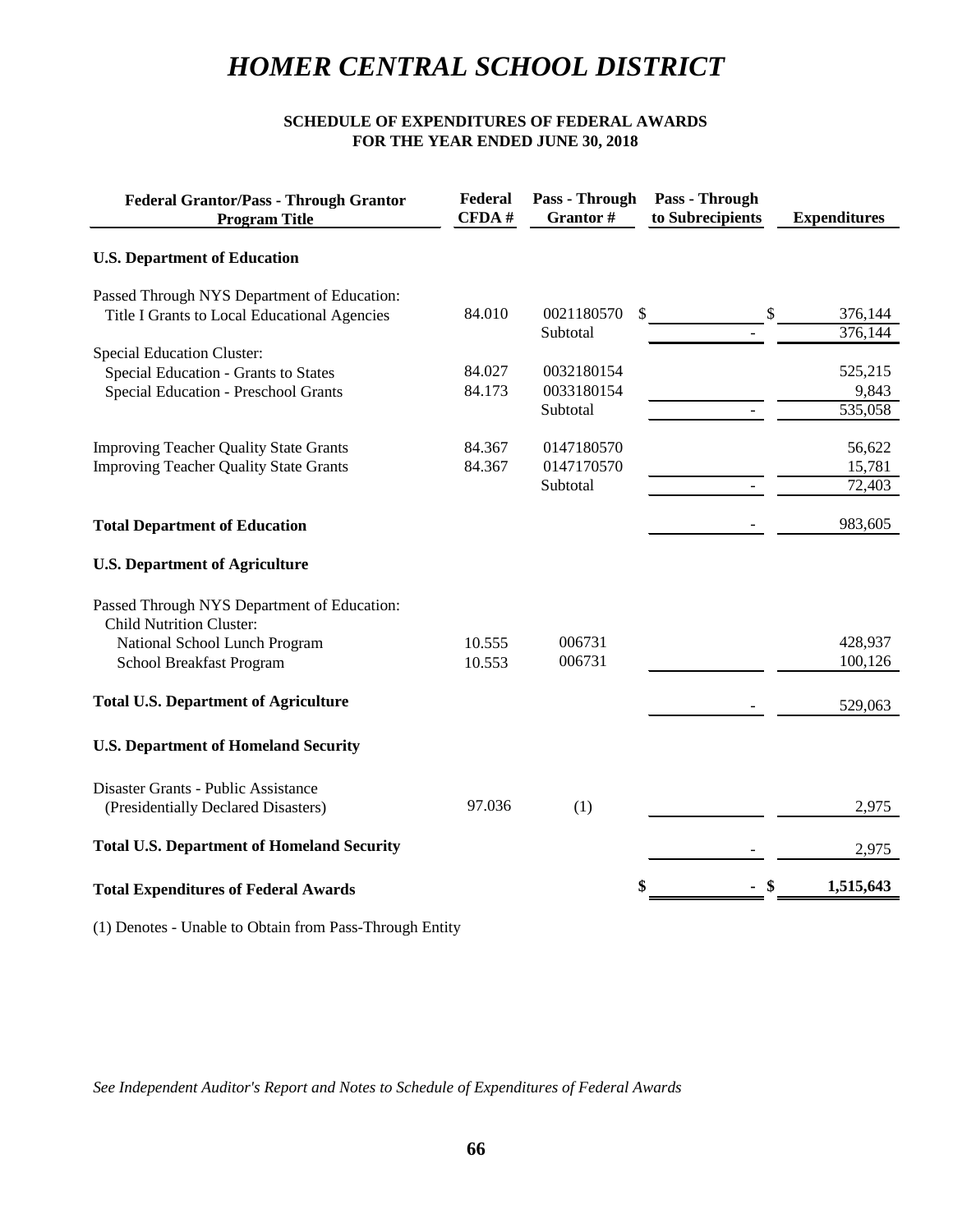## **NOTES TO SCHEDULE OF EXPENDITURES OF FEDERAL AWARDS FOR THE YEAR ENDED JUNE 30, 2018**

#### *Note 1* **Basis of Presentation**

The accompanying Schedule of Expenditures of Federal Awards presents the activity of all federal awards programs administered by the School District, an entity as defined in Note 1 to the School District's basic financial statements. Federal awards received directly from federal agencies, as well as federal awards passed through from other government agencies, are included on the Schedule of Expenditures of Federal Awards.

## *Note 2* **Basis of Accounting**

The basis of accounting varies by Federal program consistent with the underlying regulations pertaining to each program. The information is presented in accordance with the requirements of Title 2 U.S. *Code of Federal Regulations* (CFR) Part 200, *Uniform Administrative Requirements, Cost Principles, and Audit Requirements for Federal Awards* (Uniform Guidance). Therefore some amounts presented in this schedule may differ from amounts presented in, or used in preparation of the financial statements.

## *Note 3* **Indirect Costs**

Indirect costs are included in the reported expenditures to the extent they are included in the federal financial reports used as the source for the data presented. The School District has elected not to use the 10% de minimis indirect cost rate allowed under Uniform Guidance.

#### *Note 4* **Matching Costs**

Matching costs, i.e., the School District's share of certain program costs, are not included in the reported expenditures.

## *Note 5* **Non-Monetary Federal Program**

The School District is the recipient of a federal award program that does not result in cash receipts or disbursements termed a "non-monetary program." During the year ended June 30, 2018, the School District received \$65,073 worth of commodities under the National School Lunch Program (CFDA #10.555).

#### *Note 6* **Other Disclosures**

No insurance is carried specifically to cover equipment purchased with federal funds. Any equipment purchased with federal funds has only a nominal value, and is covered by the School District's casualty insurance policies. There were no loans or loan guarantees outstanding at year end. No amounts were provided to subrecipients.